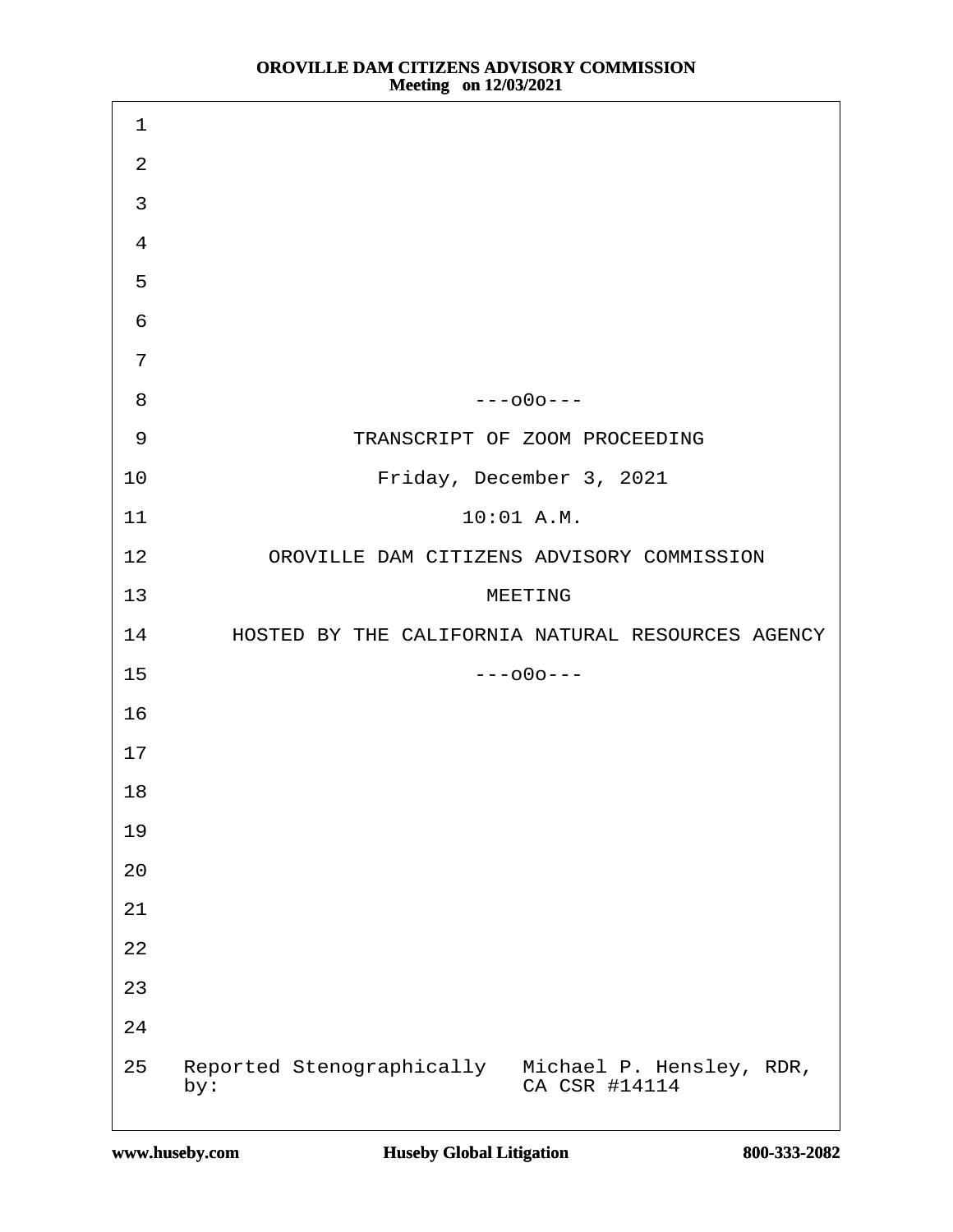| <b>ROLL CALL</b><br>1                                               |
|---------------------------------------------------------------------|
| <b>Lieutenant Collins</b><br>2                                      |
| <b>Supervisor Conant</b><br>3                                       |
| <b>Chief Deputy Director Curry</b><br>4                             |
| <b>Supervisor Flores</b><br>5                                       |
| <b>Supervisor Fuhrer</b><br>6                                       |
| Assemblyman Gallagher<br>7                                          |
| <b>Supervisor Kimmelshue</b><br>8                                   |
| <b>Director Nemeth</b><br>9                                         |
| <b>Senator Nielsen</b><br>10                                        |
| <b>Councilmember Pittman</b><br>11                                  |
| <b>Lieutenant Commander Stokes</b><br>12 <sup>2</sup>               |
| <b>Superintendent Teague</b><br>13                                  |
| <b>Commissioner Widener</b><br>14                                   |
| 15                                                                  |
| <b>ALSO PRESENT:</b><br>16                                          |
| 17 Wade Crowfoot,<br>Secretary, California Natural Resources Agency |
| 18                                                                  |
| Nick Saffold,<br>19<br><b>Kearns &amp; West</b>                     |
| 20                                                                  |
| John Leahigh, DWR<br>21                                             |
| Gary Lippner, DWR<br>22                                             |
| Mike Mierzwa, DWR<br>23                                             |
| Joe Forbis, Army Corps of Engineers<br>24                           |
| 25                                                                  |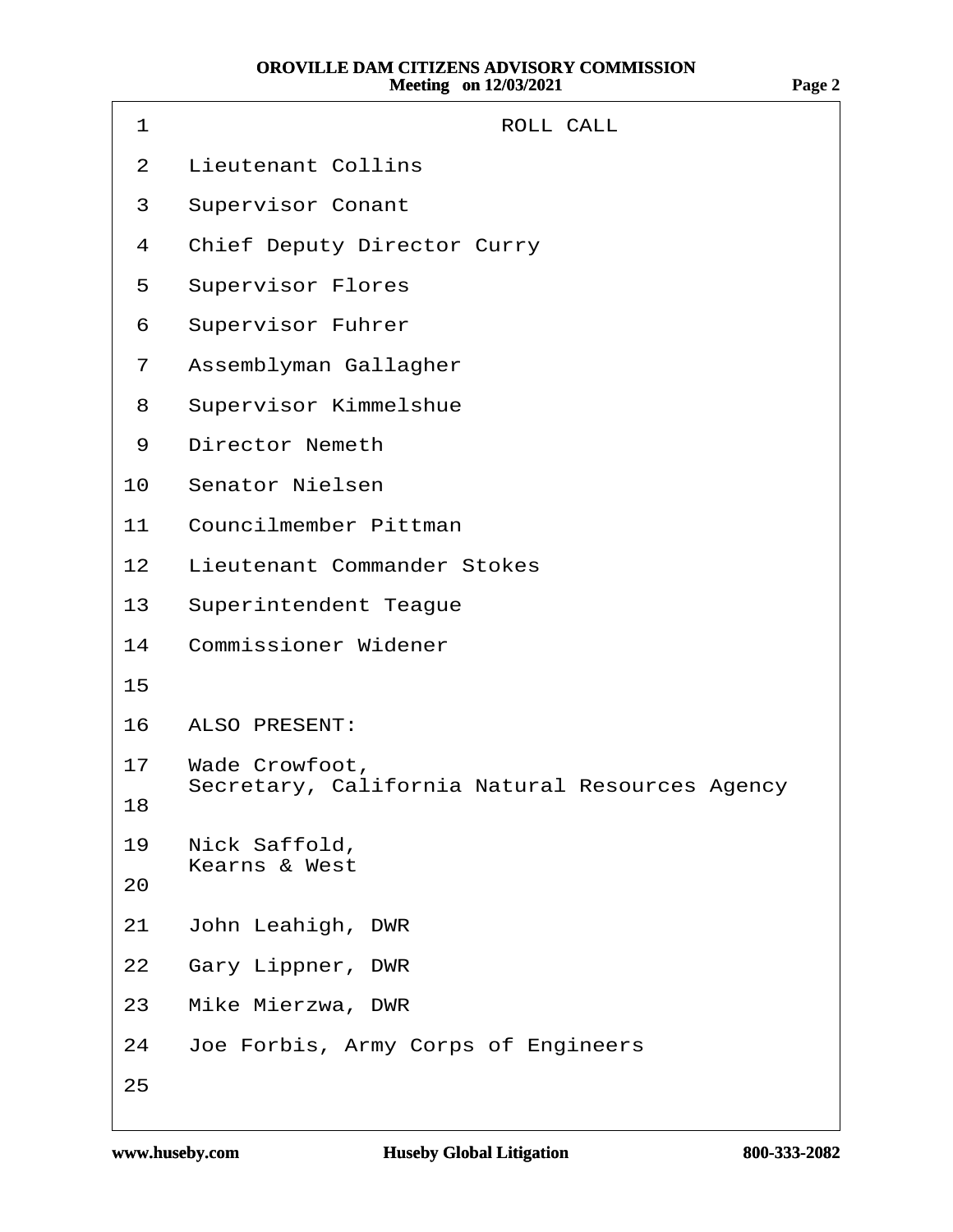| 1              | <b>AGENDA</b>   |                                                      |
|----------------|-----------------|------------------------------------------------------|
| $\overline{2}$ |                 | ITEM 1: Welcome and Introductions                    |
| $\mathfrak{S}$ |                 | ITEM 2: Action Items, Meetings Roadmap and Reporting |
| 4              |                 | <b>ITEM 3: Joint Operations Center Tour Recap</b>    |
| 5              |                 | <b>ITEM 4: Winter Operations Plan</b>                |
| 6              |                 | ITEM 5: Downstream Flood Management and Preparedness |
| $\overline{7}$ |                 | ITEM 6: Water Control Manual                         |
| 8              |                 | <b>ITEM 7: Public Comment &amp; Questions</b>        |
| 9              | ITEM 8: Adjourn |                                                      |
| 10             |                 |                                                      |
| 11             |                 |                                                      |
| 12             |                 |                                                      |
| 13             |                 |                                                      |
| 14             |                 |                                                      |
| 15             |                 |                                                      |
| 16             |                 |                                                      |
| 17             |                 |                                                      |
| 18             |                 |                                                      |
| 19             |                 |                                                      |
| 20             |                 |                                                      |
| 21             |                 |                                                      |
| 22             |                 |                                                      |
| 23             |                 |                                                      |
| 24             |                 |                                                      |
| 25             |                 |                                                      |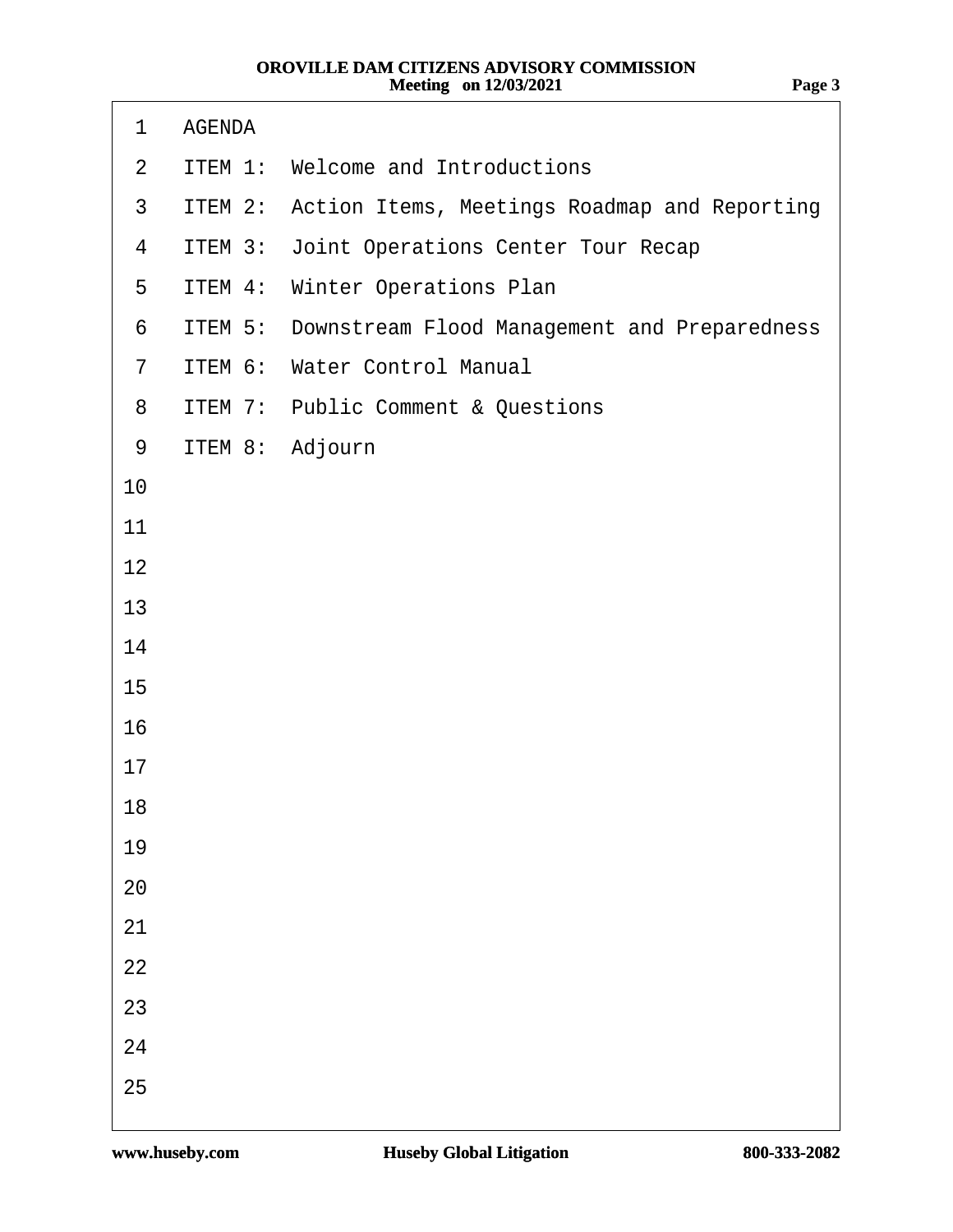| Friday, December 3, 2021, 10:01 A.M.<br>$\overline{2}$<br>3<br>(Court Reporter's access to Zoom hearing begins.)<br>MR. SAFFOLD: -- following today's presentation.<br>4<br>Today's meeting is being conducted over a Zoom webinar.<br>5<br>A meeting guide with user instructions can be found on<br>6<br>the Oroville commission web page if needed. If this<br>$\overline{7}$<br>resource does not address your issues, our colleague Eva<br>8<br>is available to help troubleshoot. Her phone number is<br>9 |  |
|------------------------------------------------------------------------------------------------------------------------------------------------------------------------------------------------------------------------------------------------------------------------------------------------------------------------------------------------------------------------------------------------------------------------------------------------------------------------------------------------------------------|--|
|                                                                                                                                                                                                                                                                                                                                                                                                                                                                                                                  |  |
|                                                                                                                                                                                                                                                                                                                                                                                                                                                                                                                  |  |
|                                                                                                                                                                                                                                                                                                                                                                                                                                                                                                                  |  |
|                                                                                                                                                                                                                                                                                                                                                                                                                                                                                                                  |  |
|                                                                                                                                                                                                                                                                                                                                                                                                                                                                                                                  |  |
|                                                                                                                                                                                                                                                                                                                                                                                                                                                                                                                  |  |
|                                                                                                                                                                                                                                                                                                                                                                                                                                                                                                                  |  |
|                                                                                                                                                                                                                                                                                                                                                                                                                                                                                                                  |  |
| $(530)$ 400-9068.<br>10                                                                                                                                                                                                                                                                                                                                                                                                                                                                                          |  |
| 11<br>Members of the public will be muted and in                                                                                                                                                                                                                                                                                                                                                                                                                                                                 |  |
| listen-only mode until we reach the public comment<br>12                                                                                                                                                                                                                                                                                                                                                                                                                                                         |  |
| period. For members of the public joining us on the<br>13                                                                                                                                                                                                                                                                                                                                                                                                                                                        |  |
| Zoom platform, there are two ways to ask a question or<br>14                                                                                                                                                                                                                                                                                                                                                                                                                                                     |  |
| 15<br>make a comment.                                                                                                                                                                                                                                                                                                                                                                                                                                                                                            |  |
| 16<br>You can raise your hand to indicate you would                                                                                                                                                                                                                                                                                                                                                                                                                                                              |  |
| like to provide public comment. To do so, you'll want<br>17                                                                                                                                                                                                                                                                                                                                                                                                                                                      |  |
| 18 to click the hand icon which should be located at the                                                                                                                                                                                                                                                                                                                                                                                                                                                         |  |
| bottom of your screen. If you wish to submit a written<br>19                                                                                                                                                                                                                                                                                                                                                                                                                                                     |  |
| question or comment, you may do so by clicking "Q & A"<br>20                                                                                                                                                                                                                                                                                                                                                                                                                                                     |  |
| icon during public comment.<br>21                                                                                                                                                                                                                                                                                                                                                                                                                                                                                |  |
| If you're participating by phone instead of<br>22                                                                                                                                                                                                                                                                                                                                                                                                                                                                |  |
| Zoom, you'll need to press pound two to raise your hand<br>23                                                                                                                                                                                                                                                                                                                                                                                                                                                    |  |
| to speak during the public comment period. Each speaker<br>24                                                                                                                                                                                                                                                                                                                                                                                                                                                    |  |
| will have three minutes, and your time will be shown on<br>25                                                                                                                                                                                                                                                                                                                                                                                                                                                    |  |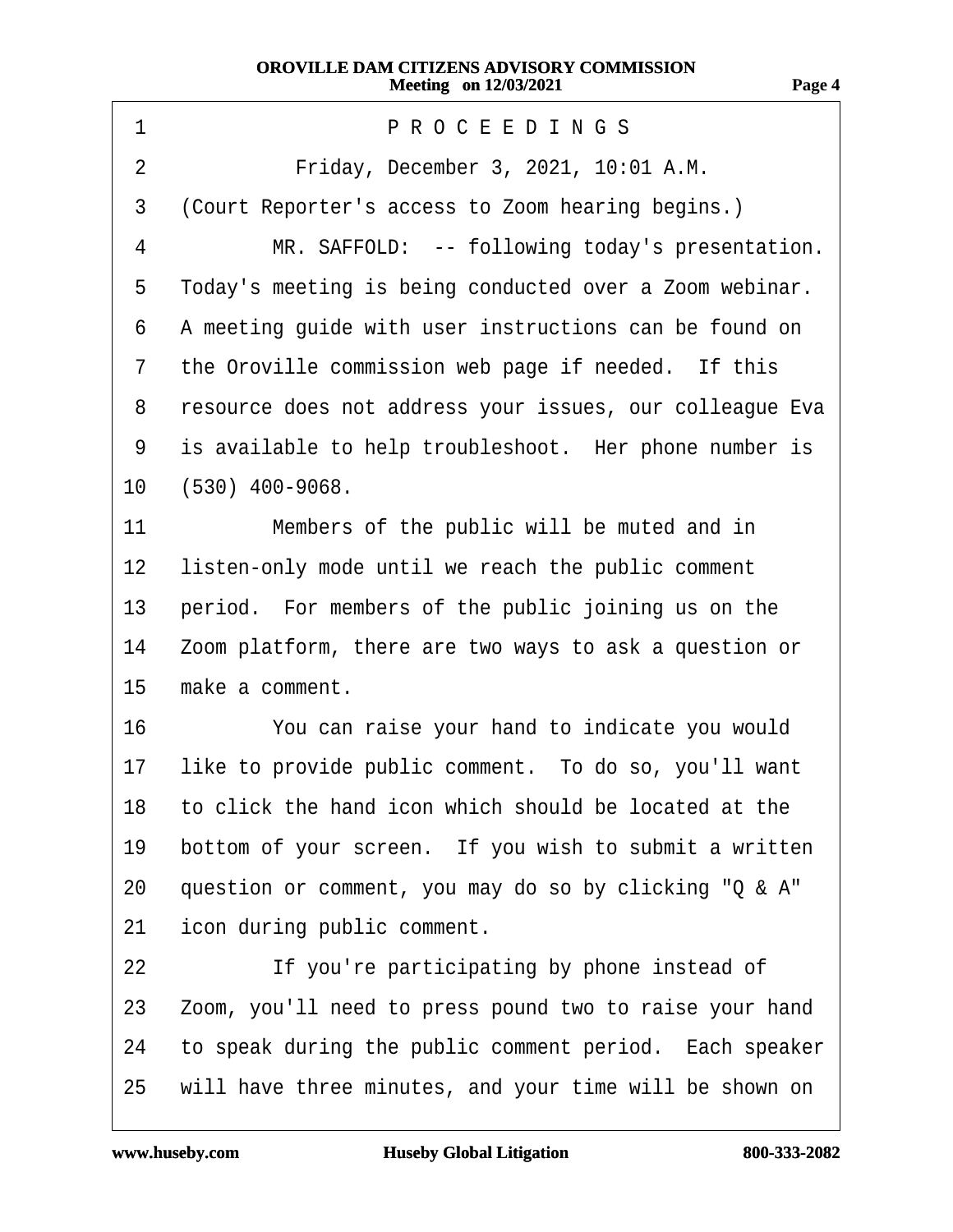| 1  | a timer on the screen.                                 |
|----|--------------------------------------------------------|
| 2  | This meeting is being recorded, and a transcript       |
| 3  | will be posted at a later date to the commission web   |
| 4  | page.                                                  |
| 5  | So now, commissioners, if you wouldn't mind just       |
| 6  | unmuting yourselves, I'm going to do a quick roll call |
| 7  | as it appears on the screen.                           |
| 8  | And so, James, you can go to the next slide.           |
| 9  | Okay. Lieutenant Collins.                              |
| 10 | <b>LIEUTENANT COLLINS: Present.</b>                    |
| 11 | MR. SAFFOLD: Supervisor Connelly.                      |
| 12 | (No verbal response.)                                  |
| 13 | MR. SAFFOLD: Supervisor Connelly.                      |
| 14 | (No verbal response.)                                  |
| 15 | MR. SAFFOLD: Okay.                                     |
| 16 | <b>Supervisor Conant.</b>                              |
| 17 | (No verbal response.)                                  |
| 18 | MR. SAFFOLD: Supervisor Conant, are you with           |
| 19 | us?                                                    |
| 20 | (No verbal response.)                                  |
| 21 | MR. SAFFOLD: Secretary Crowfoot.                       |
| 22 | SECRETARY CROWFOOT: Yes, here.                         |
| 23 | MR. SAFFOLD: Chief Deputy Director Curry.              |
| 24 | CHIEF DEPUTY DIRECTOR CURRY: Here.                     |
| 25 | MR. SAFFOLD: Supervisor Flores.                        |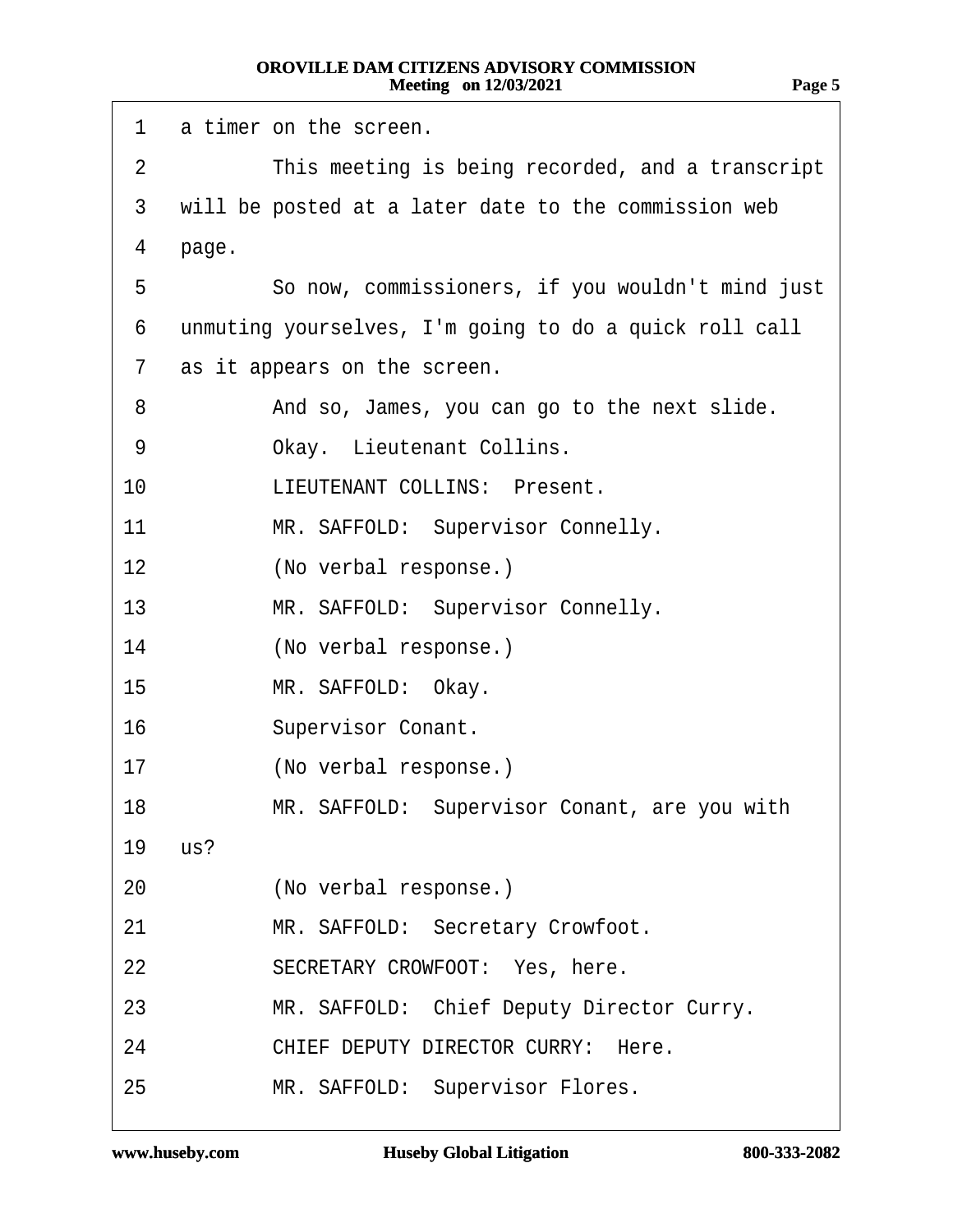- 1 SUPERVISOR FLORES: Present.
- 2 MR. SAFFOLD: Supervisor Fuhrer.
- 3 SUPERVISOR FUHRER: Also present.
- 4 MR. SAFFOLD: Okay. Thank you.
- 5 Assemblyman Gallagher.
- 6 ASSEMBLYMAN GALLAGHER: Here.
- 7 MR. SAFFOLD: Supervisor Kimmelshue.
- 8 SUPERVISOR KIMMELSHUE: I'm here.
- 9 MR. SAFFOLD: Deputy Licon.
- 10 (No verbal response.)
- 11 MR. SAFFOLD: Deputy, are you with us?
- 12 Okay. Captain Million.
- 13 (No verbal response.)
- 14 MR. SAFFOLD: Captain?
- 15 (No verbal response.)
- 16 MR. SAFFOLD: Director Nemeth.
- 17 DIRECTOR NEMETH: Here.
- 18 MR. SAFFOLD: Senator Nielsen.
- 19 SENATOR NIELSEN: Here.
- 20 MR. SAFFOLD: Councilmember Pittman.
- 21 COUNCILMEMBER PITTMAN: Present.
- 22 MR. SAFFOLD: Mayor Reynolds.
- 23 (No verbal response.)
- 24 MR. SAFFOLD: Mayor Reynolds.
- 25 (No verbal response.)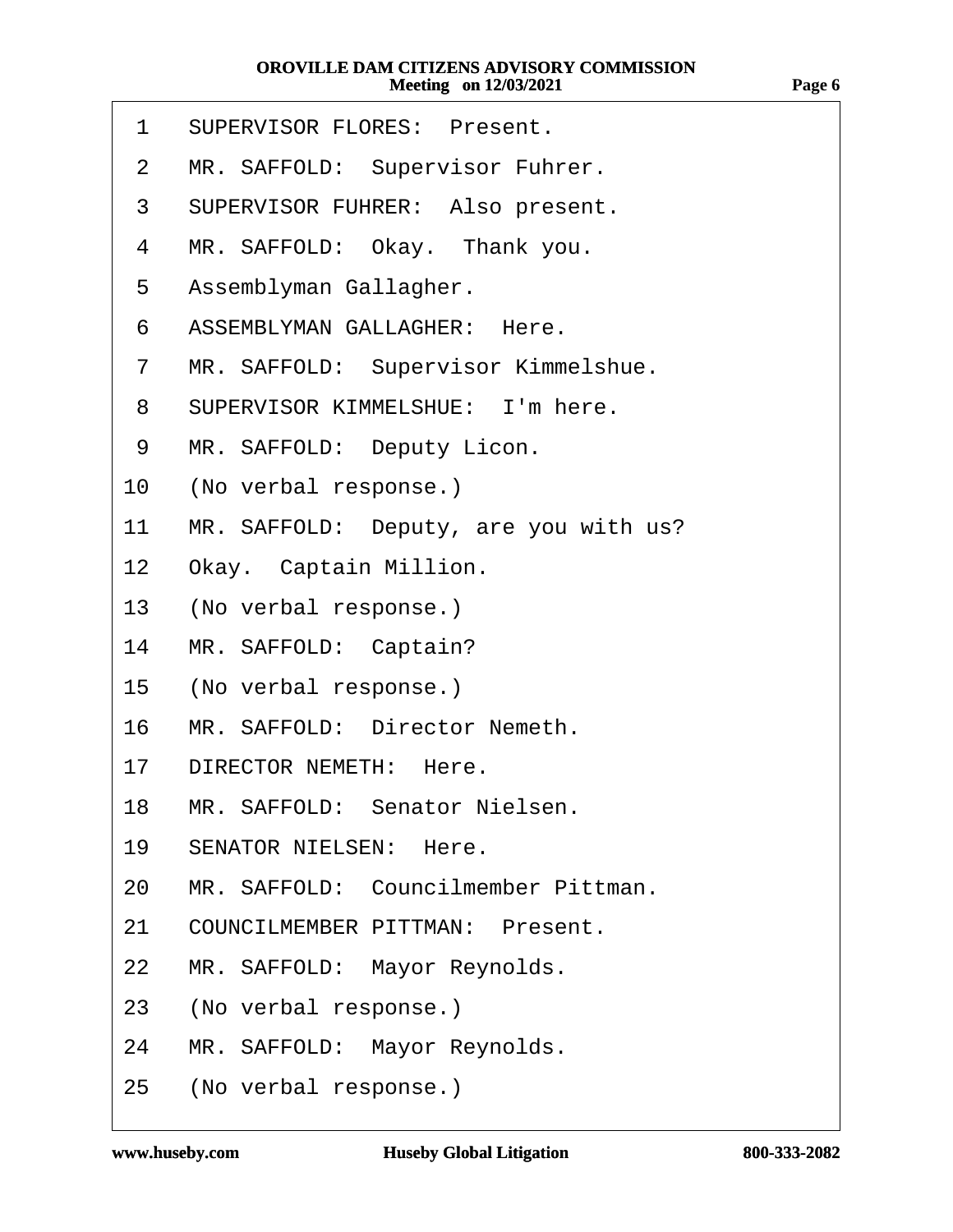| 1              | MR. SAFFOLD: Lieutenant Commander Stokes.                |
|----------------|----------------------------------------------------------|
| $\overline{2}$ | LIEUTENANT COMMANDER STOKES: Here.                       |
| 3              | MR. SAFFOLD: Superintendent Teague.                      |
| 4              | SUPERINTENDENT TEAGUE: Here. Good morning.               |
| 5              | MR. SAFFOLD: Good morning.                               |
| 6              | Supervisor Vasquez.                                      |
| 7              | (No verbal response.)                                    |
| 8              | MR. SAFFOLD: Supervisor?                                 |
| 9              | (No verbal response.)                                    |
| 10             | MR. SAFFOLD: Okay. Commissioner Widener.                 |
| 11             | <b>COMMISSIONER WIDENER: Here.</b>                       |
| 12             | MR. SAFFOLD: Great. Thank you so much.                   |
| 13             | James, I'll let you go to the next slide.                |
| 14             | And, Secretary, take it from here.                       |
| 15             | SECRETARY CROWFOOT: Well, thanks so much, Nick,          |
| 16             | for all of your organizational support.                  |
| 17             | And good morning everyone. Happy holidays. I             |
|                | 18 hope this meeting finds you and your families healthy |
| 19             | and safe as we get into December.                        |
| 20             | We are here at the ninth Oroville Dam Citizens           |
| 21             | Advisory Commission, and for those of you who may not    |
| 22             | know, this is a body that is a statutory body in State   |
| 23             | law, meaning Senator Nielsen Assemblymember Gallagher    |
| 24             | and others actually passed a law to establish this body  |
| 25             | to ensure that we in State government are communicating  |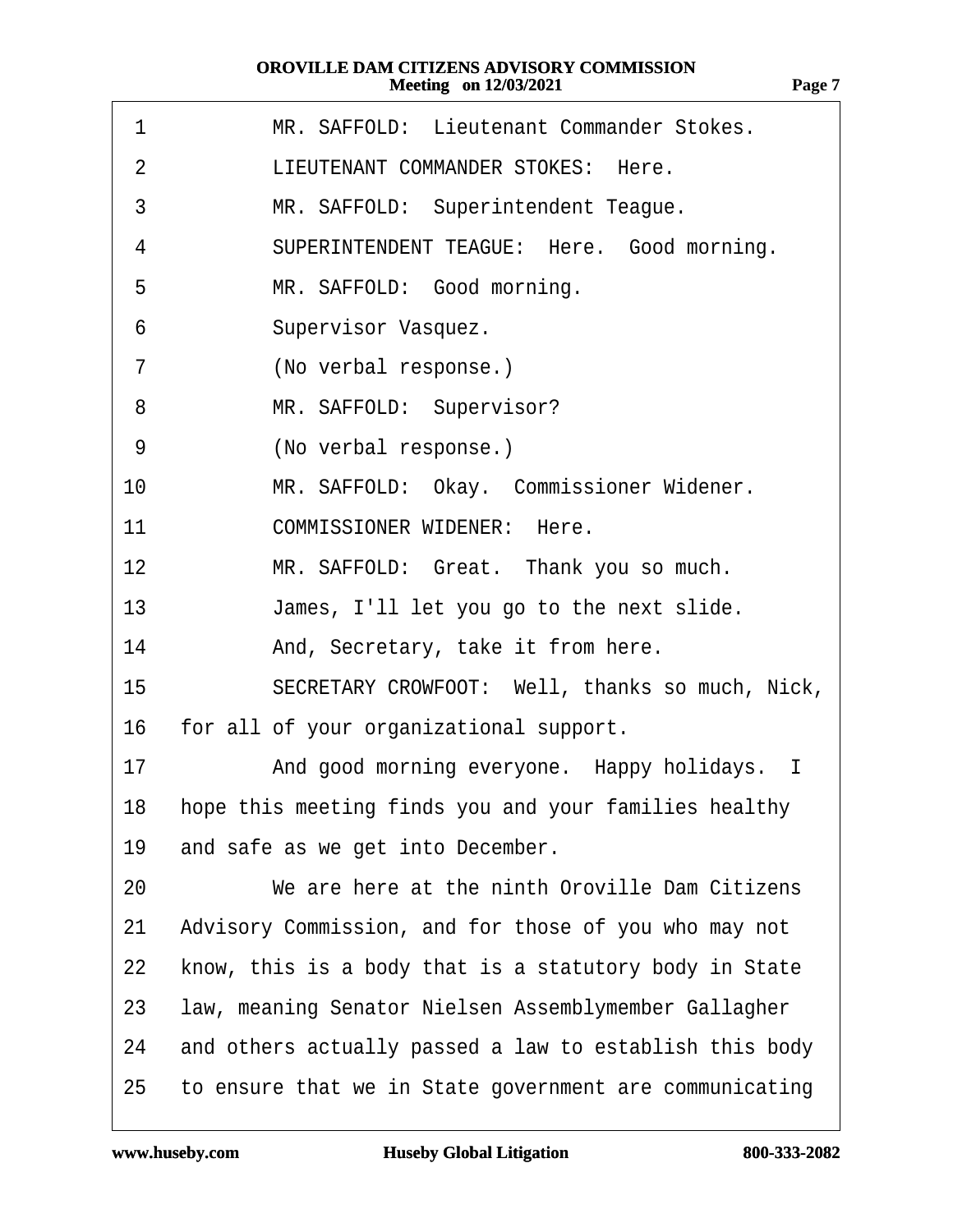| 1            | quality with local leaders and local communities and     |
|--------------|----------------------------------------------------------|
| $\mathbf{2}$ | that we are all working together to share information on |
| 3            | the Oroville Dam and the reservoir and to address        |
| 4            | issues, opportunities, and challenges that the dam and   |
| 5            | the reservoir have. We have two hours today for our      |
| 6            | meeting, and we will conclude at noon.                   |
| 7            | Today we've got an action-packed agenda. We'll           |
| 8            | start out with some updates on action items, point out   |
| 9            | the road map for coming meetings, and then, of course,   |
| 10           | have a commission report. It's really important for, I   |
| 11           | think, all of us that we circle back and ensure that     |
| 12           | we're making progress on certain commitments that we've  |
| 13           | made in past meetings.                                   |
| 14           | We're quite fortunate to have Director Nemeth,           |
| 15           | Karla Nemeth from Department of Water Resources, who     |
| 16           | will share where we stand with our and operations in the |
| 17           | State and how that impacts the Oroville are facilities.  |
| 18           | We'll hear a recap from a tour of the joint operations   |
| 19           | center which is, of course, our flood emergency response |
| 20           | statement from is that many at least some of us toured   |
| 21           | all together several weeks ago.                          |
| 22           | Department of water resources will provide an            |
| 23           | update on downstream flood management and preparedness   |
| 24           | which has been a priority raced in past meetings, and so |
| 25           | we'll welcome our colleague Gary Lippner from DWR to     |
|              |                                                          |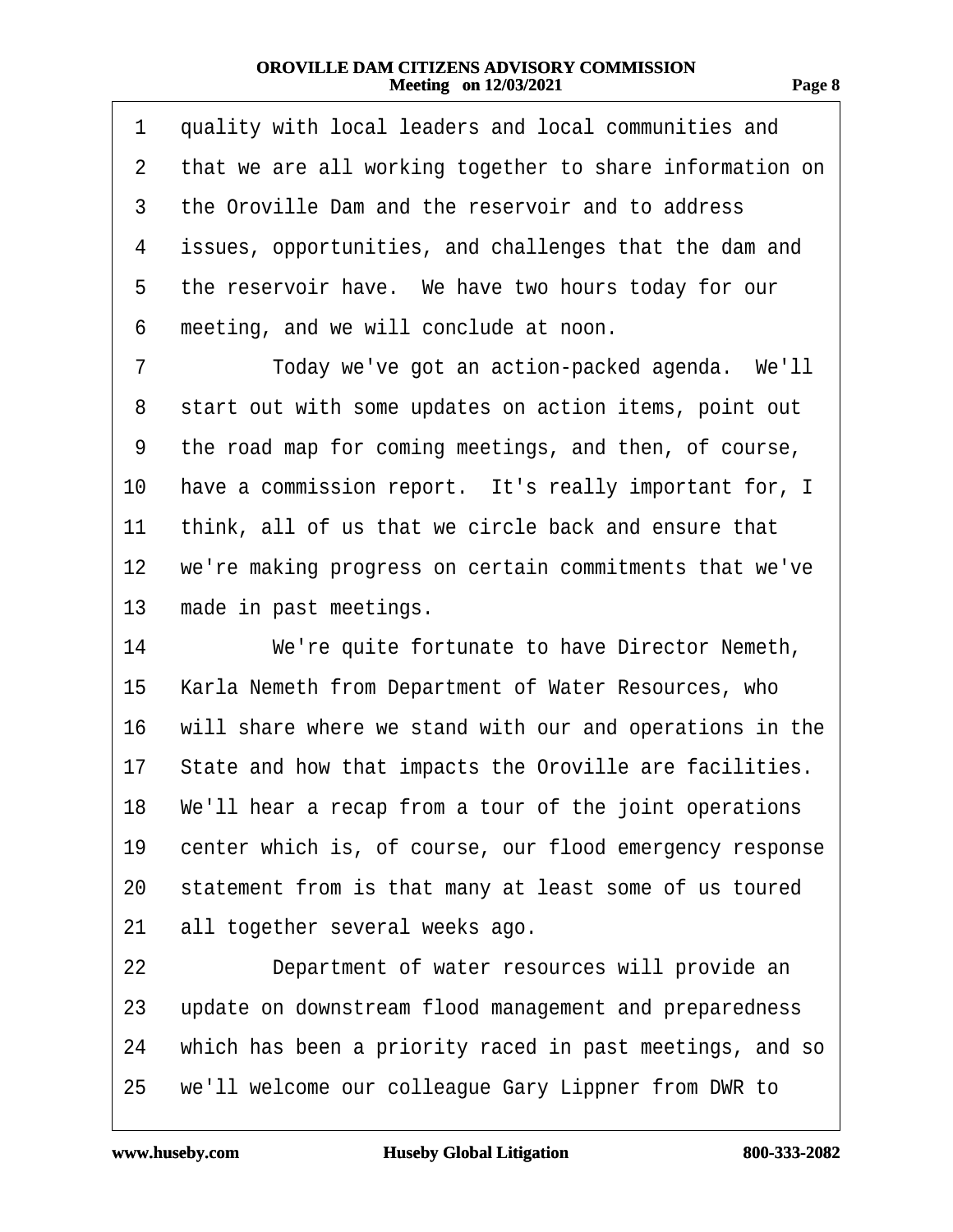| 1              | share on overview on that we're also joined by leaders   |
|----------------|----------------------------------------------------------|
| $\overline{2}$ | of the army core of engineers to provide us an update on |
| 3              | the work to update our water -- or its water control     |
| 4              | manual. In other words, how they operate the reservoir   |
| 5              | for flood control flood management. And, lastly, as      |
| 6              | always, we'll hear from members of the public in our     |
| 7              | public comment period.                                   |
| 8              | Before I turn it over to Director Nemeth, I              |
| 9              | wanted to welcome back Valerie Pryor who is general      |
| 10             | manager of the Zone 7 Water Agency. In previous          |
| 11             | meetings, leaders on the commission expressed an         |
| 12             | interest in ensuring that state water contractors that   |
| 13             | use water from the Oroville facility are part of this    |
| 14             | discussion around the current operation and the future   |
| 15             | of the facility, and we're really thanks -- we're        |
| 16             | appreciate that director prior participated in a past    |
| 17             | meeting and is coming pack to participate in these       |
|                | 18 meetings.                                             |
| 19             | You may know that Zone 7 provides water to a             |
| 20             | quarter million bay air residents in the Tri-Valley      |
| 21             | area, that's the Dublin Pleasanton Livermore area, and   |
| 22             | so they are one of -- an agency that derives water from  |
| 23             | our State water project ultimately that serves 27        |
| 24             | million Californians. So appreciate Valerie your being   |
| 25             | here.                                                    |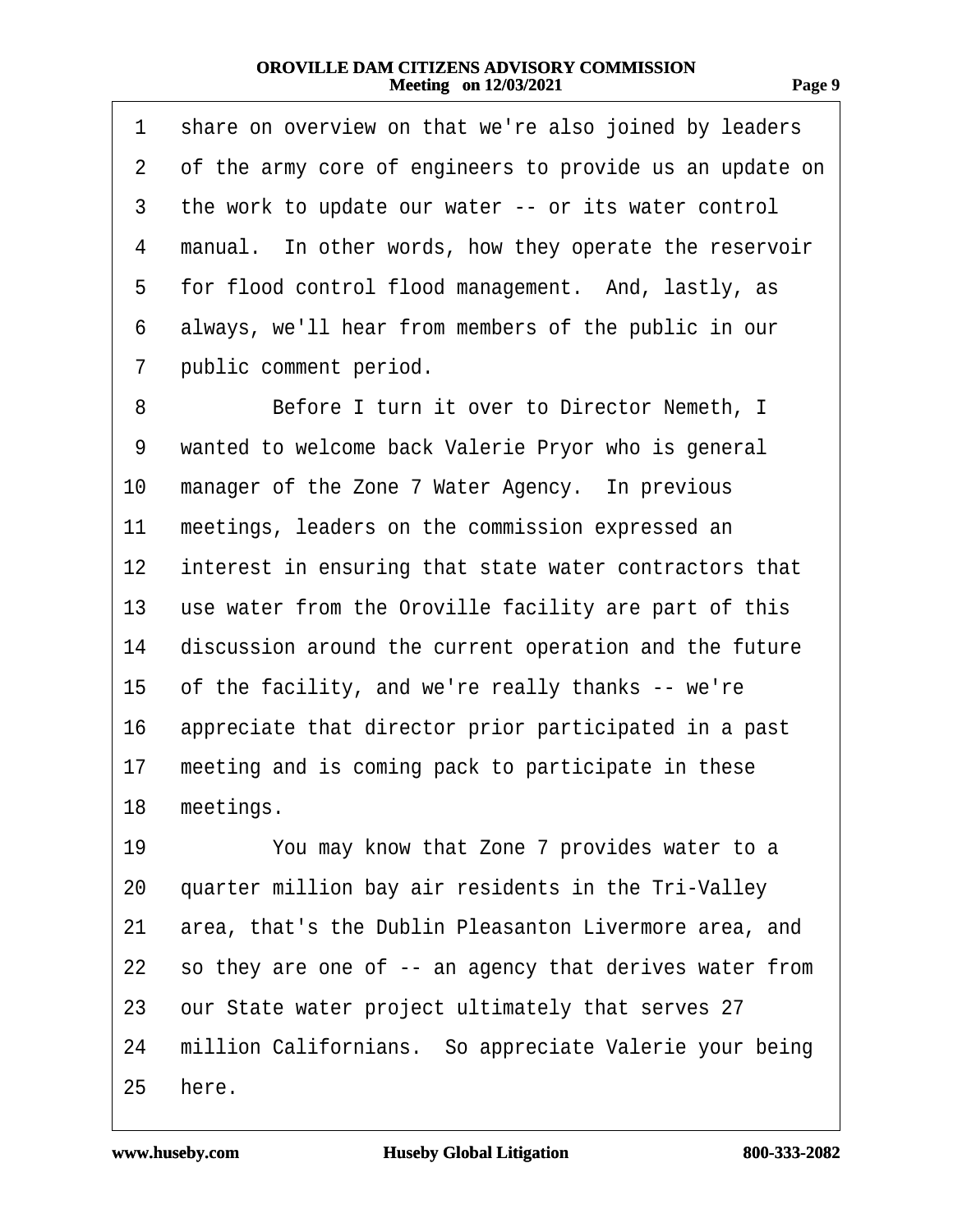| 1               | I'll also share with you that since last meeting         |
|-----------------|----------------------------------------------------------|
| 2               | we lost one of our team members at agency Lizzy          |
| 3               | Norvell [sic]. Lizzy was really my right hand on         |
| 4               | ensuring this commission did meeting it's mandate.       |
| 5               | Lizzy was recruited by a colleague who leads the         |
| 6               | Department of General Services and serves on her         |
| 7               | executive team. And so we welcome Nancy Vogel who is     |
| 8               | our Deputy Secretary for all things water, and she's     |
| 9               | really kind of the organizational glue along with Nick   |
| 10              | and Kearns & West.                                       |
| 11              | So I want to turn it over to Director Nemeth to          |
| 12              | talk about conditions as which bin the new year 37 I     |
| 13              | think a lot of us were very excited about the very large |
| 14              | storm that we experienced several weeks ago at this      |
| 15              | point. I think we were worried about potential           |
| 16              | localized flooding given the watershed instability from  |
| 17 <sup>1</sup> | the fires but obviously also thankful for the water      |
|                 | 18 splay but as Karla are share with us we are in a deep |
| 19              | hole after the last two years on water splay. And while  |
| 20              | the atmospheric river storm was surgery welcome, it      |
| 21              | doesn't change the situation with our serious and        |
| 22              | worsening drought conditions.                            |
| 23              | So, Director Nemeth, let me turn it over to you.         |
| 24              | Oh, you know what? Can I actually pause, and a           |
| 25              | tradition that I think is really important is to provide |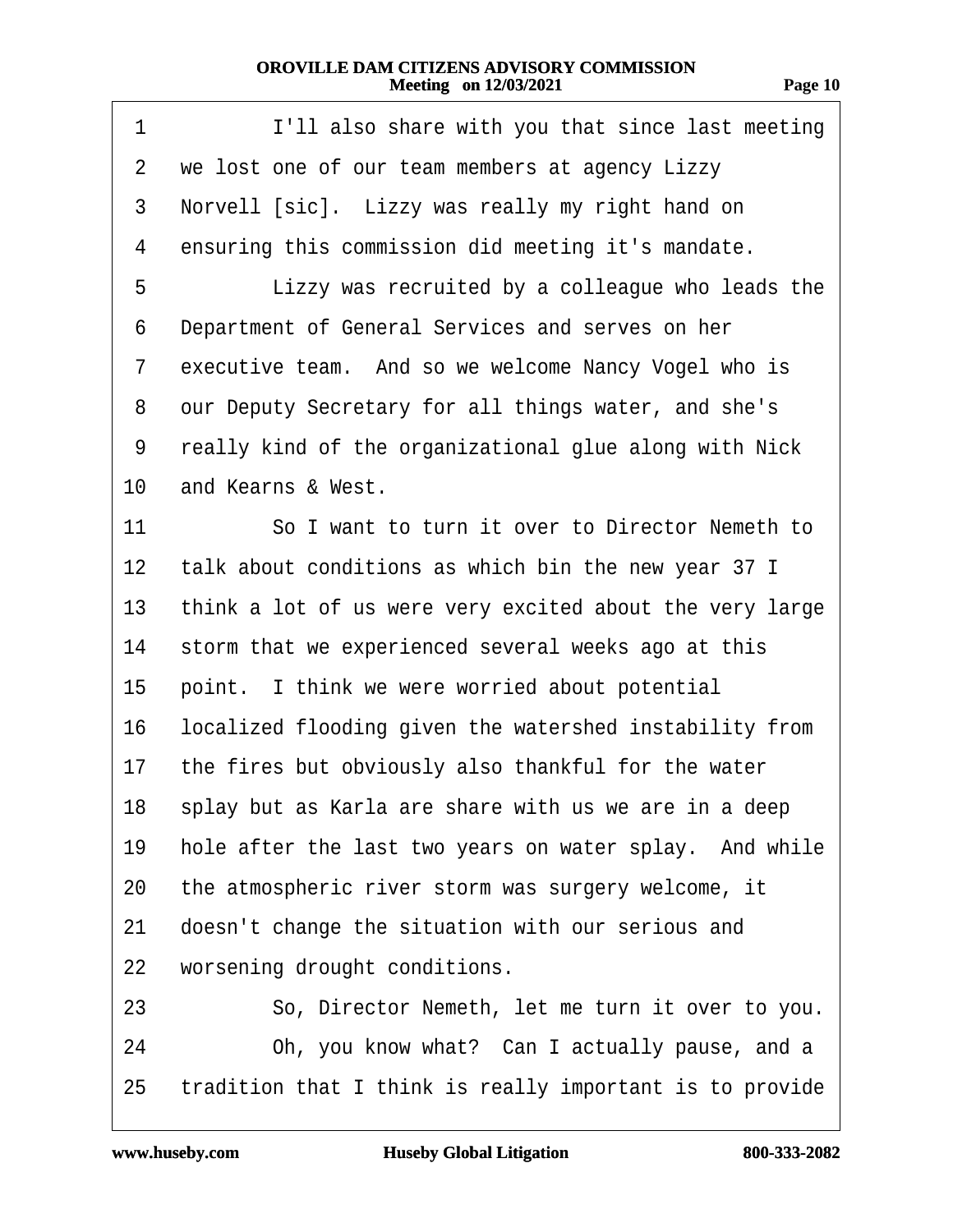| m<br>г.<br>.,<br>н |  |
|--------------------|--|
|                    |  |

| 1              | Senator Nielsen and Assemblymember Gallagher -- who,     |
|----------------|----------------------------------------------------------|
| $\overline{2}$ | again, are sort of the godfathers of this commission --  |
| 3              | a chance to share any high-level thoughts before we dive |
| $\overline{4}$ | in.                                                      |
| 5              | So let me turn it over to Senator Nielsen for            |
| 6              | any thoughts you have first.                             |
| 7              | SENATOR NIELSEN: Well, thank you,                        |
| 8              | Mr. Secretary. And I want to thank you very personally   |
| 9              | and Director Nemeth for your with continued              |
| 10             | participation.                                           |
| 11             | Folks, this is an extraordinarily unique and             |
| $12 \,$        | successful effort that we have launched here a long time |
| 13             | ago, and that it continues on is the merit.              |
| 14             | One thing I'd have to confess as we begin is my          |
| 15             | concern about proposition 1 and six reservoir. It's no   |
| 16             | news that it's taken so long to get anything done, but   |
| 17             | when you're seven years sing the people of California    |
|                | 18 said yes and not a shovel has been turned. We almost  |
| 19             | all of us know why that's happened but it is intol rebel |
| 20             | as we precede to the future. And legislatively several   |
| 21             | of us are going to try and proceed in manners and ways   |
| 22             | to get this reservoir moving along. It's                 |
| 23             | unconscionable. And the JPA doesn't even have a good     |
| 24             | fix on when we might be able to have water in there.     |
| 25             | They think as much as six more years. So o two decades   |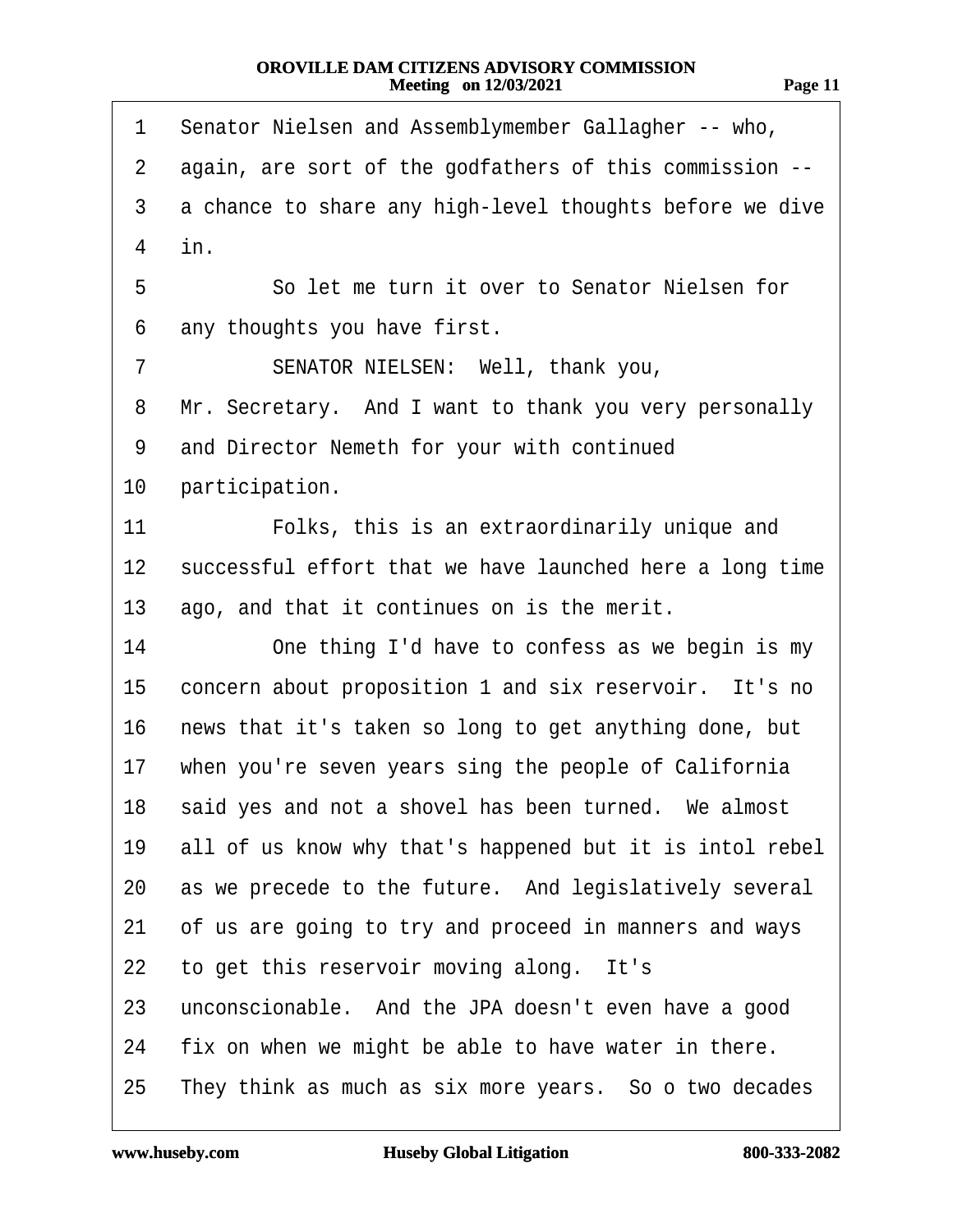| 71<br>., |  |
|----------|--|
|          |  |

| 1              | after the people of California said yes, it's utter      |
|----------------|----------------------------------------------------------|
| $\overline{2}$ | embarrassment. And then we have come now upon our next   |
| 3              | brought. And when what we did it ten years being was     |
| 4              | try to be anticipating and prepared for that brought.    |
| 5              | We are not, and again, that's government, but folks it's |
| 6              | our job to make our government work to serve the people  |
| 7              | and the will of the people, and we have a bit of a       |
| 8              | challenge there. Let me preface it with that, but I      |
| 9              | also want to thank all of you for your continued         |
| 10             | participation and dedication. The feedback I get has     |
| 11             | always been favorable for this opportunity for the       |
| 12             | citizens to have direct input into their future.         |
| 13             | Thank you, Mr. Secretary.                                |
| 14             | SECRETARY CROWFOOT: Thank you, Senator Nielsen.          |
| 15             | And I'll just share that later this month, our           |
| 16             | State Water Commission will meet, and we'll receive an   |
| 17             | update on all of the projects that are being planned and |
| 18             | advancing that are funded by Proposition 1, which is     |
| 19             | that water bond in 2014.                                 |
| 20             | And just last month, the expansion of the Los            |
| 21             | Vaqueros Reservoir in the Bay Area and the Harvest Water |
| 22             | Project in the Sacramento region, which is going to      |
| 23             | improve groundwater storage and enable the replacement   |
| 24             | of groundwater and surface storage both announced that   |
| 25             | they're moving forward to the next phase and are nearing |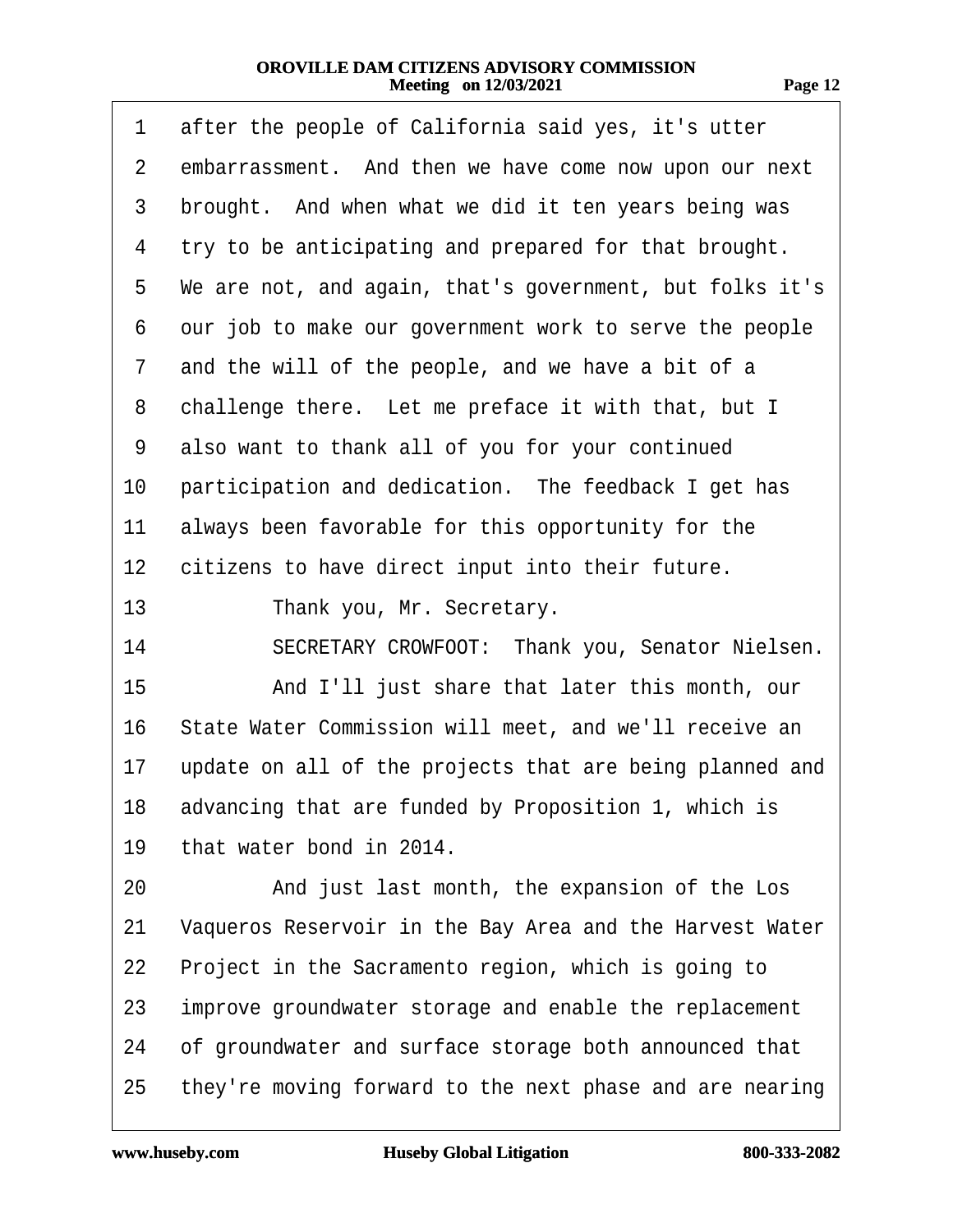| 1  | ground break basically.                                  |
|----|----------------------------------------------------------|
| 2  | But totally hear your concern around the Sites           |
| 3  | Reservoir, which is one of those seven projects. And     |
| 4  | we'll be glad to provide an update, you know, to you     |
| 5  | directly and/or the group here in -- whenever needed.    |
| 6  | Once again, thank you all for your leadership            |
| 7  | and collaboration.                                       |
| 8  | SENATOR NIELSEN: Thank you.                              |
| 9  | SECRETARY CROWFOOT: Assemblymember Gallagher.            |
| 10 | ASSEMBLYMEMBER GALLAGHER: Yeah, thank you                |
| 11 | Secretary. It's good to be with you all again looking    |
| 12 | forward to the information today and the presentations.  |
| 13 | I did attend the joint operations center tour that I     |
| 14 | thought was very informative to see. You know, I knew    |
| 15 | this was going on, and I think it's been a good          |
| 16 | partnership to really ensure that we're, you know,       |
| 17 | working with all the different reservoirs to help manage |
|    | 18 our reservoir and especially during flood season.     |
| 19 | There's always that concern of, you know, ensuring that  |
| 20 | we don't, you know, release too much water that's going  |
| 21 | to impact levies downstream and kind of imagining those  |
| 22 | flows. But also ensuring that, you know, we're watching  |
| 23 | our reservoirs and making sure that they are safe, you   |
| 24 | know, during those conditions.                           |
| 25 | The other good news that, you know, I heard out          |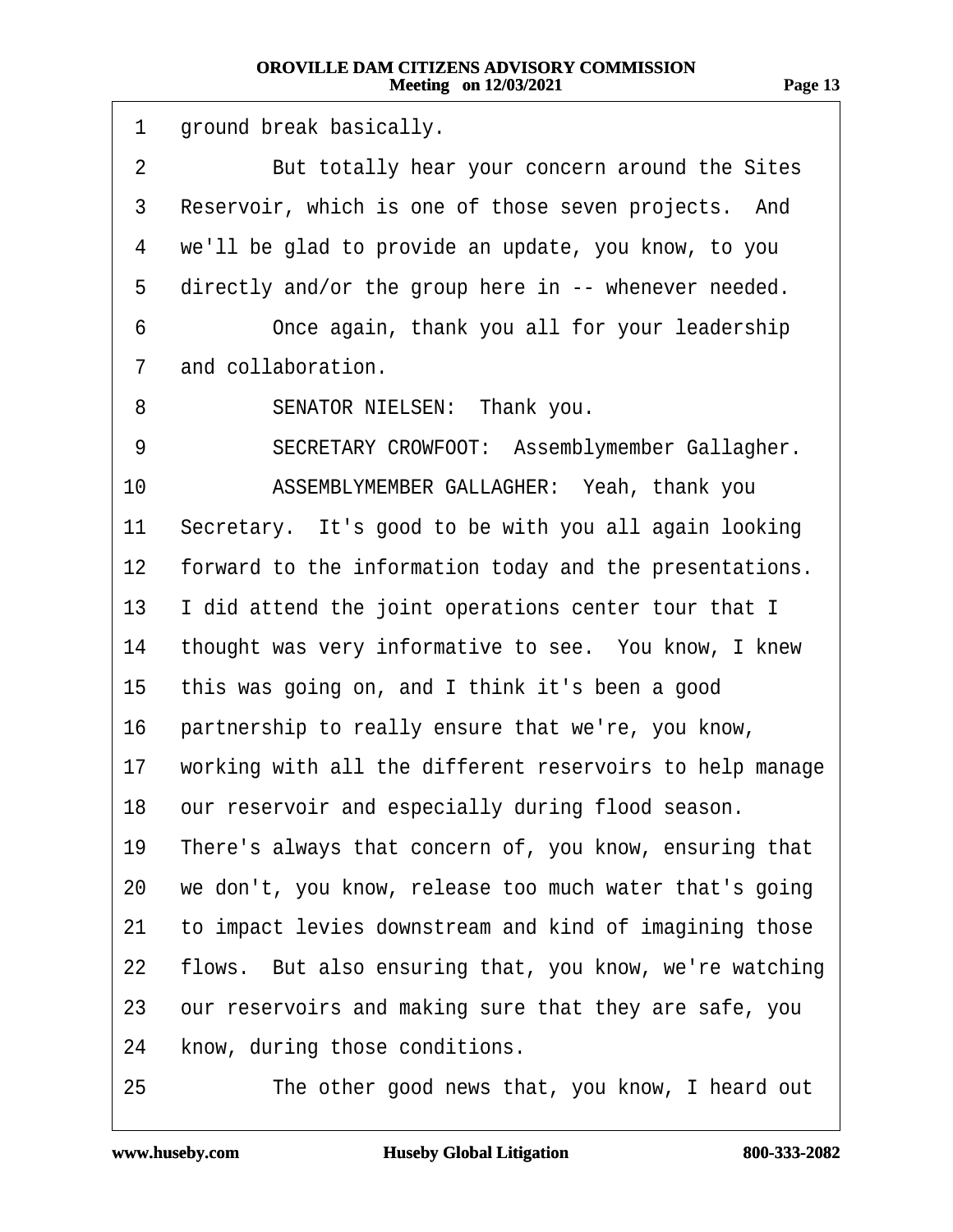| œ |  |
|---|--|
|   |  |

| 1            | of that tour and the discussion with Army Corps and       |
|--------------|-----------------------------------------------------------|
| $\mathbf{2}$ | others was that it seems like we are actually making      |
| 3            | good progress on forecasts-based operations and a new     |
| 4            | manual for Oroville; you know, significant funding        |
| 5            | continuing to be appropriated towards that goal.          |
| 6            | And I think the -- what I -- and maybe someone            |
| 7            | will correct me if I am wrong on this, but we could       |
| 8            | maybe even as soon as five years have an updated manual   |
| 9            | for Oroville, which I think would be huge considering     |
| 10           | our current dynamic of, you know, in drought years, you   |
| 11           | know, seeing a lot less run-off and then in flood years   |
| 12           | seeing the significant amount of water come, you know,    |
| 13           | surging, and that's going to -- it's going to require us  |
| 14           | to change how we operate, you know, water and releases    |
| 15           | from Oroville, you know.                                  |
| 16           | Hopefully the goal there would be that we                 |
| 17           | would -- you know, when we're seeing drought conditions,  |
|              | 18 hold more water out of Oroville so that we have plenty |
| 19           | of water to make it through and that when we are seeing   |
| 20           | these, you know, atmospheric river conditions, that       |
| 21           | we're releasing water to make room, you know. And I       |
| 22           | think there's great opportunities there if we can make    |
| 23           | that happen and change how we, you know, manage water at  |
| 24           | Oroville. So I think that is all really good news.        |
| 25           | Just for our future meetings one thing I think            |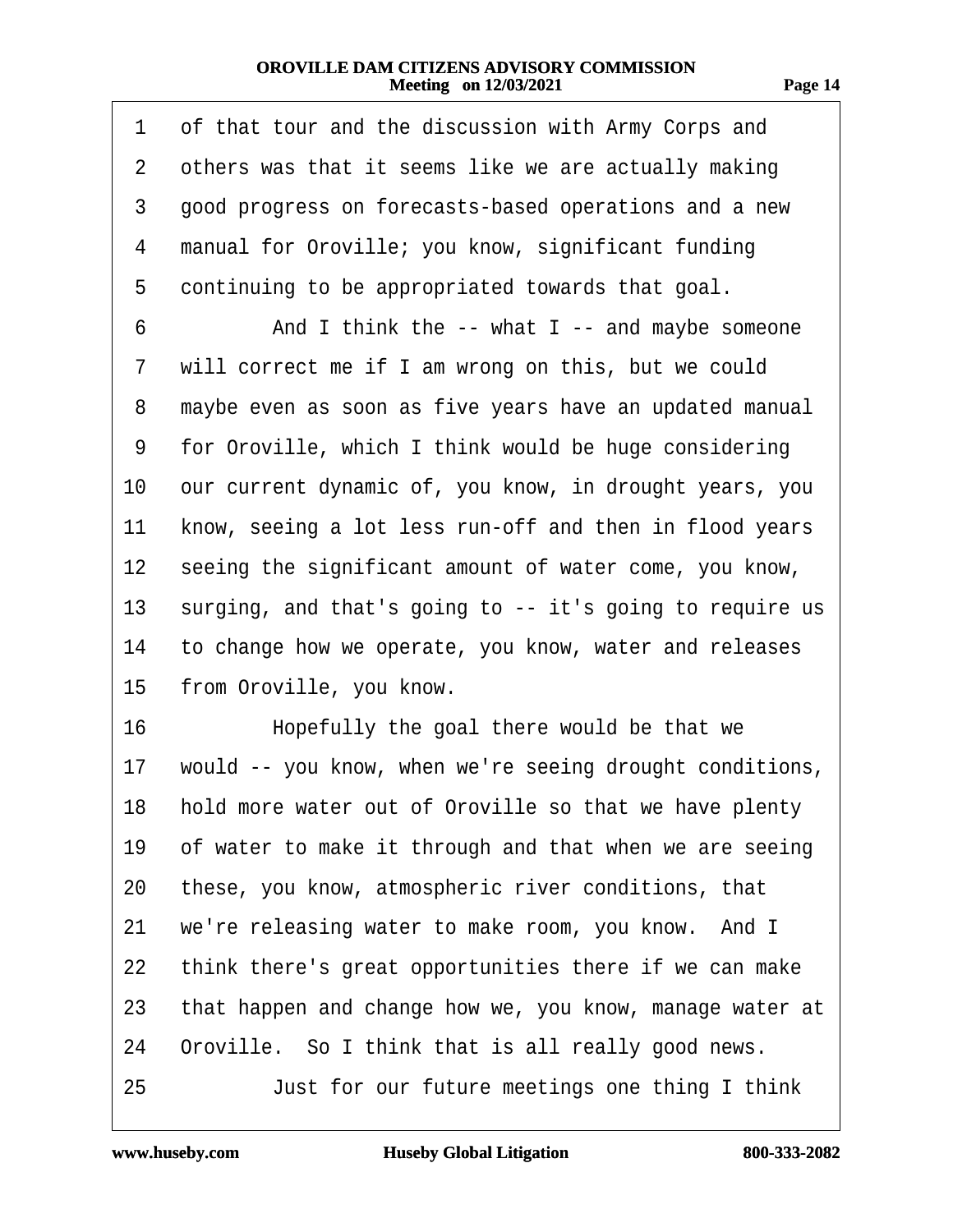| 1  | so wanted to highlight and maybe I can bring it up at    |
|----|----------------------------------------------------------|
| 2  | the end as well maybe worked that we're doing -- I       |
| 3  | understand that there is some work being done while the  |
| 4  | water levels are really low at Oroville and you know one |
| 5  | question I had was about the Palermo tunnel which is     |
| 6  | something that's come up several times in our meetings.  |
| 7  | Are we doing any work there to ensure that tunnel and    |
| 8  | the safety concerns associated with that are addressed?  |
| 9  | And then also, you know, from the forensic report there  |
| 10 | was issues, you know, talking about how we change kind   |
| 11 | of our human operations at the dam, you know, and        |
| 12 | improving that. Would be good to maybe just Getty        |
| 13 | report on that like what have been some of the changes   |
| 14 | that we've -- that DWR has implemented at that level to  |
| 15 | help address, you know, those concerns that were brought |
| 16 | up in that forensic report.                              |
| 17 | So all those -- (Technical interference) -- I            |
| 18 | hope we can get some reports on in the future, and maybe |
| 19 | there will even be some discussion of that today. But    |
| 20 | looking forward to it. Thank you guys all, again, for    |
| 21 | your cooperation in this. I think it's been a great,     |
| 22 | informative commission and to continue this dialogue and |
| 23 | ensure that the people understand what is going on and   |
| 24 | that we're ensuring the ultimate safety and maximizing   |
| 25 | the operations at Oroville.                              |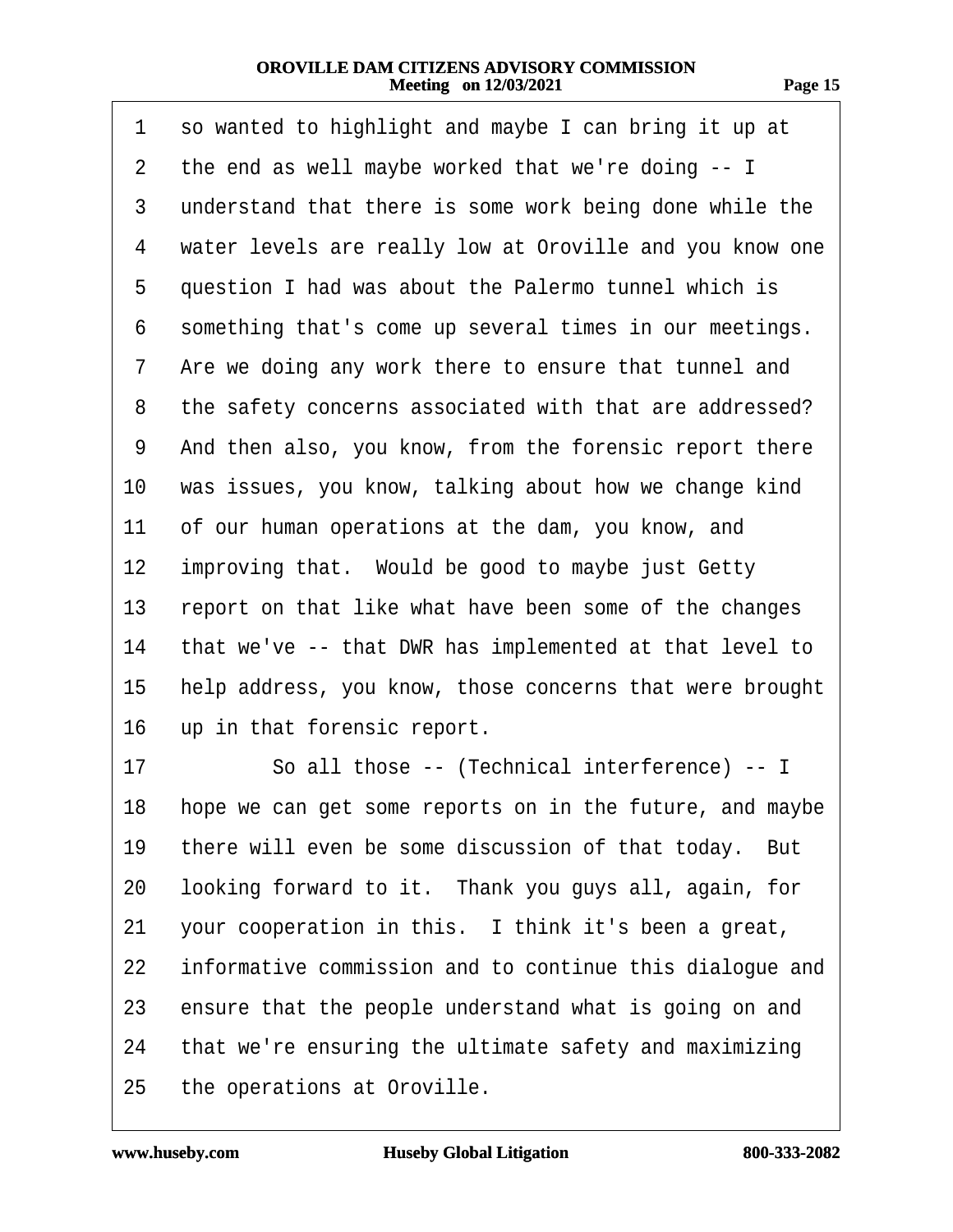| 1  | SECRETARY CROWFOOT: Thanks so much,                       |  |  |
|----|-----------------------------------------------------------|--|--|
| 2  | Assemblymember, and duly noted on those points, those     |  |  |
| 3  | topics that you want to make sure that we cover. And I    |  |  |
| 4  | know Nick is copying that down; so if we don't -- if      |  |  |
| 5  | it's not germane to get to those today, we'll make sure   |  |  |
| 6  | that we add them to the agenda for the next meeting or    |  |  |
| 7  | meeting here in the near future.                          |  |  |
| 8  | So huge thanks, Director Nemeth. Just I want to           |  |  |
| 9  | share my appreciation. You know, you've been leading      |  |  |
| 10 | much of the State's drought planning and drought          |  |  |
| 11 | response and this is a great opportunity for you to       |  |  |
| 12 | update us on water conditions and how it impacts the      |  |  |
| 13 | Oroville facilities.                                      |  |  |
| 14 | DIRECTOR NEMETH: You bet and good morning                 |  |  |
| 15 | everyone it's good to be here. And I think                |  |  |
| 16 | Assemblymember Gallagher, it's a great launching off      |  |  |
| 17 | point be in terms of the collective I think support and   |  |  |
|    | 18 interest we all have in implementing forecast informed |  |  |
| 19 | reservoir operations as quickly as we can. And so         |  |  |
| 20 | Assemblymember, you're correct. We did propose            |  |  |
| 21 | strategies for the water -- or the army Corps water       |  |  |
| 22 | operations control manual that includes that forecast     |  |  |
| 23 | informed reservoir operations; so we are on a path to     |  |  |
| 24 | have that updated manual in the next five years. And,     |  |  |
| 25 | you know, to senator Nielsen's earlier comment related    |  |  |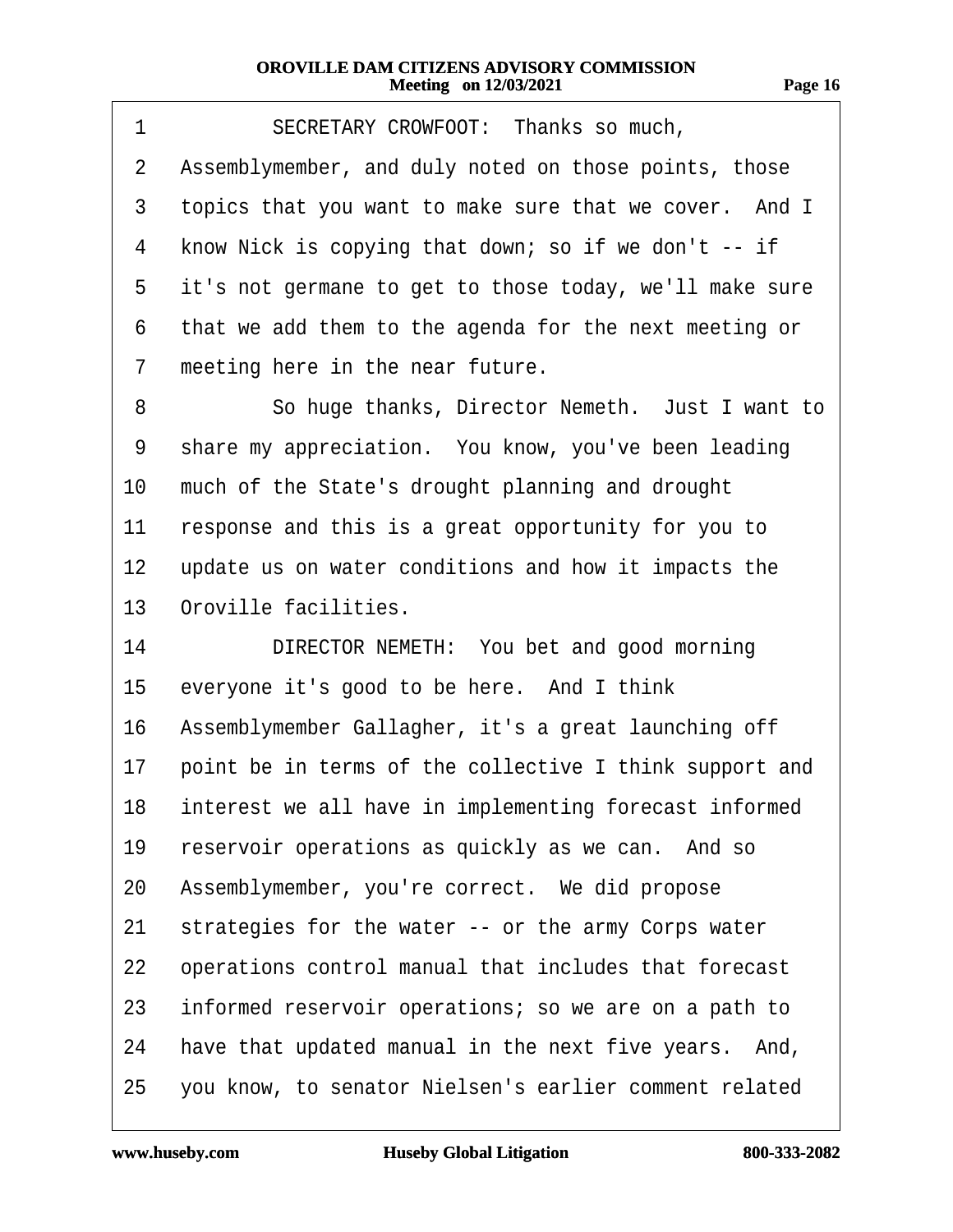| TT. |  |
|-----|--|
|     |  |

| 1  | to frustration with storage funding, you know, this        |
|----|------------------------------------------------------------|
| 2  | does, you know, provide I think just you smarter           |
| 3  | management across the board that's going to help us        |
| 4  | manage through both drought and flood better. So I'm       |
| 5  | excited about that, and it's really been all of us         |
| 6  | collectively really, on the same age and leaning in. Ix    |
| 7  | emphasize how helpful that's been to go the Corps's        |
| 8  | attention to guess this work done.                         |
| 9  | But as the secretary said, we are in a very                |
| 10 | intense drought. We were grateful for the atmospheric      |
| 11 | river in October. A little perspective on that, I think    |
| 12 | it was probably three weeks even two weeks before we had   |
| 13 | that incredible atmospheric river record breaking rain     |
| 14 | fall for October and record breaking single day rain       |
| 15 | fall in October, but really just two weeks before that,    |
| 16 | we got the final data in on the dryness of last year,      |
| 17 | and what we learned was that this last your year was the   |
|    | 18 driest on record since 1924, and 2020 and 2021 combined |
| 19 | were drier than '76 and '77.                               |
| 20 | So that's a really big deal because if you can             |
| 21 | imagine what California was like those many decades ago,   |
| 22 | we have a lot more people and a more complicated system    |
| 23 | and climate is just applying a lot of pressure to manage   |
| 24 | through, but also frankly opportunity.                     |
| 25 | But the atmospheric river was good for Oroville.           |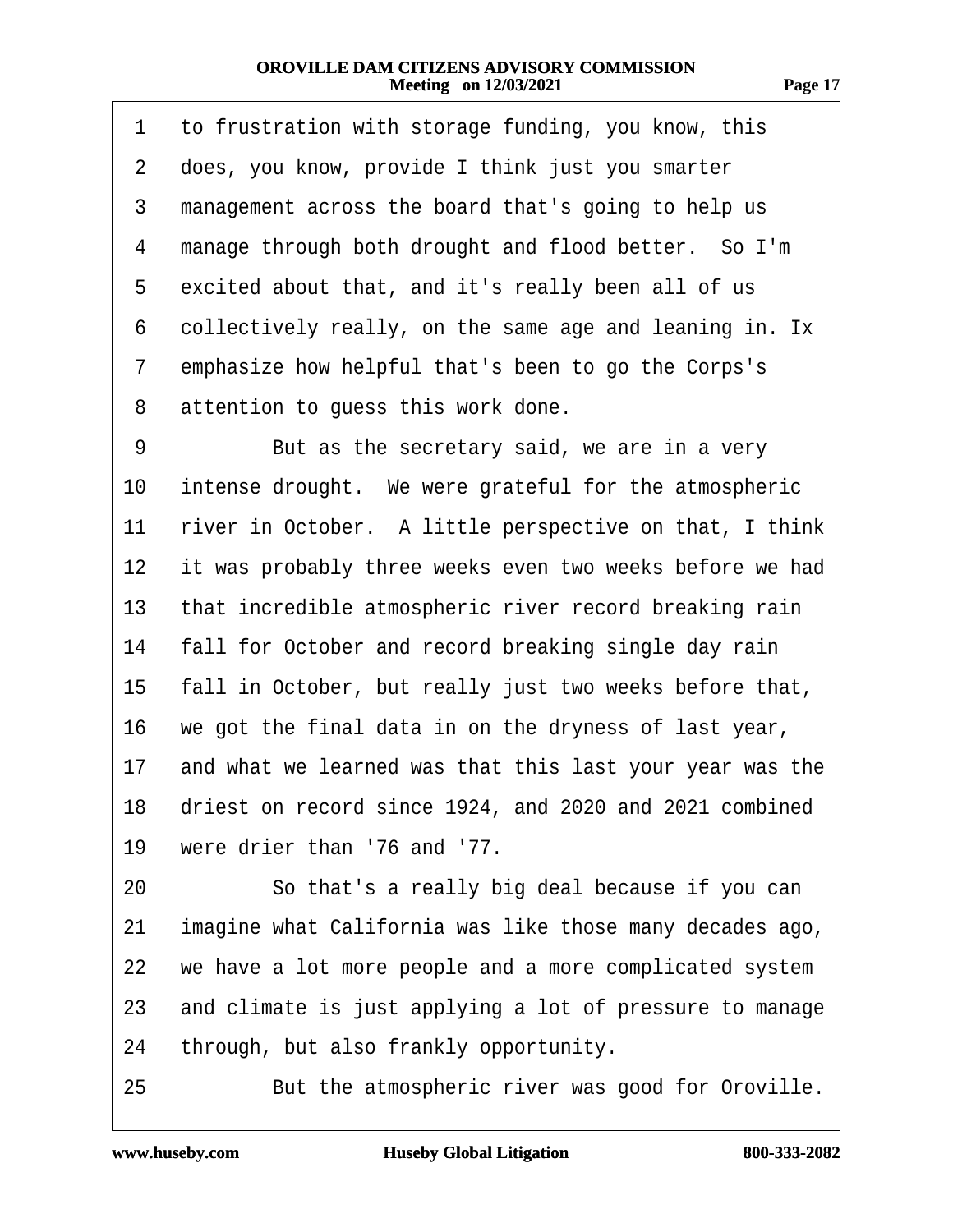| m<br>v<br>.,<br>. . | œ |
|---------------------|---|
|                     |   |

| 1  | And it just shows, you know, the -- some maybe fickle      |
|----|------------------------------------------------------------|
| 2  | nature of how we get these storms in California. It was    |
| 3  | really go for Oroville. I think it bumped up our or        |
| 4  | storage by almost 200,000 acre feet, but just our          |
| 5  | neighbors to the north at Shasta, it was kind of a goose   |
| 6  | egg frankly. Just very limited improvements into           |
| 7  | Shasta, and it just shows the variability of how those     |
| 8  | storm events translate into actual water supply            |
| 9  | availability.                                              |
| 10 | So even though we had that great storm event and           |
| 11 | we were able to bump water -- stored water in Oroville,    |
| 12 | it went right back to very dry conditions in November.     |
| 13 | If you're someone who's in Waltham county in Washington    |
| 14 | state or British Columbia, you're getting a lot of rain,   |
| 15 | too much rain, that would typically be coming into         |
| 16 | Northern California. So we've really seen things dry       |
| 17 | out. We're seeing these ambient temperatures increase      |
|    | 18 kind of same signals as last year, and so we're -- what |
| 19 | we're starting to do is manage for that at the front end   |
| 20 | of our planning for the water year.                        |
| 21 | So what that means, this year the State water              |
| 22 | project made news with its first ever initial allocation   |
| 23 | of zero percent water supplies to our 29 state water       |
| 24 | contractors. We typically make an allocation               |
| 25 | December 1st in every single water year. That part         |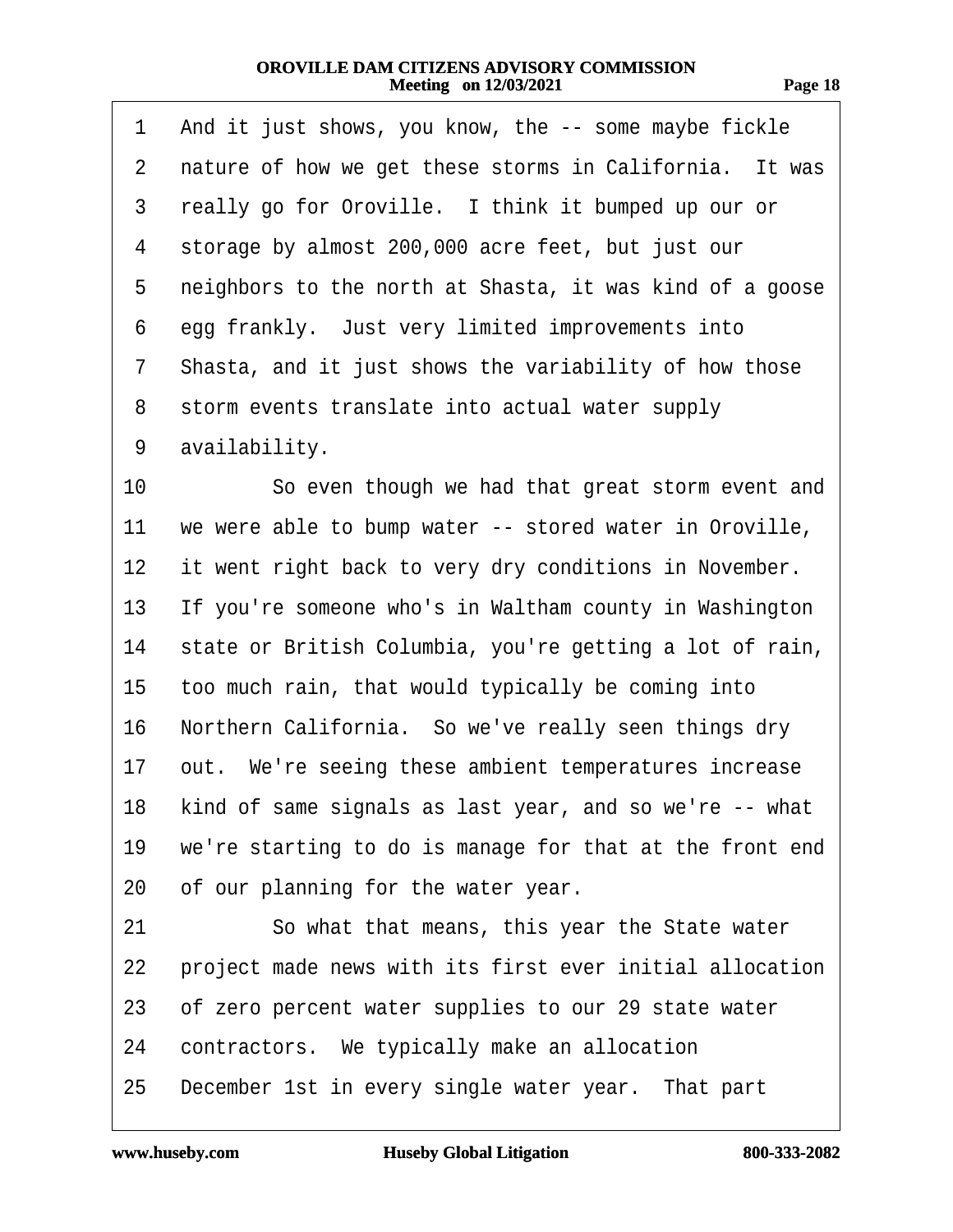| 'TQ<br>л |  |
|----------|--|
|          |  |

| 1              | isn't new, and they tend to be more conservative, and       |
|----------------|-------------------------------------------------------------|
| $\overline{2}$ | they're based on water that's stored in reservoirs and      |
| 3              | some very uncertain forecasts because we're too early in    |
| 4              | the season.                                                 |
| 5              | So given where we are with Oroville storage and             |
| 6              | San Lewis storage and the conditions that are just          |
| 7              | continuing around us just you in terms of high ambient      |
| 8              | temperatures and just exceedingly dry conditions, the       |
| 9              | department did sort of issue this initial zero              |
| 10             | allocation to our 29 State water contractors.               |
| 11             | It doesn't mean that we will deliver no water.              |
| 12             | For those water contractors that have human health and      |
| 13             | safety need, and that's seven of your 29 state water        |
| 14             | contractors made a request to the department for human      |
| 15             | health and safety water. And so that water, we will be      |
| 16             | providing. It's up to 55 gallons per capita per day,        |
| 17             | which covers indoor water uses: cooking, drinking,          |
|                | 18 sanitation -- also critical community safety needs, like |
| 19             | water for fire suppression, hospitals, those sorts of       |
| 20             | things.                                                     |
| 21             | So all of our state our contractors have                    |
| 22             | different water supply portfolios if you will, and so       |
| 23             | they lean on those. They can lean or stored state water     |
| 24             | project from previous years but they also lean on in        |
| 25             | you're in imSouthern California or if you're leaning on     |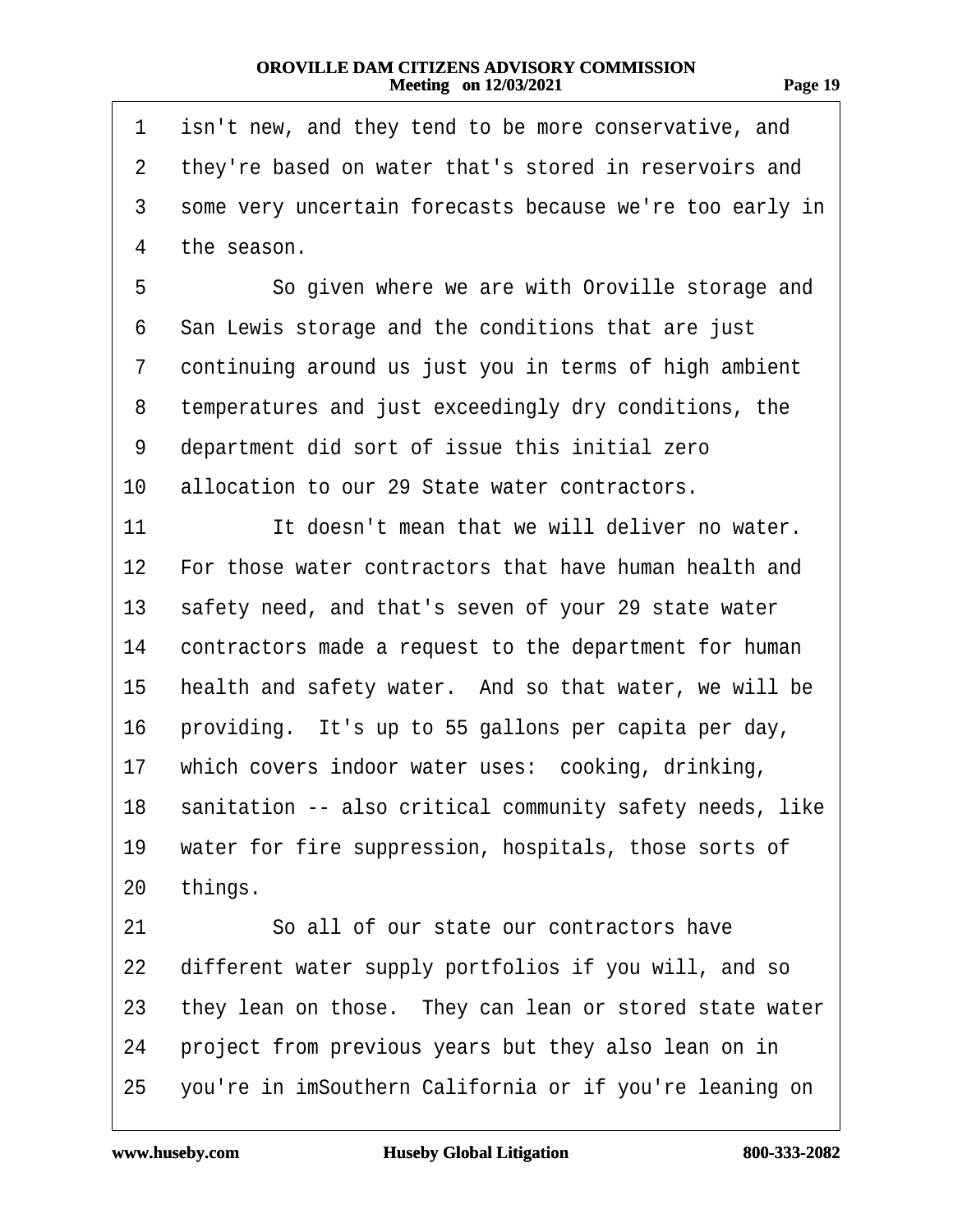**Page 20**

| 1              | recycled water projects and just other kinds of water   |
|----------------|---------------------------------------------------------|
| $\overline{2}$ | supplies that are available. Sometimes it's             |
| 3              | groundwater.                                            |
| 4              | With you we do have two corroboration in this           |
| 5              | area: Yuba City and Plumas county -- that have          |
| 6              | requested and will receive human health and safety      |
| 7              | water. But really for all of our other -- our 22        |
| 8              | contractors won't get water this year at this point in  |
| 9              | time.                                                   |
| 10             | I also want to make the point that for the --           |
| 11             | for the water contractors that are south of the delta   |
| 12             | that need health and human statement water, all that    |
| 13             | water is coming from stored water in San Lewis          |
| 14             | reservoir, not Oroville, and what we're working to do   |
| 15             | with Oroville is conserve storage for a coupling of key |
| 16             | purposes. One is maintaining a degree of salinity       |
| 17             | control down in the delta. Because once we fowl -- if   |
| 18             | seawater intrusion gets all the way into the delta and  |
| 19             | fouls that water supply, it can take at a minimum six   |
| 20             | months to move that salinity out of the system. But     |
| 21             | when we have dry conditions we have no water to move it |
| 22             | out of the system. And so that would essentially mean   |
| 23             | we wouldn't have water available for human health and   |
| 24             | safety.                                                 |
| 25             | So it's critically important that we use                |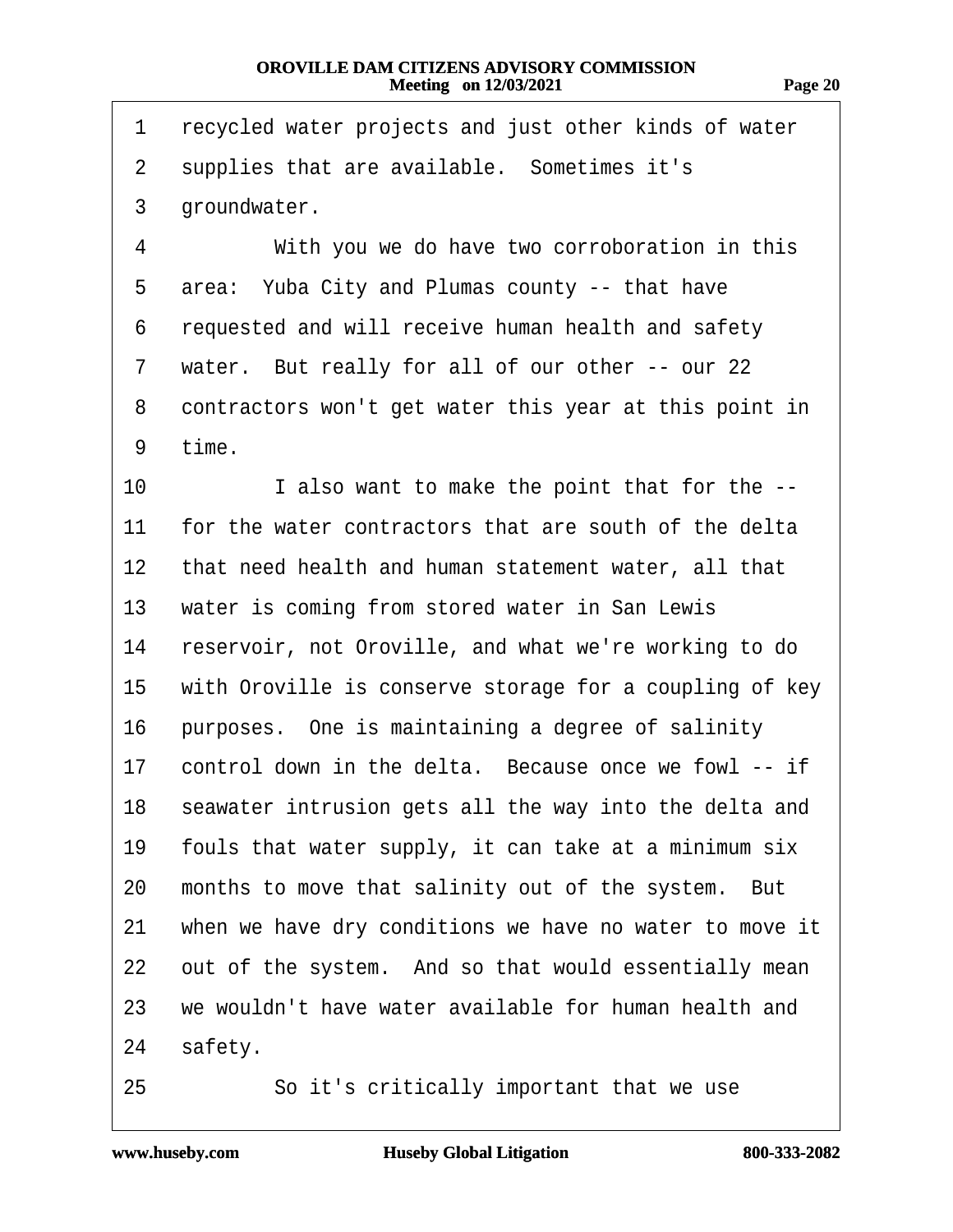1 available stored water in Oroville to help that 2 situation down this the delta. 3 The other thing that helps that situation down 4 in the delta is brought bar year. We put a drought 5 barrier in this summer. We're not removing it this ·6· ·year.· We've made some assumptions to it to make sure 7 that it can stay through the winter season without 8 harming migrating salmon and other navigating needs down 9 in the delta, but really that's just an cater of how dry 10 it continues to be. We've never left one in through the 11 winter, but we've -- we're really slur that we're going 12 to need it to help deal with the salinity conditions 13 down in the delta. 14 The other thing that the department did earlier 15 this week together with the Bureau of Reclamation is we 16 submitted to the Water Resources Control Board a 17 petition to waive certain water quality requirements. 18 Again, that would help us retain water in upstream 19 reservoirs; so that is a plan to help conserve water in 20 Shasta, Oroville, and Folsom. All those systems work 21 together on behalf of the State and federal water 22 projects. 23 So the water board will have a public process 24 associated with that petition and make a decision in 25 February.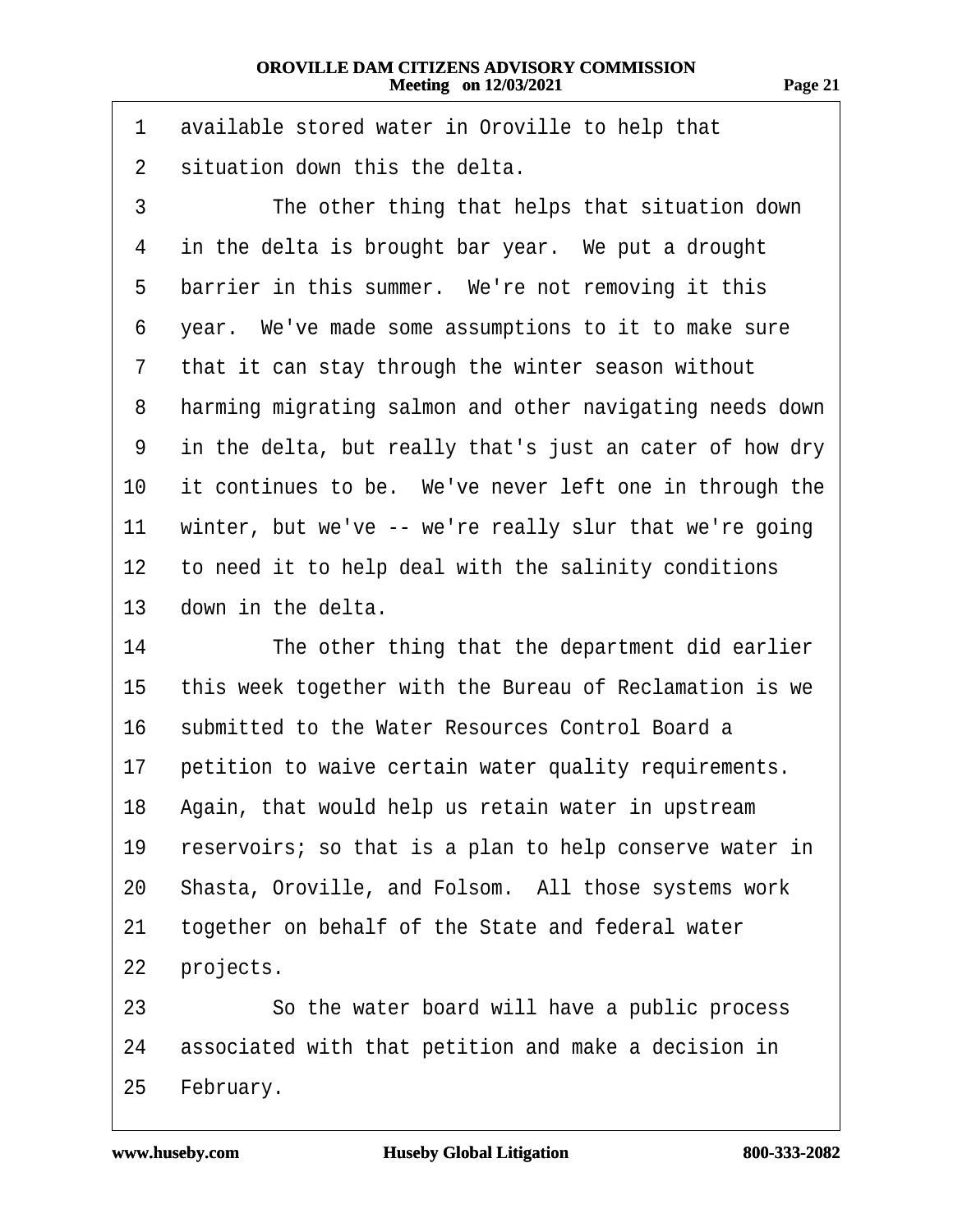| 1               | I do want to say a little bit about our feather          |
|-----------------|----------------------------------------------------------|
| 2               | river settlement contractors. So when the dam was        |
| 3               | constructed, the department entered into a settlement    |
| 4               | agreement with senior water right holders on the feather |
| 5               | river. There's a benefit to them in terms of having the  |
| 6               | dam in place in that it stores water for them that they  |
| 7               | otherwise wouldn't have. But what it also means it they  |
| 8               | are first in line for water available from Oroville.     |
| 9               | By contract when we have very dry conditions,            |
| 10              | that water is -- while the south of delta water          |
| 11              | contractors get, you know, 80, 90, 95 percent cuts -- in |
| 12 <sub>2</sub> | this year they'll get one hundred percent cut. The       |
| 13              | Feather River settlement contractors are reduced to      |
| 14              | 50 percent of their allotted supplies. That is           |
| 15              | typically what happens.                                  |
| 16              | We do not make a decision on Feather River --            |
| 17              | water available for those contractors until February.    |
| 18              | That gives us an opportunity to have the hydrology play  |
| 19              | out a little bit more. The longer we go in the season    |
| 20              | with, our ability -- our accuracy around forecasting     |
| 21              | tends to improve. So that's a decision we'll be making   |
| 22              | in a couple of months. We're working very closely with   |
| 23              | those water users. They were very helpful last year.     |
| 24              | We had a challenge later in the season when runoff       |
| 25              | conditions didn't materialize and put water into storage |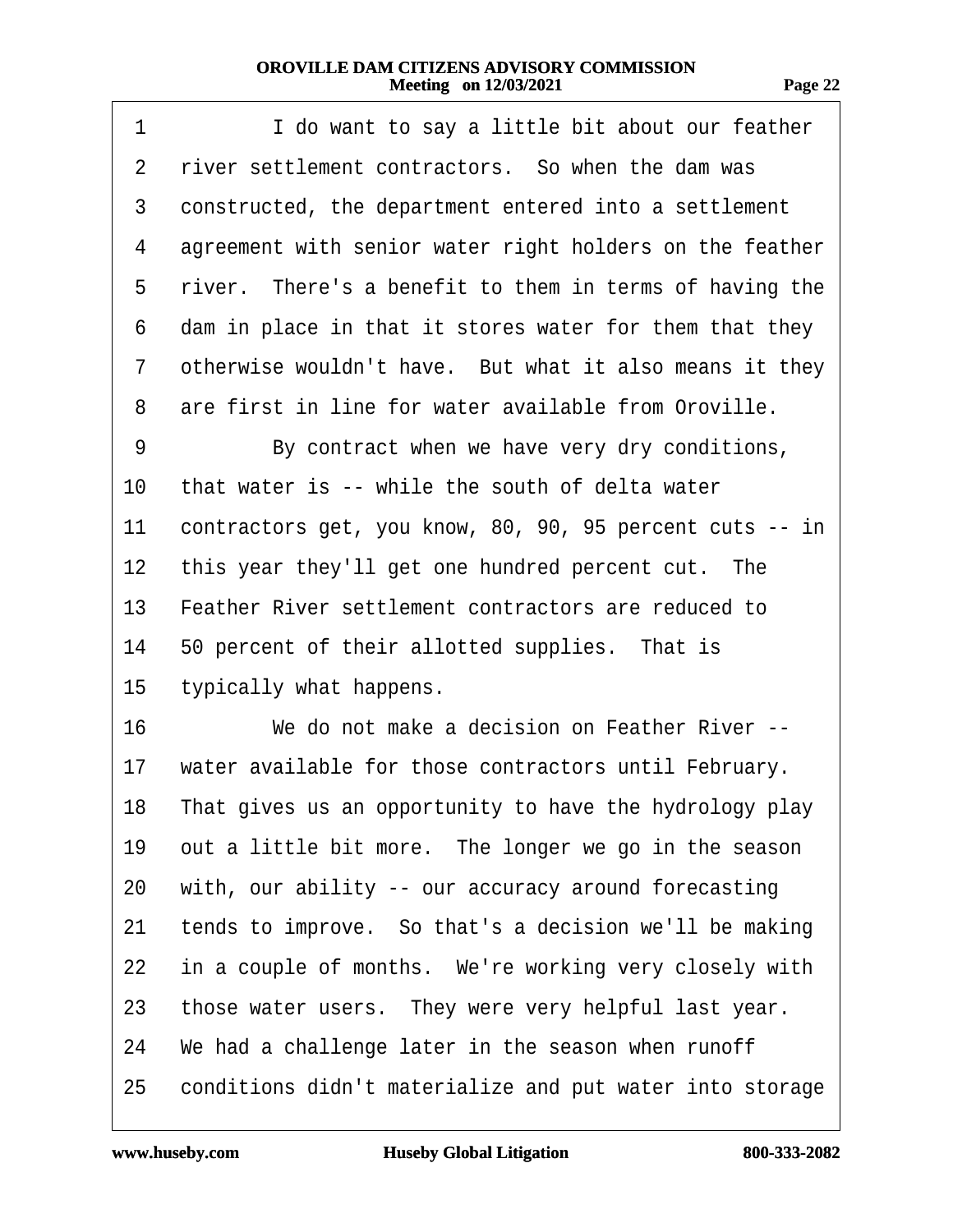| п<br>., |  |
|---------|--|
|---------|--|

| 1              | that we had been planning for, and those settlement         |
|----------------|-------------------------------------------------------------|
| $\overline{2}$ | contractors, those rice is growers really, really           |
| 3              | helpful if backing off on some of their deliveries or       |
| 4              | timing some of their deliveries just to help us manage      |
| 5              | the system.                                                 |
| 6              | Two things around environmental management up               |
| 7              | here. One is that the administration did provide            |
| 8              | funding for rice growers to flood up their fields to        |
| 9              | help support the pacific flyway. That's something that      |
| 10             | we're grateful to the rice commission. That has been        |
| 11             | the administrator of those funds. It's been kind of a       |
| 12             | proposal grant program, and rice growers from the area      |
| 13             | have been applying for those dollars to do that.            |
| 14             | And then secondly, we are bolstering salmon                 |
| 15             | species by elevating -- increasing the number of salmon     |
| 16             | we produce in the hatchery by about one and three           |
| 17             | quarter million and working with our colleagues that run    |
|                | 18 the hatchery and help us manage the Feather River system |
| 19             | to adjust to the extent that we can the timing of the       |
| 20             | flows that we would release from Oroville so that it we     |
| 21             | get as many benefits from it as possible relative to        |
| 22             | salmon needs in-stream and then downstream salinity         |
| 23             | control needs.                                              |
| 24             | So that's where we are relative to operations of            |
| 25             | Oroville. If it does rain, you know, we'll have             |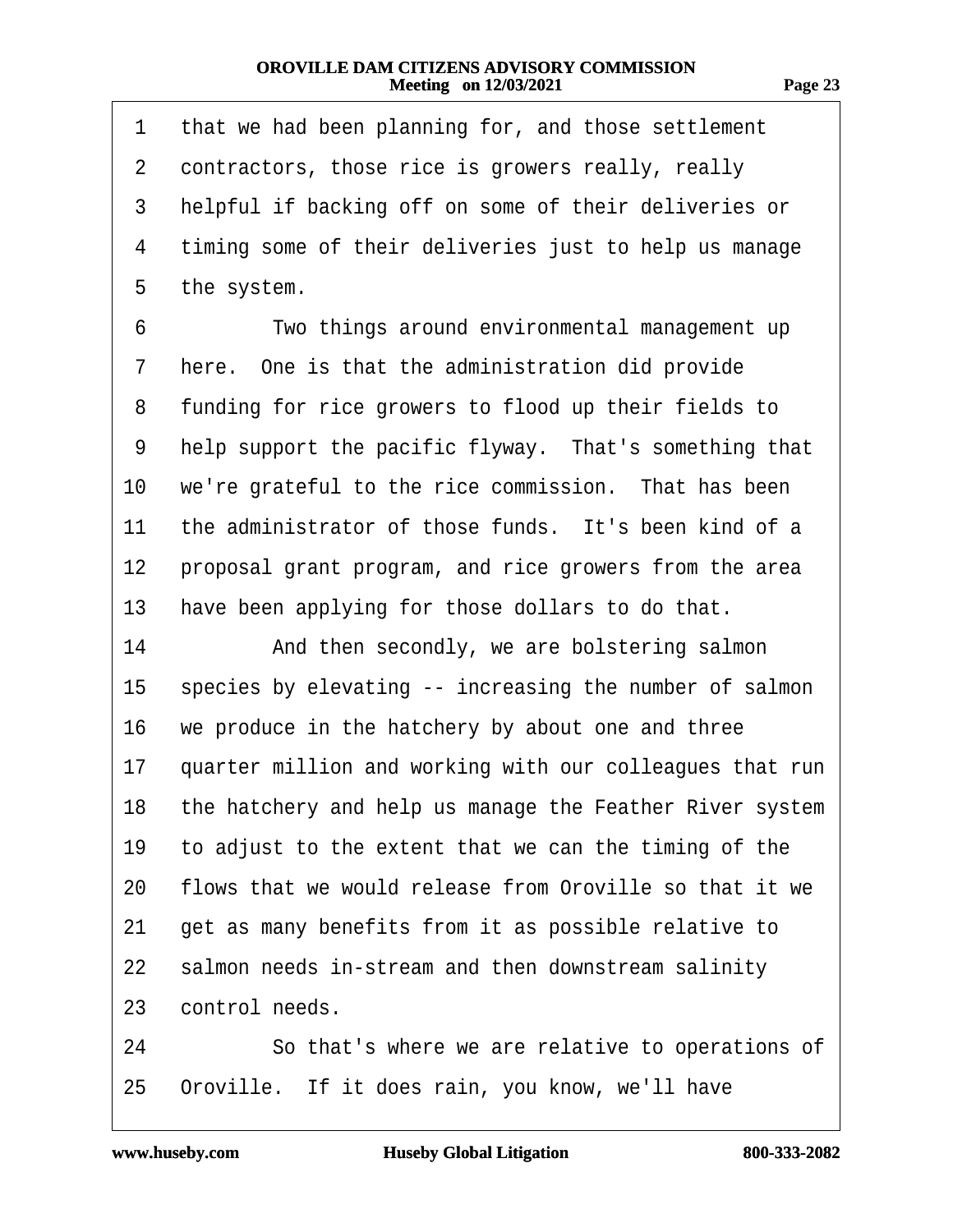1 different conversations later in the season about water

| $\mathbf{2}^{\mathsf{I}}$ | that's available for supplies. But, you know, when       |
|---------------------------|----------------------------------------------------------|
| 3                         | we're in this tight a year, you know, which really lean  |
| 4                         | on our water rights system and this is a year            |
| 5                         | potentially where, you know, all parties that have       |
| 6                         | legitimate water rights, the hydrology just may not be   |
| 7                         | able to provide an ability for us to o if you feel all   |
| 8                         | those needs.                                             |
| 9                         | So it's going to be a challenging year, but we           |
| 10                        | are working intensely in advance to plan so that we can  |
| 11                        | make the best decisions across the board to balance all  |
| 12 <sub>2</sub>           | the various water use needs that we have, not just       |
| 13                        | locally here in this area in Butte County but other      |
| 14                        | places as well.                                          |
| 15                        | So with that secretary maybe I'll hand it back           |
| 16                        | over to you.                                             |
| 17                        | Thank you.                                               |
| 18                        | SECRETARY CROWFOOT: Thank you, Karla for that            |
| 19                        | thorough update. I just want to pause and invite any     |
| 20                        | questions that commissioners may have on Karla's update. |
| 21                        | ASSEMBLYMAN GALLAGHER: Yeah quick questioning            |
| 22                        | Karla you had mentioned there's seven contractors. Who   |
| 23                        | are the other contractors I guess that would also be     |
| 24                        | getting, you know, an allocation of water? I know you    |
| 25                        | said Yuba City and Plumas but are there others as well.  |
|                           |                                                          |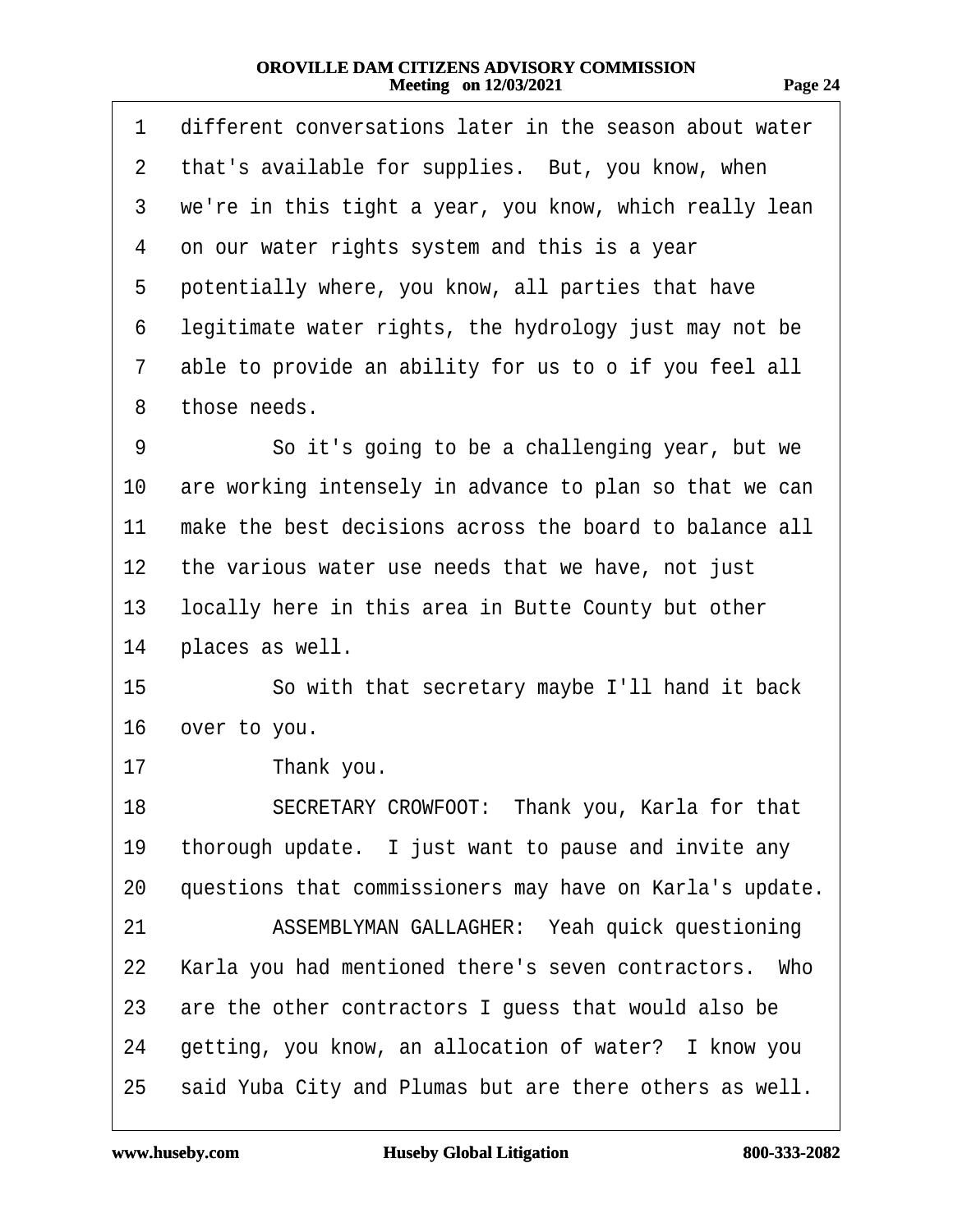| . .<br>., |  |
|-----------|--|
|           |  |

| 1              | DIRECTOR NEMETH: Yeah. Oh, it's Santa Clara                 |
|----------------|-------------------------------------------------------------|
| $\overline{2}$ | Valley Water District, Napa County Metropolitan Water       |
| 3              | District. And then, maybe, I think Ted Craddock's on        |
| 4              | the phone. He can fill in the couple others that I'm        |
| 5              | not thinking about.                                         |
| 6              | DEPUTY DIRECTOR CRADDOCK: Thank you, Karla.                 |
| 7              | Also Kings County and Antelope Valley Kern                  |
| 8              | <b>County Water District.</b>                               |
| 9              | SECRETARY CROWFOOT: Thanks so much for                      |
| 10             | answering that.                                             |
| 11             | Senator Nielsen.                                            |
| 12             | SENATOR NIELSEN: I'd like to add here a "thank"             |
| 13             | you" and a kudo. In the new water plan that we did a        |
| 14             | decade ago and then the ensuing Prop 1, for the first       |
| 15             | time I was able to get language that asserted a human       |
| 16             | water right; and for a number of years, that kind of        |
| 17             | wasn't talked about, and now it's being talked about;       |
|                | 18 and pursuant to the Karla's report, it's obviously being |
| 19             | respected and implemented.                                  |
| 20             | That is of huge significance, and the regulatory            |
| 21             | authorities and the legislature I'm going to beg must       |
| 22             | respect that provision that there is a human water          |
| 23             | right. To me, it's very historic that we are                |
| 24             | acknowledging. Might seem absurd that you would have        |
| 25             | to, but we now have communities that are already            |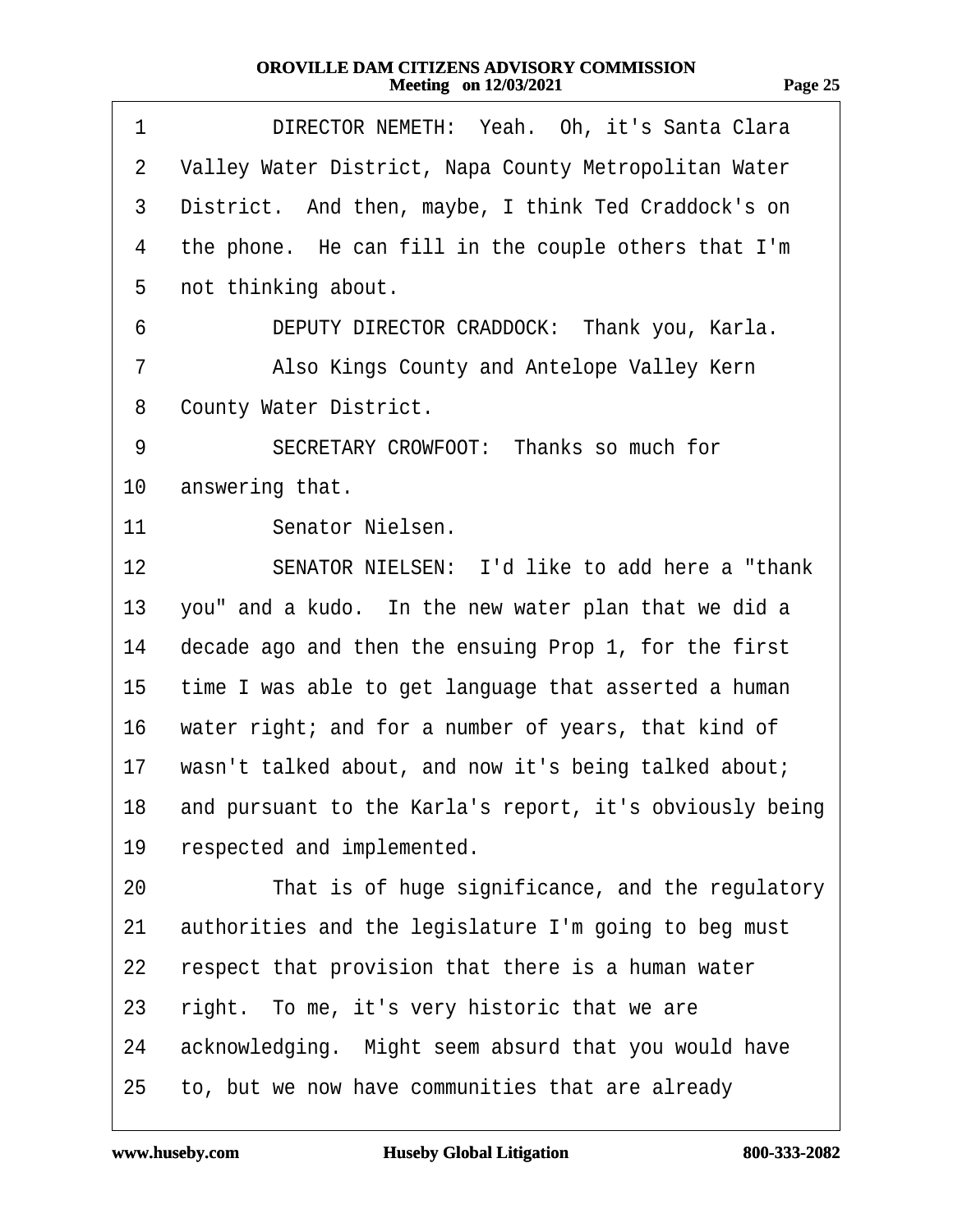1 benefitting, and members of both parties now in their

| $\overline{2}$ | communications related to water issues are mentioning   |
|----------------|---------------------------------------------------------|
| 3              | that. So it's now got legs and is being implemented and |
| 4              | respected, and I think that's very significant.         |
| 5              | SECRETARY CROWFOOT: Absolutely. Thanks so               |
| 6              | much, Senator. Really good point there.                 |
| 7              | SUPERVISOR KIMMELSHUE: Director, this is Tod            |
| 8              | Kimmelshue, Supervisor in Butte County. And I just      |
| 9              | wanted to thank the director. She came to the -- Sutter |
| 10             | Butte's Flood Control Agency celebration we had for a   |
| 11             | completion of the dam and levy repair -- well, excuse   |
| 12             | me, the levy repairs along the Feather River.           |
| 13             | And I just had a quick question for her as to --        |
| 14             | you know, we'd like to request additional funding for   |
| 15             | sediment removal at the confluence of the Feather and   |
| 16             | Yuba rivers to assist salmon migration and boating      |
| 17             | safety.                                                 |
| 18             | The SBFCA, or the Sutter Butte's Flood Control          |
| 19             | Agency, we have permits to do work on the Feather River |
| 20             | through 2026. Is that something that could be on your   |
| 21             | radar or maybe something you could look into?           |
| 22             | DIRECTOR NEMETH: Consider it on my radar and we         |
| 23             | can connect over the course of the next couple weeks,   |
| 24             | Supervisor. Thank you.                                  |
| 25             | SUPERVISOR KIMMELSHUE: Thank you very much,             |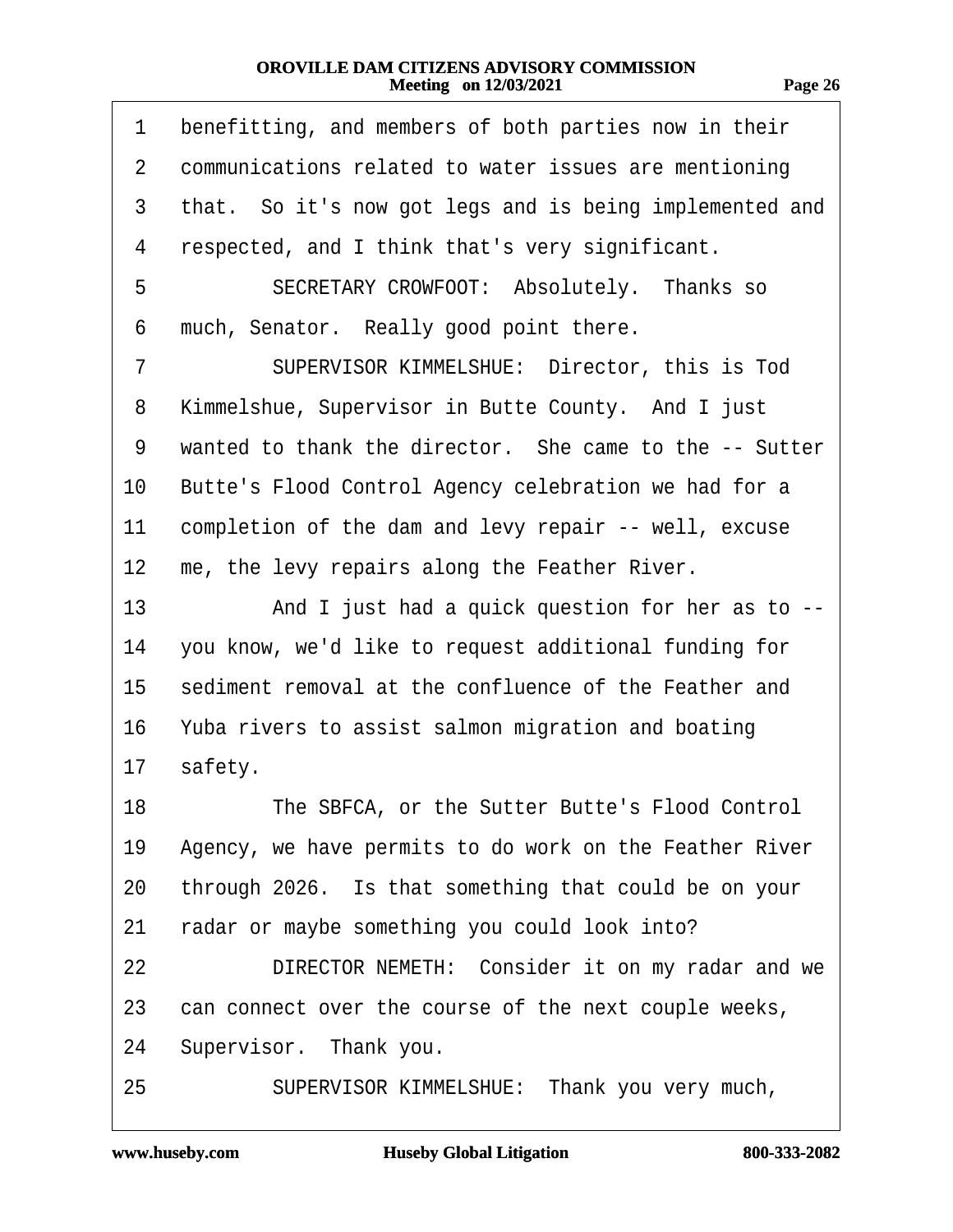1 Director. 2 SECRETARY CROWFOOT: Excellent. Well, let's 3 move on to -- back to Nick who serves at Kearns & West, 4 really, as our organizational secretariat or glue that 5 holds us together. And as you recall, one really good 6 suggestion of commissioners is to keep a tracker of 7 actions that are coming out of these commission 8 meetings. 9 · · · So, Nick, I think you're going to give us an 10 update on recent actions on the roadmap for meetings in 11 2022 and then also some follow-up in recent meetings and 12 processes. So over to you. 13 MR. SAFFOLD: Thanks, Secretary. 14 • And I'll first just say, Assemblymember, that 15 the item that you brought up earlier, if it's not 16 discussed today, we will make sure it's on the tracker 17 and put into a future meeting; so --18 Solet's go -- okay. Great. We're on slide 2, 19 *item 2.* 20 Yeah, so just before we dive in, as a reminder 21 to everyone -- all the meeting materials, transcripts, 22 and the meeting summary notes are posted online. So if 23 anyone wants to find those, they're on the Oroville 24 website. 25 I'm going to just touch on, like the Secretary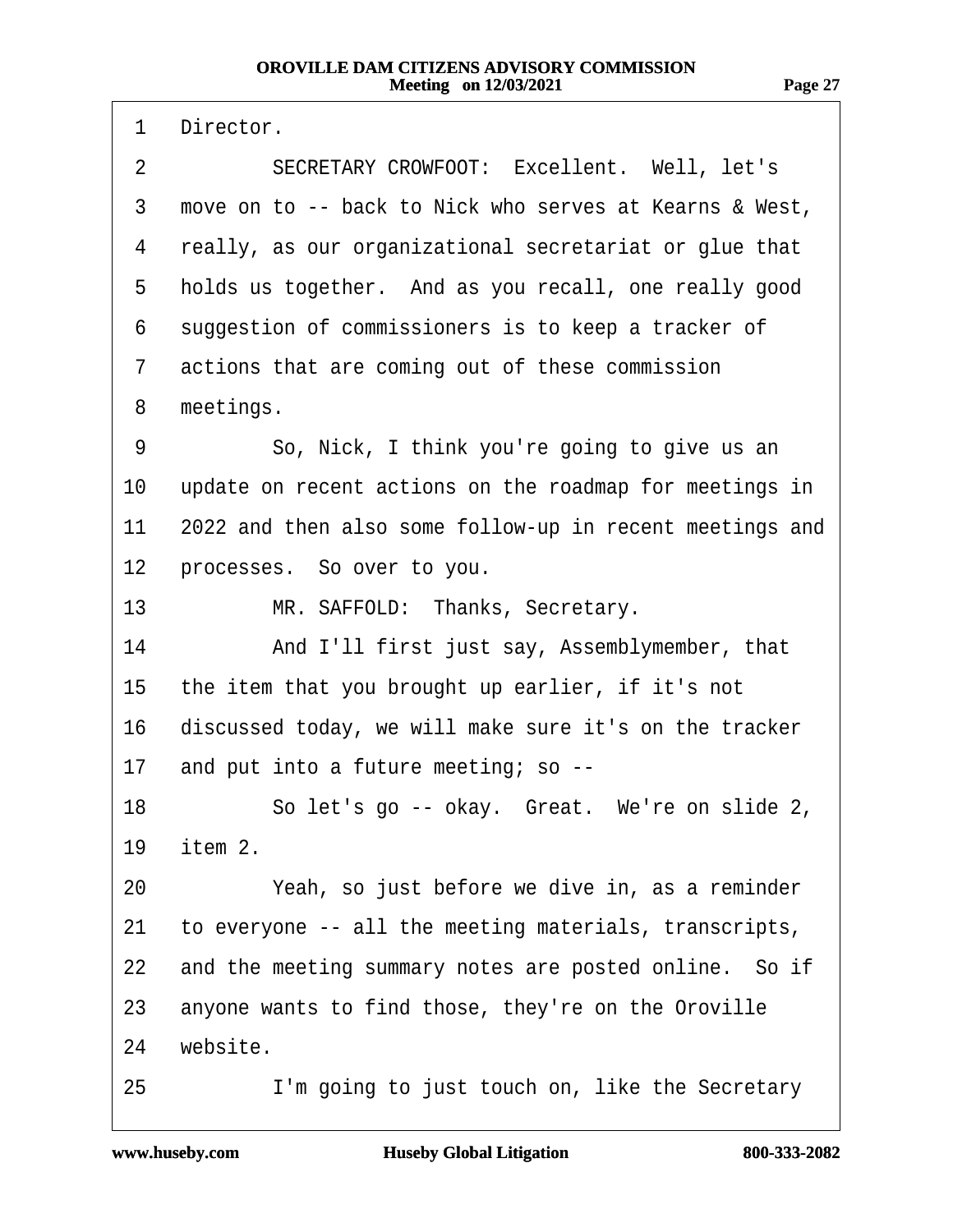| Page 2 |  |
|--------|--|
|        |  |
|        |  |
|        |  |

1 said, the action items, meeting roadmap, and then talk 2 about our commission report for 2022. 3 · · · So, James, you can go to the next slide. 4 • And, again, this is the action items tracker. 5 It's a living document. It's updated quarterly. You 6 know, we've seen this at every meeting, and most of you 7 are quite familiar with it. Some of these items are now 8 marked complete and are in green. And so this first one ·9· ·that has already been mentioned the tour of the joint 10 operations center, that was done on November 1st, and 11 we're going to get a little presentation on that as a 12 recap today. 13 This is an ongoing item, Item 2, report out on 14 how instrumentation performed and was managed during 15 winter operations; so that's just, again, an ongoing 16 item. 17 Secretary mentioned this: Valerie Prior is here 18 today with the State water contractors, and so that 19 item, we're marking complete. 20 **Item Number 4, provide regular updates and** 21 milestones regarding FIRO, Forecast Informed Reservoir 22 Operations; and so I think we'll be hearing about that 23 more today. 24 And then Item 5, Federal Energy Regulatory

25 Commission licensing update, that's on track; and we're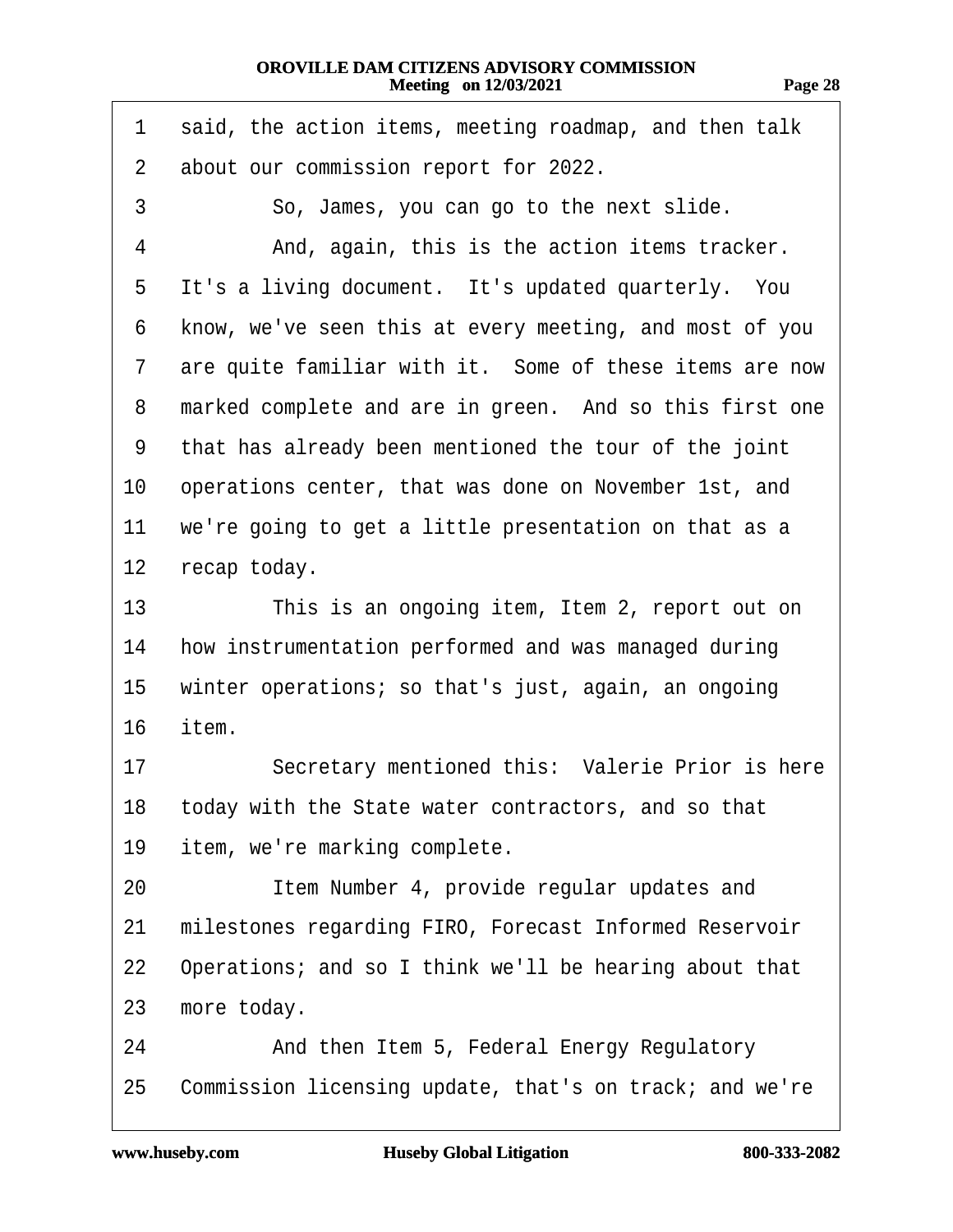| 1               | planning for that in kind of Q1 of next year.           |
|-----------------|---------------------------------------------------------|
| 2               | So we can go to the next slide, James.                  |
| 3               | Okay. So Item 6, follow-up on the status of             |
| 4               | FEMA reimbursement for spillway reconstruction. This is |
| 5               | just, again, an ongoing item.                           |
| 6               | And then Item 7, discuss kind of State agency           |
| 7               | help and local partner help to address homelessness.    |
| 8               | This was an item that was brought up at meeting 3, so a |
| 9               | little while back now, but we'll keep on our radar and  |
| 10              | consider that as a topic for future meetings.           |
| 11              | DWR updates on debris and storm inflows, this is        |
| 12 <sub>2</sub> | sort of just an ongoing DWR monitoring item. If there's |
| 13              | a need to present on this, we'll make sure to do so.    |
| 14              | Item Number 9, agendize discussions on lessons          |
| 15              | learned from the 1986 and 1987 water events; and so I   |
| 16              | think we'll be hearing about that today during the      |
| 17              | presentations as well.                                  |
| 18              | Item Number 10, DWR to respond to commissioner          |
| 19              | questions regarding what constitutes a failure. And so  |
| 20              | this item has been answered, but I know this is an      |
| 21              | important one, and we'll keep talking about it and make |
| 22              | sure it keeps getting kind of infused into all the      |
| 23              | future discussions and dialogues.                       |
| 24              | So, James, we can go to the next slide.                 |
| 25              | Okay. So Item Number 11, request 20 develop             |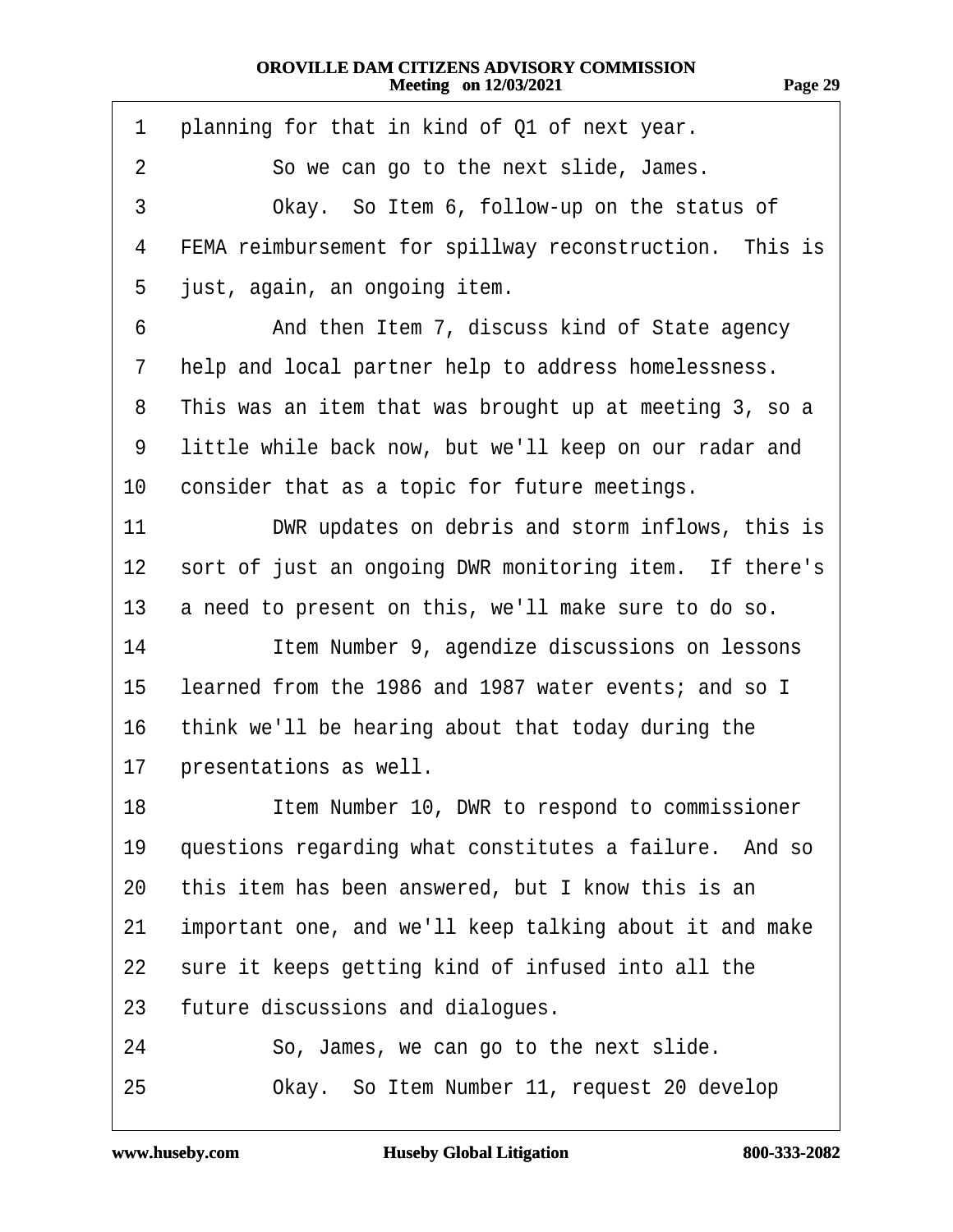| 1  | sing the tracking log cataloging ongoing or future       |
|----|----------------------------------------------------------|
| 2  | safety projects. And so we're marking this as August     |
| 3  | gong this is something that DWR has been working on and  |
| 4  | talking about with the stale hold early that brought     |
| 5  | this up but we're going to continue to address this item |
| 6  | during kind of our annual dam safety and project         |
| 7  | updates.                                                 |
| 8  | Item 12 kind of just continuing to talk about            |
| 9  | risk assessment, and so we have this as an ongoing item  |
| 10 | and would like to hear from additional outside experts   |
| 11 | in the future.                                           |
| 12 | I think the senator may have brought this up at          |
| 13 | meeting 8 but just providing an update on water theft    |
| 14 | prevention so this is very much on our radar and an item |
| 15 | you we'd like to cover at a future meeting.              |
| 16 | Resources for sediment removal, I think this was         |
| 17 | also at meeting 8 and so, again, very much on our radar  |
|    | 18 and would like to talk about that more.               |
| 19 | Capital improvement projects discussion is               |
| 20 | Item 15 and expenditure chart. I believe that chart has  |
| 21 | been shared around with commissioners and we'll keep     |
| 22 | this -- we feel like we're on track with this, and we'll |
| 23 | continue to talk about capital improvement projects.     |
| 24 | And then recreation updates around expanding             |
| 25 | projects and the BIDwell ramp. Again, we're planning to  |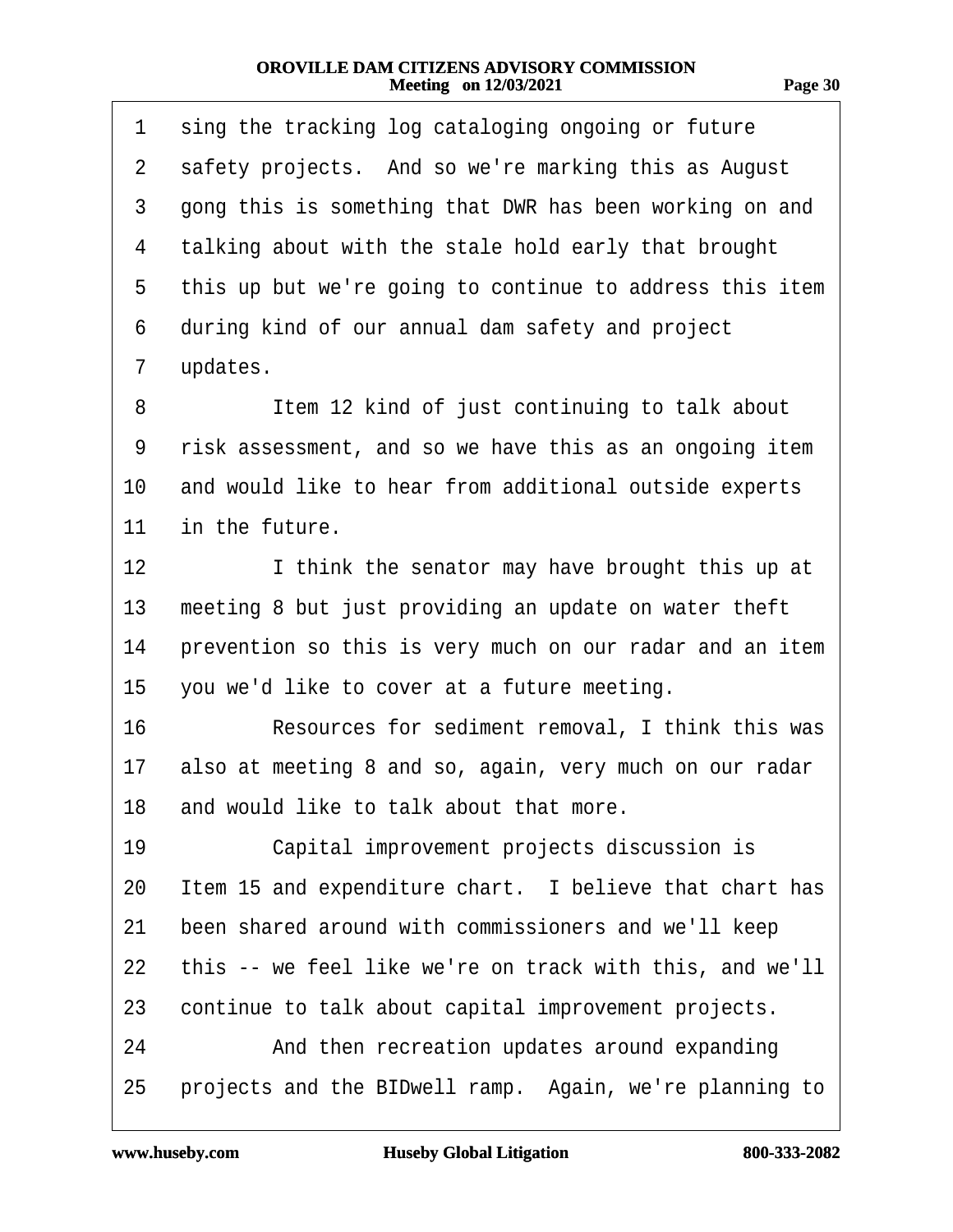- 1 kind of touch on that in 2022.
- 2 So those are our action item tracker items.
- 3 We can go to the next slide here, James.
- 4 Okay. Great.
- 5 **And then this is -- like the Secretary**
- 6 mentioned, this is our just kind of brief roadmap kind
- 7 of projecting out, if you will, two meetings ahead.
- 8 Again, these are kind of future meeting topics, but
- 9 they're not set in stone. They're subject to change
- 10 based on conditions and also just kind of the feedback
- 11 we hear from the commissioners.
- 12 And so at the Q1 meeting for next year, we're
- 13 hoping to get an update on the Federal Energy Regulatory
- 14 Commission relicensing process that we just mentioned;
- 15 and then we're hoping to hear from some of the
- 16 facilities public safety partners and kind of discuss
- 17 topics like evacuation routes and inundation routes.
- 18· · · · · ·And so those are kind of two main items we'll
- 19 talk about at Q1.
- 20 • And then Q2 looking ahead to kind of 2022 Q2 or
- 21 Q3, we're planning to talk about facilities and safety.
- 22 And so you can kind of see from this snapshot this we'd
- 23 like to plan presentation or presentations and then
- 24 we're also interested in seeing if we could get a
- 25 presentation from the Sutter Butte's Flood Control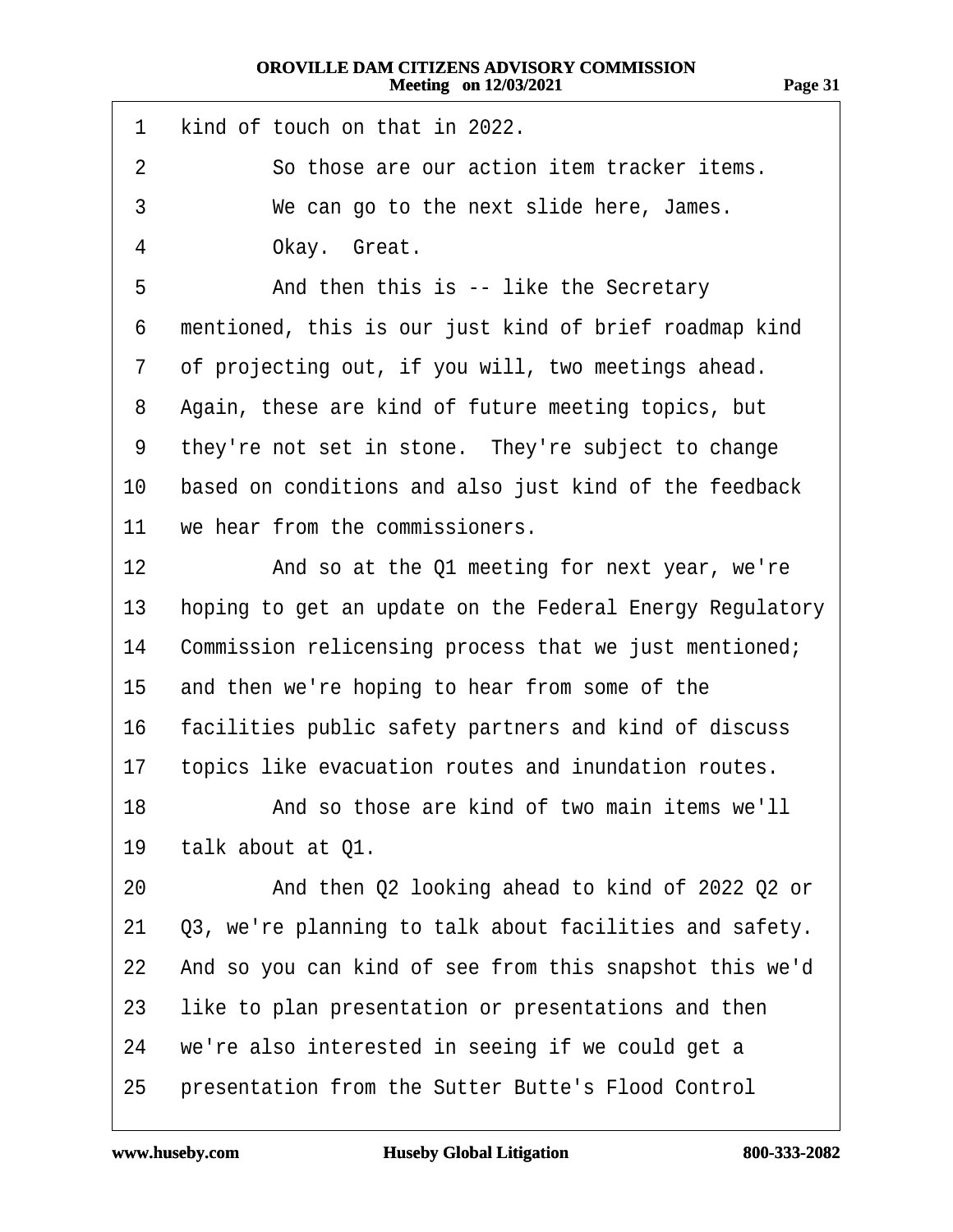| r. |  |
|----|--|
|----|--|

| 1               | Agency. So, again, we'll have a few more meetings        |
|-----------------|----------------------------------------------------------|
| 2               | likely after that in 2022, but those are kind of the     |
| 3               | topics we're thinking about for next year kind of more   |
| 4               | near term.                                               |
| 5               | Okay. Next slide, James.                                 |
| 6               | All right. And so we are -- let's see here.              |
| 7               | Okay so this slide everyone has seen here before too     |
| 8               | opinion the last time we met in August, we discussed the |
| 9               | kind of commission report that we owe at the end of 022, |
| 10              | and so as you'll see, this is kind of our report         |
| 11              | development timeline is what I call it, and you can see  |
| 12 <sup>°</sup> | we've completed that top line kind of, you know, review  |
| 13              | of kind of what's in SB955 and kind of the road map, if  |
| 14              | you will, which we're looking at now. And then today     |
| 15              | I'm going to talk a little bit more about kind ever the  |
| 16              | high level outline which you can see there marked at     |
| 17              | aDecember meeting which is today. And then our hope is   |
|                 | 18 to have a version one draft in Q2 of next year of the |
| 19              | report and then a version 2 draft in Q3 and so on so     |
| 20              | that we can meet that Q4 confined of finalize of the     |
| 21              | report.                                                  |
| 22              | James, next slide, please.                               |
| 23              | Okay. So following that last meeting, we had a           |
| 24              | chance to connect with Supervisor Connelly,              |
| 25              | Lieutenant Collins, and Rob Olmstead in                  |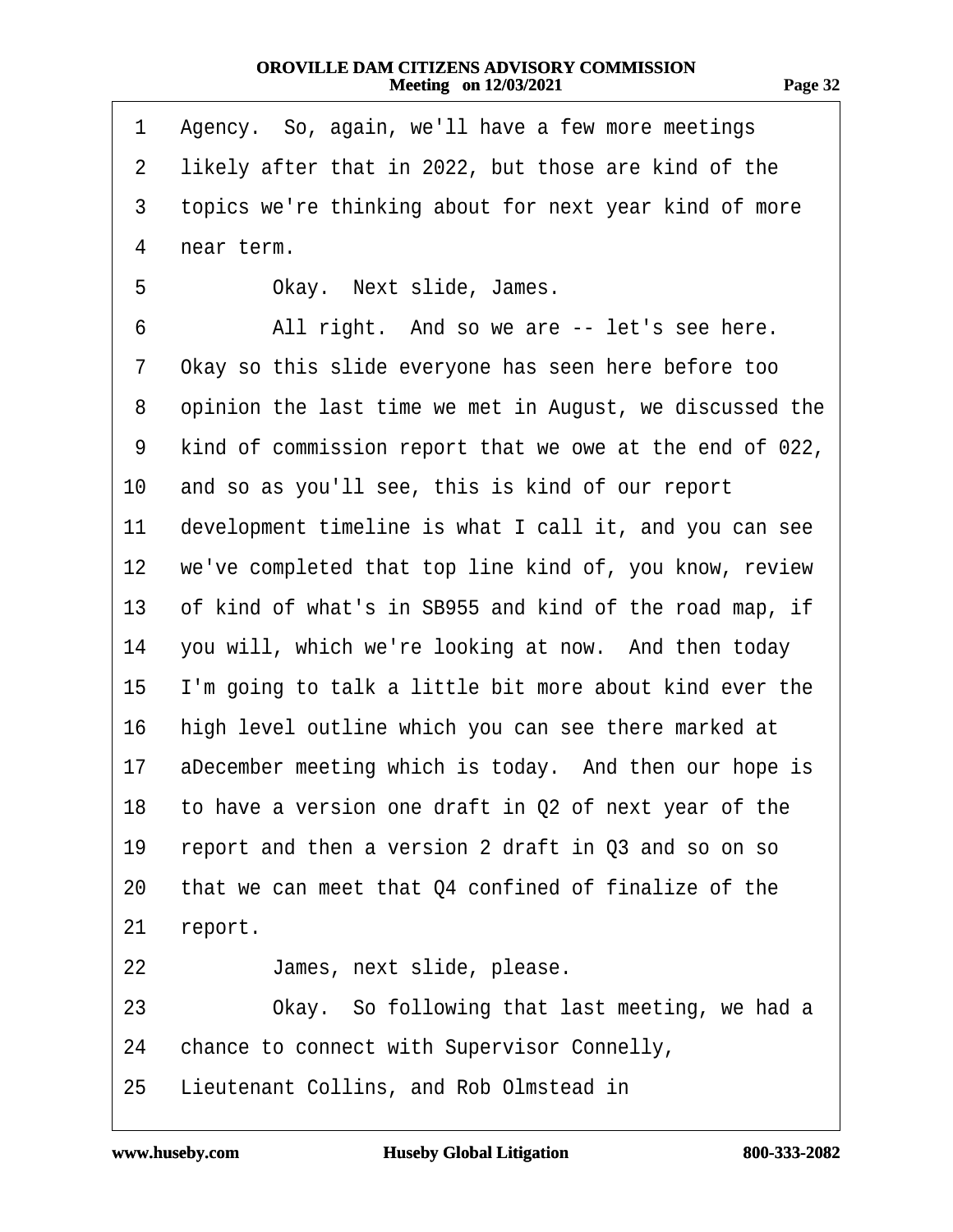| ., |  |
|----|--|
|----|--|

| 1              | Senator Nielsen's office. We discussed the report        |
|----------------|----------------------------------------------------------|
| $\overline{2}$ | outline which you'll see on the next three slides here;  |
| 3              | and, again, a big thank you to them for their time and   |
| 4              | their input here.                                        |
| 5              | And so what you'll be seeing here is very much           |
| 6              | just a high-level framework for our report in 2022 and   |
| 7              | what I'd ask commissioners today to consider kind of     |
| 8              | between now and our next meeting; so feel free to raise  |
| 9              | items today, or we can talk offline or email about it.   |
| 10             | But, you know, if there's any kind of major sections or  |
| 11             | topics that you feel like are missing, I think that      |
| 12             | would be a really helpful kind of next step here.        |
| 13             | And so as you can see here, this is sort of              |
| 14             | our -- basically our introduction; so we're laying out   |
| 15             | the introduction to the report in this slide. And the    |
| 16             | three kind of components of this section would be just   |
| 17             | kind of commission background; so talking about the, you |
| 18.            | know, spillway incident from February 2017 and then      |
| 19             | talking about that legislation SB955 that Nielsen and    |
| 20             | Gallagher introduced and created this commission, of     |
| 21             | course, and then talking about, you know, this is really |
| 22             | a forum for input and information, and it's not a        |
| 23             | regulatory body.                                         |
| 24             | And I think everyone has seen this before but            |
| 25             | the three bullets op commission can purpose, and so      |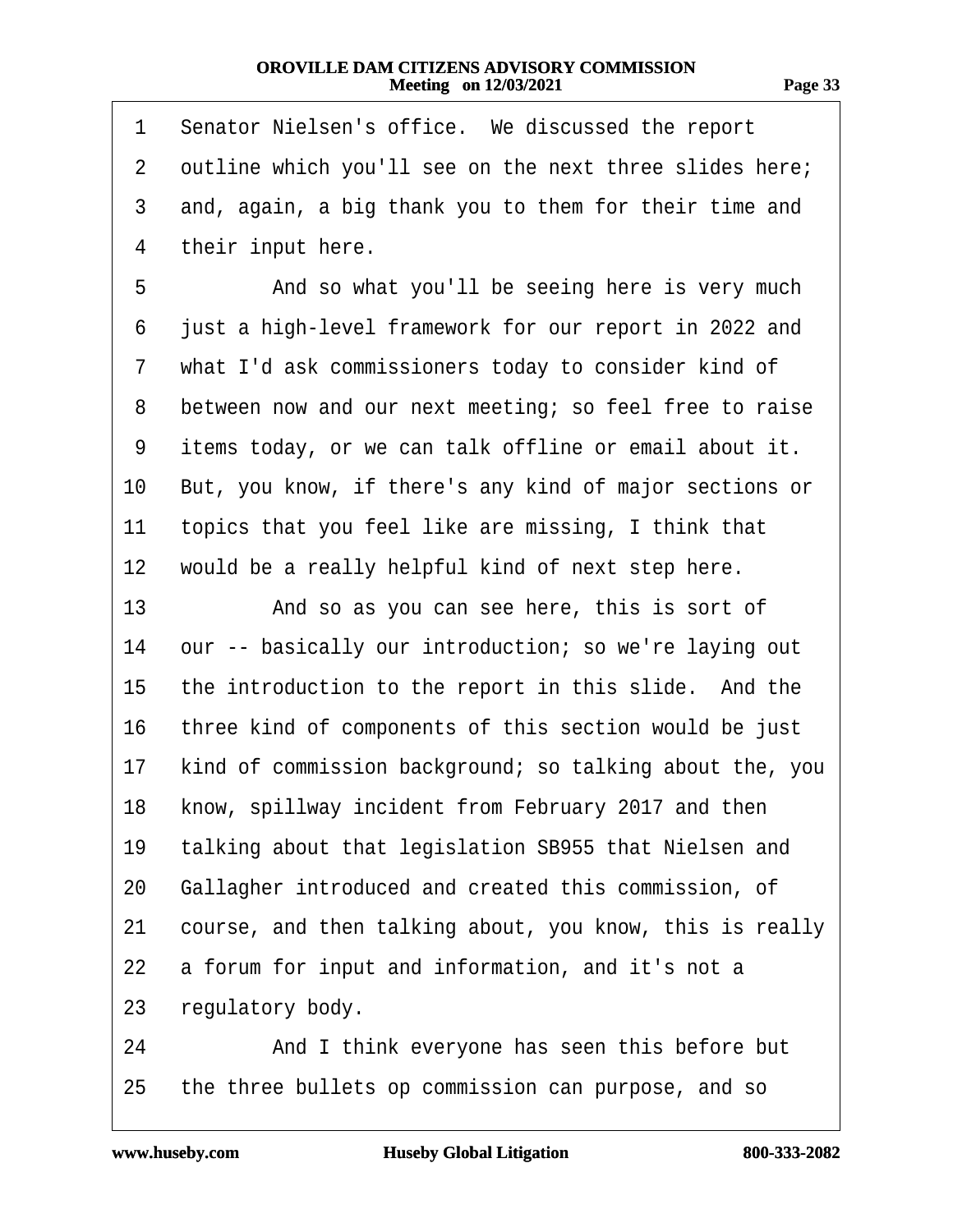| 1               | those are laid out here. Folks have seen these and       |
|-----------------|----------------------------------------------------------|
|                 | 2 we've talked about this previously. And then I think I |
| 3               | think the third leg of this section is really kind of    |
| 4               | just, you know, talking about the report and the content |
| 5               | that's mandated, the legislation. And the fact that we   |
| 6               | have to produce one of these once every three years.     |
| 7               | Okay. James, next slide, please.                         |
| 8               | Okay. Thank you.                                         |
| 9               | And then on this slide we really get to the              |
| 10              | executive summary and really dive deeper into the report |
| 11              | content as mandated by the legislation simulation. And   |
| 12 <sub>2</sub> | so as you can see, kind of the three aspects that we're  |
| 13              | thickening for the executive summary ask an overview of  |
| 14              | the public meetings, an overview of presentation topics  |
| 15              | provided to the commission, and then commission actions  |
| 16              | to indicate.                                             |
| 17              | And then the heart of it really is the content;          |
|                 | 18 right? And these are the items that are mandated,     |
| 19              | again, by the legislation and folks have seen this       |
|                 | 20 overview of ongoing maintenance and improvement,      |
| 21              | register of communications from the State and other      |
| 22              | parties, notice of upcoming plans for the dam, overview  |
| 23              | of flood management projects, public safety progress,    |
| 24              | those sorts of things. So that would really be the       |
| 25              | heart of it.                                             |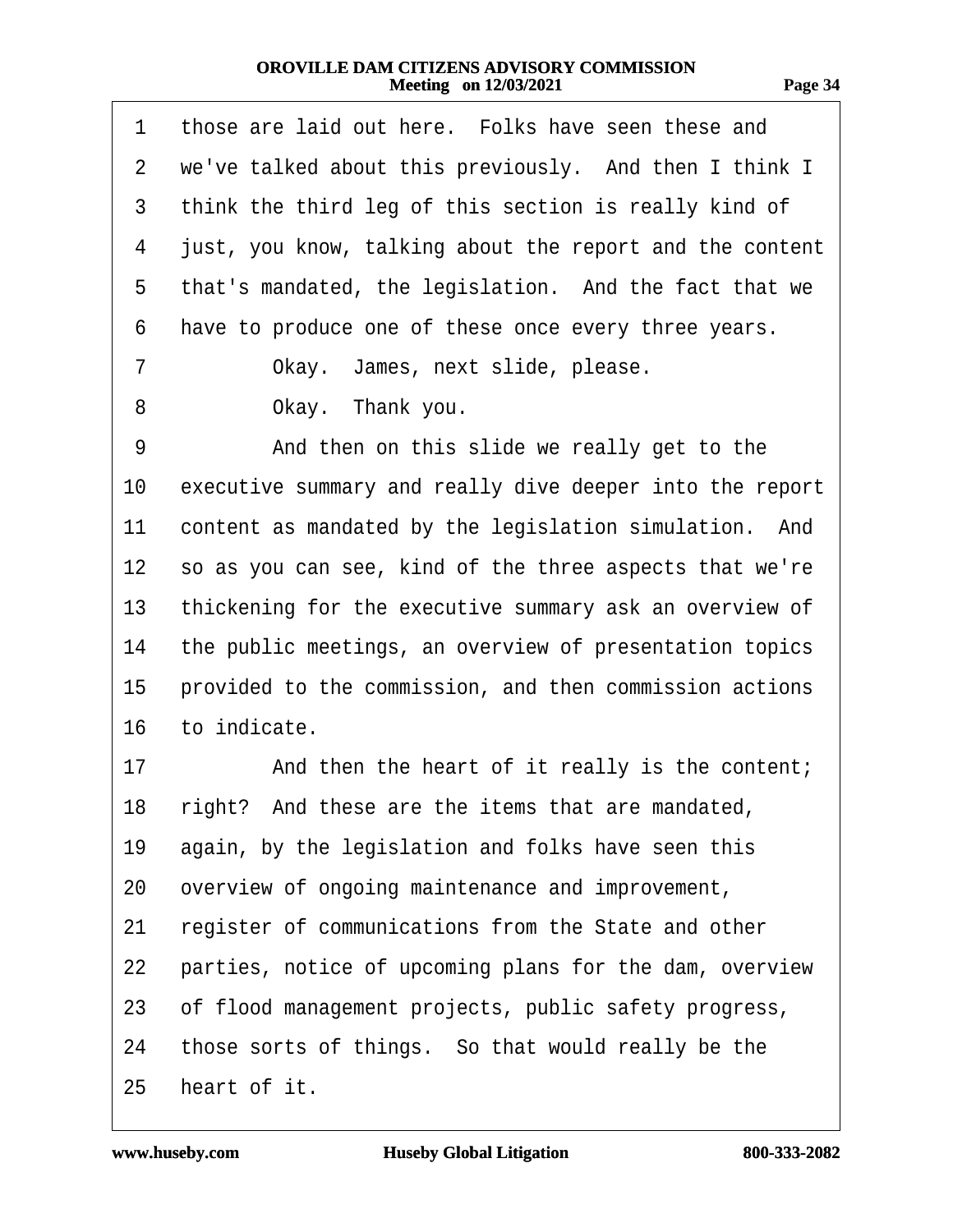- 1 **And the next slide, please, James.**
- 2 Okay.

3 • • And then on this slide we have just kind of 4 three short report elements. The report conclusion 5 section. We'll do a commissioners signature page 6 similar to how we have in the charter for the ·7· ·commission, and then just a simple appendix page -- or 8 section, excuse me. 9 • • And we're thinking within the conclusion we'll 10 just put some sort of, you know, acknowledgement of 11 accomplishments to date from the commission, and then 12 we'll have a little bit of language around forward 13 looking and what the commission hopes to achieve. 14 And then I mentioned the commission signatures 15 page, and then the appendix which is just kind of public 16 meetings summaries, reference presentations, anything 17 that kind of ties back into the rest of the report, 18 requests and communications to the commission from 19 stakeholders and state agencies and that sort of thing. 20 **· · · So that's sort of it.** Again, I'm hope to things 21 that folks are -- think are missing now or again 22 offline, happy to kind of take concepts or ideas here if 23 folks think things are missing. But, again, this is 24 very high level and we'll continue to report out to the 25 commission and work with Lieutenant Collins and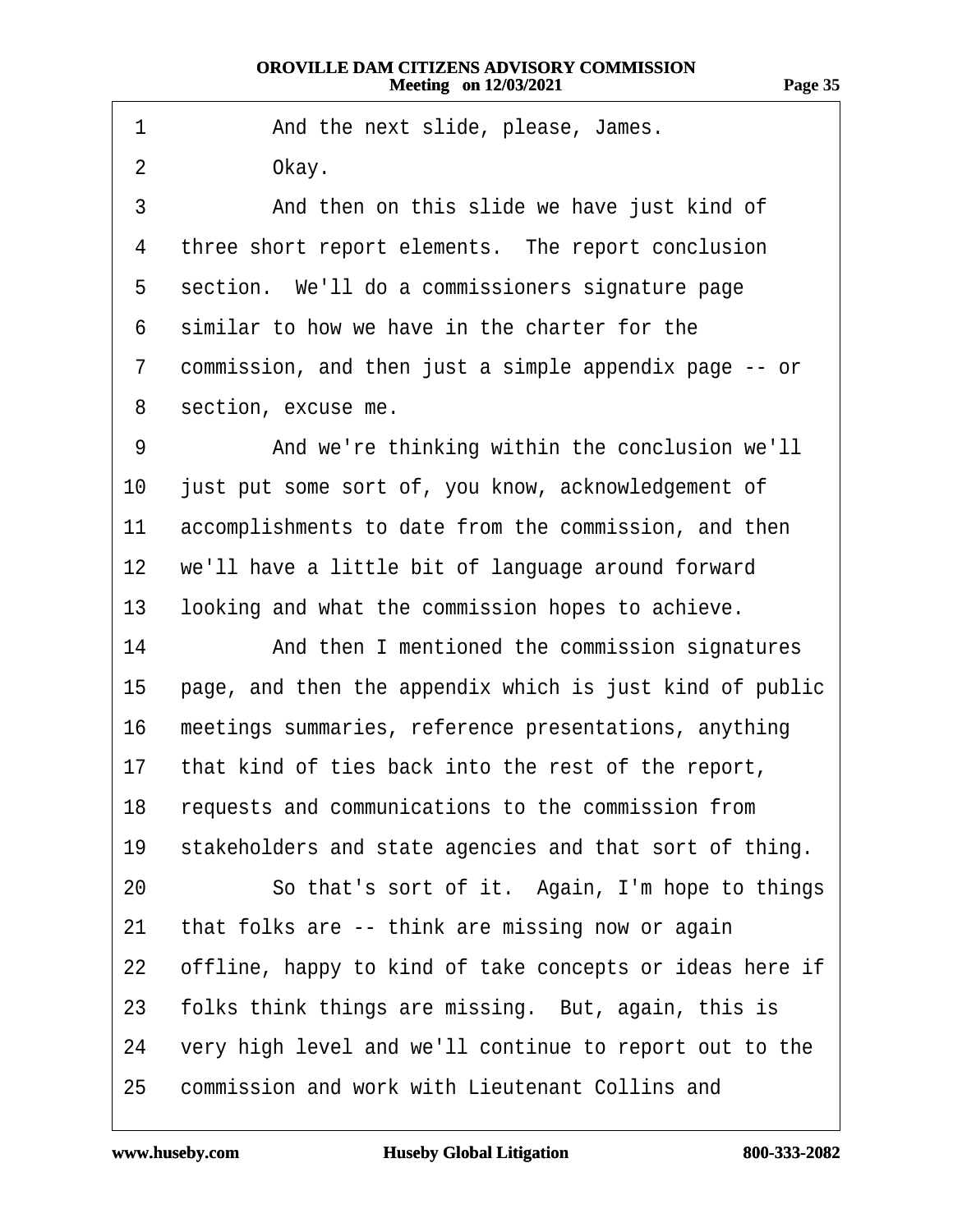| 1  | Supervisor Connelly and the Senator's staff.             |
|----|----------------------------------------------------------|
| 2  | SECRETARY CROWFOOT: Thanks so much, Nick. I              |
| 3  | want to ask commissioners if you have any questions or   |
| 4  | input either on the actions tracker, the schedule and    |
| 5  | agenda topic for meetings next year, or the commission   |
| 6  | report outline which we're going to ask you to noodle on |
| 7  | and provide any feedback before the next meeting.        |
| 8  | MR. SAFFOLD: And we can -- Secretary, if it's            |
| 9  | helpful, we can send these three slides -- or -- oh, it  |
| 10 | looks like --                                            |
| 11 | SECRETARY CROWFOOT: Yeah, I do think that would          |
| 12 | be helpful, sending them to the commissioners just so    |
| 13 | they have it in their inbox.                             |
| 14 | I see Supervisor Conant has his hand up.                 |
| 15 | SUPERVISOR CONANT: Forgot to demute, sorry.              |
| 16 | Thank you, Wade. I was just curious. You know,           |
| 17 | we had mentioned piezometer, and I realize that they're  |
| 18 | talking and planning on replacing them.                  |
| 19 | Do we have more reports on that as well?                 |
| 20 | SECRETARY CROWFOOT: Yeah. I mean, that seems             |
| 21 | reasonable to me.                                        |
| 22 | Nick, can we build that into perhaps the next            |
| 23 | meeting?                                                 |
| 24 | MR. SAFFOLD: Yeah, absolutely. We'll make sure           |
| 25 | to get that covered at the next meeting.                 |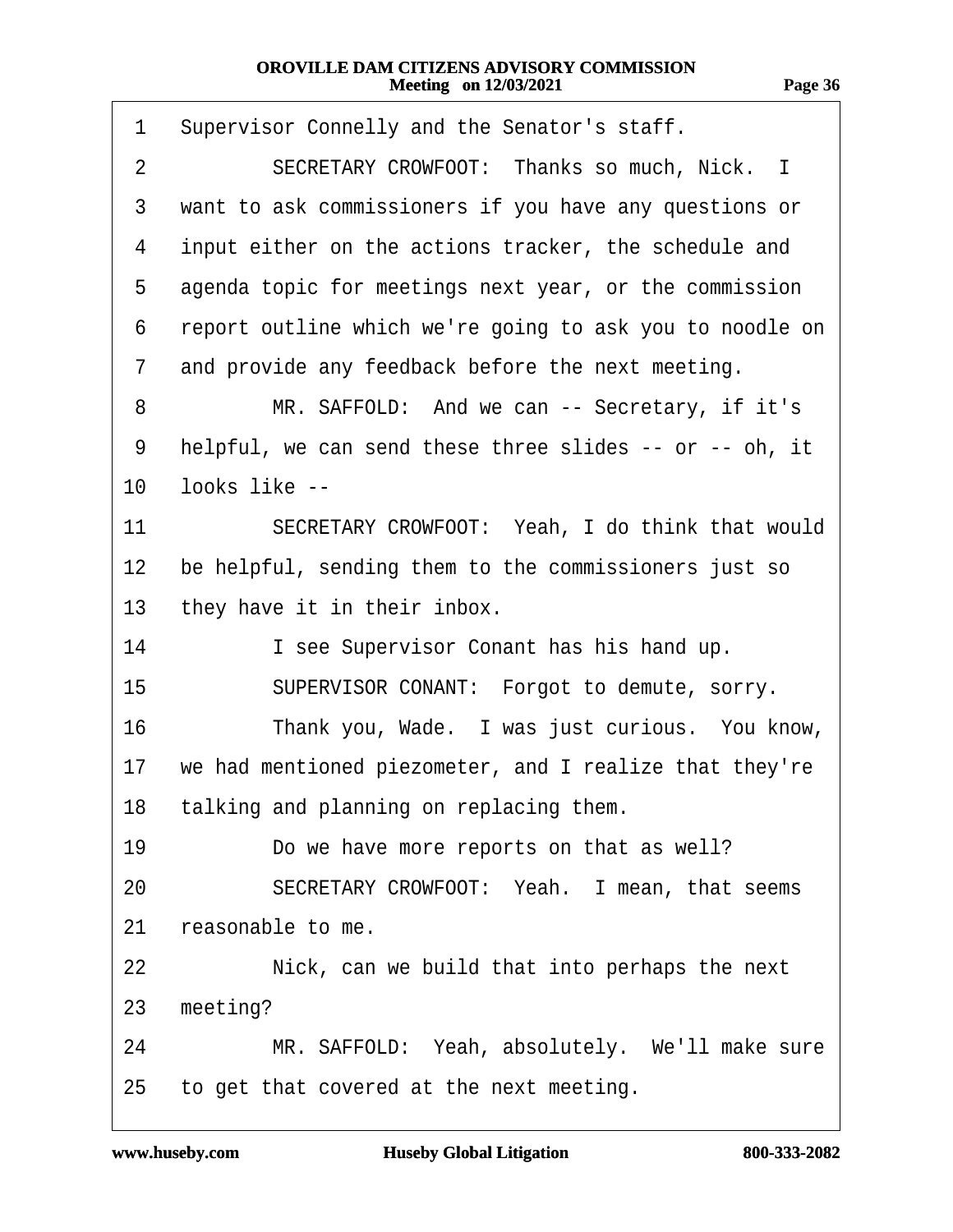| 1              | <b>SECRETARY CROWFOOT: Great.</b>                        |
|----------------|----------------------------------------------------------|
| $\overline{2}$ | SUPERVISOR CONANT: Thank you.                            |
| 3              | SECRETARY CROWFOOT: Okay. Folks can pipe in by           |
| 4              | either raising their hand virtually or simply unmuting   |
| 5              | and sharing any thoughts.                                |
| 6              | Seeing none, let's move to Mike Mierzwa of DWR           |
| 7              | who's going to provide a brief recap on the tour of the  |
| 8              | joint operations center that took place several weeks    |
| 9              | ago.                                                     |
| 10             | MR. MIERZWA: Okay. Thank you, Secretary                  |
| 11             | Crowfoot. My name is Mike Mierzwa. I am the State        |
| 12             | floodplain manager.                                      |
| 13             | And, Nick, if you could advance to the title             |
| 14             | slide there.                                             |
| 15             | I'm going to try and make up some time here so           |
| 16             | there's more time for comments and questions to just     |
|                | 17 give you a little overview of the state federal joint |
|                | 18 operations center tour that we had on November 1st.   |
| 19             | What you're looking at is a photo Liz Bryson, who is the |
| 20             | lead for our Flood Operations Center. She becomes        |
| 21             | really the team lead during any flood emergency for all  |
| 22             | the information that's coming into the JOC and all the   |
| 23             | information that's going out.                            |
| 24             | Nick, could you move to the next slide, please.          |
| 25             | So I wanted to, first, thank all of the                  |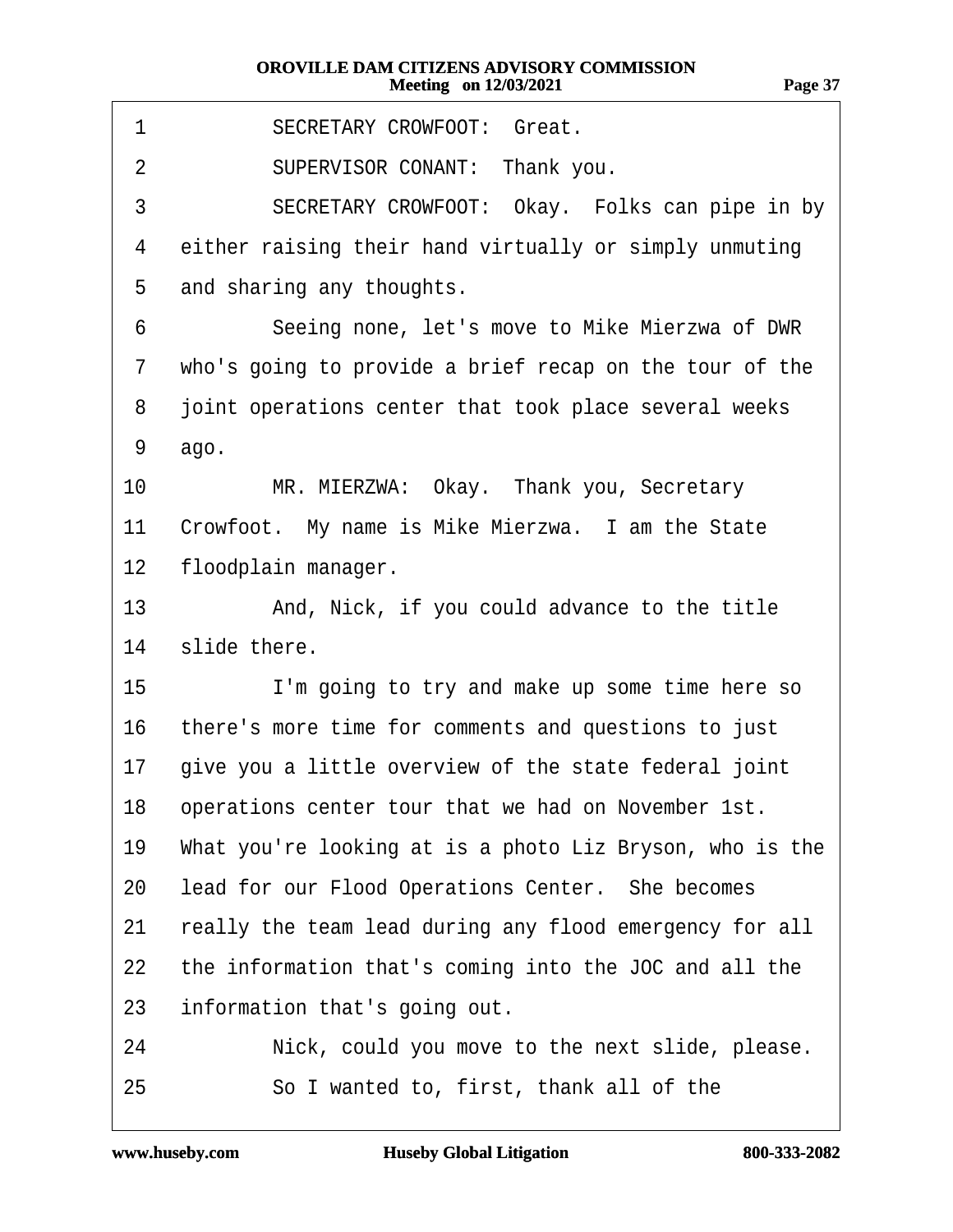| .<br>o<br>.,<br>. . | n<br>г |
|---------------------|--------|
|                     |        |

| commission members who were able to join us on the 1st.<br>1      |
|-------------------------------------------------------------------|
| $\overline{2}$<br>You can see they're listed there. So we had     |
| 3<br>Senator Nielson, Assemblyman Gallagher,                      |
| Lieutenant Collins, Mat Teague from State Parks, as well<br>4     |
| as Supervisor Connelly and Supervisor Kimmelshue, both<br>5       |
| from Butte County.<br>6                                           |
| Agencies that were represented around the table<br>7              |
| in our tour included the National Weather Service, the<br>8       |
| US Army Corps of Engineers, the California Office of<br>9         |
| <b>Emergency Services, the California Natural Resources</b><br>10 |
| Agency, and different groups from the Department of<br>11         |
| Water Resources including members of our executive<br>$12 \,$     |
| division, the State Water Project Team, and then where I<br>13    |
| am housed within DWR at our Division of Flood<br>14               |
| 15<br>Management.                                                 |
| 16<br>Nick, could you go to my last slide here.                   |
| So we had really robust discussion. It was --<br>17               |
| the meeting went a little over time because there were a<br>18    |
| lot of engaged questions we went through. Two thirds of<br>19     |
| the meeting was on the second floor of the JOC in what<br>20      |
| we call the State-Federal Flood Operations Center, and<br>21      |
| the remaining one third of the tour was located on the<br>22      |
| third floor which is the State Water Project and Central<br>23    |
| Valley Projects' collective project operations centers.<br>24     |
| 25<br>So topics that we discussed were the preseason              |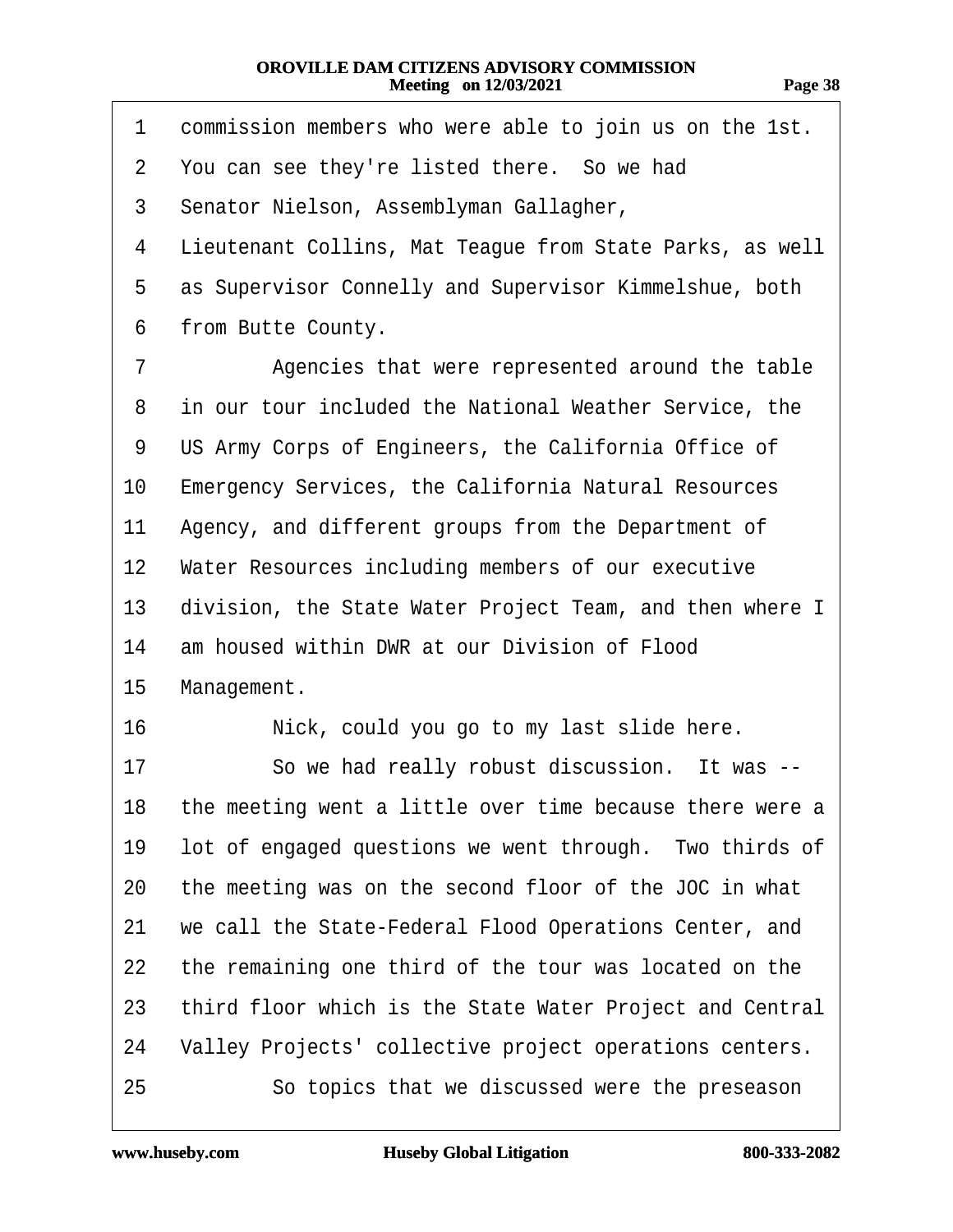| 1         | coordination meetings, general forecasting procedures,    |
|-----------|-----------------------------------------------------------|
| 2         | the real-time coordination and operations work            |
| 3         | associated with all that information, the long-term       |
| 4         | reservoir coordination including some control manual      |
| 5         | update discussions.                                       |
| 6         | We talked about the importance of data,                   |
| 7         | particularly the networks engaging and informing both     |
| 8         | short- and long-term operations; and then, of course,     |
| 9         | public notifications of forecasts and a discussion of     |
| 10        | dam inundation maps and how that information is conveyed  |
| 11        | and used by different parties.                            |
| 12        | That was the basis of two thirds of our meeting,          |
| 13        | and then we advanced upstairs to talk about project       |
| 14        | information, and there we had a general discussion of     |
| 15        | the overview of both the State Water Project and the      |
| 16        | Central Valley Projects, their physical layouts. We       |
| 17        | talked about the staffing requirements and the 24/7       |
|           | 18 nature of the operations there where there's people on |
| 19        | hand all the time to monitor the movement of water        |
| 20        | across the state.                                         |
| 21        | We talked about really this process of                    |
| <u>22</u> | scheduling and using real-time information coming from    |
| 23        | the Flood Operations Center up into and form the          |
| 24        | operations for the two projects and how that information  |
| 25        | flows back down. And we also talked about some of the     |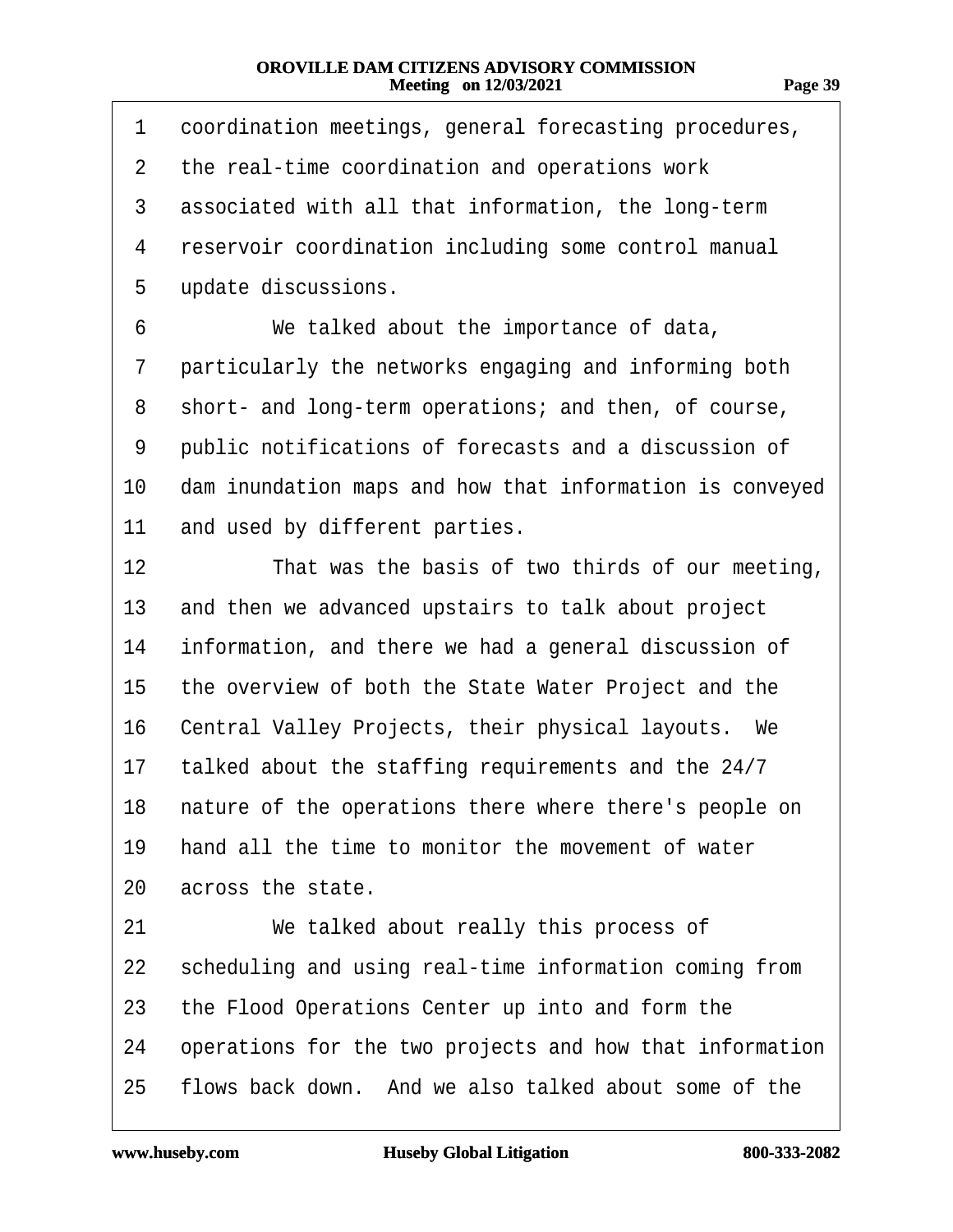| .æ | I |
|----|---|
| œ  | ľ |
|    |   |

| 1              | coordination between these two large projects and the    |
|----------------|----------------------------------------------------------|
| $\overline{2}$ | numerous local water management entities that rely on    |
| 3              | both the state water project and the Central Valley      |
| 4              | project for their water supply needs.                    |
| 5              | So with that, I wanted to open it up briefly for         |
| 6              | any of the participants from the commission, if there    |
| 7              | was anything else that you wanted to bring up or say and |
| 8              | give you the floor for a sec or two.                     |
| 9              | SECRETARY CROWFOOT: Thanks so much I see                 |
| 10             | Supervisor Kimmelshue took himself off mute.             |
| 11             | SUPERVISOR KIMMELSHUE: Yeah. Mike, this is Tod           |
| $12 \,$        | Kimmelshue.                                              |
| 13             | I just want to thank you, you and your staff.            |
| 14             | It was a fantastic experience for me. Had no idea that   |
| 15             | that type of operation existed with the Department of    |
| 16             | Water Resources, and it was just -- it was fascinating,  |
| 17             | and so I want to thank you for that. And just -- I       |
|                | 18 appreciate everything you're doing for flood control. |
| 19             | We have an issue, of course, in                          |
| 20             | Northern California with some of those issues, and I've  |
| 21             | talked to Director Nemeth about one issue which is the   |
| 22             | Cherokee Canal, which is a flood control mechanism       |
| 23             | that's overgrown with trees and brush, and we're having  |
| 24             | a hard time getting that cleared out; so just wanted to  |
| 25             | throw that in and -- but, again, thank you very much for |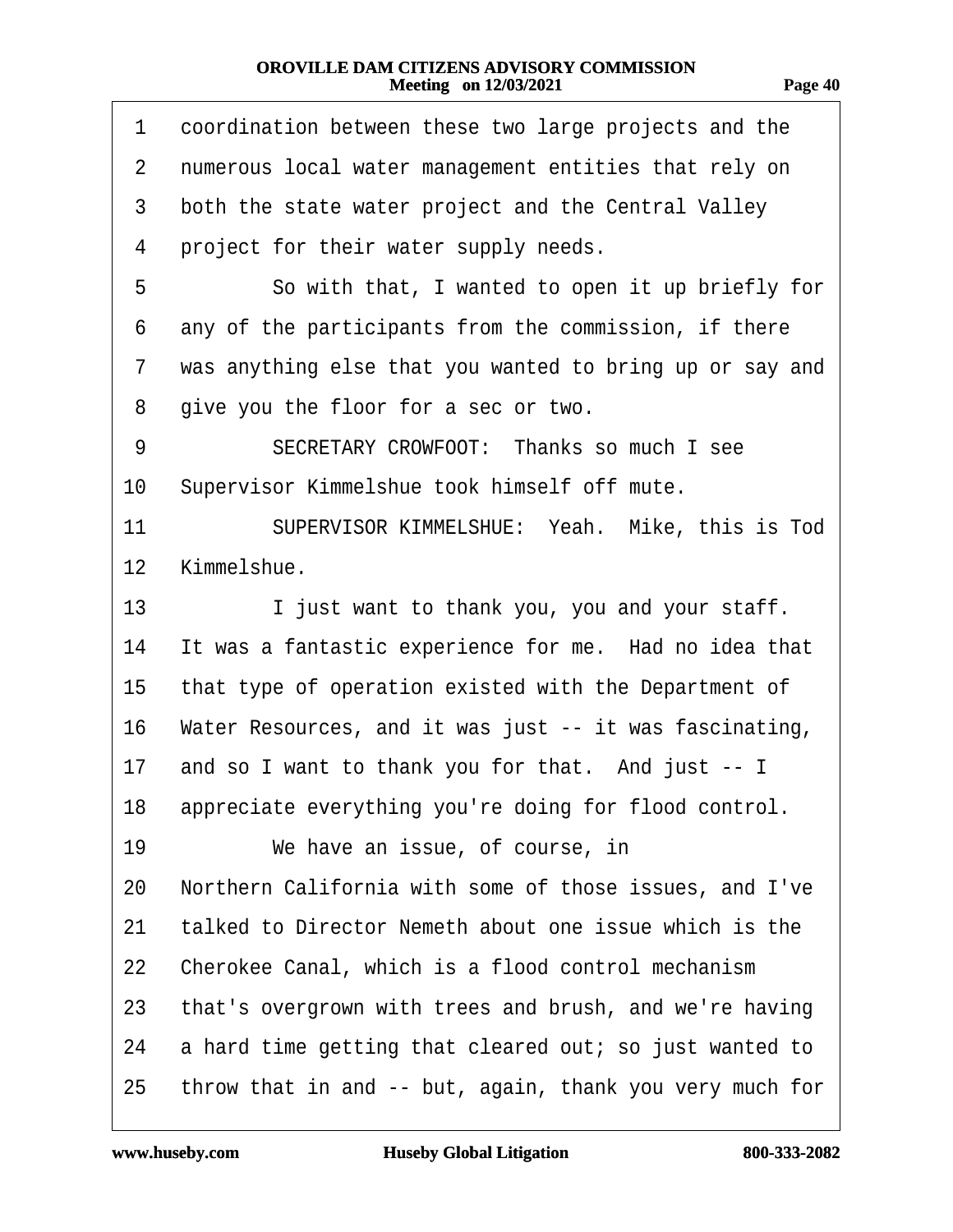| 1  | what you did and taking the time to educate us.          |
|----|----------------------------------------------------------|
| 2  | MR. MIERZWA: You're welcome.                             |
| 3  | SECRETARY CROWFOOT: Well, thanks so much, and            |
| 4  | I'll note that Senator Nielsen and Assemblymember        |
| 5  | Gallagher's thoughts at the top of the meeting around    |
| 6  | the constructiveness of the tour. So glad it happened.   |
| 7  | Big thanks to you all for managing it Mike and team.     |
| 8  | We're going to move now to John Leahigh, and             |
| 9  | John's presented to this commission before on -- and     |
| 10 | he's going to talk about winter operations in Oroville   |
| 11 | which, of course, we're right in the middle of right     |
| 12 | now.                                                     |
| 13 | So over to John.                                         |
| 14 | MR. LEAHIGH: Yes, thank you.                             |
| 15 | Thank you, Secretary. Trying to get my video             |
| 16 | there.                                                   |
| 17 | Yes, thank you all. Good morning commissioners.          |
| 18 | Yes, again, my name's John Leahigh. I serve as the lead  |
| 19 | water operations manager for State Water Project.        |
| 20 | Looking forward to providing some information to you.    |
| 21 | Next slide, please.                                      |
| 22 | Just real briefly, what I'm going to cover very          |
| 23 | briefly is just a short recap of 2021 flood pool         |
| 24 | requirements going into this coming winter and the water |
| 25 | year 2022 outlook.                                       |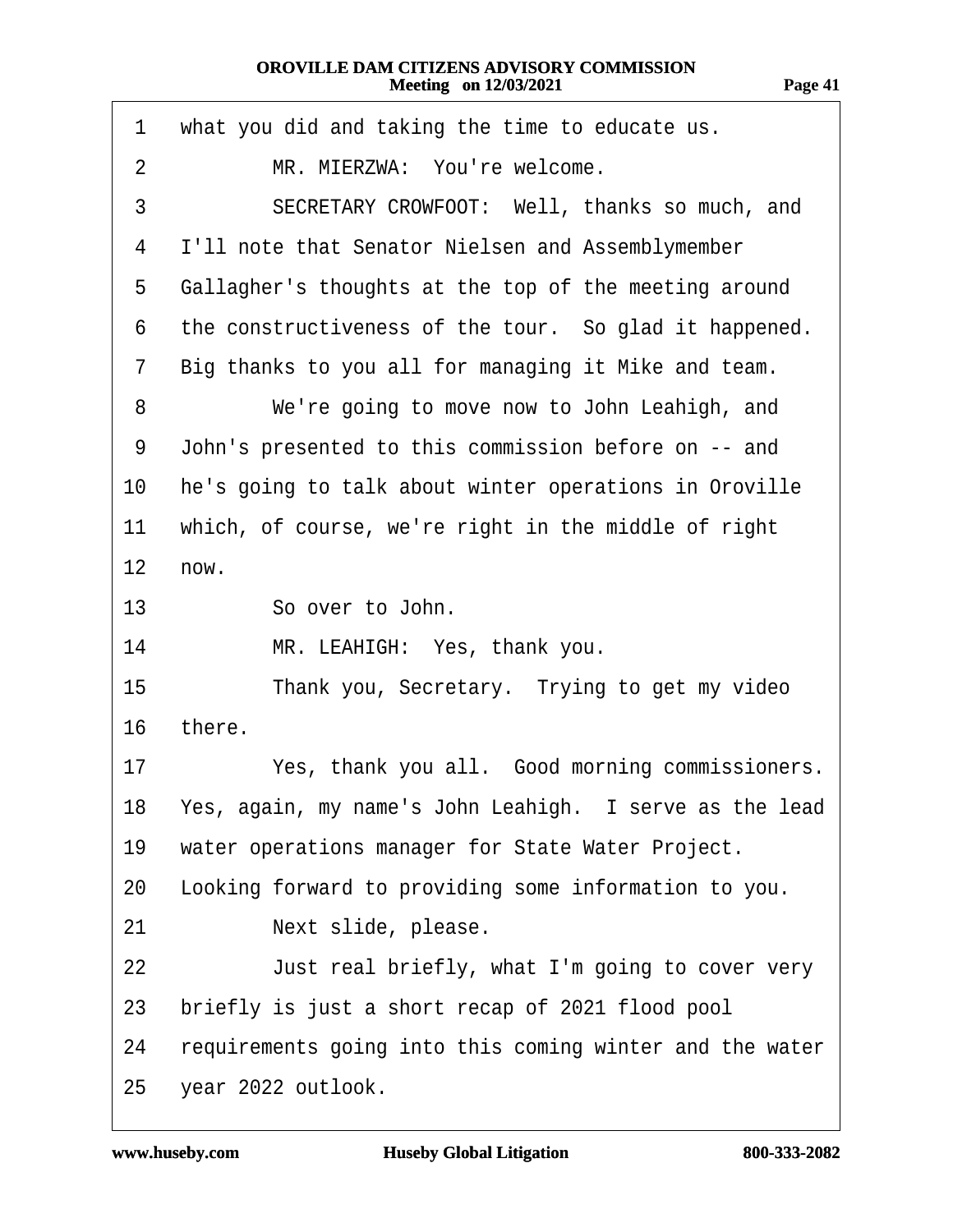| 1  | Next slide, please.                                       |
|----|-----------------------------------------------------------|
| 2  | So in the interest of time, I will attempt to             |
| 3  | keep my discussion here short since Director Nemeth has   |
| 4  | already covered, you know, much of this. Has it was the   |
| 5  | third driest on record in 2021. Despite the October AR,   |
| 6  | we find ourselves with the same high-soil moisture        |
| 7  | deficit going into this coming year, which will continue  |
| 8  | to influence the resulting run-off that we received in    |
| 9  | the winter's precipitation event.                         |
| 10 | We also observed the lowest recorded lake                 |
| 11 | elevation, as the director noted, which is only           |
| 12 | 22 percent of the lake's capacity back at the very last   |
| 13 | day of the water year.                                    |
| 14 | The AR, as the director noted, did have some --           |
| 15 | produced some record 24-hour totals for much of the       |
| 16 | California. In fact, some of that was up to 13 inches     |
| 17 | of rain in the Feather basin. To put that in context,     |
|    | 18 that one-day total was equal to half the entire annual |
| 19 | precipitation that we saw in 2021.                        |
| 20 | So I will want to note that because this -- the           |
| 21 | extreme example here is very relevant. It's one that      |
| 22 | exemplifies the challenges to water management in the     |
| 23 | state. Only a handful of storms each year are             |
| 24 | responsible for the majority of that water supply         |
| 25 | production. The condition of the watershed is key to      |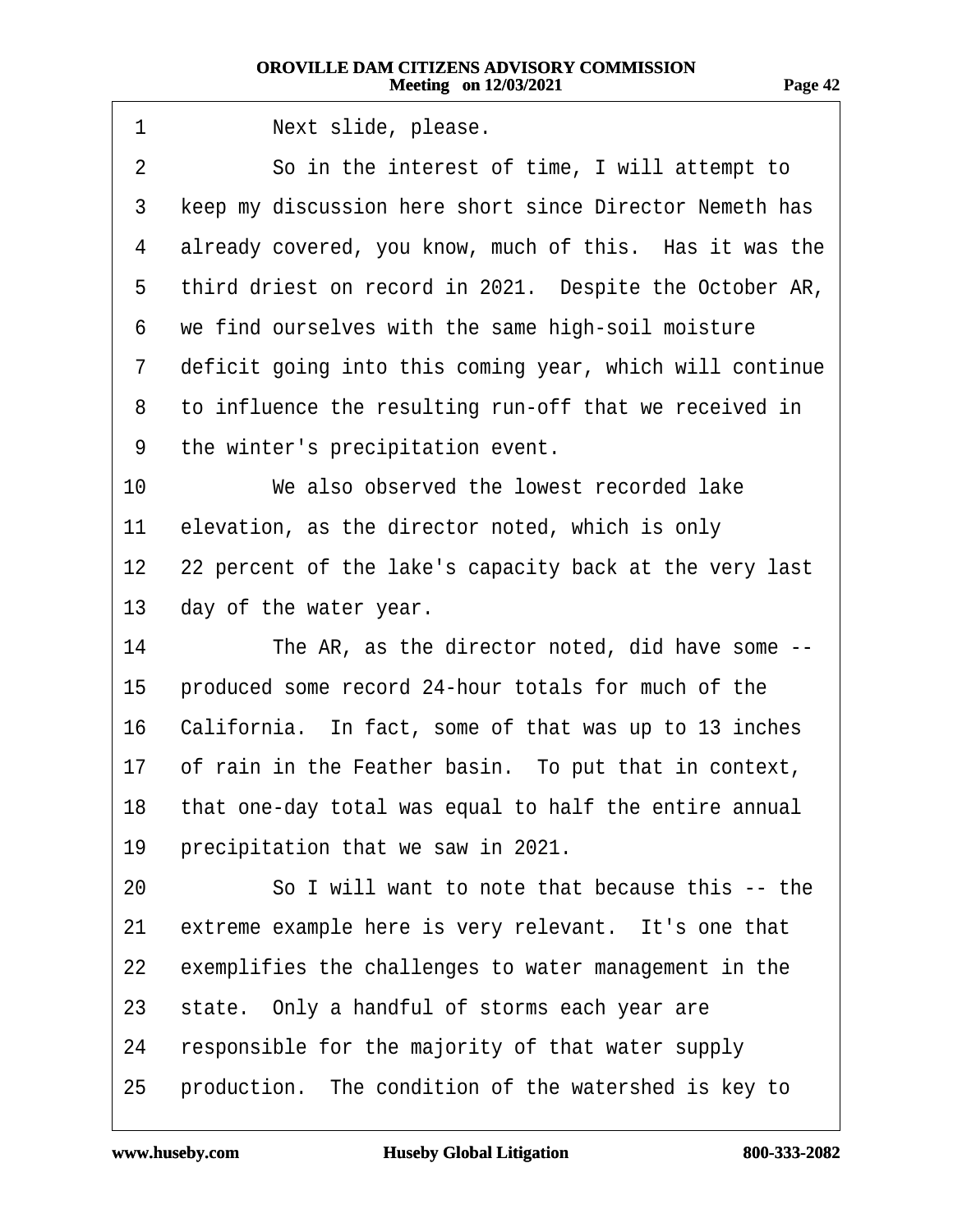| 1               | the run identify response because of the parched soil    |
|-----------------|----------------------------------------------------------|
| $\overline{2}$  | conditions. When that AR hit we only did see about a     |
| 3               | 6 percent increase in the capacity of the lake and       |
| 4               | storage in the lake. In a storm of is that magnitude if  |
| 5               | it were to hit later in the winter with saturated soil   |
| 6               | condition, the inflows would be many times greater than  |
| 7               | what we experienced in October. So this was a good       |
| 8               | start, but we need much more rain as we continue to try  |
| 9               | to dig ourselves out of these devastating drought        |
| 10 <sup>°</sup> | conditions.                                              |
| 11              | Next slide, please.                                      |
| 12              | So now here just graphically is what I presented         |
| 13              | on the previous slide. Although we're off to a very      |
| 14              | good start, it is not as meaningful as, you know, coming |
| 15              | after the two previous dry years that we've seen which   |
| 16              | were one of the driest two-year period on record. Only   |
| 17              | '76-'77 was drier two-year period by most metrics.       |
| 18              | Next slide, please                                       |
| 19              | And on the reservoir storage front, again,               |
| 20              | context is important. Although we have seen the gain     |
| 21              | from October event, we are still lower in storage for    |
| 22              | this time of year than we were back in '77 or 2014. We   |
| 23              | are currently at 30 percent of the capacity of the lake  |
| 24              | which is 60 percent of where we typically are for this   |
| 25              | time of year.                                            |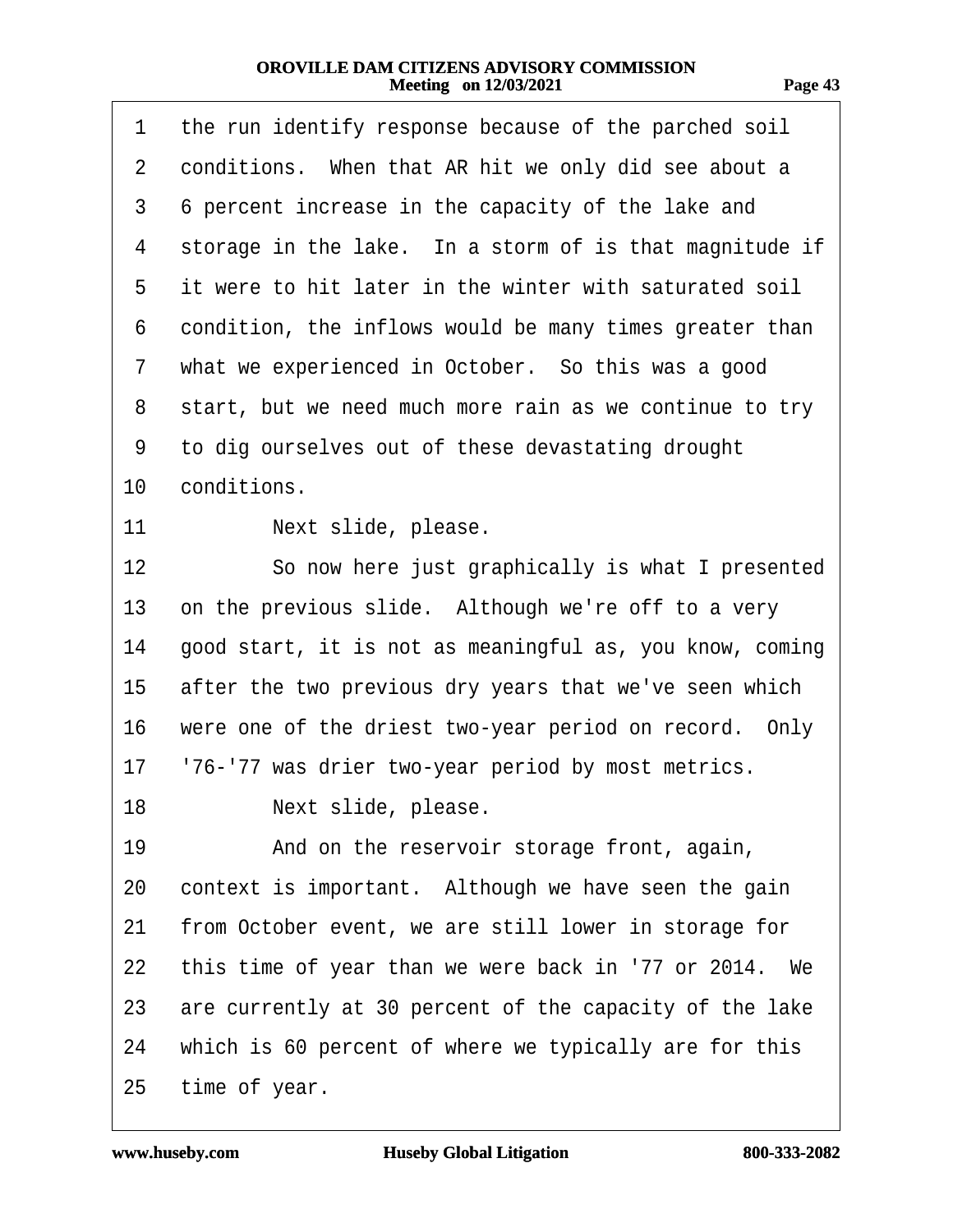| u<br>71<br>г. |
|---------------|
|---------------|

| 1  | The only positive here is the trajectory of the           |
|----|-----------------------------------------------------------|
| 2  | storage levels is better-than-typical for this time of    |
| 3  | the year. You know, part of the reason, of course, is     |
| 4  | that October AR but also, as Director Nemeth had          |
| 5  | mentioned, the collaborative efforts that we have worked  |
| 6  | with our local Feather River rice farmers in order to     |
| 7  | moderate their diversions this fall has been a big help.  |
| 8  | And we have also been minimizing our releases downstream  |
| 9  | of the Feather River, to the extent that we can, for      |
| 10 | delta need. Unfortunately, the system has been drying     |
| 11 | out; and in recent days, we have had to make some slight  |
| 12 | increases to those releases for those delta conditions.   |
| 13 | Next slide, please.                                       |
| 14 | So as a reminder, this is the current                     |
| 15 | requirements under the Corps's manual, that the           |
| 16 | Department keep a certain amount of vacant space in the   |
| 17 | reservoir during the winter months prior to a storm       |
|    | 18 event hitting the Feather Basin. So the amount of that |
| 19 | vacant space that is required on any given month as we    |
| 20 | go through the year is also dependent upon the            |
| 21 | conditions of the watershed; so how saturated are those   |
| 22 | soils?                                                    |
| 23 | The wetter the soils in the upper water shed,             |
| 24 | the more vacant space we're required to leave in the      |
| 25 | lake. That required space varies from 11 percent to       |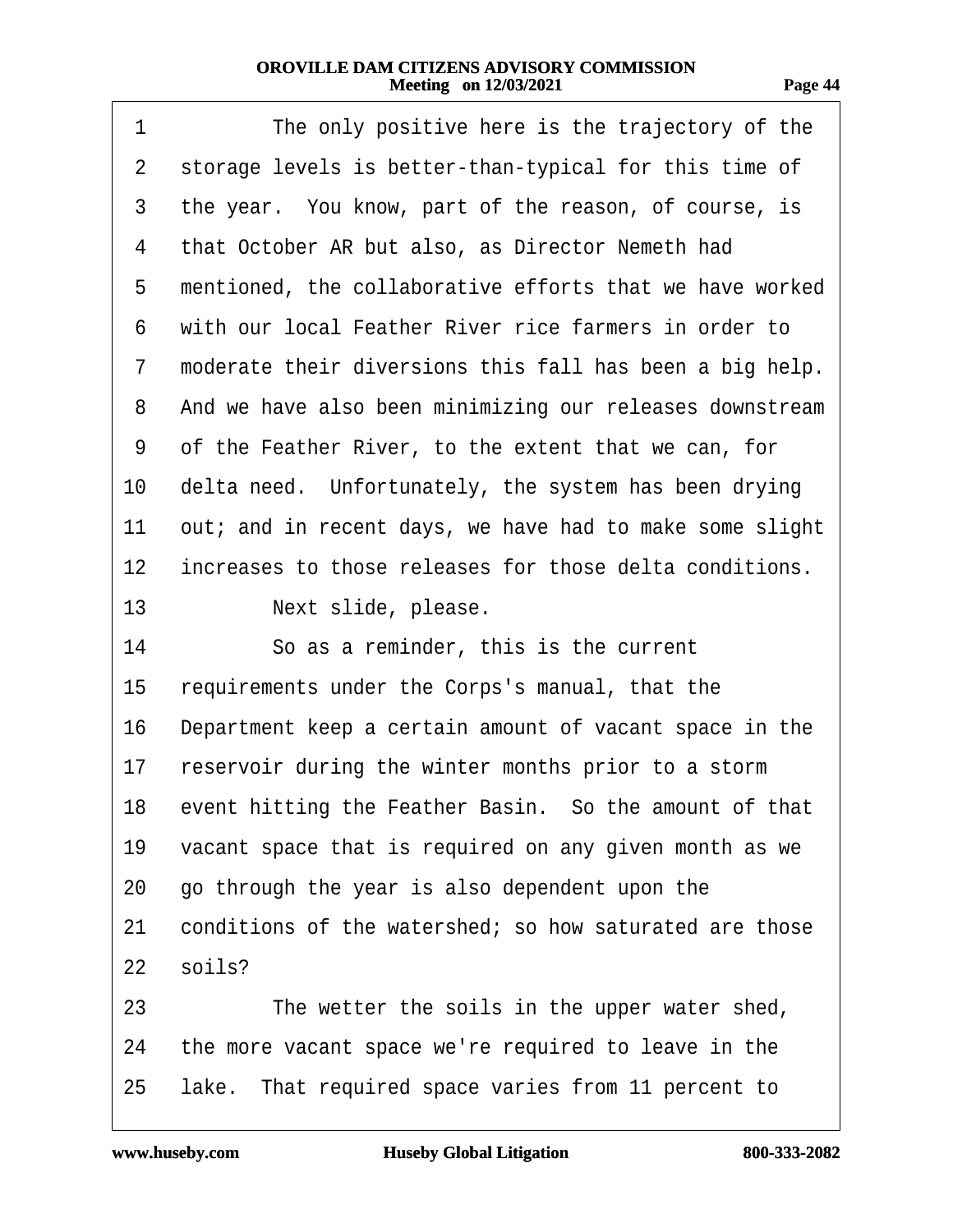| 1              | 22 percent of the lake's capacity. As a reminder, the    |  |  |
|----------------|----------------------------------------------------------|--|--|
| $\overline{2}$ | reason for that vacant space is to absorb the peak       |  |  |
| 3              | inflows from large storm events so that they can be      |  |  |
| 4              | released at much lower rates downstream to the river.    |  |  |
| 5              | The process for how to manage this space and             |  |  |
| 6              | into the future and to better leverage the improvements  |  |  |
| 7              | in forecasting skill is the subject of the ongoing       |  |  |
| 8              | Forecast Informed Reservoir Operations efforts, or FIRO, |  |  |
| 9              | and also the Water Control Manual update process that    |  |  |
| 10             | you will be hearing from Mr. Joe Forbis here in a        |  |  |
| 11             | subsequent presentation.                                 |  |  |
| 12             | Next slide, please.                                      |  |  |
| 13             | In the interim, and since 2018 and continuing            |  |  |
| 14             | into next year, the Department will continue to provide  |  |  |
| 15             | an enhanced flood pool of up to an additional 13         |  |  |
| 16             | vertical feet or 170,000 acre feet of vacant space as    |  |  |
| 17             | conditions warrant.                                      |  |  |
| 18.            | Next slide, please.                                      |  |  |
| 19             | This graph illustrates the relationship between          |  |  |
| 20             | the actual storage in blue and the required vacant flood |  |  |
| 21             | pool in red. The varying of this required flood space    |  |  |
| 22             | illustrates the effect of that soil moisture condition   |  |  |
| 23             | of the watershed, and this is for so far this year's     |  |  |
| 24             | your year and it basically shows how the flood pool      |  |  |
| 25             | requirement varied in response to that October storm.    |  |  |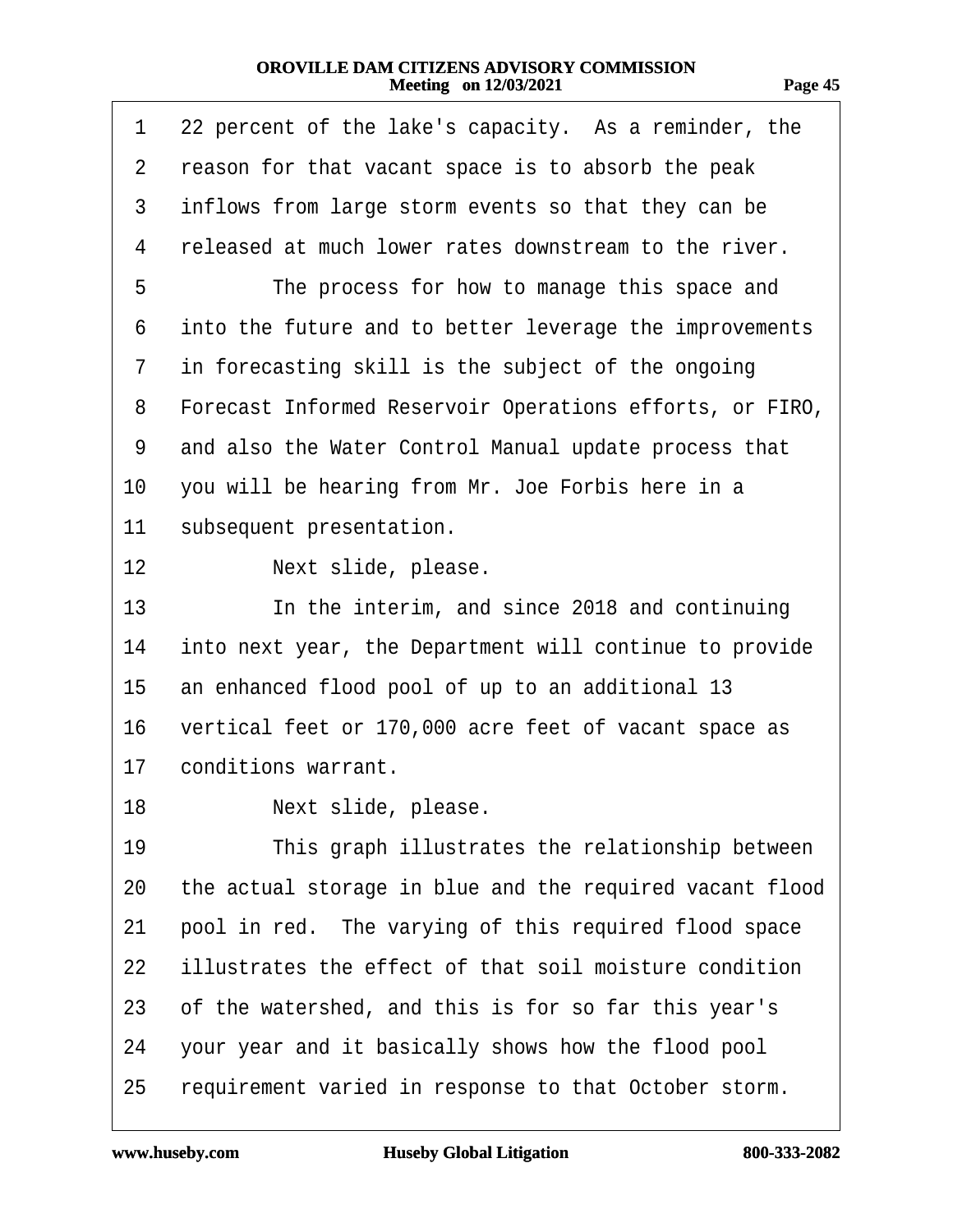| 1  | Now, this flood water control requirement has            |  |
|----|----------------------------------------------------------|--|
| 2  | had no effect on the operations this year because the    |  |
| 3  | actual storage has been 1 and a half to 2 million acre   |  |
| 4  | feet below the required line. However, because           |  |
| 5  | California has the most varied annual precipitation of   |  |
| 6  | any state in the U.S., the application of historical     |  |
| 7  | statistical models would indicate that there is still a  |  |
| 8  | 25 to 30 percent chance that the flood curves could      |  |
| 9  | become relevant before the end of this winter.           |  |
| 10 | Next slide, please.                                      |  |
| 11 | So here's the outlook for the coming year. This          |  |
| 12 | is from NOAA's climate prediction center. This is the    |  |
| 13 | classic La Niña signal where, because of the             |  |
| 14 | cooler-than-normal conditions in the Eastern Pacific,    |  |
| 15 | the tendency is for storms to generally focus on the     |  |
| 16 | northwest and British Columbia and bypass much of        |  |
| 17 | California, specifically Southern California.            |  |
| 18 | So this wraps up a brief presentation here on            |  |
| 19 | the outlook for this coming winter.                      |  |
| 20 | So I'll turn it back to you, Secretary.                  |  |
| 21 | SECRETARY CROWFOOT: Thanks John.                         |  |
| 22 | Questions for John about the winter ops plan?            |  |
| 23 | All right then we will move to Gary Lippner, our         |  |
| 24 | colleague at Department of Water Resources to talk about |  |
| 25 | the flood management downstream from the reservoir. We   |  |
|    |                                                          |  |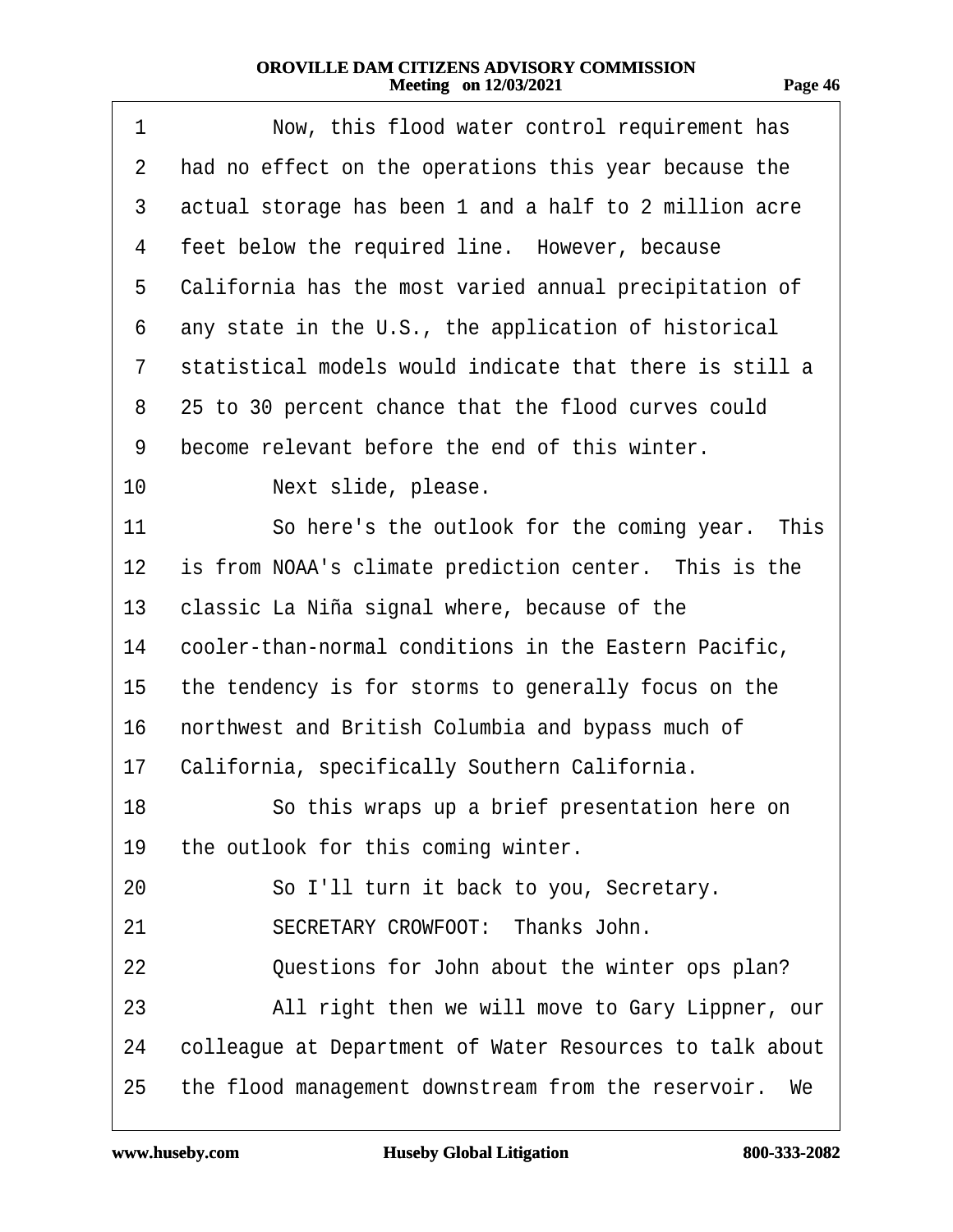| π.<br>п<br>. . |  |
|----------------|--|
|                |  |

| 1              | focused a lot around the safety of the dam and the       |  |
|----------------|----------------------------------------------------------|--|
| $\overline{2}$ | reservoir for good reason given the 2017 incident, but   |  |
| 3              | there was an interest in understanding what DWR is doing |  |
| 4              | about downstream flood risk.                             |  |
| 5              | And so, Gary, you're going to provide us an              |  |
| 6              | overview and I think an update.                          |  |
| 7              | MR. LIPPNER: You bet. Thank you.                         |  |
| 8              | Thank you, Nick, for that opening slide.                 |  |
| 9              | Secretary Crowfoot, commissioners, and members           |  |
| 10             | of the public, I'm Gary Lippner, DWR's Director of Flood |  |
| 11             | Management and Dam Safety.                               |  |
| 12             | Thank you for the opportunity to present today.          |  |
| 13             | Today's presentation will cover new material as well as  |  |
| 14             | touch upon some content from my previous presentations   |  |
| 15             | where I talked about some on-the-ground DRW-led flood    |  |
| 16             | management activities, our integrated flood management   |  |
| 17             | public safety activities, and our commitment to          |  |
|                | 18 partnerships.                                         |  |
| 19             | Next slide, please.                                      |  |
| 20             | Here's a presentation road map. I'll share the           |  |
| 21             | way we organize our flood risk management programs into  |  |
| 22             | a portfolio, a reminder of some key flood emergency      |  |
| 23             | response coordination services, a discussion how the     |  |
| 24             | Central Valley Flood Protection Plan updates inform our  |  |
| 25             | portfolio of programs, describe the flood risk reduction |  |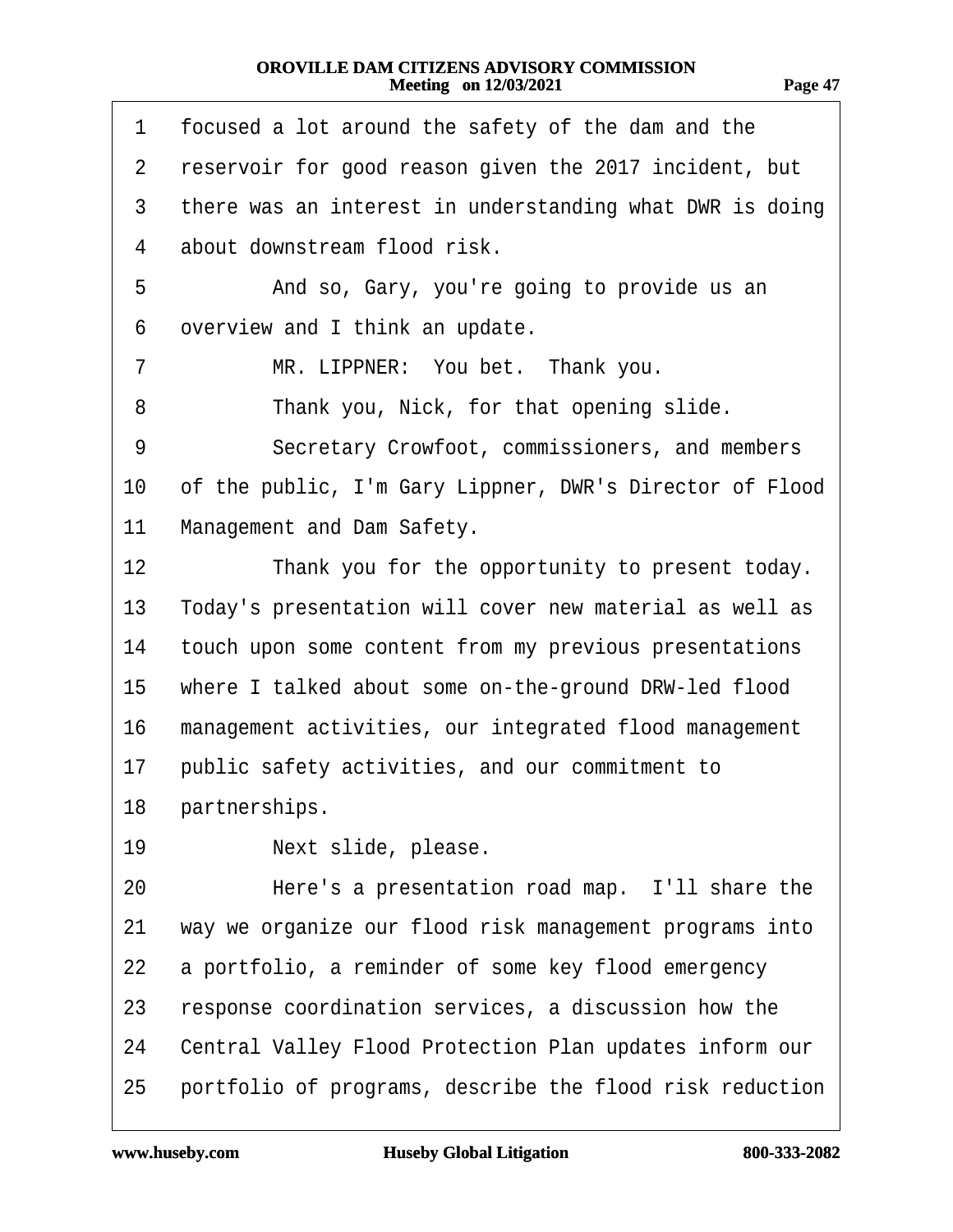| m<br>. . |
|----------|
|----------|

| 1  | projects moving from large- to smaller-scale activities,    |  |
|----|-------------------------------------------------------------|--|
| 2  | how the flood plan management services align with FEMA's    |  |
| 3  | implementation of the National Flood Insurance Program,     |  |
| 4  | and finally introduce the role residual risk plays in       |  |
| 5  | the ongoing implementation of the above programs.           |  |
| 6  | Next slide, please.                                         |  |
| 7  | Wanted to start with how DWR flood management               |  |
| 8  | programs are organized. First, if you look at that          |  |
| 9  | innermost doughnut, DWR organizes its flood management      |  |
| 10 | programs into three broad areas: Responsive services        |  |
| 11 | that occur before and during events, proactive services     |  |
|    | 12 are designed to enhance local capacity to avoid or       |  |
| 13 | respond to flood events, and active services which          |  |
| 14 | function to reduce losses during events.                    |  |
| 15 | Secondly, with these areas, we have five                    |  |
| 16 | thematic program areas shown to the outer doughnut, if      |  |
| 17 | you will. Planning programs focuses on developing           |  |
|    | 18 comprehensive strategies for mitigating risk, floodplain |  |
| 19 | management family sizes low cast none structural            |  |
| 20 | measures to keep people away from water and leverage        |  |
| 21 | federal resources.                                          |  |
| 22 | Flood risk reduction projects emphasize                     |  |
| 23 | structural approaches through shared local state and        |  |
| 24 | federal cost shared projects, systemwide maintenance        |  |
| 25 | focuses on maintaining the central valley's state plan      |  |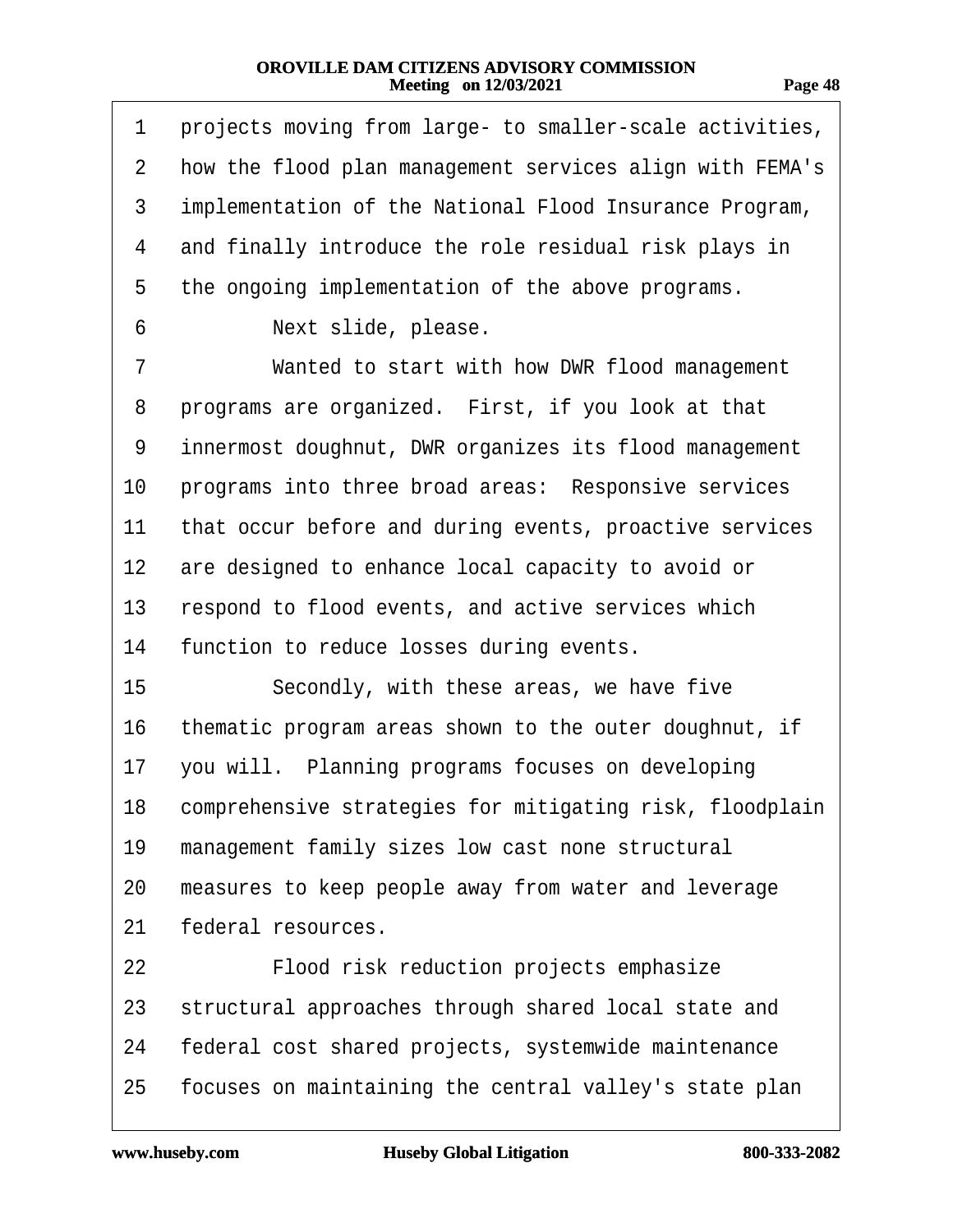| и<br>77<br>п | и |
|--------------|---|
|              |   |

| 1               | of flood control system, and flood emergency responses   |
|-----------------|----------------------------------------------------------|
| $\mathbf{2}$    | programs includes providing data and technical support   |
| 3               | services to assist local, state, and federal partners    |
| 4               | during flood events.                                     |
| 5               | Next slide, please.                                      |
| 6               | Mike Mierzwa provided a recap of the                     |
| 7               | State-Federal Flood Operations Center tour. The Flood    |
| 8               | Operations Center and its dedicated staff provide a huge |
| 9               | public safety benefit to our communities. The Flood      |
| 10              | Operation Center provides situational awareness,         |
| 11              | technical and direct assistance, and is a conduit for    |
| 12 <sub>2</sub> | federal assistance via Public Law 8499.                  |
| 13              | One note about the emergency response, it starts         |
| 14              | at the local agency level. Key decisions like declaring  |
| 15              | an emergency, ordering evacuations, making repairs are   |
| 16              | not executed at the FOC. The FOC is really the nerve     |
| 17              | center during an emergency and is there to share         |
|                 | 18 information and help situations to help bring higher  |
| 19              | levels of resources if needed.                           |
| 20              | Next slide, please.                                      |
| 21              | In addition to providing detailed, real-time             |
| 22              | data to the public through the California Data Exchange  |
| 23              | Center, CDEC, the FOC has a separate GIS-based service   |
| 24              | called FERIX, the Flood Emergency Information Exchange   |
| 25              | for Emergency Responders.                                |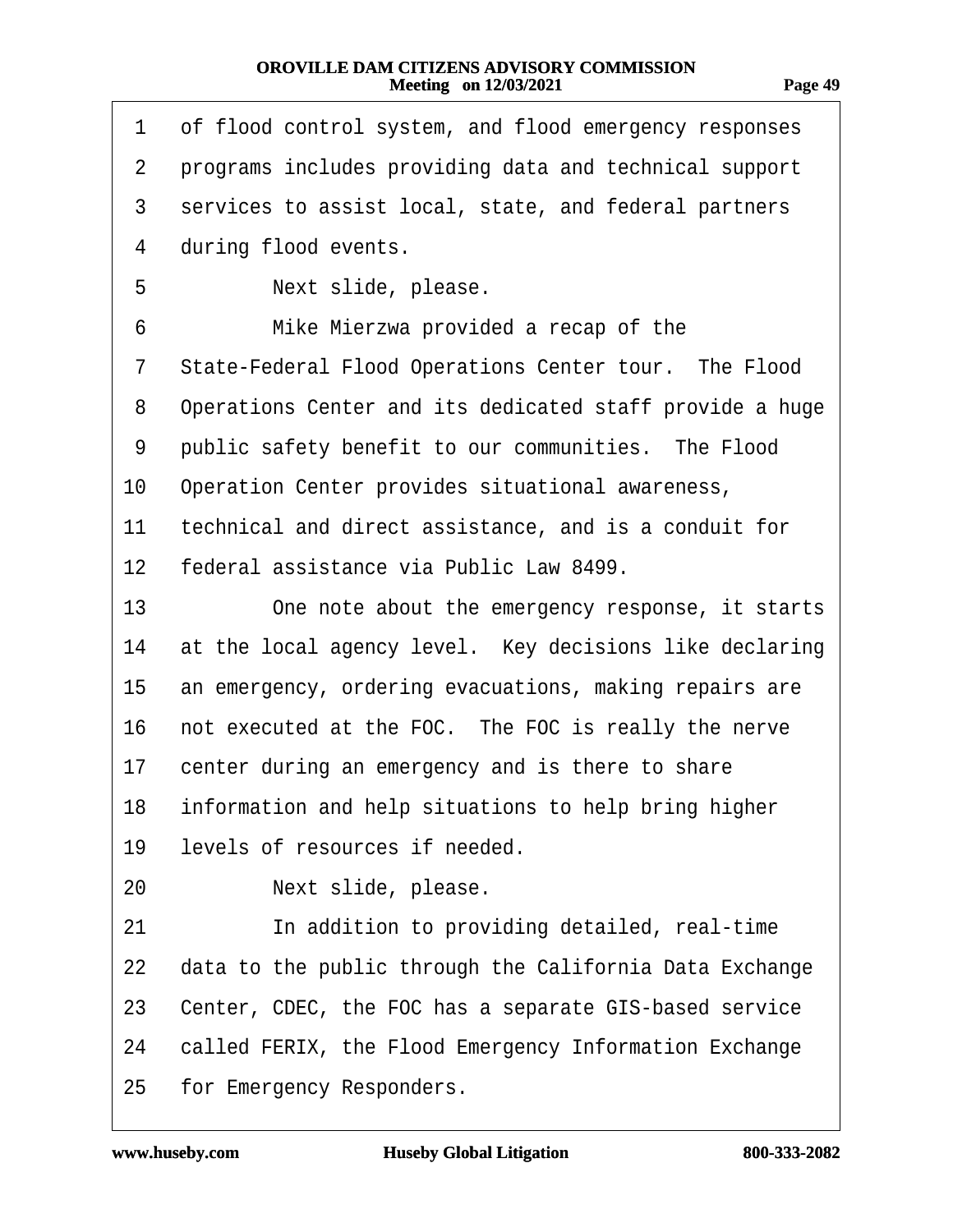| . .<br>., |  |
|-----------|--|
|           |  |

| 1  | This and other data services serve as such as           |  |
|----|---------------------------------------------------------|--|
| 2  | forecast informed reservoir operations or FIRO are all  |  |
| 3  | provided before, during, and after events through the   |  |
| 4  | <b>Flood Operations Center.</b>                         |  |
| 5  | It's important to note that the Flood Operations        |  |
| 6  | Center provides training to local emergency responders  |  |
| 7  | in order to maintain a high level of readiness as well  |  |
| 8  | as facilitates several coordination meetings with       |  |
| 9  | partners. These include preseason coordination meetings |  |
| 10 | and many other local and federal agency meetings.       |  |
| 11 | Next slide, please.                                     |  |
| 12 | Wanted to move into planning. Regarding                 |  |
| 13 | planning, one key flood management document is the      |  |
| 14 | central valley flood protection plan. It's updated      |  |
| 15 | every five years, and the plan serve as the State's     |  |
| 16 | long-range blueprint for the State Central Valley flood |  |
| 17 | management vision as well as integrates with local      |  |
| 18 | agency input through the development of their regional  |  |
| 19 | flood management plans.                                 |  |
| 20 | The document is -- it's descriptive, not                |  |
| 21 | decisional, meaning it sets policies and priorities but |  |
| 22 | allows flexibility for specific projects to achieve     |  |
| 23 | outcomes, and the plan does not permit projects.        |  |
| 24 | <b>Central Valley Flood Protection Plan does</b>        |  |
| 25 | promote multi-benefit projects along with identifying   |  |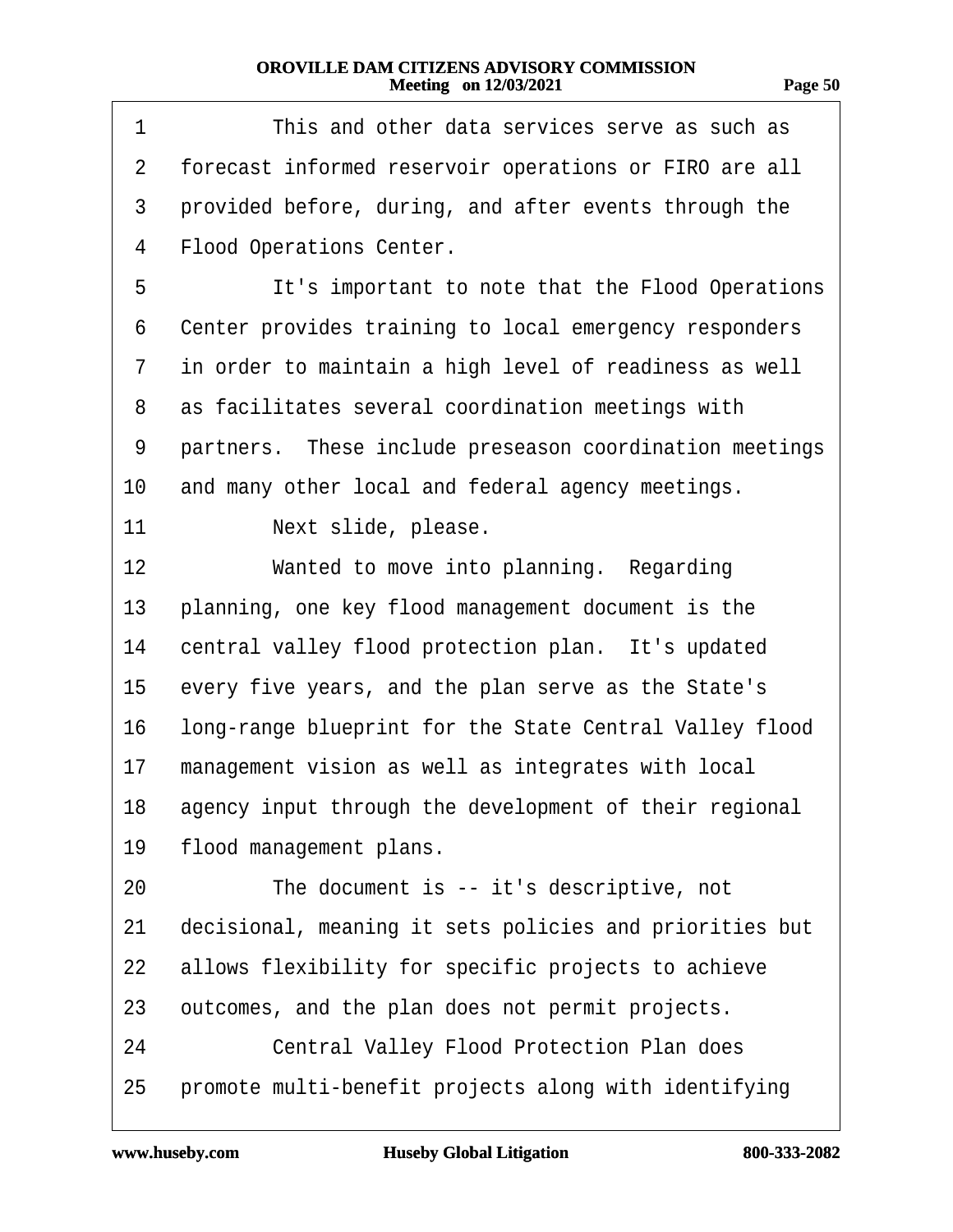| -яое |  |
|------|--|
|      |  |

| 1              | approaches to integrate ecosystem services into helping  |
|----------------|----------------------------------------------------------|
| $\overline{2}$ | to reduce flood risk. With the 2022 update to the        |
| 3              | Central Valley Flood Protection Plan, we're focusing on  |
| 4              | three central themes: building flood system climate      |
| 5              | resilience, alignment with other State planning efforts, |
| 6              | and accountability and performance tracking.             |
| 7              | Climate change is an overarching theme and               |
| 8              | incorporated into all of the flood plan recommendations. |
| 9              | One note: A public draft of the 2022 update is expected  |
| 10             | early next year, and we welcome comments about it as     |
| 11             | it's foundational to providing your blueprint for the    |
| 12             | central valley flood management.                         |
| 13             | Next slide, please.                                      |
| 14             | So moving around the flood wheel into flood risk         |
| 15             | reduction projects. Flood risk reduction projects are    |
| 16             | the State-led, systemwide improvements. That's           |
| 17             | certainly one of them. And an example of this is         |
| 18             | showing to the right the Yolo Bypass.                    |
| 19             | The goal here is to increase the flood capacity          |
| 20             | in the bypass while also incorporating ecosystem         |
| 21             | improvements. Together this serves to reduce water       |
| 22             | levels in the Sacramento River, and also delays the      |
| 23             | flood peak, which helps areas downstream of the Yolo     |
| 24             | Bypass and areas upstream of the Yolo Bypass.            |
| 25             | We need these improvements to address climate            |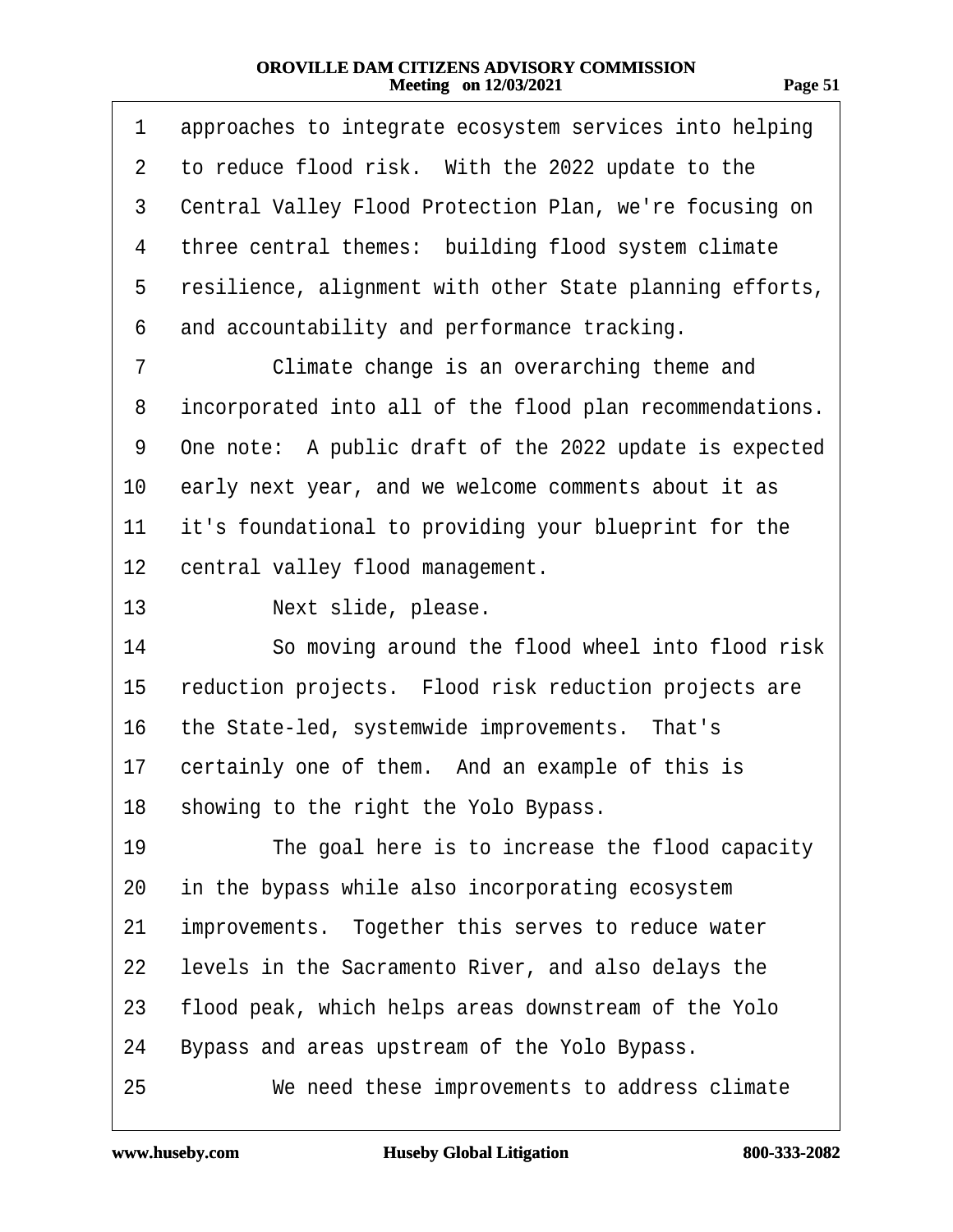|--|

| 1              | change resiliency, and these need to be completed first     |
|----------------|-------------------------------------------------------------|
| $\overline{2}$ | to avoid upstream projects inducing increased flooding      |
| 3              | downstream and to prevent backwater from creating           |
| 4              | flooding up disagreement of the projects.                   |
| 5              | Next slide, please.                                         |
| 6              | The next major example of flood risk reduction              |
| 7              | projects are our urban flood improvement projects. In       |
| 8              | the Feather Yuba system, there are three major projects     |
| 9              | along the Feather River: the Sutter basin, Marysville       |
| 10             | ring levy, and the Yuba basin.                              |
| 11             | Next slide, please.                                         |
| 12             | Here you can see some data, including the total             |
| 13             | project cost and percentage complete. And, you know,        |
| 14             | it's great to see that two of these projects are now        |
| 15             | completed for the Sutter Basin and the Yuba Basin. In       |
| 16             | fact, it came up earlier. The celebratory board meeting     |
| 17             | in October at SBFCA, and I'd like to congratulate the       |
|                | 18 Sutter Butte Flood Control Agency for achieving 200-year |
| 19             | level of protection and being the first local agency to     |
| 20             | meet this goal set back in 2008 with the Central Valley     |
| 21             | Flood Protection Act, Senate Bill 5. Flood projects can     |
| 22             | take many years to execute, and it was really great to      |
| 23             | join SBFCA's board in October to celebrate their            |
| 24             | significant accomplishments.                                |
| 25             | While acknowledging the significant work done to            |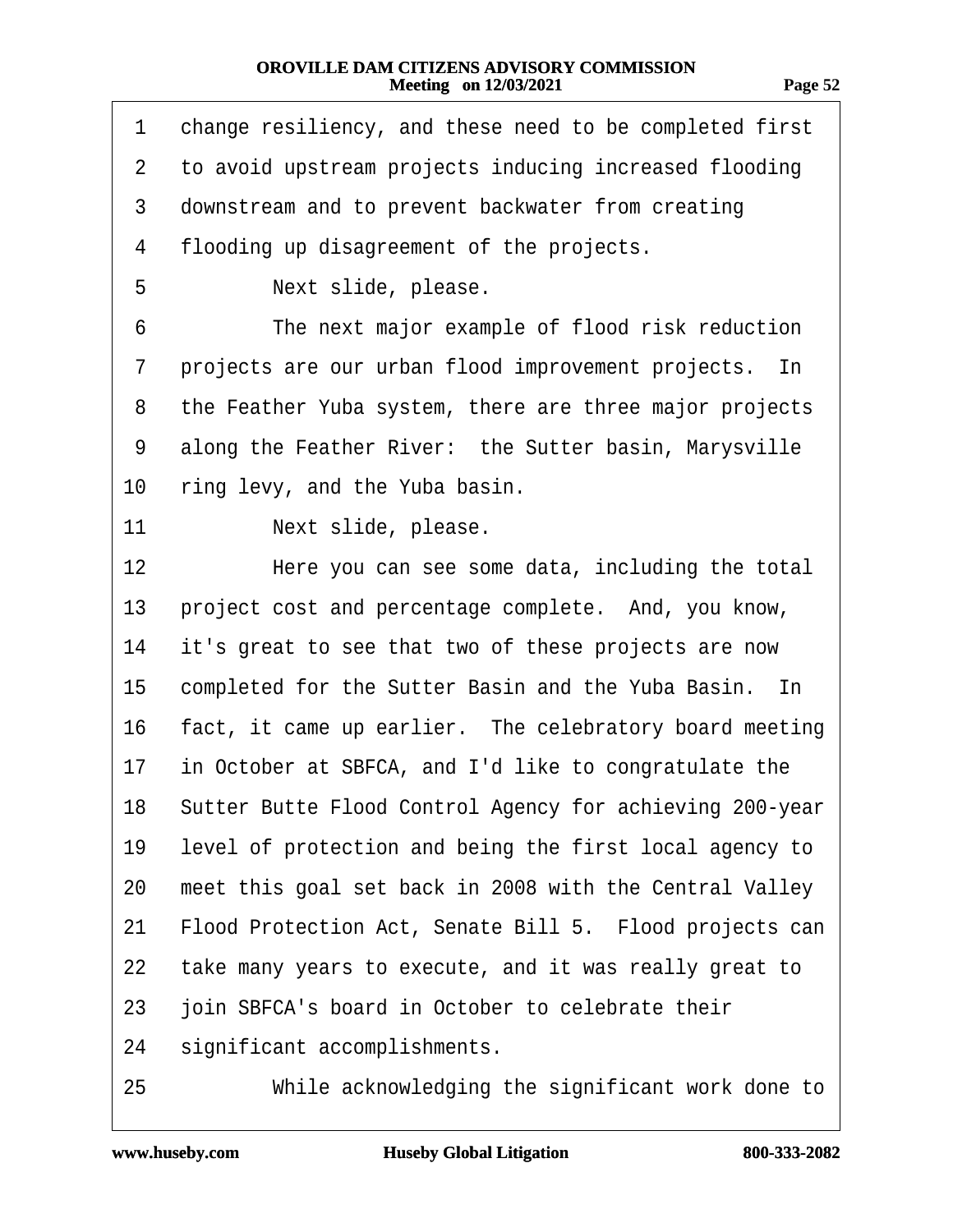| . .<br>٠<br>r. |
|----------------|
|----------------|

| 1              | date, we recognize there is more work to get done, and   |
|----------------|----------------------------------------------------------|
| $\overline{2}$ | especially in the rural areas. And I'm consistently      |
| 3              | reminded of this by the Sutter Butte Flood Control       |
| 4              | Agency and their Sutter Bypass east levy project need.   |
| 5              | And we have, you know, a program to address rural needs  |
| 6              | but also need to prioritize downstream systemwide and    |
| 7              | urban needs. A little bit more about our program we do   |
| 8              | have four rural --                                       |
| 9              | Next slide, please.                                      |
| 10             | The, you know, next example of flood risk                |
| 11             | reduction projects is the Small Community Flood Risk     |
| 12             | Reduction Program. This program was created by the 2012  |
| 13             | Central Valley Flood Plan, and the goal was for the      |
| 14             | State to help communities that never had the financial   |
| 15             | resources to compete with larger urban areas and to      |
| 16             | really get a head start via State-funded feasibility     |
| 17             | studies and have a dedicated State local financial       |
| 18             | assistance program.                                      |
| 19             | DWR has spent 50 million of Prop 1E small                |
| 20             | community funds to date with 17 million allocated for 35 |
| 21             | Central Valley communities to complete feasibility       |
| 22             | studies and 28 million allocated to three of these       |
| 23             | communities that had completed their studies.            |
| 24             | Next slide, please.                                      |
| 25             | Here this slide is more focused map showing the          |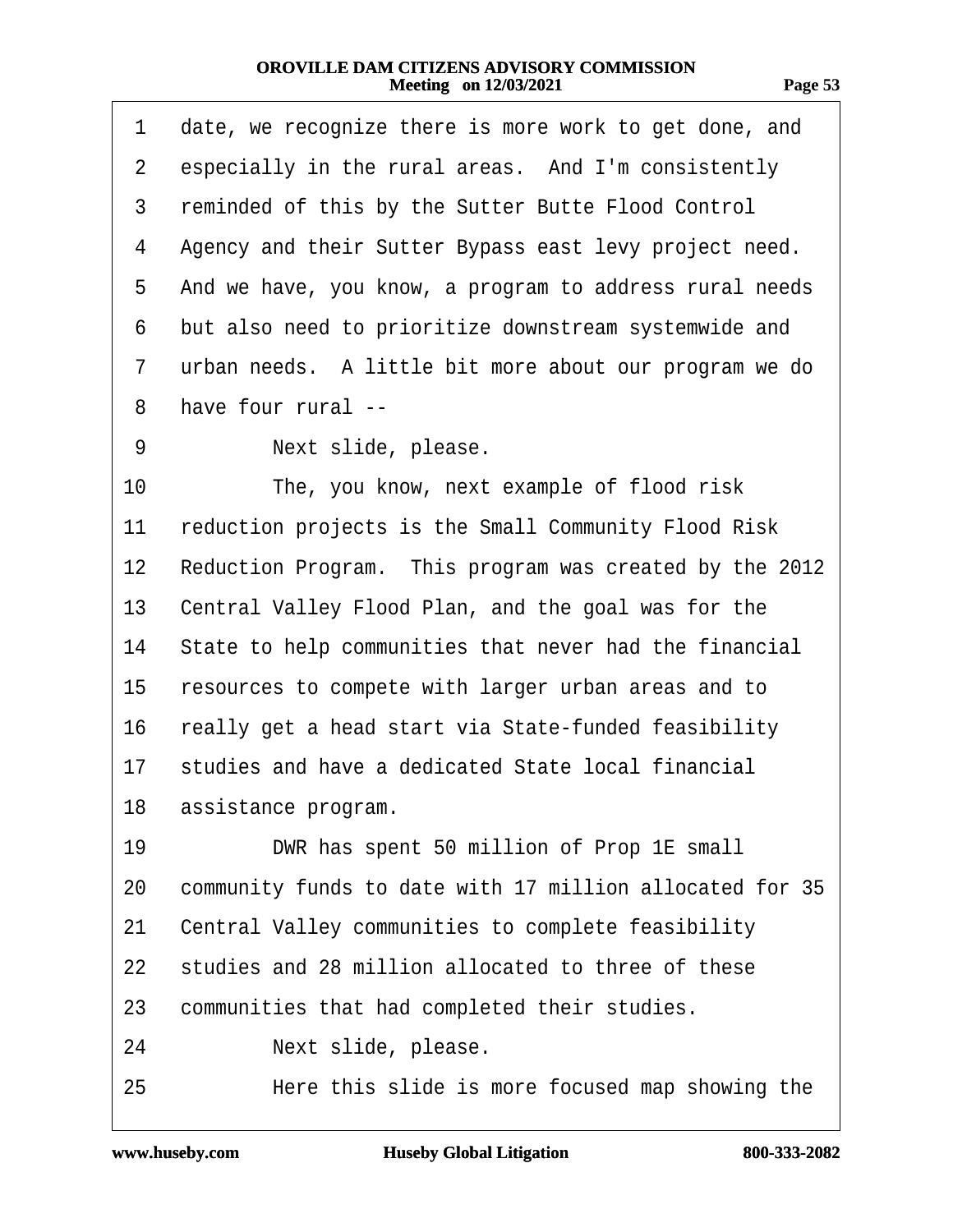| . .<br>r. |  |
|-----------|--|
|           |  |

| 1  | 35 communities funded with this small communities          |
|----|------------------------------------------------------------|
| 2  | program. 13 of the communities have completed studies,     |
| 3  | and nine more of these studies should be completed in      |
| 4  | the next few months. In fact our team is currently         |
| 5  | reviewing these right now, some of these feasibility       |
| 6  | studies. The remaining studies will be completed by        |
| 7  | local agencies by January 2023.                            |
| 8  | The second phase of this program is to move into           |
| 9  | design and destruction which includes land acquisition     |
| 10 | and these are scheduled for completion by March of 2023.   |
| 11 | With the current solicitations, we do not have current     |
|    | 12 funding for future solicitations, but hopefully that    |
| 13 | will be forthcoming in future budget years, and there      |
| 14 | will be other opportunities.                               |
| 15 | Next slide, please.                                        |
| 16 | The fourth category of flood risk reduction                |
| 17 | projects focuses on rural areas as well. The Central       |
|    | 18 Valley Flood Protection Plan describes two key programs |
| 19 | that the State would establish for rural areas. First,     |
| 20 | in order to address the need to repair levies damaged      |
| 21 | from following high water events that are not eligible     |
| 22 | for the Corps public law PL 84-99 rehabilitation           |
| 23 | program -- repair funds, if you will.                      |
| 24 | DWR created the storm damage DWR Emergency                 |
| 25 | Repair Program in 2017. With that program over             |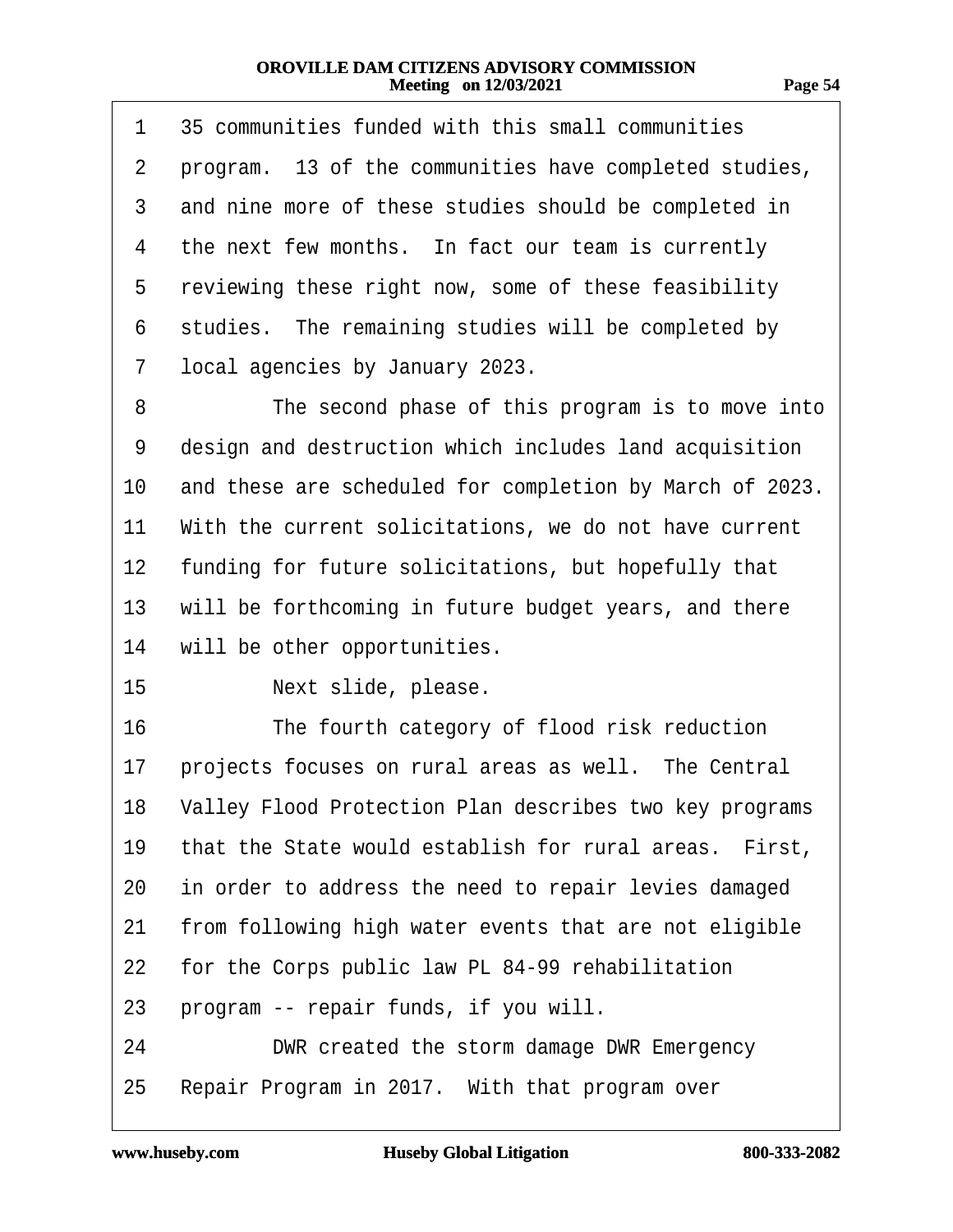**Page 55**

- 1 140 million and 76 different sites ineligible for
- 2 federal repair funds have been identified for erosion,
- 3 seepage, and stability repairs.
- 4 **Second, sometimes levies need repairs due to**
- 5 cumulative long-term impacts that aren't easily
- 6 associated with a single event, including development of
- 7 better practices or simply addressing aging
- 8 infrastructure.
- 9 Over 90 million and 43 different sites have
- 10 proactively been addressed and addressed issues before a
- 11 flood emergency through DWR's flood system repair
- 12 projects. Types of projects include access roads,
- 13 erosion repairs, and construction of seepage berms and
- 14 some limited slurry walls and other flood control
- 15 structure repairs.
- 16 · · · · Next slide, please.
- 17 **C** Outside of structural projects and in regards to
- 18 floodplain risk management, since the National Flood
- 19 Insurance Program was created back in 1968, DWR has been
- 20 the lead agency in California for promoting floodplain
- 21 management and implementing the National Flood Insurance
- 22 Program, better known as NFIP.
- 23 The NFIP is more than just an insurance program,
- 24 and it really focuses on four key areas: risk
- 25 assessments that are often associated with mapping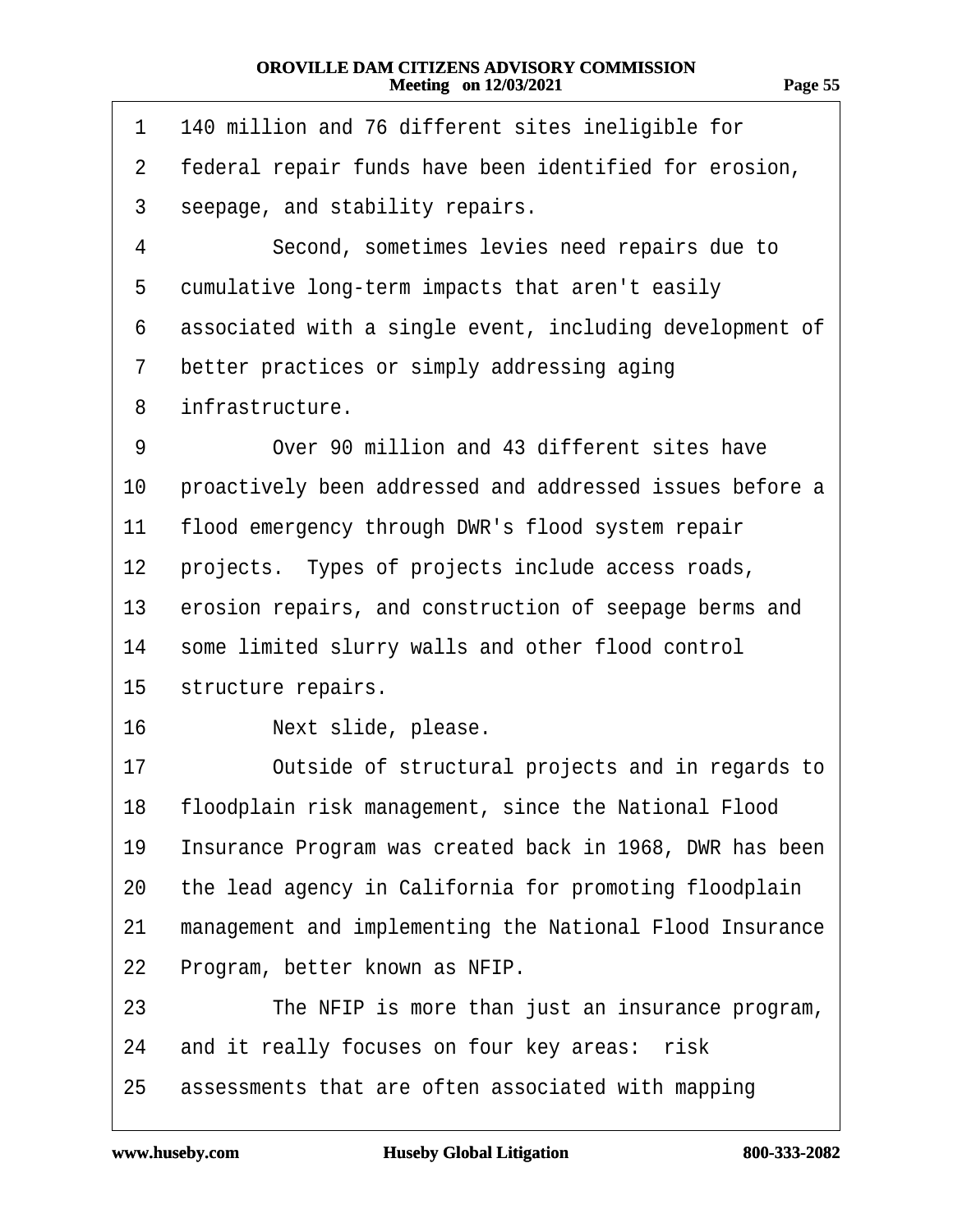| 1  | activities; risk awareness, which includes extensive     |
|----|----------------------------------------------------------|
| 2  | communication often focused on local land use            |
| 3  | regulations; financial assistance, including management  |
| 4  | of State grant programs like the above-mentioned small   |
| 5  | community flood risk reduction program; and coordination |
| 6  | with Cal OES and FIMA on various FIMA grant programs;    |
| 7  | and flood planning, which includes preparing best        |
| 8  | practice guides, training local floodplain managers and  |
| 9  | insurance agents, and supporting integration of planning |
| 10 | efforts.                                                 |
| 11 | One note: Even before the NFIP National Flood            |
| 12 | Insurance Act of 1986, rather, DWR's floodplain managers |
| 13 | were responsible for providing data -- maps and          |
| 14 | hydrologic data primarily -- and technical assistance    |
| 15 | upon requests from local communities to help prepare for |
| 16 | their general plans. And now we continue to do that      |
| 17 | through the local hazard mitigation planning process     |
|    | 18 that I've spoke to the commission before about.       |
| 19 | Next slide, please.                                      |
| 20 | So despite all the hard work we collectively             |
| 21 | take to reduce floods, there will always be a residual   |
| 22 | risk, and we must always be prepared for floods. And     |
| 23 | this graphic was adopt -- is adopted from a conceptual   |
| 24 | concept introduced by the U.S. Army Corps of Engineers.  |
| 25 | And the basic idea here is that you start with some base |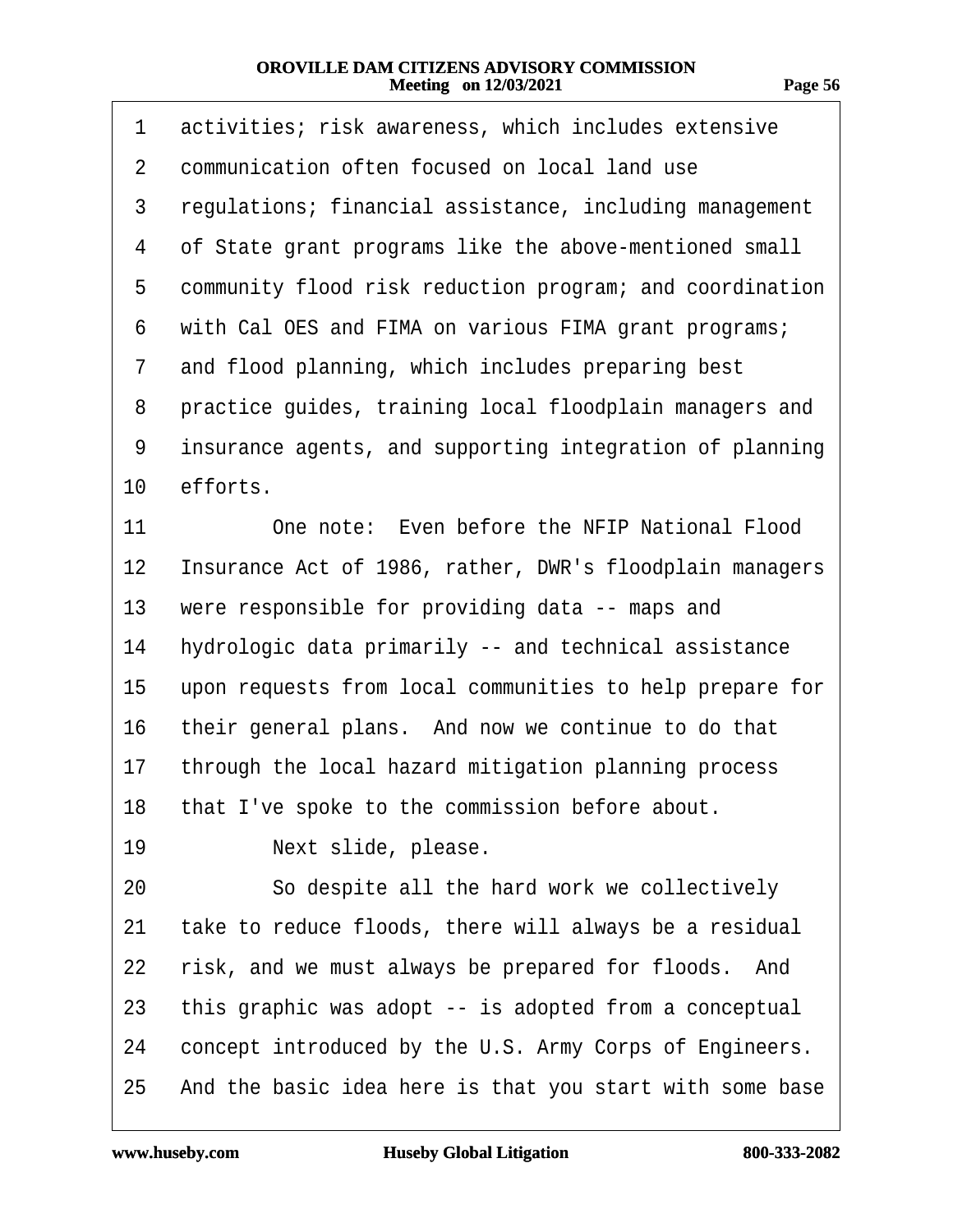| 1               | level of risk, and through a course of different         |
|-----------------|----------------------------------------------------------|
| 2               | actions, we slowly buy down the risk. No one type of     |
| 3               | action can buy down the risk. In fact, you need a        |
| 4               | diverse set of actions similar to our portfolio of       |
| 5               | programs to truly reduce and buy down the risk. In       |
| 6               | other words, there's no silver bullet to reduce the risk |
| 7               | of flood -- flooding.                                    |
| 8               | Across the bottom of this graphic, there are             |
| 9               | three key areas: Risk assessment, planning and           |
| 10              | preparedness, and response and recovery. DWR's           |
| 11              | comprehensive portfolio programs address all of these    |
| 12              | areas.                                                   |
| 13 <sup>2</sup> | Next slide, please.                                      |
| 14              | So a few final thoughts. DWR actively manages a          |
| 15              | portfolio of programs to address comprehensive flood     |
| 16              | management needs. Although residual risk will always     |
| 17              | remain, maintenance, floodplain management and emergency |
|                 | 18 response can manage this risk. And we use the Central |
| 19              | Valley Flood Protection Plan as a blueprint to help us   |
| 20              | manage all of the programs and to integrate into other   |
| 21              | planning efforts.                                        |
| 22              | And lastly, but probably most important, is              |
| 23              | partnerships are paramount to advancing our flood        |
| 24              | protection and our integrated flood management public    |
| 25              | safety campaign in the Feather, Yuba, and other          |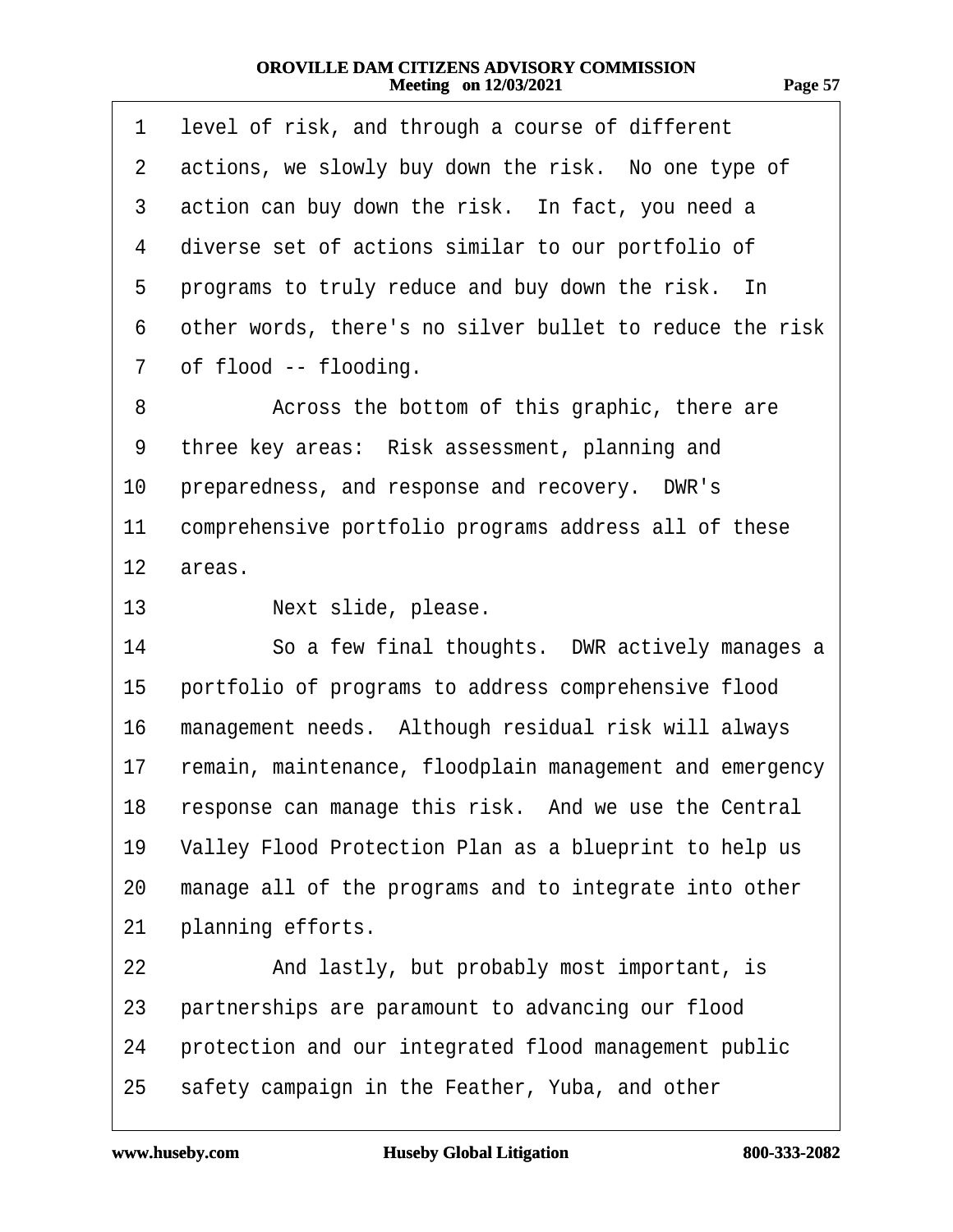**Page 58**

1 watersheds. 2 So thank you again for this opportunity, and I 3 welcome any questions. 4 SECRETARY CROWFOOT: Thanks, Gary, for that 5 thorough update; and, again, his slide presentation, it 6 will be available on our website for the commission. 7 **Do any members of the commission have questions** 8 for Gary? 9 SUPERVISOR KIMMELSHUE: Yeah, this is Tod 10 Kimmelshue again, and I know I'm asking too many 11 questions today. 12 SECRETARY CROWFOOT: No such thing, Supervisor, 13 honestly. 14 SUPERVISOR KIMMELSHUE: Anyway, Gary, hey thanks 15 a lot for the great shoutout for Sutter Butte's Flood 16 Control Agency, SBFCA. Yeah, we're pretty proud of what 17 we did there on the Feather River, and we're looking for 18 our next project because we're very good at repairing 19 levies. And I know you're going to meet on the 14th 20 with our management group led by Michael Bassett, and I 21 just hope we can find some funds to work on the Sutter 22 Bypass next. 23 Like I said, we're doggone good at repairing 24 levies. We've proven that. We can do it on time and 25 hopefully under budget. And I wouldn't be doing my job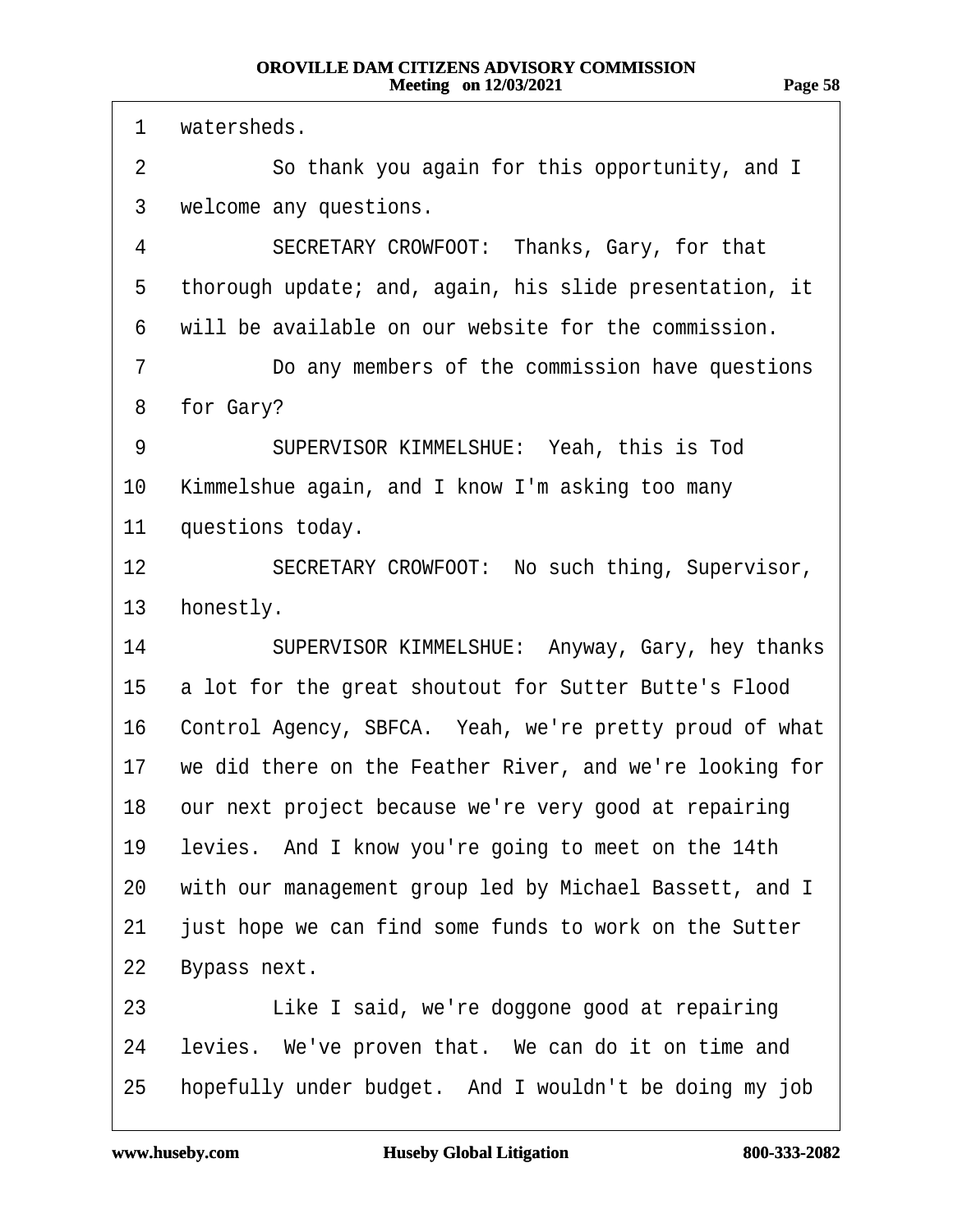| π. |  |
|----|--|
|    |  |

| 1              | as the chairman of SBFCA if I didn't just bring that to  |
|----------------|----------------------------------------------------------|
| $\overline{2}$ | your attention and ask you to help us try to find some   |
| 3              | funds to continue our job of repairing levies in         |
| 4              | Northern California.                                     |
| 5              | So thanks a lot, Gary. Appreciate it very much.          |
| 6              | MR. LIPPNER: Thank you, Supervisor Kimmelshue.           |
| 7              | SECRETARY CROWFOOT: Okay. Over to                        |
| 8              | Supervisor Conant.                                       |
| 9              | SUPERVISOR CONANT: I would like to ditto what            |
| 10             | Tod said. That's a critical piece of infrastructure.     |
| 11             | If it fails, 99 will be lost for a significant period of |
| 12             | time which would drastically cut the ability for people  |
| 13             | to do commerce, and there are many lively -- and         |
| 14             | people's livelihood would be interrupted as well, and    |
| 15             | some localized flooding even into Yuba city possibly.    |
| 16             | So, you know, it's critical that we get that             |
| 17             | repaired.                                                |
| 18             | Thank you.                                               |
| 19             | SECRETARY CROWFOOT: Thank you.                           |
| 20             | MR. LIPPNER: Thank you, Supervisor Conant. You           |
| 21             | know, we are looking forward to meeting with your team   |
| 22             | on the 14th and trying to move forward with a solution   |
| 23             | to that Sutter Bypass east levy. Thank you.              |
| 24             | <b>SECRETARY CROWFOOT: Excellent.</b>                    |
| 25             | Well, let's shift to Joe Forbis who is a great           |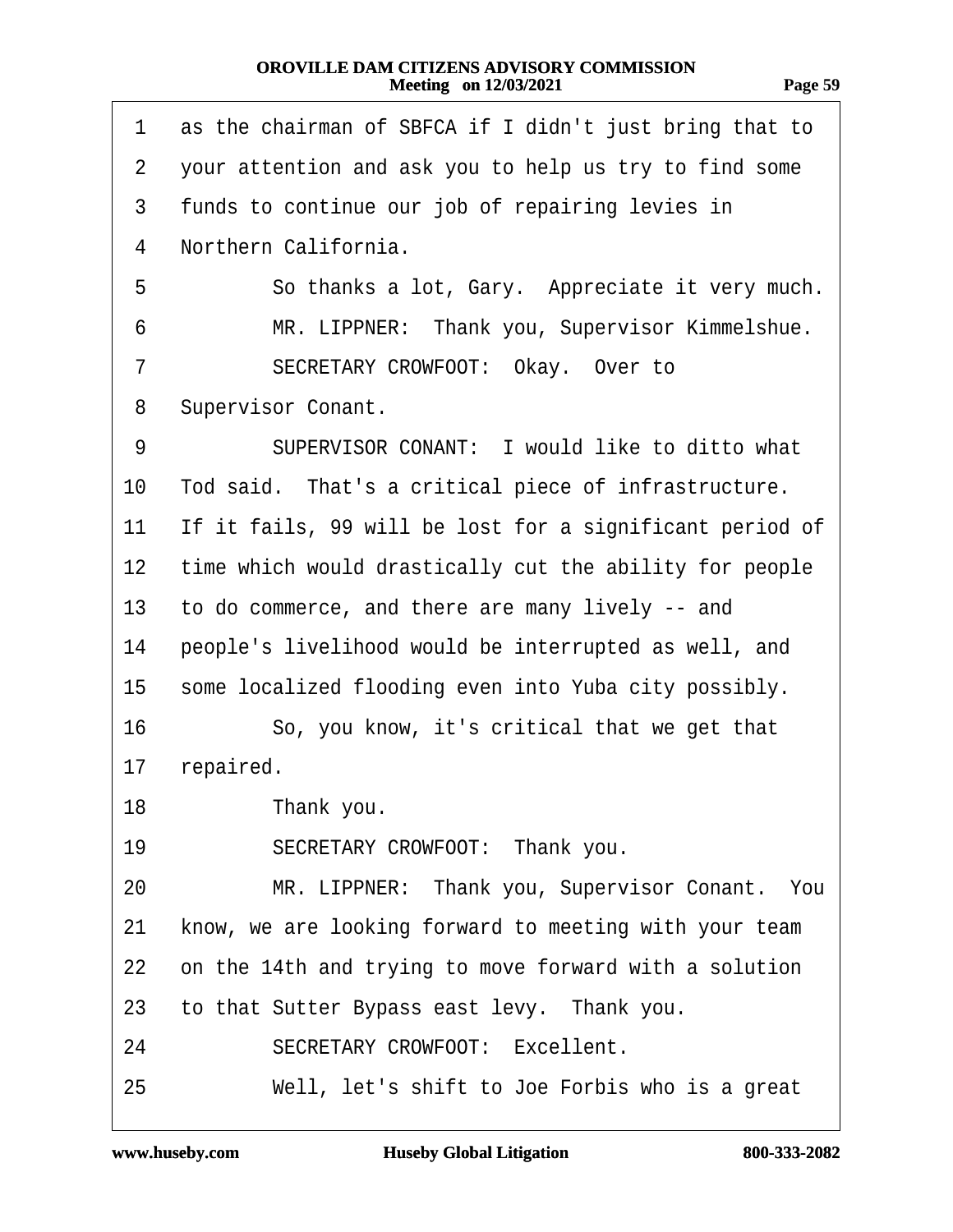| 1               | partner of state agencies serving at the --               |
|-----------------|-----------------------------------------------------------|
| 2               | MR. SAFFOLD: Secretary?                                   |
| 3               | SECRETARY CROWFOOT: Oh, yes.                              |
| 4               | MR. SAFFOLD: I apologize. It looks like                   |
| 5               | Commissioner Widener had a question.                      |
| 6               | SECRETARY CROWFOOT: Oh, sorry. Yep,                       |
| 7               | Commissioner Widener. Sorry, I didn't see that.           |
| 8               | COMMISSIONER WIDENER: I actually have a                   |
| 9               | question. When you're doing the risk assessments for      |
| 10              | flood -- the floodplain management, what levels of        |
| 11              | releases from the Oroville dam are you looking at to      |
| 12 <sup>°</sup> | make those assessments?                                   |
| 13 <sup>°</sup> | MR. LIPPNER: Genoa, I think that we have                  |
| 14              | Mr. Michael Mierzwa on participating as well, and Mike    |
| 15              | is the lead of our floodplain management office; and I    |
|                 | 16 think I would lean that question to Mike to talk about |
| 17              | some of the risk and the -- answer your question.         |
| 18              | Thank you.                                                |
| 19              | MR. MIERZWA: So thank you, Gary. Again, my                |
| 20              | name's Mike Mierzwa. I'm with the Department of Water     |
| 21              | Resources, and I'm the State floodplain manager.          |
| 22              | And there's -- it's a pretty complex question             |
| 23              | because there's a variety of types of risk assessments    |
| 24              | that we conduct. And I don't completely, you know,        |
| 25              | understand exactly in the question what you're wanting;   |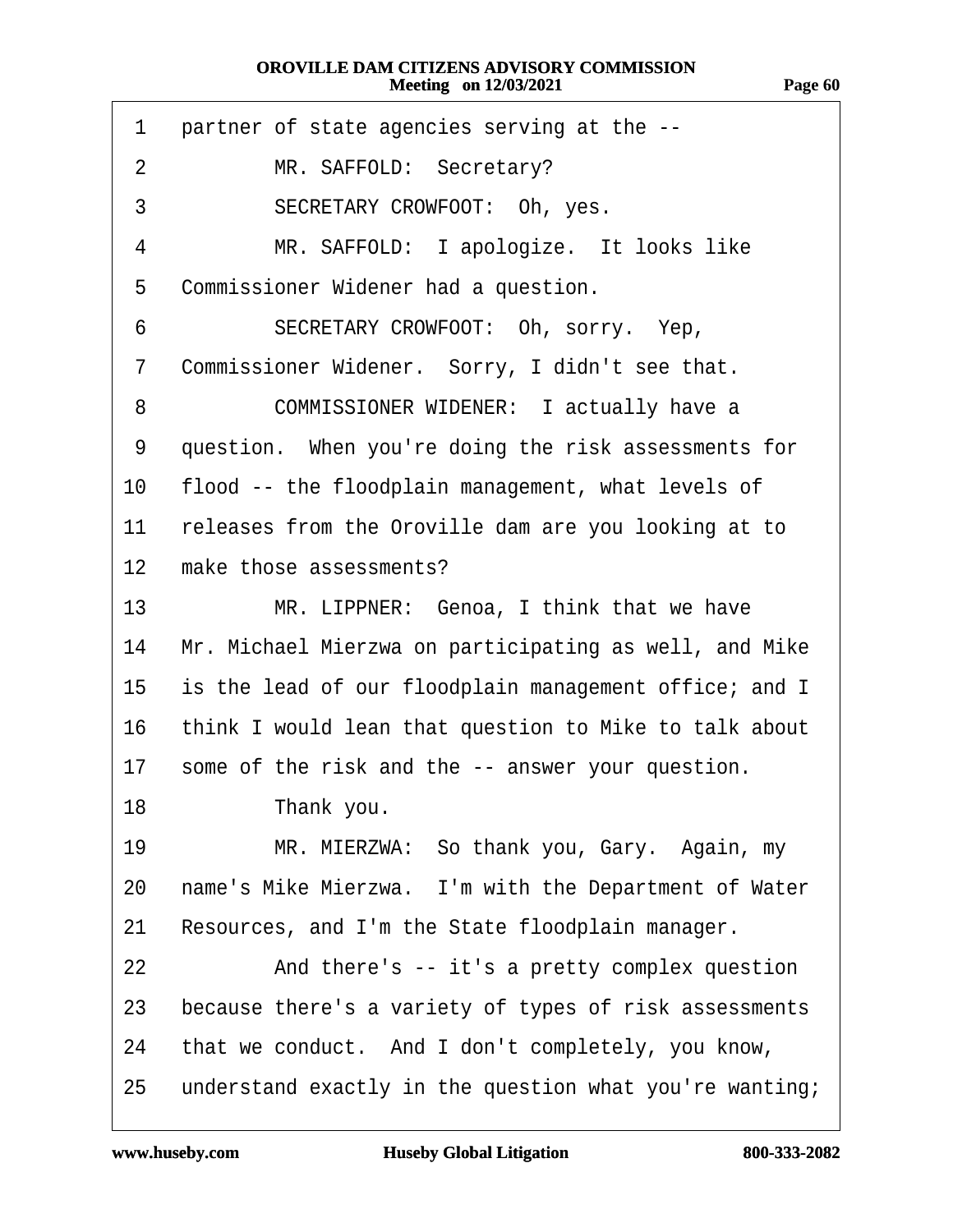| 78 F<br>o<br>. . | ш |
|------------------|---|
|                  |   |

| 1               | so I'm going to ask you to, you know, correct me as I go |
|-----------------|----------------------------------------------------------|
| $\overline{2}$  | through, but I'm going to talk about a couple of them    |
| 3               | real quick, going back to that wheel that Gary had.      |
| 4               | And, Nick, maybe if you could go back to the             |
| 5               | slide so everyone could see that wheel, I'll show where  |
| 6               | some of those risk assessments sit out there because     |
| 7               | there is a variety.                                      |
| 8               | Okay. So, first, in sort of these                        |
| 9               | responsive-types activities, we do go through and use    |
| 10              | information to conduct, like, emergency exercises. So    |
| 11              | the risk information comes from somewhere else, but we   |
| 12 <sub>2</sub> | use that literally to go through and train for           |
| 13              | readiness. And that's usually with emergency managers.   |
| 14              | So that -- there's, like, two levels of                  |
| 15              | emergency exercise that will happen out there. There     |
| 16              | will be exercises that are conducted with the agencies   |
| 17              | and entities that I listed off that participated in the  |
| 18              | Joint Operation Center. So that would like the Weather   |
| 19              | Service, Army Corps, DWR, and it will be, like, the      |
| 20              | flood and the state water project team; so those are     |
| 21              | kind of system level.                                    |
| 22              | Sometimes we go and do tabletop exercises; so            |
| 23              | that's where you have, like, a sheet that walks you      |
| 24              | through what you're going to talk about. And other       |
| 25              | times we'll have, like, a functional where there's       |
|                 |                                                          |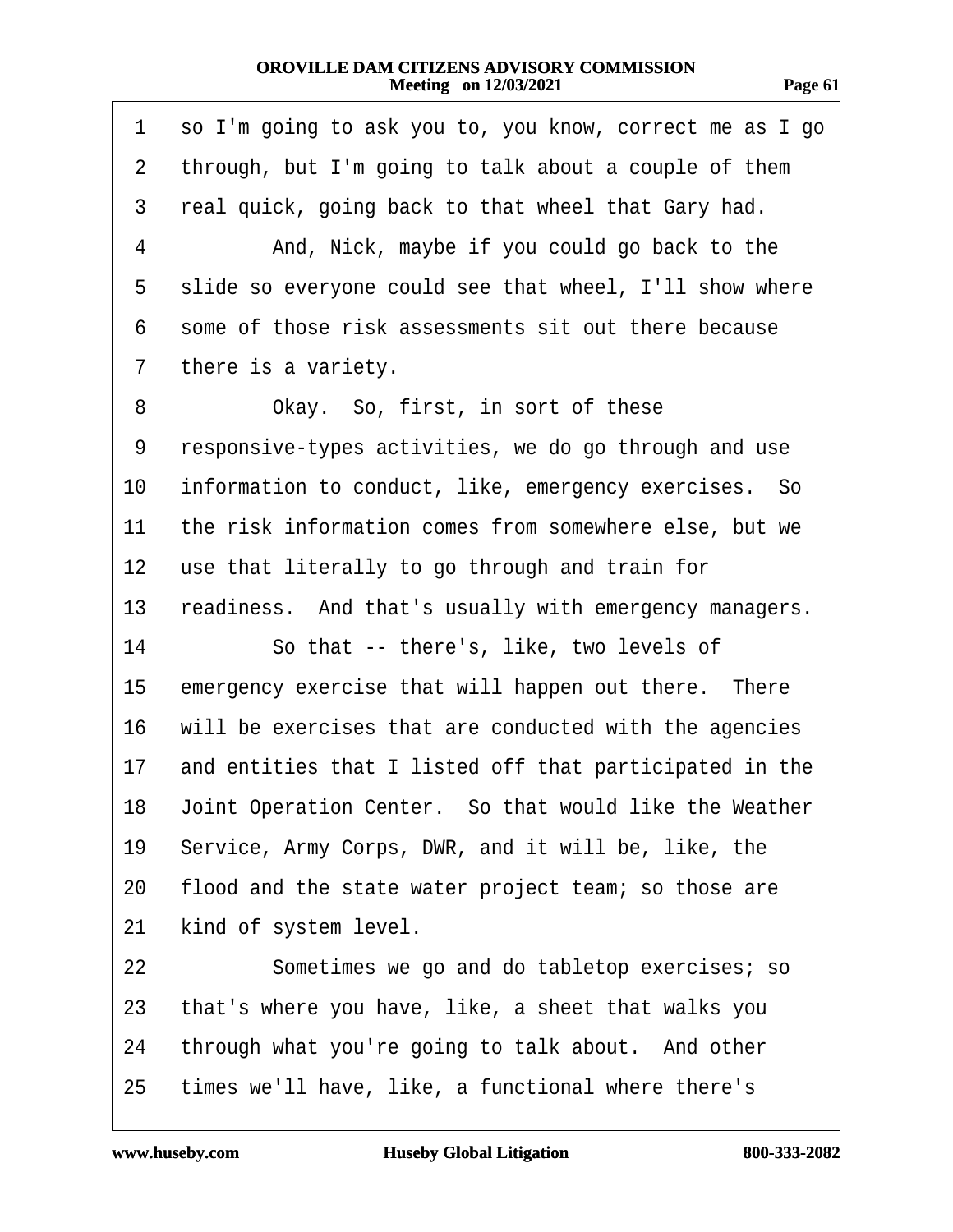| 77<br>Ù,<br>ш.<br>н |  |
|---------------------|--|
|---------------------|--|

| 1              | actual controllers who then do what they call injects,   |  |
|----------------|----------------------------------------------------------|--|
| $\overline{2}$ | and they're like scenarios, and you kind of role play    |  |
| 3              | out what you would do, and you don't know what's         |  |
| 4              | happening. But it's really to train our coordination.    |  |
| 5              | That same model of functionals or tabletops              |  |
| 6              | sometimes go down to where we interact with the local    |  |
| 7              | communities. It's not as often, but in the case of the   |  |
| 8              | forecast coordinated operations program -- which is a    |  |
| 9              | predecessor to FIRO, the Forecast Informed Reservoir     |  |
| 10             | Operations -- we would go through and work with not only |  |
| 11             | the State and federal entities, but the Yuba County      |  |
| 12             | Water Agency. So the agency's responsible for operating  |  |
| 13             | the dams and reservoirs.                                 |  |
| 14             | And then the next level you can get into these           |  |
| 15             | tabletop or functional exercises would then be working   |  |
| 16             | actually with now the emergency responders; so the       |  |
| 17             | county level, the county office emergency services would |  |
|                | 18 often participate in those                            |  |
| 19             | Now, moving up the wheel -- and I'm going to not         |  |
| 20             | go through everything here -- we also do in the --       |  |
| 21             | really the flood plain risk management, my area, we work |  |
| 22             | with FEMA to basically go through and generate the maps. |  |
| 23             | And the flood plain maps that we're generating aren't    |  |
| 24             | really predicated on the operations of the dam, but      |  |
| 25             | they're predicated really on the strength and            |  |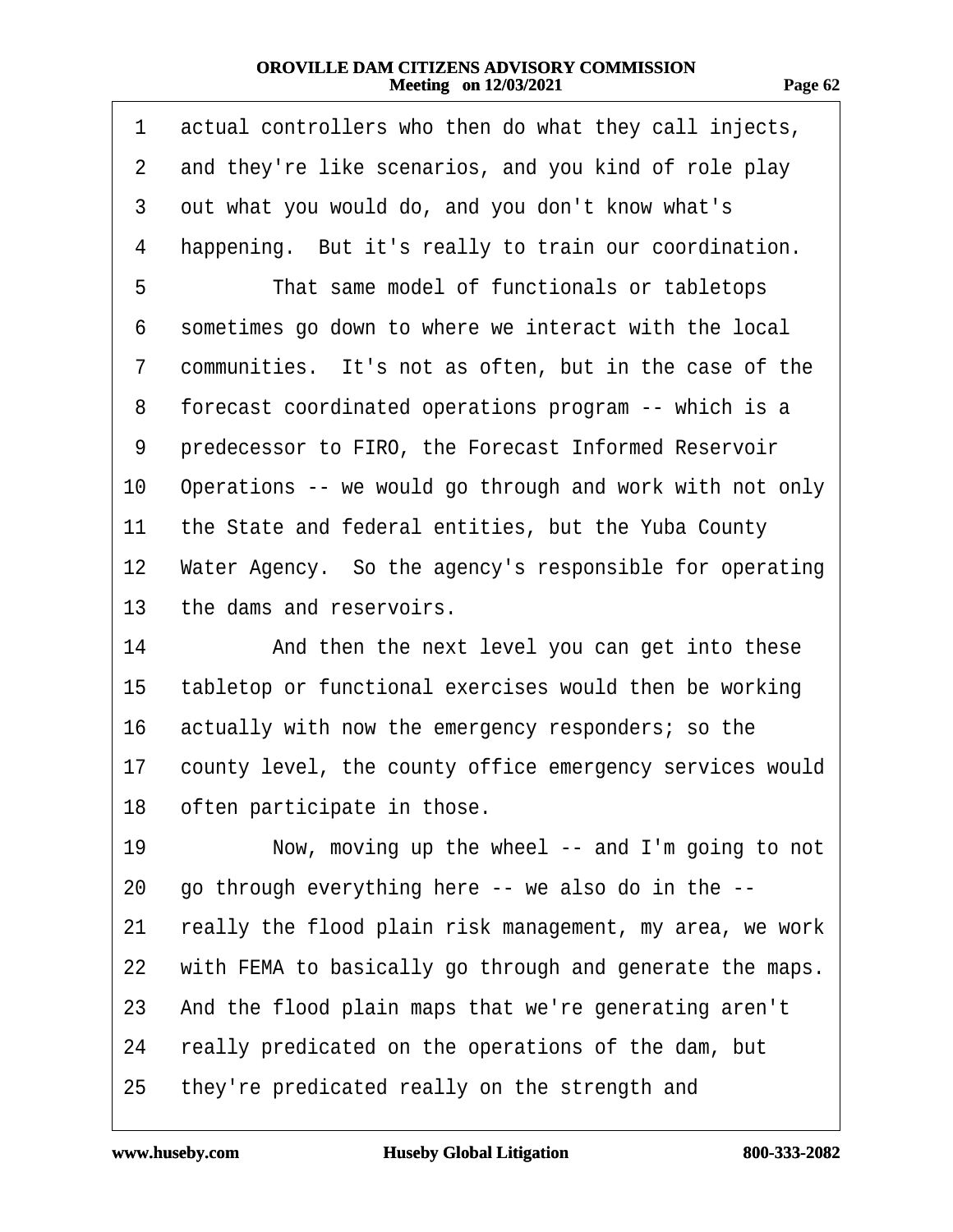| 1              | reliability of the levies as well as really extreme      |
|----------------|----------------------------------------------------------|
| $\overline{2}$ | rainfall events. And this is where we're talking about   |
| 3              | a 100-year flood event, a 200-year flood event, or a     |
| 4              | 500-year flood event.                                    |
| 5              | And based off of these, we would go through and          |
| 6              | come up with an assessment of what properties would be   |
| 7              | inundated and that's the product that most people are    |
| 8              | used to seeing in a risk assessment. And we also can go  |
| 9              | through and to specialized risk assessments where we     |
| 10             | come up with slightly different assumptions, but those   |
| 11             | are kind of a range.                                     |
| 12             | But I'm going to ask you to maybe see if I               |
| 13             | addressed your concern or question.                      |
| 14             | COMMISSIONER WIDENER: Well, I guess so. It's             |
| 15             | difficult when, you know, I know that the language that  |
| 16             | you guys use like one hundred year events or storms      |
| 17             | or -- but several of those have happened in my lifetime, |
| 18             | and I'm not yet 100. So when we're -- it -- it's easier  |
| 19             | to talk about the actual amount of water that is flowing |
| 20             | to understand those different events, but I understand,  |
| 21             | you know, that's not how it's worded in your guys's      |
| 22             | business, I guess.                                       |
| 23             | MR. LIPPNER: Well, it -- I --                            |
| 24             | SECRETARY CROWFOOT: But I will say -- you know,          |
| 25             | just jumping in, Mike -- I think she --                  |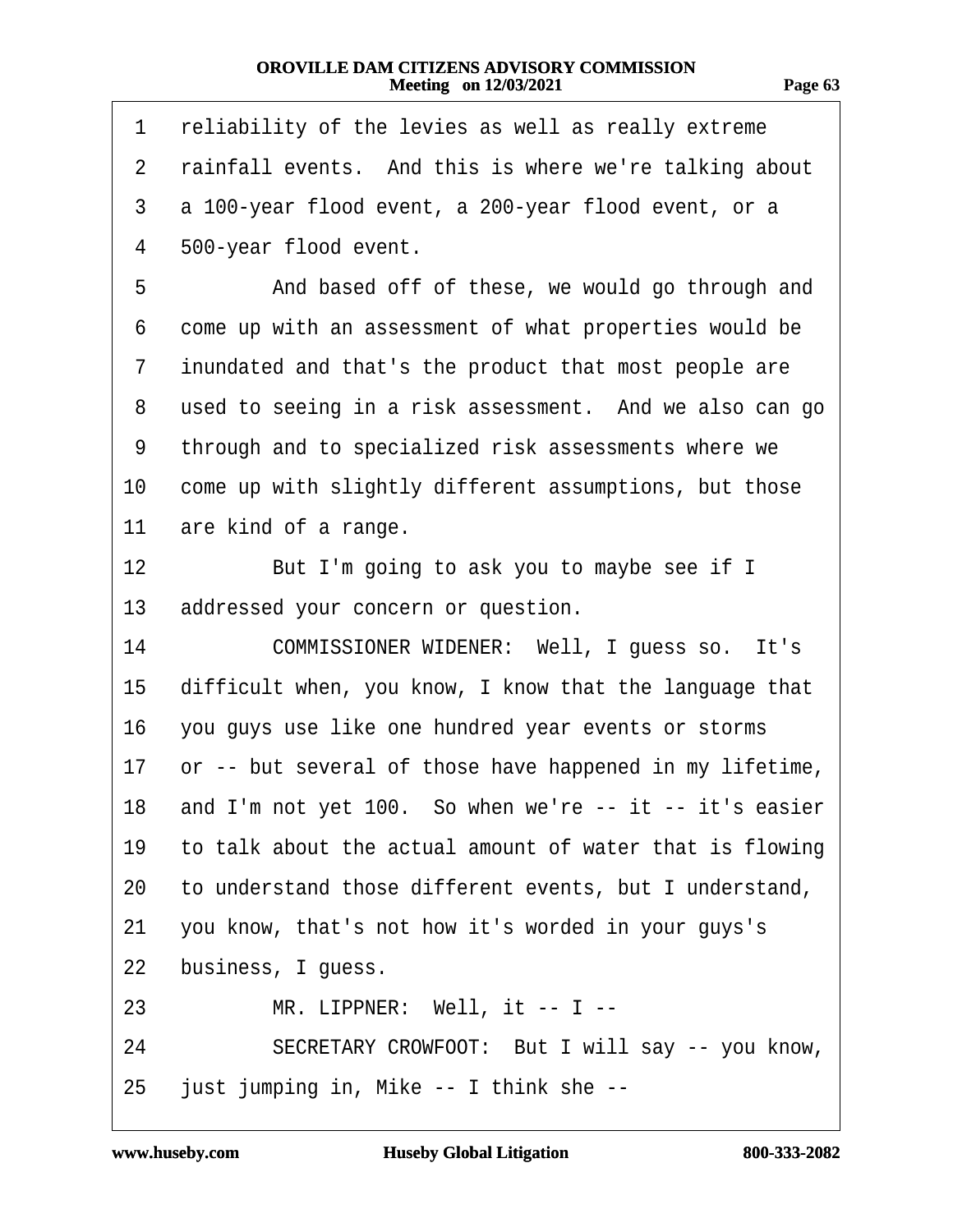| 1              | Commissioner Widener introduces a really good point,    |
|----------------|---------------------------------------------------------|
| $\overline{2}$ | particularly given climate change and, you know, what a |
| 3              | 100-year or 200-year flood may mean 10 years from now.  |
| 4              | And I know Director Nemeth has her hand up; so          |
| 5              | maybe she wants to jump in.                             |
| 6              | DIRECTOR NEMETH: Yeah, I do.                            |
| 7              | So, thanks, Genoa. You always have really               |
| 8              | spot-on questions; so --                                |
| 9              | You know, so where we are right now, if you             |
| 10             | remember, when we release from Oroville, the real       |
| 11             | limit -- when we have these big events, the real        |
| 12             | limitation is the downstream levies.                    |
| 13             | So while the gated spillway, I think it's got a         |
| 14             | design capacity of, like, 290. Folks can correct me on  |
| 15             | my team. We're more like down at 150 when we get to the |
| 16             | actual levies, and so those are some of the base        |
| 17             | assumptions that we carry forward relative to Oroville  |
| 18             | operations.                                             |

- 19 There's also this thing when we get those really
- 20 big storm events. The other kind of key piece of it is
- 21 how we communicate and coordinate with the flood control
- 22 system on the Yuba River because we're managing inputs
- 23 from multiple places.

24 · · So, you know, in terms of how it fits with the 25 long-term one, it is partly why the forecast informed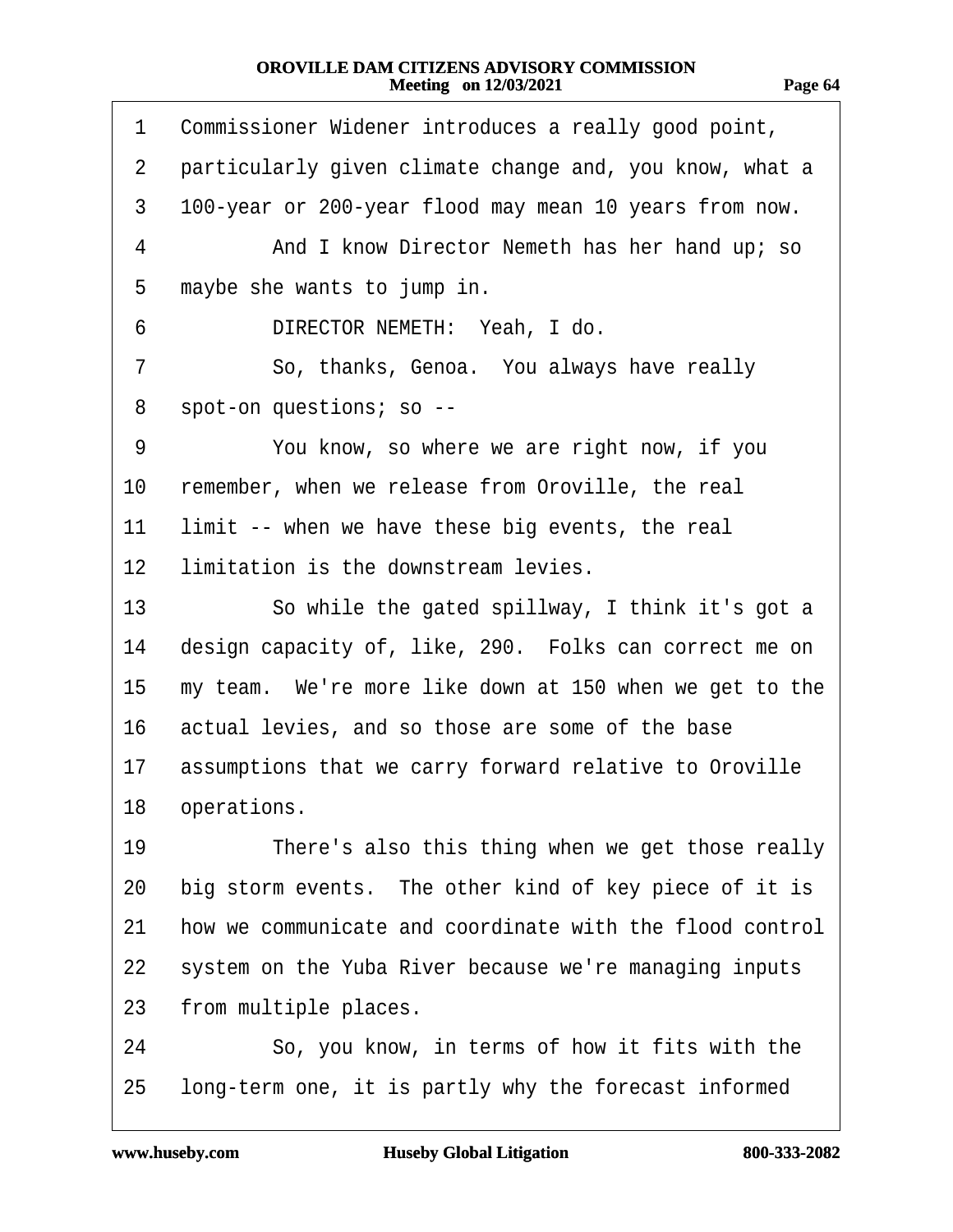| 71<br>г.<br>.,<br>ш<br>٠ |  |
|--------------------------|--|
|                          |  |

| 1              | reservoir operations and the is updated flood manual is  |
|----------------|----------------------------------------------------------|
| $\overline{2}$ | going to be really important, and it's also important    |
| 3              | when we look at, you know, the whole system kind of      |
| 4              | systemwide, we think about, you know, what are the       |
| 5              | pertinences on other facilities as well in terms of how  |
| 6              | we cooperate pretty big reservoirs in terms of           |
| 7              | attenuating flood flows further down the system flute    |
| 8              | leave approximates.                                      |
| 9              | So, you know, but functionally right now I think         |
| 10             | we're at a basement assumption out of Oroville of about  |
| 11             | 150,000 acre feet -- or 150,000 rather. But John or      |
| 12             | Ted, please correct.                                     |
| 13             | DEPUTY DIRECTOR CRADDOCK: Director Nemeth, you           |
| 14             | are correct. That was a very good summary.               |
| 15             | MR. MIERZWA: And I just want to add one last             |
| 16             | thing, Genoa. I totally agree that the 100-year, 200,    |
|                | 17 500-year, those really don't make sense. And it's     |
|                | 18 common in the floodplain management world, and the    |
| 19             | communication specialists really question why we call    |
| 20             | things those numbers. It's -- there's a historical       |
| 21             | context I'd be happy to talk about, but I just wanted to |
| 22             | reaffirm what you said. It is very confusing.            |
| 23             | One last product that we have is the Department          |
| 24             | of Water Resources prepares a thing called a "Levy Flood |
| 25             | Protection Zone Map," and it doesn't have a number       |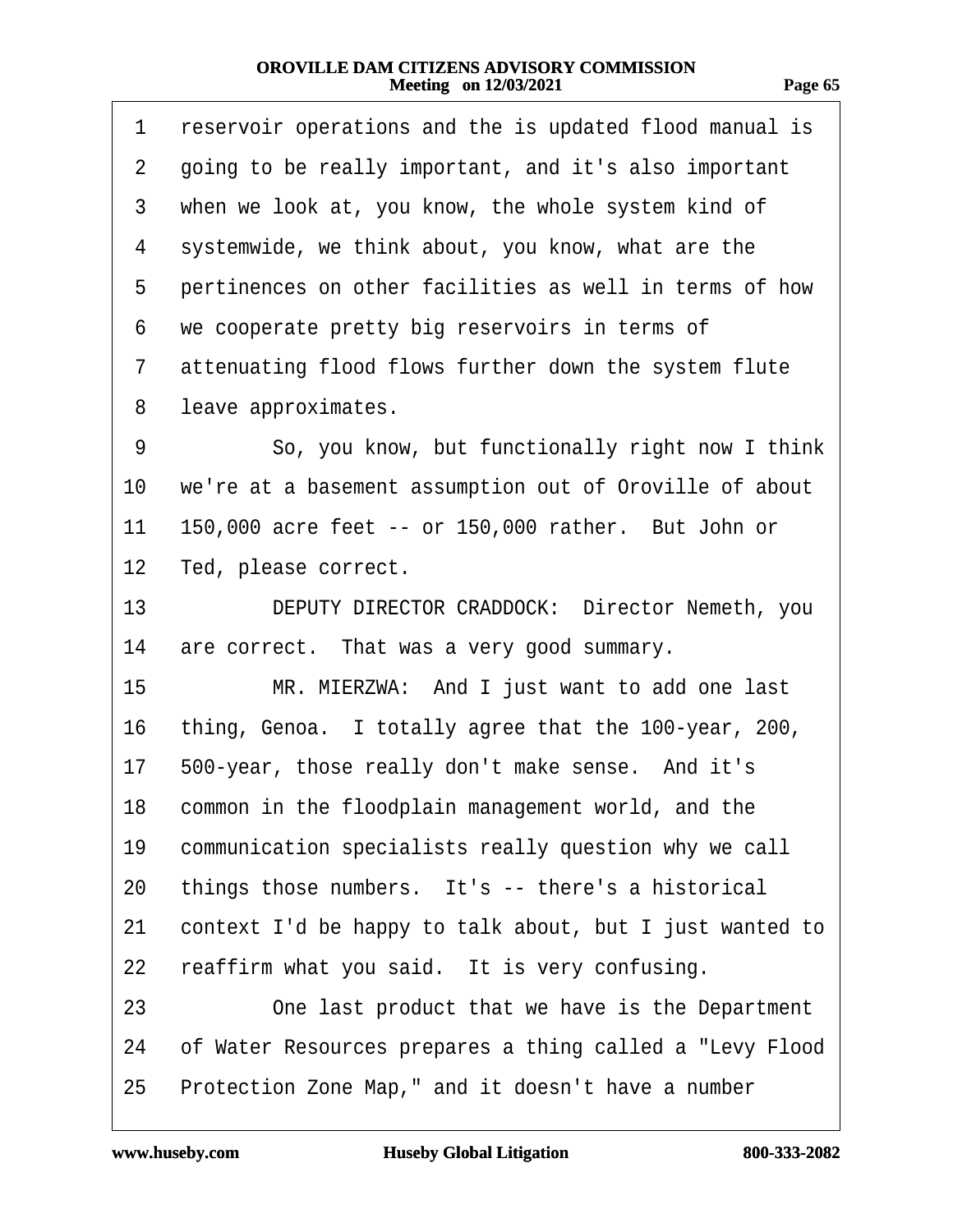| 1  | attached with it. It just shows you how far the          |  |
|----|----------------------------------------------------------|--|
| 2  | flooding might get, and we use that to send out to       |  |
| 3  | people within these areas every year a flood risk        |  |
| 4  | notification flyer. And the idea is to re-message to     |  |
| 5  | people that you should have an evacuation route. You     |  |
| 6  | should have really a go bag, supplies ready to go in     |  |
| 7  | case there's an evacuation.                              |  |
| 8  | And, finally, we encourage everybody always to           |  |
| 9  | get some form of flood insurance -- if not through the   |  |
| 10 | federal policy, private insurance -- so that if          |  |
| 11 | something does happen, that you can have a quick         |  |
| 12 | recovery; but your sentiment is completely spot-on and   |  |
| 13 | right.                                                   |  |
| 14 | Thank you.                                               |  |
| 15 | ASSEMBLYMAN GALLAGHER: Assemblyman Gallagher             |  |
| 16 | here, and if I'm remembering correctly, under the        |  |
| 17 | manual, you know, the -- I call it the "old manual"      |  |
| 18 | because it is old; but it's currently in place. You      |  |
| 19 | guys, in an emergency event, you can go up to 200,000 -- |  |
| 20 | is that right? -- on releases out of the gated spillway. |  |
| 21 | But obviously for us downstream, really anything         |  |
| 22 | that gets out -- I think -- I'm trying to remember this  |  |
| 23 | right. Like, anything that goes over 150,000 becomes a   |  |
| 24 | pretty big problem, you know, for the levied system      |  |
| 25 | downstream.                                              |  |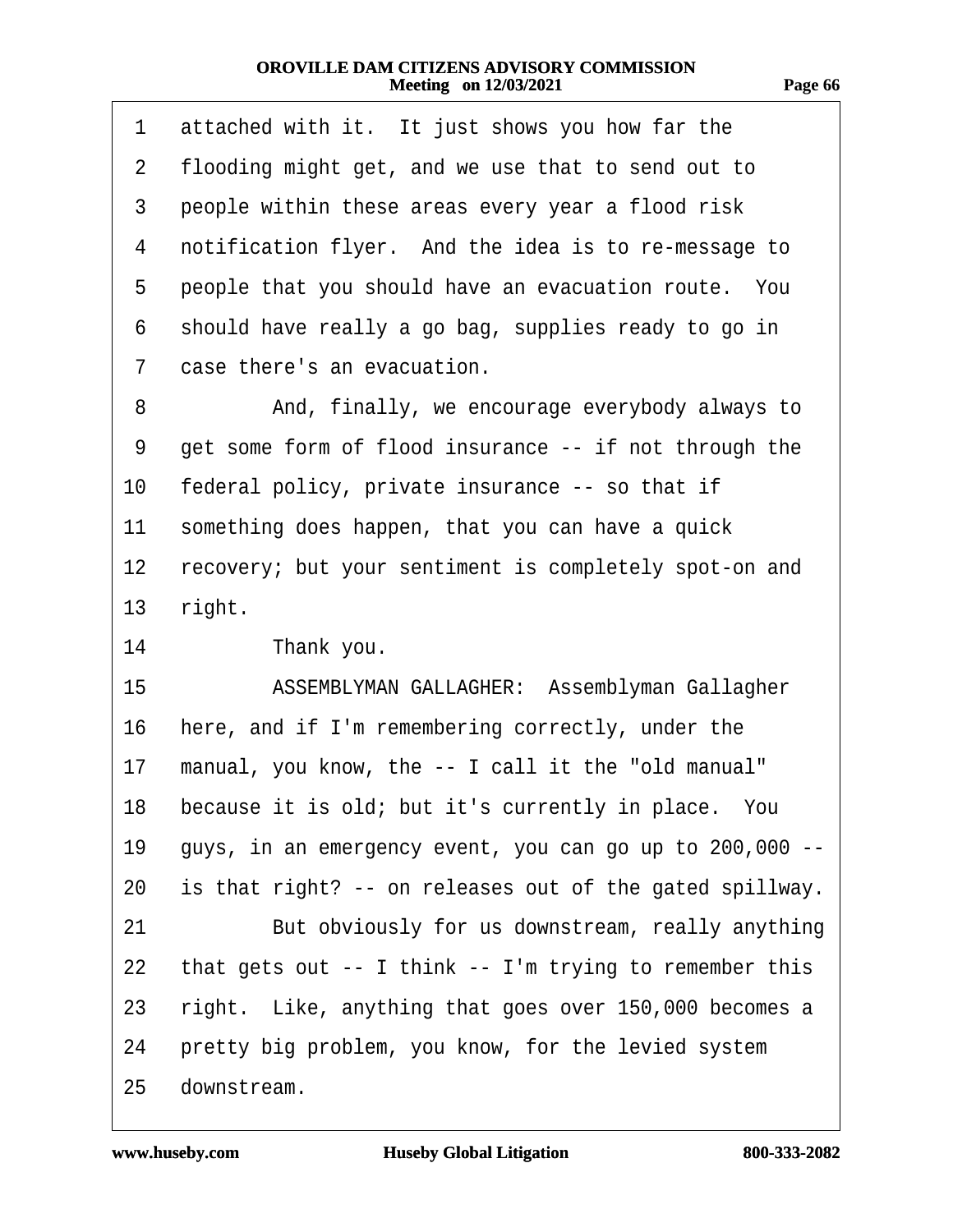**Page 67**

| -1 | Is that right? |  |
|----|----------------|--|
|----|----------------|--|

- 2 DIRECTOR NEMETH: Yes.
- 3 ASSEMBLYMAN GALLAGHER: And then, you know, this
- 4 question is maybe just a -- I mean, these are hard
- 5 things to figure out, but it's something that -- you
- 6 know, we're -- this is maybe good year to have this
- 7 discussion. You know, we're in a drought; right? And
- 8 we still have plans to have the enhanced flood space at
- 9 Oroville at this point as Mr. Leahigh pointed out; so
- 10 that's in place for this year.
- 11 We know what this system can do, especially when
- 12 we get an atmospheric river on snow and on snow pack; so
- 13 that -- I mean, that's always a concern in our minds,
- 14 but as -- that's why, I mean, going into this season, I
- 15 think we've really got to be looking at what are -- what
- 16 is really going on in real time because, on the one
- 17 hand, I think you almost want to say because we're in
- 18 such a drought condition and the reservoir is so low,
- 19 maybe you don't go to that enhanced flood space because
- 20 you're trying to ensure that we have water for the year.
- 21 I mean, is that kind of planning to manage
- 22 really low when maybe -- maybe we really don't have that
- 23 threat on the horizon. At least we don't know that
- 24 right now, but as we get closer in, if we're not seeing
- 25 a huge snow pack and that threat is not as much of a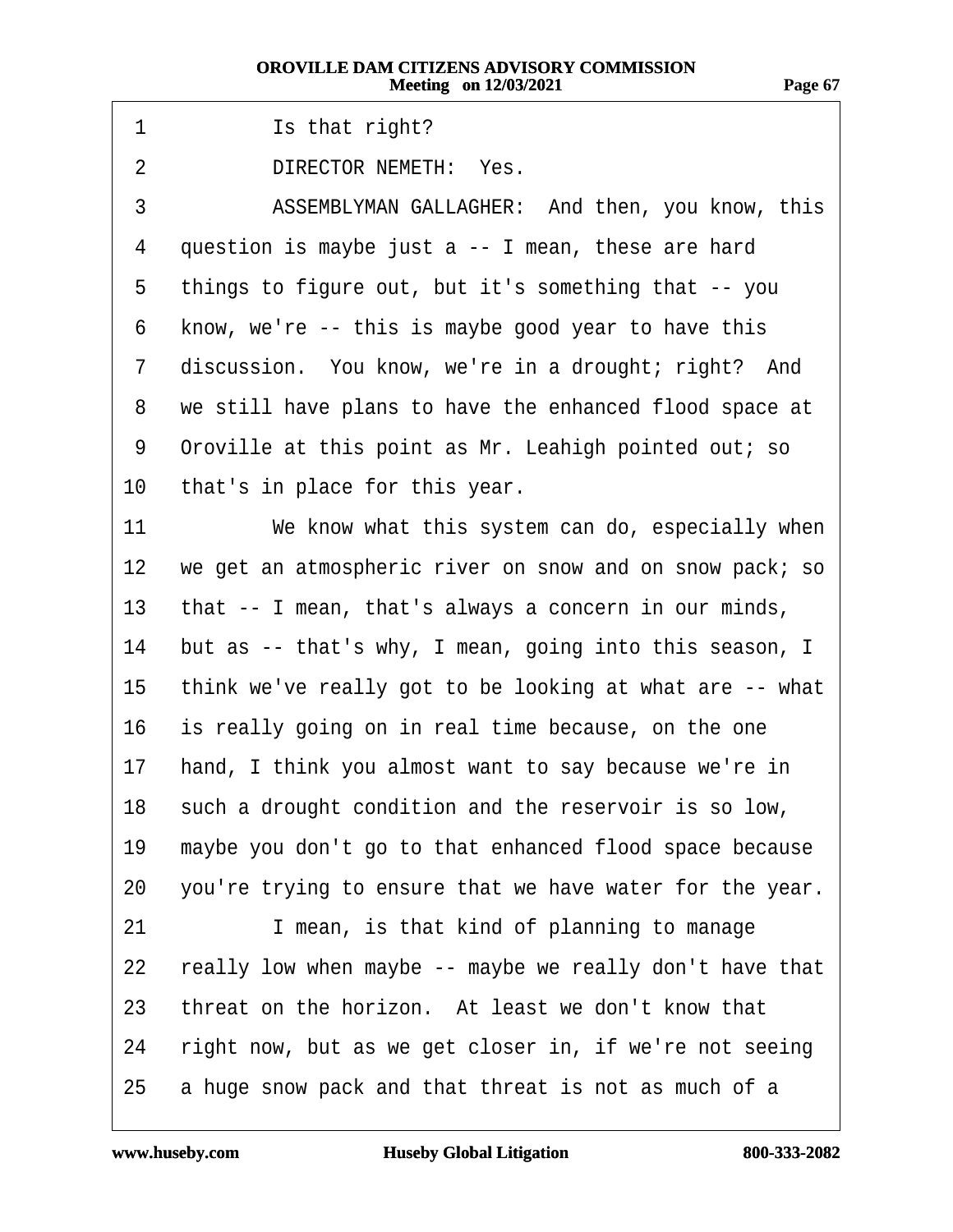| 1               | factor, do we change that storage capacity?              |
|-----------------|----------------------------------------------------------|
| 2               | <b>SECRETARY CROWFOOT: Karla.</b>                        |
| 3               | DIRECTOR NEMETH: These are all the flood manual          |
| 4               | questions that we're answering, Assemblyman, and they're |
| 5               | spot-on, and this is exactly what we're grappling with;  |
| 6               | so, you know --                                          |
| 7               | We can do a presentation on that topic, a status         |
| 8               | update on that topic, but you are -- that's exactly the  |
| 9               | kinds of things that we are grappling with.              |
| 10              | ASSEMBLYMAN GALLAGHER: Right. I guess I'm just           |
| 11              | saying just for this particular season.                  |
| 12              | DIRECTOR NEMETH: Oh, for this particular                 |
| 13              | season.                                                  |
| 14              | ASSEMBLYMAN GALLAGHER: Yeah -- (Technical                |
| 15              | interference) -- at all about maybe changing that if we  |
| 16              | don't see the kind of, you know, snow pack threat in --  |
| 17 <sup>1</sup> | and obviously that is a big red flag that, man, we're -- |
| 18              | <b>DIRECTOR NEMETH: Right.</b>                           |
| 19              | ASSEMBLYMAN GALLAGHER: -- we're going to have            |
| 20              | serious drought problems. Would we change that enhanced  |
| 21              | flood space factor that we're -- that we have in place   |
| 22              | right now?                                               |
| 23              | DIRECTOR NEMETH: So, John Leahigh, I'm sure              |
| 24              | you've got an answer to the rules on that; but, you      |
| 25              | know, I would just say, Secretary, I think, you know,    |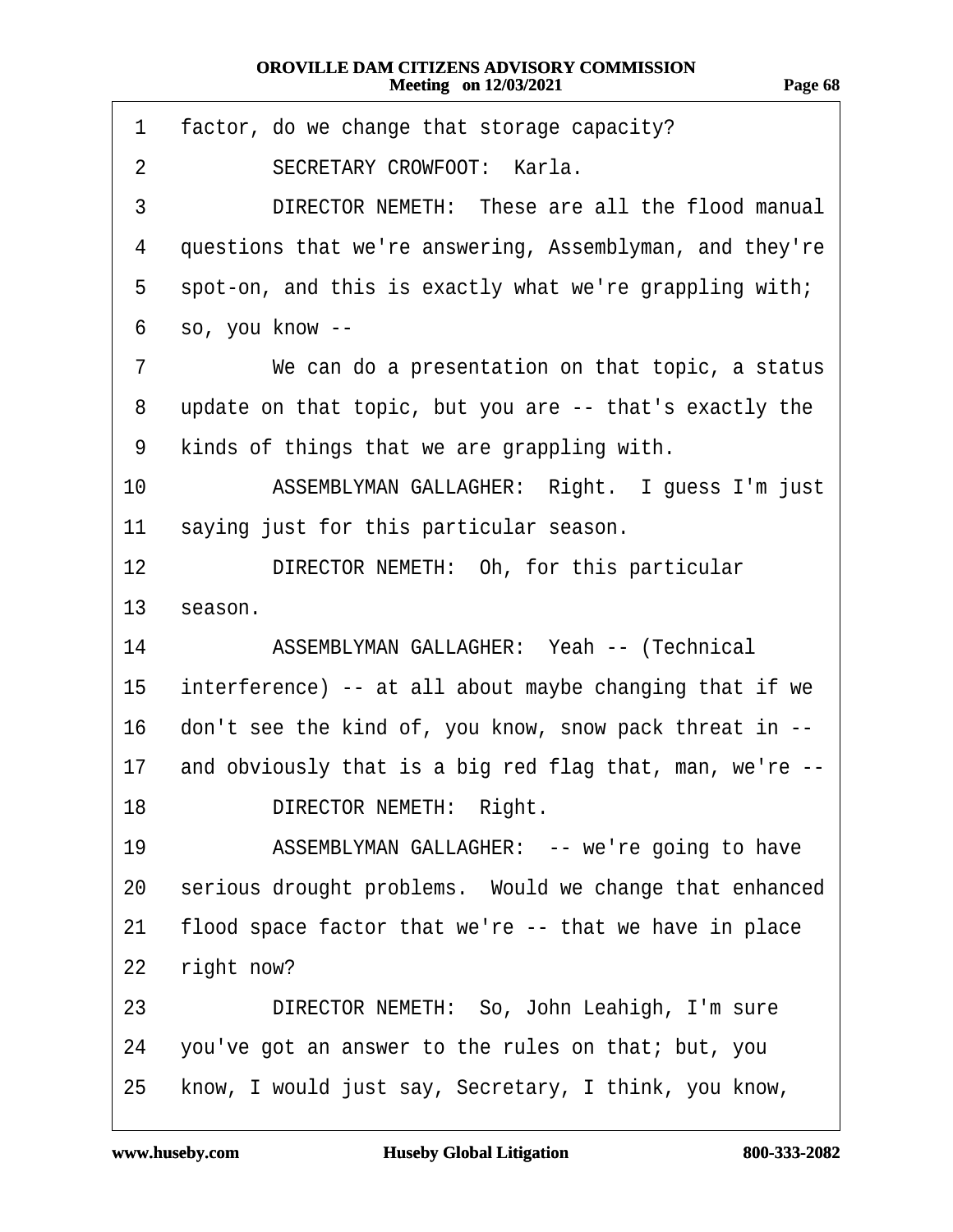| 1               | our minds are very open to making a run at things that   |
|-----------------|----------------------------------------------------------|
| 2               | make sense to manage during this extraordinary year.     |
| 3               | So I wouldn't necessarily take it off the table,         |
| 4               | but I would imagine that there are pretty prescriptive   |
|                 | 5 rules about that, and we would really need to lean in  |
| 6               | and -- with our federal partners to try and get that     |
| $\overline{7}$  | done.                                                    |
| 8               | DEPUTY DIRECTOR CRADDOCK: Director, if it's              |
| 9               | helpful, I could make a couple of comments.              |
| 10 <sup>1</sup> | DIRECTOR NEMETH: Please.                                 |
| 11              | DEPUTY DIRECTOR CRADDOCK: And so, Assemblyman,           |
| 12 <sub>2</sub> | the flood curves that John Leahigh showed earlier show a |
| 13              | range in flood control space in the reservoir based upon |
| 14              | whether the watershed is wet or dry. And so for this     |
| 15              | current year's operations, given the dry conditions,     |
|                 | 16 what you'll notice is that we would be using the      |

17 upper-bound curve until the watershed gets very

18 saturated. So in some regards, under the current rule

19 curve that addresses your question, but as we do update

- 20 the flood control manual, as you pointed out, there will
- 21 be a real good opportunity to address these type of
- 22 scenarios in greater detail.
- 23 SECRETARY CROWFOOT: That's helpful. I want to
- 24 get to Supervisor Conant, but I just want to make sure.
- 25 Commissioner Widener, I saw you take yourself off mute,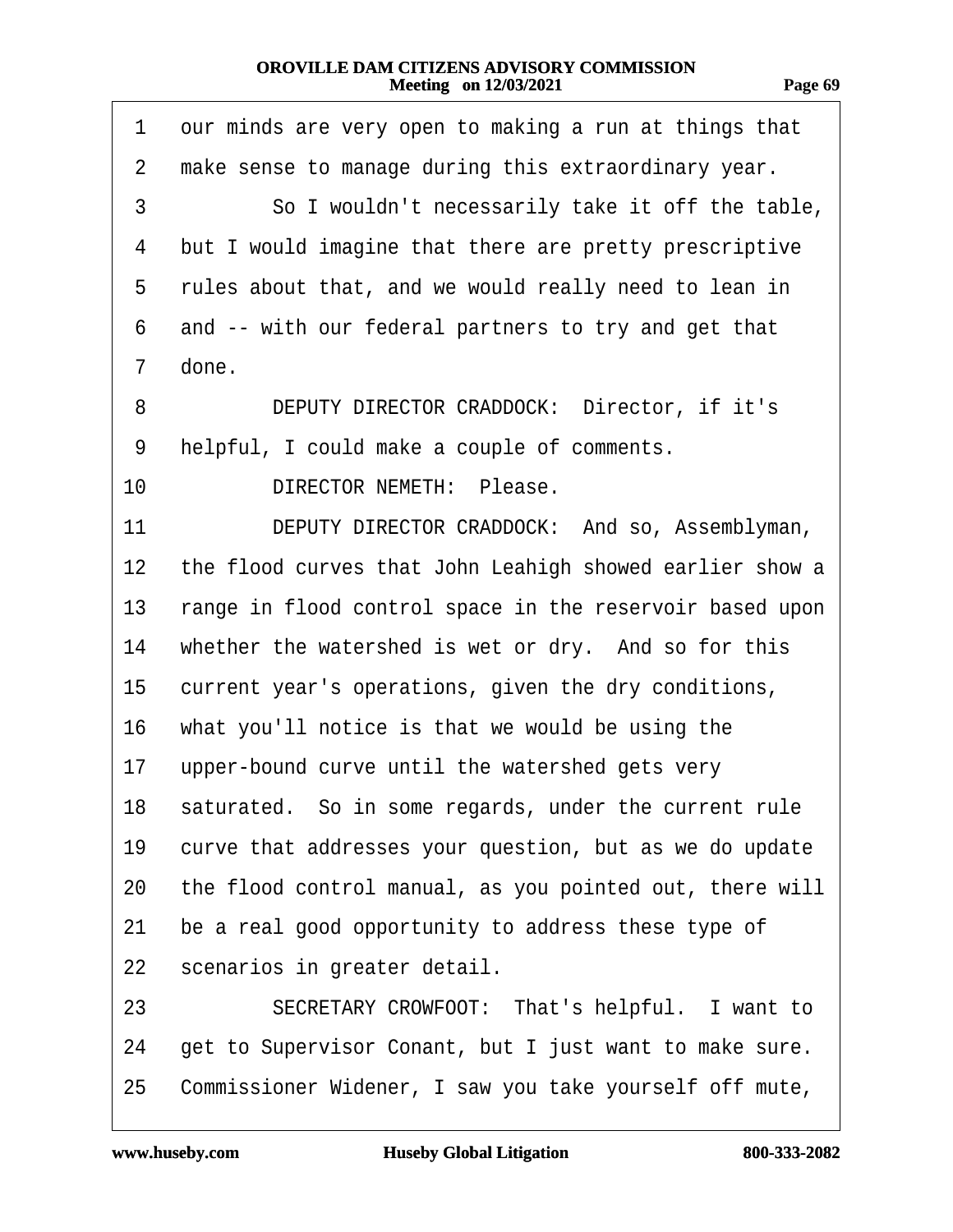| 1  | and feel free to share any final thoughts.               |
|----|----------------------------------------------------------|
| 2  | I do think your input around the use of more             |
| 3  | understandable vocabulary on the scale of these floods   |
| 4  | is one that we'll follow-up on, and it'll be a good      |
| 5  | forcing function for our DWR colleagues to, you know,    |
| 6  | modify or update vocabulary here in terms of describing  |
| 7  | scale of floods.                                         |
| 8  | COMMISSIONER WIDENER: Yeah, I just was going to          |
| 9  | say that I'm glad I'm not the only one --                |
| 10 | SECRETARY CROWFOOT: I hear you.                          |
| 11 | All right. Supervisor Conant.                            |
| 12 | COMMISSIONER WIDENER: -- that had some                   |
| 13 | confusion with that. Thank you.                          |
| 14 | SUPERVISOR CONANT: I just wanted to add to what          |
| 15 | James was saying. It not only matters what Oroville's    |
| 16 | doing but also the timing and the input from Shasta,     |
|    | 17 Yuba County Water Agency and their two projects.      |
| 18 | You know, if everybody starts dumping, and let's         |
| 19 | say Shasta starts dumping two days before we do, and     |
| 20 | Oroville starts dumping two days later, and same with -- |
| 21 | you know, the impacts will be much greater, and I just   |
| 22 | want to add that.                                        |
| 23 | Thank you.                                               |
| 24 | SECRETARY CROWFOOT: Thank you. Appreciate that           |
| 25 | point.                                                   |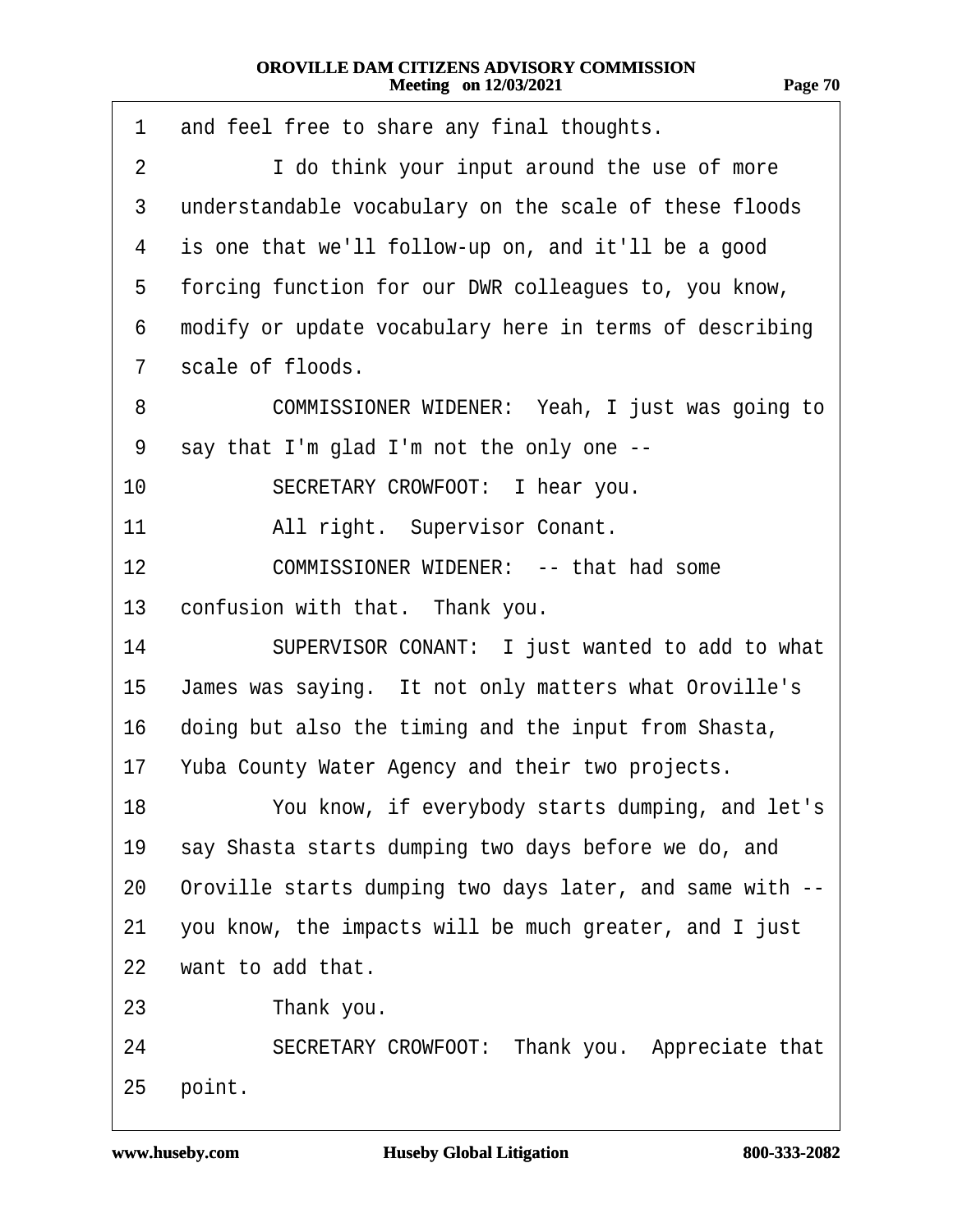| r. |  |
|----|--|
|    |  |

| 1              | Director Nemeth, your hand is still raised, but           |
|----------------|-----------------------------------------------------------|
| $\overline{2}$ | I think that may be an artifact of responding to          |
| 3              | somebody else.                                            |
| 4              | So this is all really helpful, and I think,               |
| 5              | Nick, you're taking good notes around follow-up here.     |
| 6              | I want to move then to Joe Forbis who's our               |
| 7              | colleague from the US Army Corps of Engineers that's      |
| 8              | going to update on the Water Control Manual update -- or  |
| 9              | the Water Control Manual, and note that this is a topic   |
| 10             | that Assemblymember Gallagher and others have raised      |
| 11             | earlier in the meeting.                                   |
| 12             | Over to you Joe.                                          |
| 13             | MR. FORBIS: Thank you, Secretary.                         |
| 14             | Yes. Great questions and perfect segue into the           |
| 15             | presentation I have.                                      |
| 16             | So the -- what -- just real quick, I'm Joe                |
| 17             | Forbis. I'm the chief of the Water Management section     |
|                | 18 for the Corps of Engineers in Sacramento, and what our |
| 19             | team does is oversee flood control operations for a       |
| 20             | subset of California reservoirs. Well, and other states   |
| 21             | as well; but for you guys, you probably care more about   |
| 22             | the California ones. And in Oroville and New Bullards     |
| 23             | Bar dams are included in that, and so I'm going to be     |
| 24             | mentioning both because we're actually updating both      |
| 25             | water control manuals, the one for New Bullards Bar Dam   |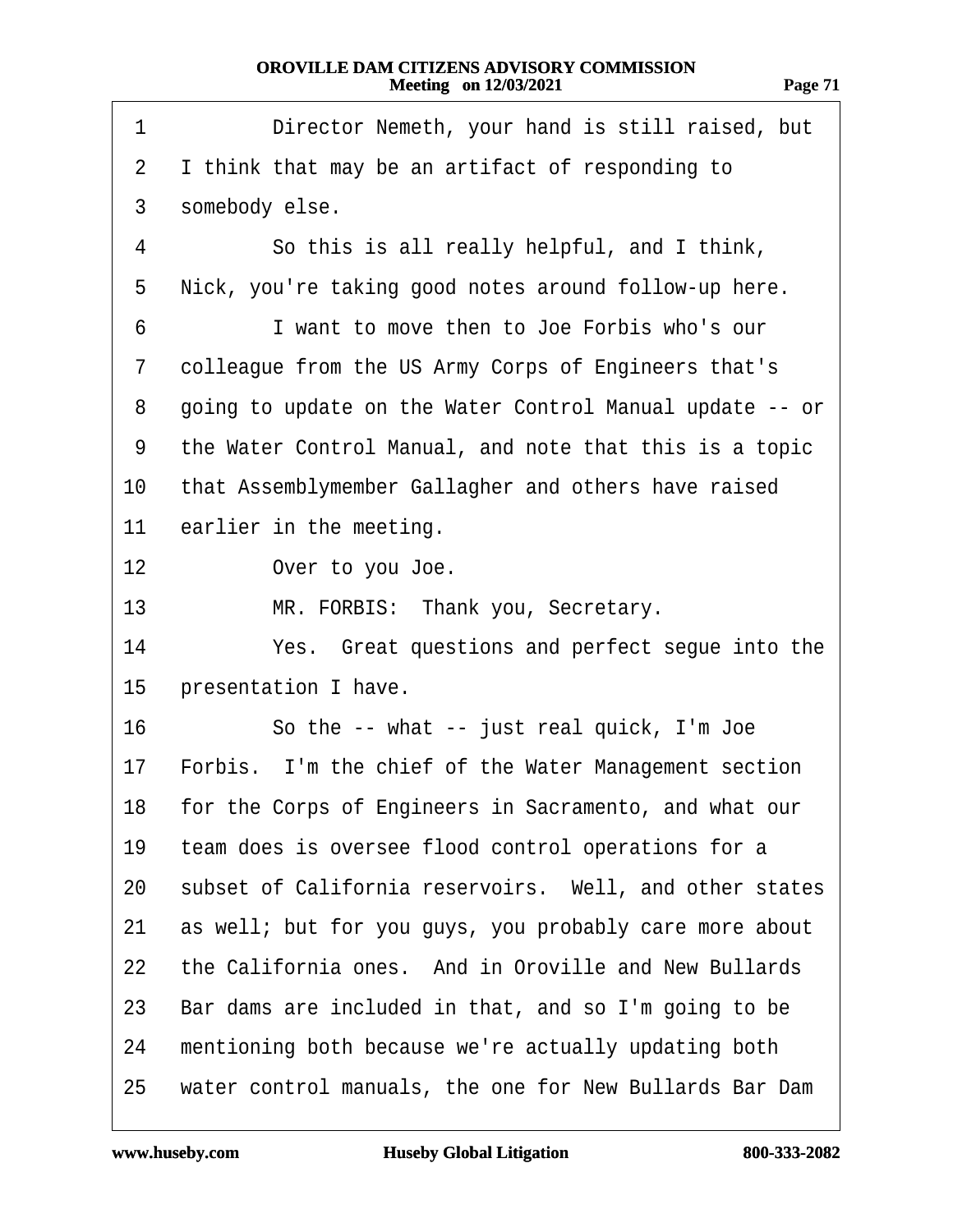| 1               | and also for Oroville Dam. And some of you have already  |
|-----------------|----------------------------------------------------------|
| 2 <sup>1</sup>  | eluded to why it's important to keep in mind the         |
| 3               | operations of other projects that are going on in the    |
| 4               | region that are not too far from Oroville because of the |
| 5               | impacts that come from that.                             |
| 6               | So can we go on to the next slide, please.               |
| 7               | So just to make sure that people understand the          |
| 8               | role that the Corps has here, I wanted to talk just reel |
| 9               | briefly about what water management means to us in the   |
| 10              | Corps of Engineers.                                      |
| 11              | So there's three basic objectives that go along          |
| 12 <sub>2</sub> | with water management or water control management.       |
|                 | 13 That's the term that our regulations and guidance     |
| 14              | documents use.                                           |
| 15              | We want to make sure that we're operating to the         |
| 16              | authorized purposes of a dam or project, multiple        |
| 17              | projects. We want to make sure that we're maintaining    |
|                 | 18 the integrity of the project both structural and      |
| 19              | operational and then what is probably obviously obvious  |
| 20              | to most of you, avoiding risk to public health and       |
| 21              | safety, life, and property in both upstream and          |
| 22              | downstream.                                              |
| 23              | So the Corps is responsible for water management         |
| 24              | for Corps-owned facilities, but we're also responsible   |
|                 | 25 for prescribing the rules, the flood control          |
|                 |                                                          |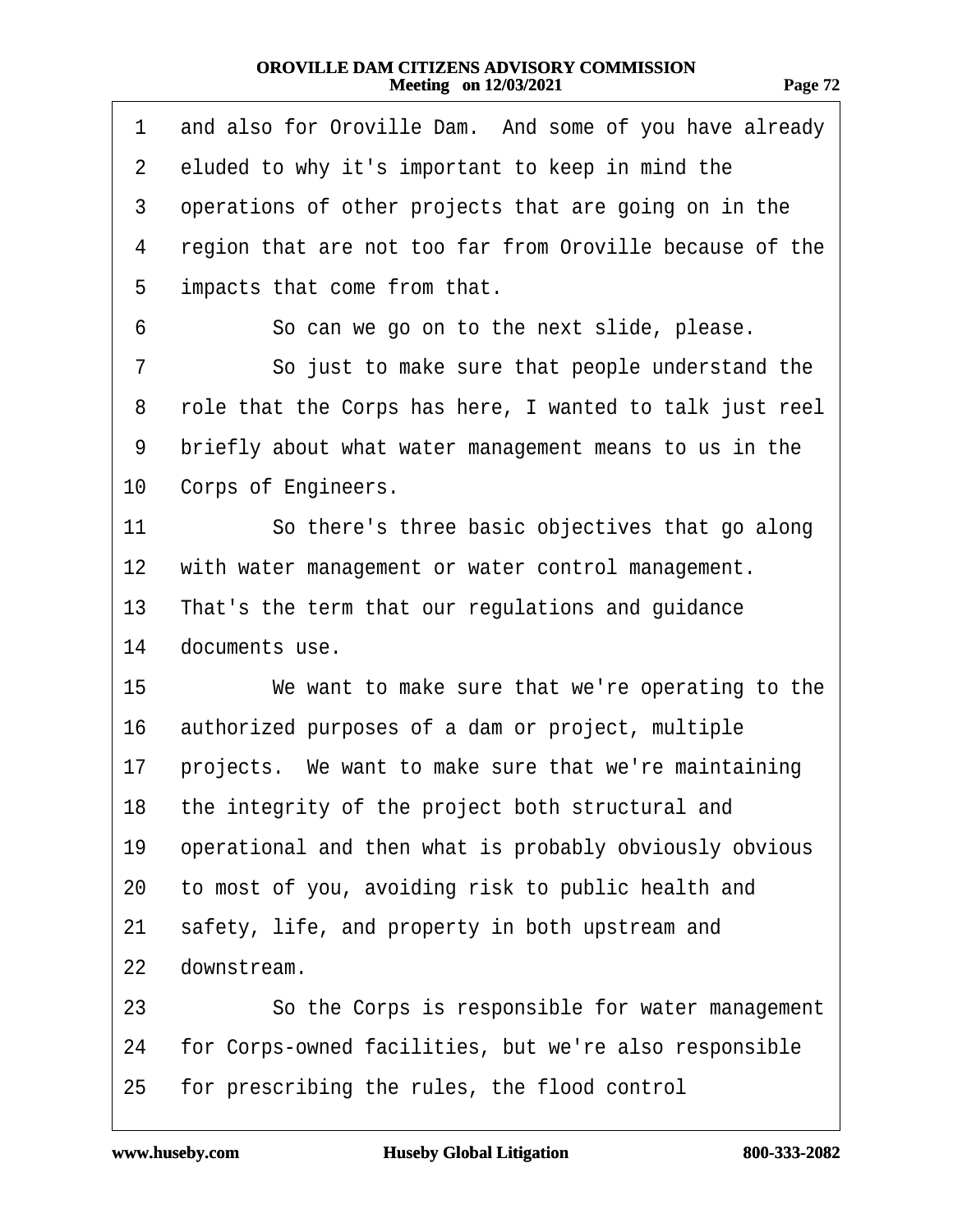| m<br>г.<br>٠ |  |
|--------------|--|
|              |  |

<span id="page-72-0"></span>

| 1              | regulations, for other projects that aren't owned and    |
|----------------|----------------------------------------------------------|
| $\overline{2}$ | operated by the corps of Engineers.                      |
| 3              | And there's a few different, like, categories of         |
| 4              | those types of projects. The one that applies in this    |
| 5              | case for Oroville is what we call "Section 7 Projects."  |
| 6              | That references Section 7 of the 1944 Flood Control Act  |
| 7              | that says that if federal funds are used for             |
| 8              | construction, even only partially, and there's an        |
| 9              | authorized purpose of flood control or navigation at     |
| 10             | that project, then the Corps of Engineers prescribes how |
| 11             | that project should operate for flood control or         |
| 12             | navigation in the case of Oroville and New Bullards Bar. |
| 13             | It's just the flood control piece of the operation that  |
| 14             | the Corps oversees and has prescribed those regulations. |
| 15             | Next slide.                                              |
| 16             | So the form that those regulations take is in a          |
| 17             | water control plan, which is the set of rules that are   |
| 18             | included in the water control manual. The flood control  |
| 19             | manual, control manual, water control manual, all that's |
| 20             | the same thing; so it's the book that has the            |
| 21             | information on how to operate for flood control          |
| <u>22</u>      | purposes.                                                |
| 23             | Next slide.                                              |
| 24             | I actually shared this slide at that -- a                |
| 25             | previous meeting here with the commission in             |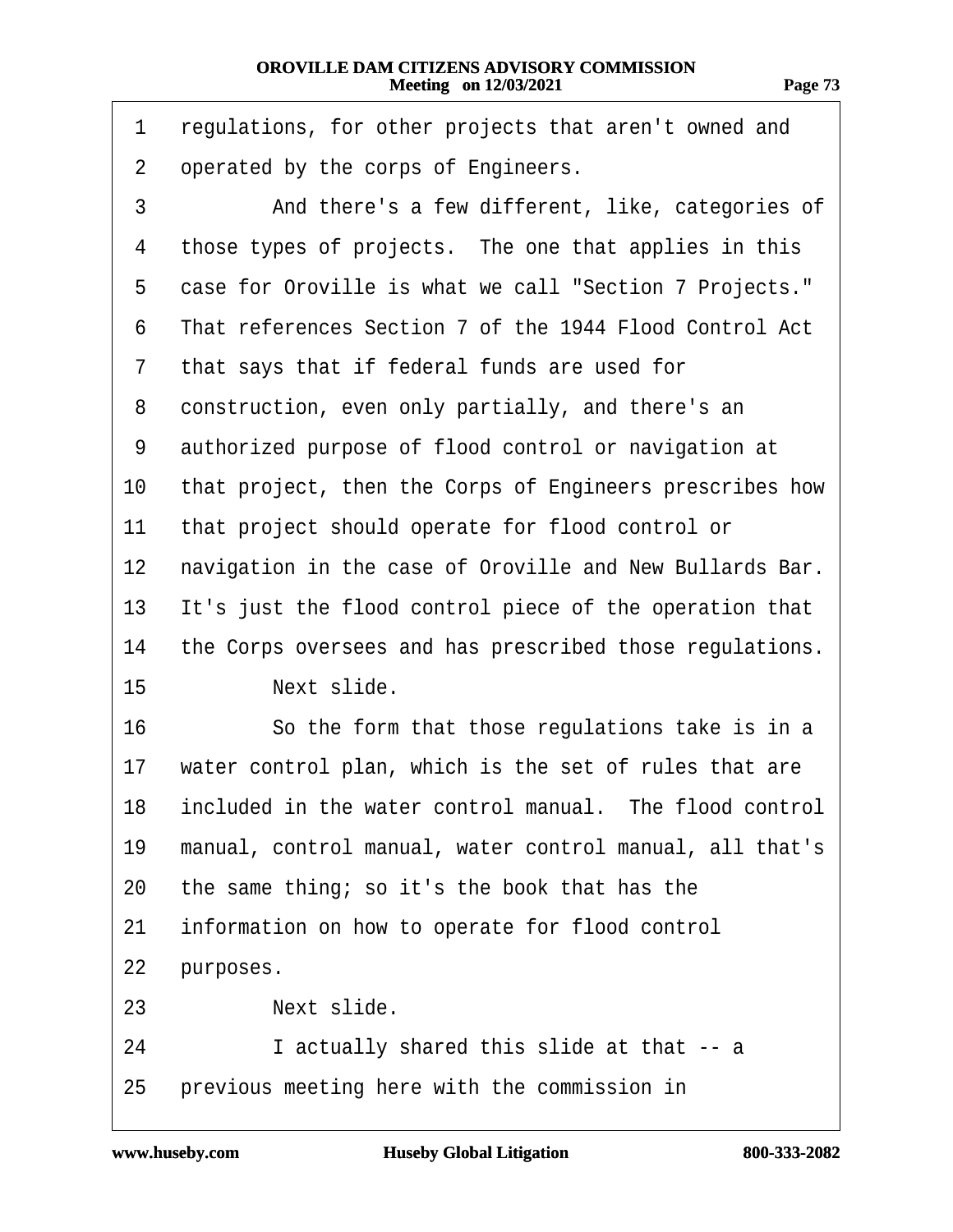| n<br>r. |  |
|---------|--|
|         |  |

<span id="page-73-0"></span>

| 1              | February of 2020, and this is just a reminder of just    |
|----------------|----------------------------------------------------------|
| $\overline{2}$ | looking at a high-level, simplified view of the water    |
| 3              | control manual update process that we experience out     |
| 4              | here on the West Coast is that it's a multiyear, like,   |
| 5              | multi -- and variable activity effort.                   |
| 6              | And so there's, like, some main categories of            |
| 7              | activities that go into updating the water control       |
| 8              | manual like establishing the project management plan at  |
| 9              | the beginning, ensuring that the public and stakeholder  |
| 10             | outreach and communication and coordination is done      |
| 11             | throughout the majority of the project, setting up the   |
| 12             | baseline hydrology, understanding existing conditions,   |
| 13             | developing alternatives, reviewing and approving the     |
| 14             | proposed manual update.                                  |
| 15             | So it's a -- spans over multiple years, and it's         |
| 16             | a fairly extensive process. And as you can manage,       |
| 17             | doing so at one project is -- will be comprehensive in   |
|                | 18 nature, but doing so at two at the same time like for |
| 19             | Oroville new bull afterwards bar, there's more to        |
| 20             | operate and more to manage. But the intent is to make    |
| 21             | sure that you're making changes that are -- that are     |
| 22             | recognized by both projects at the same time. So you're  |
| 23             | not just ask updating one and not the other and having   |
| 24             | the other project, like, deal with ramifications. So     |
| 25             | the benefit in this region, in the Yuba Feather          |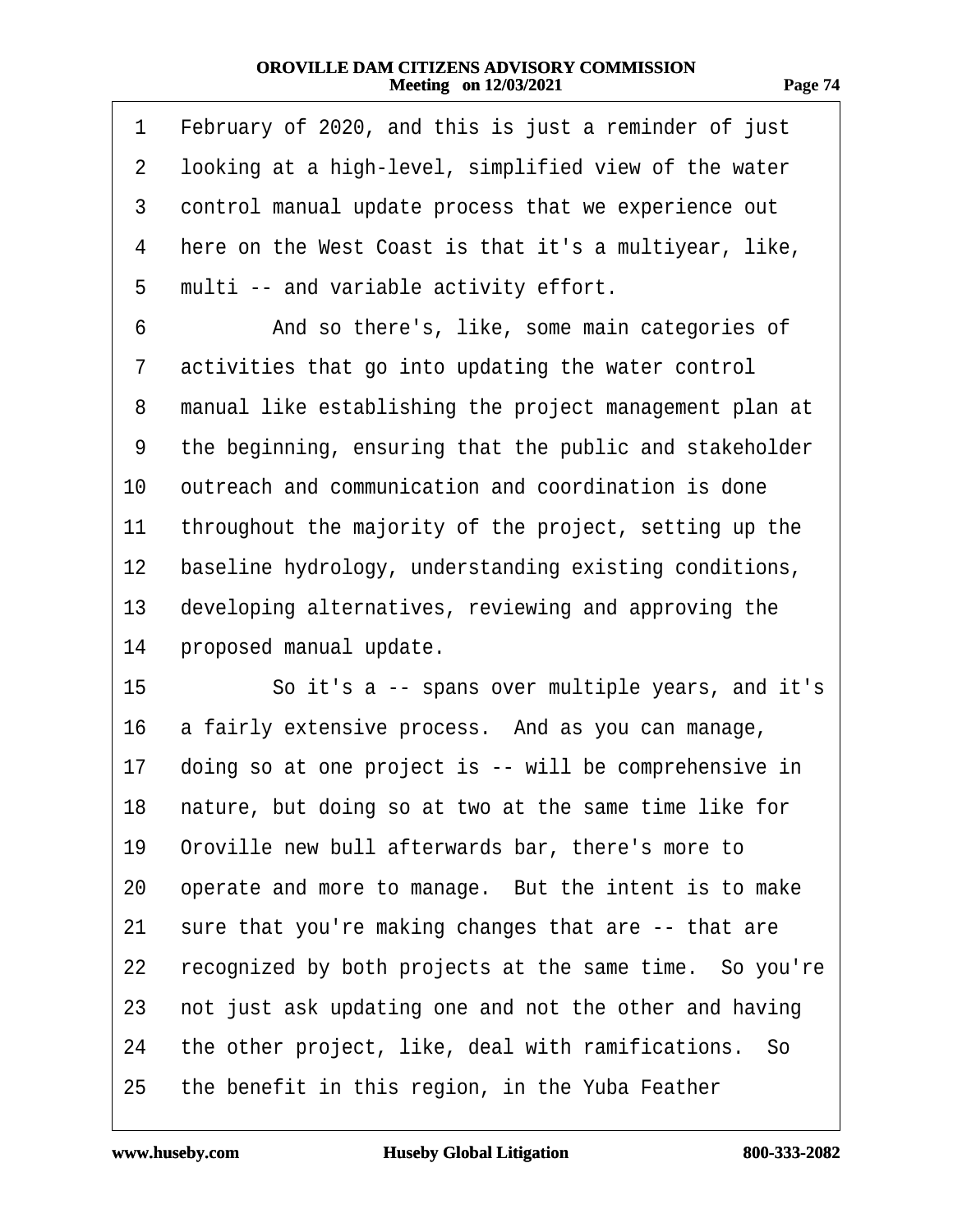- <span id="page-74-0"></span>1 watershed, is to do both and ensure that these
- 2 activities are done in a coordinated fashion.
- 3 **Next slide.**

4 So we've been mentioning FIRO and water control 5 manual updates already this morning, and so what we've 6 done is been making a concerted effort, not just us at 7 the Corps but DWR and Yuba Water Agency as well, to 8 align the two efforts: the FIRO effort and the Water 9 Control Manual update effort. They are different, but 10 they are looking at very similar things at the same 11 time. Both are ongoing right now. 12 **· · · So for the FIRO effort, for those that aren't** 13 super familiar, it's really a research and development 14 effort of looking at what are the current conditions of 15 the rules of operation and the forecast skill and what 16 can be done to improve forecast skill, what reason needs 17 to be done in order to result in improvements to 18 operations for whatever metrics are decided to be used 19 to measure that. 20 So the output from the FIRO project in the Yuba 21 Feather water shed will feed into the update to the 22 water control manual. The intent and the recognition is 23 that whatever comes from the FIRO projects will be 24 incorporated and used beneficially in the water control 25 manual update.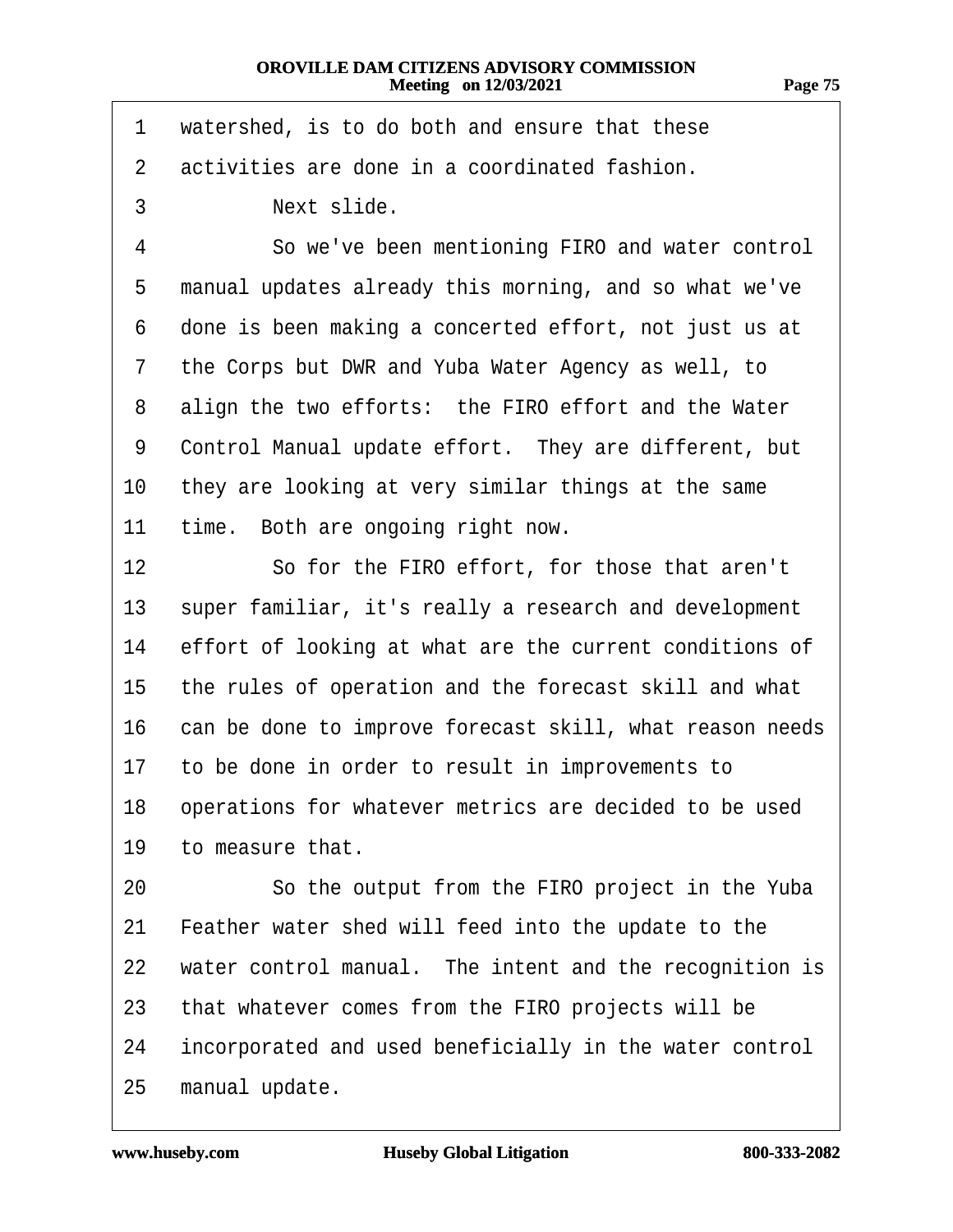<span id="page-75-0"></span>

| 1              | Having both go on at the same time is not                |
|----------------|----------------------------------------------------------|
| $\overline{2}$ | something we've done before with other FIRO projects,    |
| 3              | but we're finding it's looking to be the optimal way to  |
| 4              | do it because as you research and investigate things     |
| 5              | within FIRO, you can directly incorporate some of those  |
| 6              | results from the FIRO analyses into the water control    |
| 7              | manual update process and then vice versa.               |
| 8              | So there's a built-in feedback look that --              |
| 9              | like, oh, we're figuring out we need to look into this   |
| 10             | more than in the water control manual side so the FIRO   |
| 11             | side can, like, dive into it. And that's an opportunity  |
| 12             | that usually isn't afforded when you're updating a water |
| 13             | control manual so we're signal in benefits from having   |
| 14             | this alignment, and there's been a very intentional,     |
| 15             | concerted effort to put into aligning the two.           |
| 16             | So right now within the water control manual             |
| 17             | project, we're finishing up what you see in these gray   |
|                | 18 bars at the bottom. Phase one we're wrapping that up  |
| 19             | we've already started and phase two on the next slide    |
| 20             | I'm going to talk a little bit more what calms in phase  |
| 21             | one baseline category of activity.                       |
| 22             | So next slide.                                           |
| 23             | So in order establish the baseline, it includes          |
| 24             | developing the plans that we will be following as we     |
| 25             | execute the work for updating the water control manual   |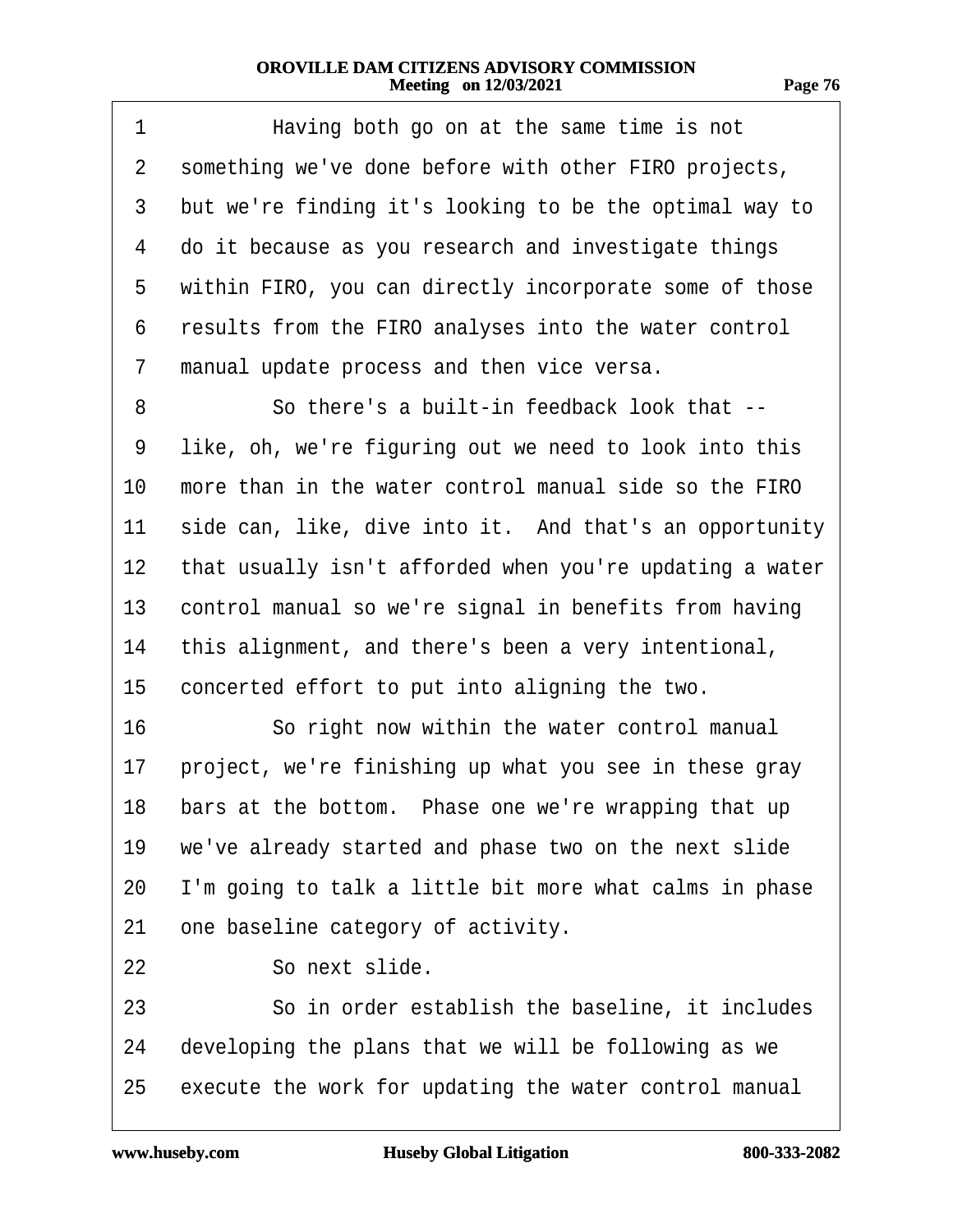| r. |  |
|----|--|
|    |  |

<span id="page-76-0"></span>

| 1  | and then ensuring that the various data sets and tools   |
|----|----------------------------------------------------------|
| 2  | used for the future analyses are set up and available.   |
| 3  | So we are -- have nearly finalized the project           |
| 4  | management plan. We have finalized a data management     |
| 5  | plan, and that essentially just says how do we handling  |
| 6  | the data that are coming from multiple reservoir,        |
| 7  | multiple forecast points for different purposes,         |
| 8  | deficient type of analyses, how do we make sure that     |
| 9  | it's visible by the different technical teams that what  |
| 10 | to use it?                                               |
| 11 | The hydrologic engineering management plan, the          |
| 12 | third bullet there, that outlines the -- like, the water |
| 13 | resources and hydrologic technical work that's being     |
| 14 | performed for the Water Control Manual update. So it     |
| 15 | establishes that framework so we have identified what    |
| 16 | needs to be done, like, and then within the project      |
| 17 | management plan, it's, like, identifying when is it done |
|    | 18 in coordination with other activities.                |
| 19 | So we have this he's three basic foundational            |
| 20 | plans that we've established. We're setting up the       |
| 21 | hydrology data set that's going to be used for           |
| 22 | evaluating the potential alternatives for each dam.      |
| 23 | We've also been reviewing existing probable maximum      |
| 24 | flood information for both projects to ensure that       |
| 25 | the -- you know, the largest reasonable flood that --    |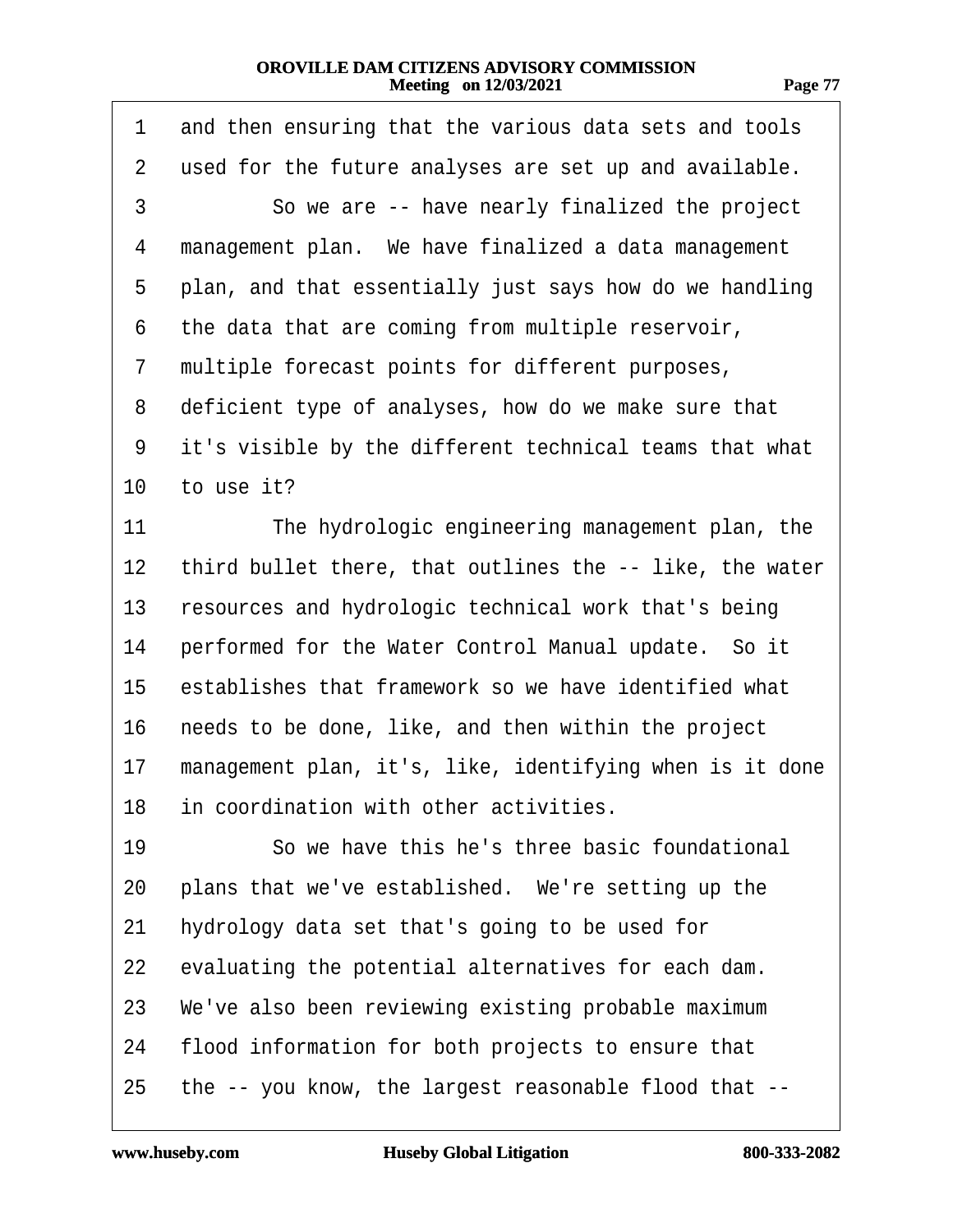| r. |  |
|----|--|
|    |  |

<span id="page-77-0"></span>

| 1              | for analysis purposes for what kind of, like, the        |
|----------------|----------------------------------------------------------|
| $\overline{2}$ | top-end highest-risk event, that we've got that          |
| 3              | available so we can test proposed alternatives with      |
| 4              | these extreme events.                                    |
| 5              | And then the last one that we're going to get            |
| 6              | started here pretty soon on is reviewing existing        |
| 7              | reservoir simulation models that will be used for        |
| 8              | analysis. So we have some that already exist from        |
| 9              | different studies and also including from the Forecast   |
| 10             | Coordinator operations Program. There is ResSIM models   |
| 11             | that already exist from that, and then so we've got a    |
| 12             | great launching-off point for the future analysis that   |
| 13             | we're going to be performing.                            |
| 14             | Next slide.                                              |
| 15             | So I'll just stay on this one really just for a          |
| 16             | little bit of time just to highlight what I've mentioned |
| 17             | before is that there's -- though the FIRO project and    |
| 18             | the water control manual project are different, there is |
| 19             | a whole lot of similarities and overlap. And so we have  |
| 20             | identified some common tasks between the efforts, and so |
| 21             | we -- I'm going to go into a little bit more detail      |
| 22             | about the recently completed or ongoing ones that we     |
| 23             | have underway right now.                                 |
| 24             | So next slide, please.                                   |
|                |                                                          |

25 · So what we've completed now is the first task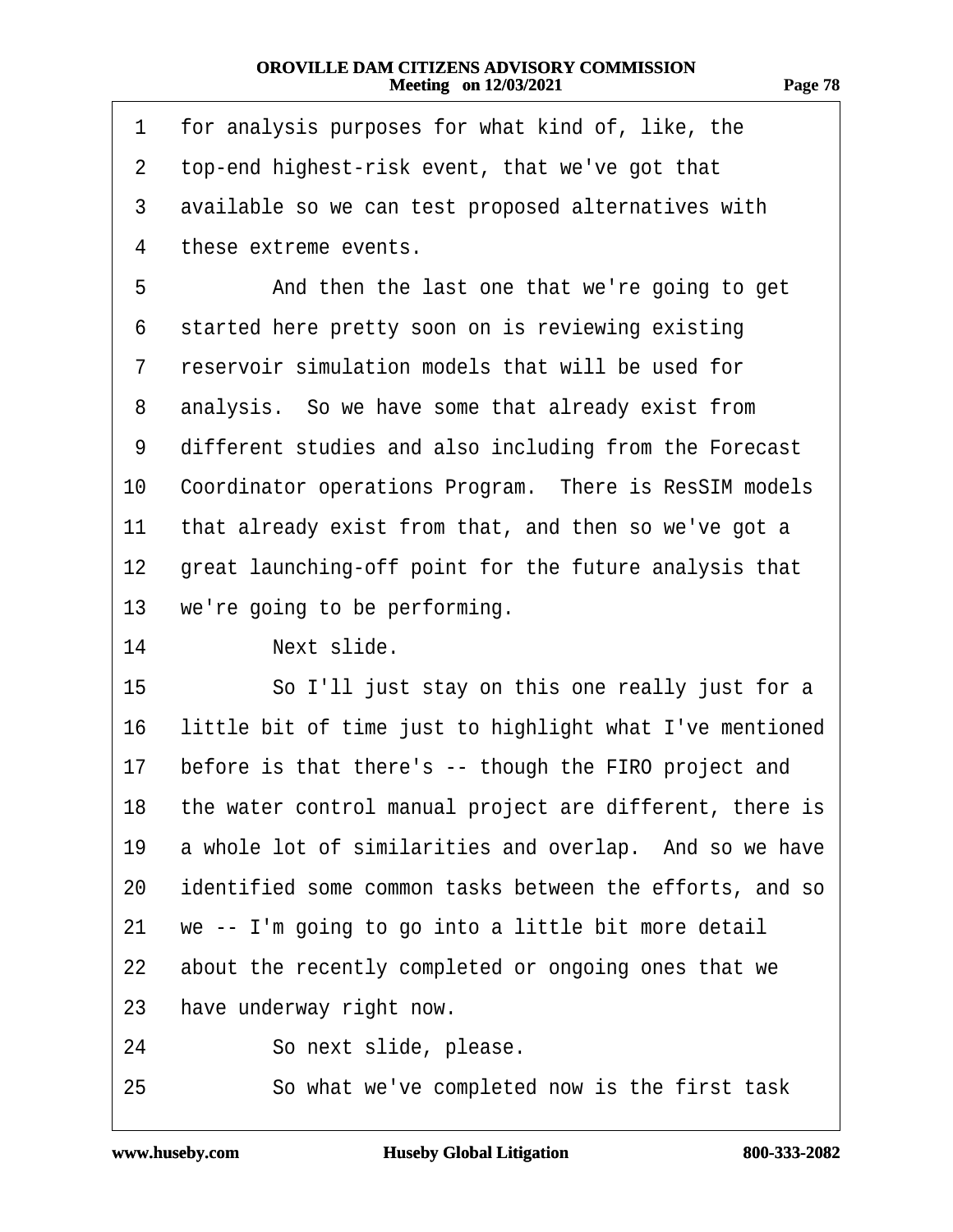<span id="page-78-0"></span>

| 1  | which is establishing and defining the flood operation   |
|----|----------------------------------------------------------|
| 2  | objectives and performance metrics for each project.     |
| 3  | The FIRO project and the Water Control Manual update     |
| 4  | project actually have different ones. Now, they are      |
| 5  | relevant to each other; but for FIRO, as you all         |
| 6  | probably well know that the Marysville Dam and           |
| 7  | reservoir, like, never was built but it is mentioned in  |
| 8  | the Water Control Manual for Oroville.                   |
| 9  | And so what was identified as a appropriate              |
| 10 | target for the FIRO project was to see if operationally  |
| 11 | we can develop a functional equivalent to the flood      |
| 12 | control protection that was going to be provided by      |
| 13 | Marysville Dam and reservoir.                            |
| 14 | The preliminary designs of the operations for            |
| 15 | that dam assumed a maximum flood control space           |
| 16 | requirement of 260,000 acre feet. And so we are trying,  |
| 17 | within the FIRO context, to see if we can develop an     |
| 18 | alternative that can provide a similar or better level   |
| 19 | of protection really just by making operational changes, |
| 20 | by using forecast information better or -- yeah, better  |
| 21 | than what the 1970 manual for Oroville does or the 1972  |
| 22 | manual for New Bullards Bar does.                        |
| 23 | For the Water Control Manual, the performance            |
| 24 | objectives for that project really are ensuring that     |
| 25 | the -- that the selected alternatives would not produce  |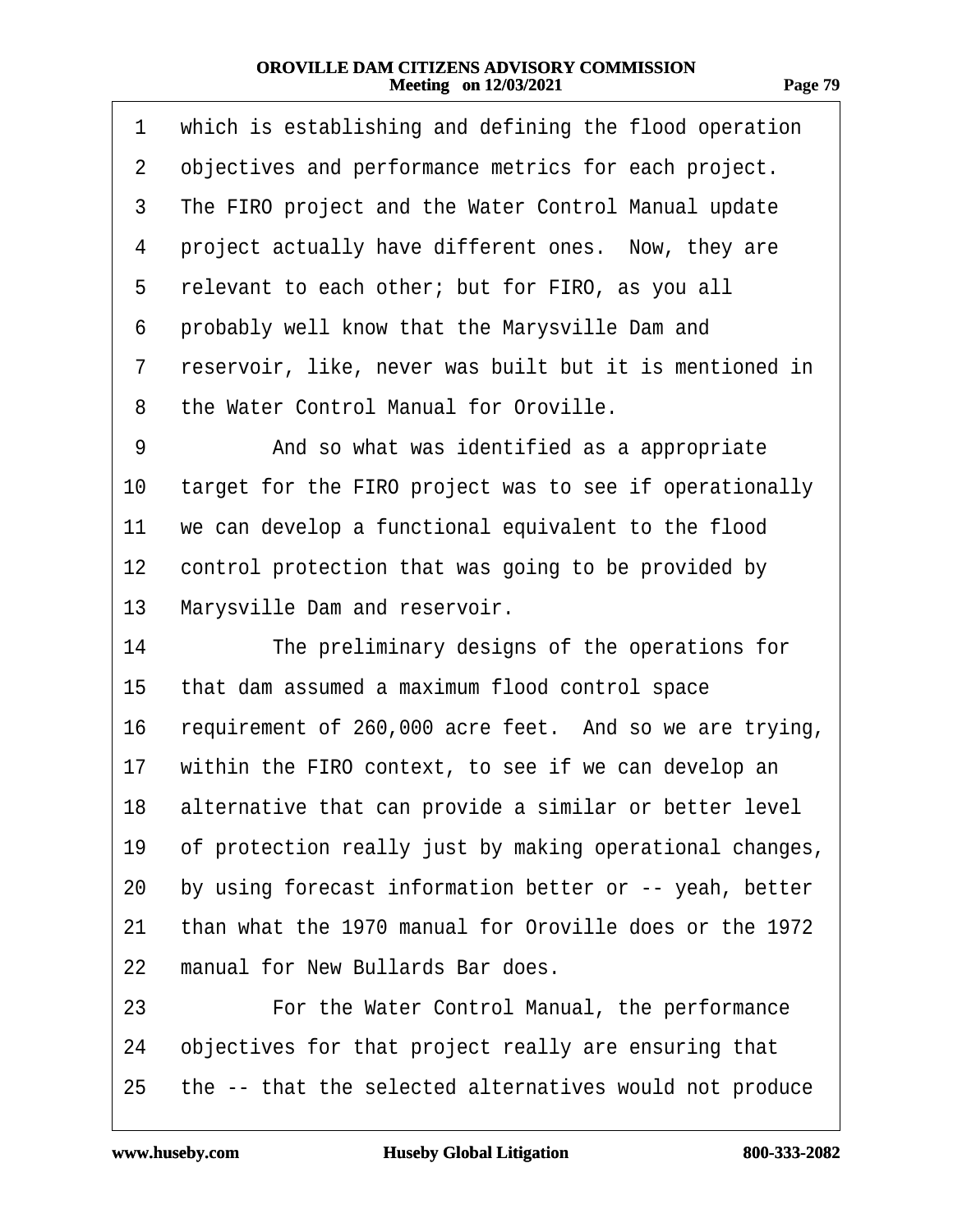<span id="page-79-0"></span>

| 1               | worse flood control performance. So that's really --     |
|-----------------|----------------------------------------------------------|
| 2               | it's tied to the various, like, objective flow targets   |
| 3               | at different points downstream.                          |
| 4               | So whether it's 150,000 cfs downstream of                |
| 5               | Oroville, 300,000 cfs downstream of the confluence,      |
| 6               | there's different existing performance flow objectives   |
| 7               | that we want to make sure that, as we're moving forward  |
| 8               | with our analyses, that we're not developing or going    |
| 9               | towards an alternative that performs worse than what we  |
| 10              | have now. We fully expect that it will be better in      |
| 11              | multiple ways, but the -- like, the deal breaker is it   |
| 12 <sup>°</sup> | can't be worse than it is now; so -- and making sure     |
| 13              | that the two projects are communicating with each other  |
| 14              | on how those are developing is of the utmost importance. |
| 15              | Next slide.                                              |
| 16              | So there's going to be different alternatives            |
| 17              | developed for -- within FIRO versus within the water     |
| 18              | control manual update. And one of the main reasons for   |
| 19              | that is since FIRO is a research and development effort, |
| 20              | it's going to be looking at things -- or it can be       |
| 21              | looking at things that although maybe, like,             |
| 22              | procedurally- or policy- or regulatory-wise wouldn't be, |
| 23              | like, feasible or would be harder to achieve, from a     |
| 24              | technical scientific aspect, we would still want to look |
| 25              | at it and see if there's components that could be used   |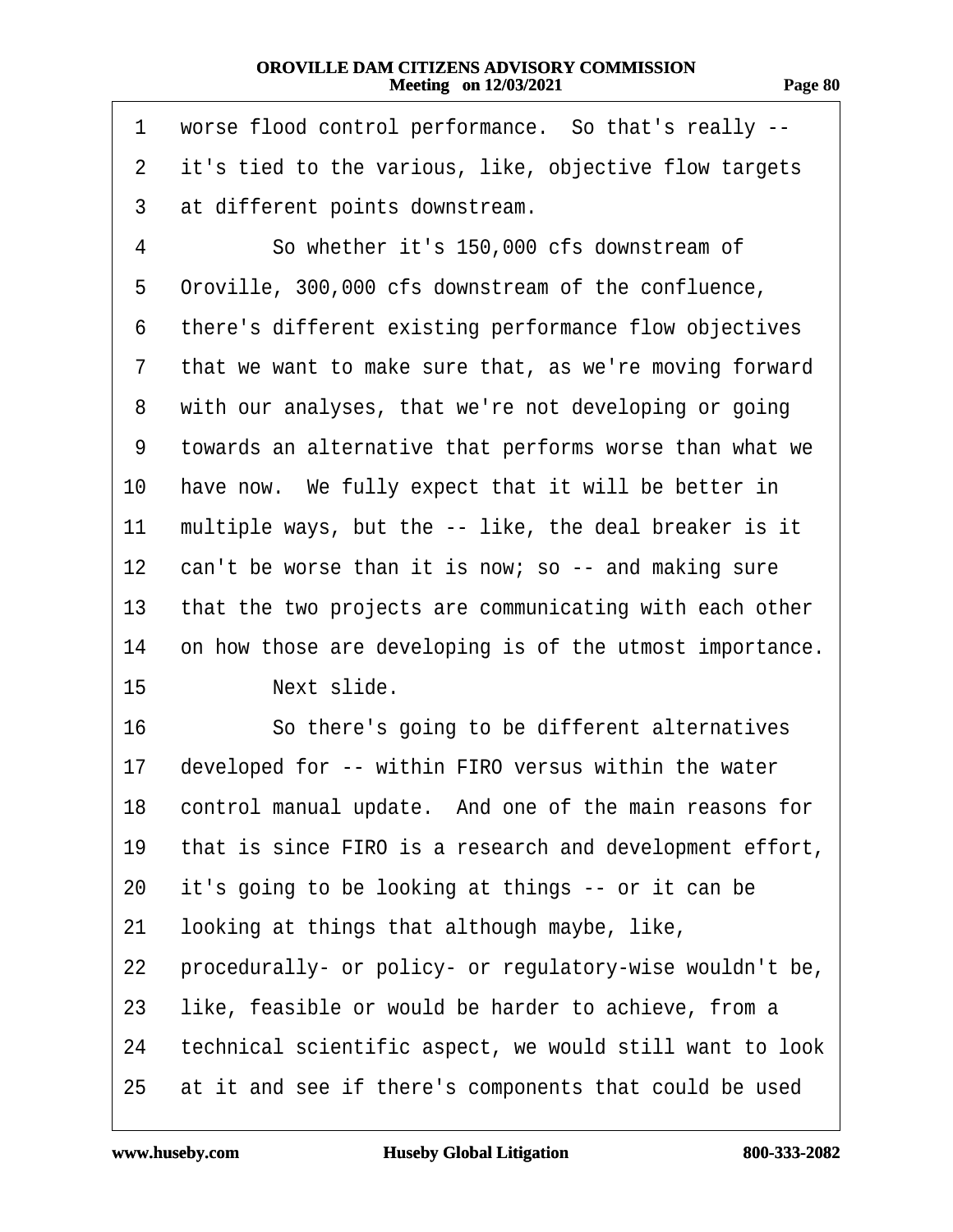| <br>r. |  |
|--------|--|
|        |  |

<span id="page-80-0"></span>

| 1              | and implemented elsewhere, like, within the Water        |
|----------------|----------------------------------------------------------|
| $\overline{2}$ | Control Manual update.                                   |
| 3              | So there's a little bit more freedom to try out          |
| 4              | things that may not be wholly implementable but could be |
| 5              | partially within the FIRO project. So though there's     |
| 6              | going to be a lot of similarities between the            |
| 7              | alternatives for each effort, there are going to be some |
| 8              | differences.                                             |
| 9              | And so ensuring that those are coordinated               |
| 10             | appropriately, that's the theme through this whole       |
| 11             | presentation really is the -- it's really important.     |
| 12             | And so we have different deadlines in the schedule to    |
| 13             | ensure that what FIRO's doing provides deliverables to   |
| 14             | Water Control Manual project and then vice versa, and so |
| 15             | that is underway right now.                              |
| 16             | Next slide.                                              |
| 17             | This is one where it's -- it likely is, like,            |
| 18             | almost identical between the two which is establishing   |
| 19             | the existing condition information so that way the       |
| 20             | developed alternatives can be compared to something      |
| 21             | that -- compared to a baseline. So the existing          |
| 22             | conditions for both projects would be the same, what are |
| 23             | the operations now, what are the -- what's the           |
| 24             | performance now, and then therefore do any of the        |
| 25             | proposed or potential alternatives improve upon what's   |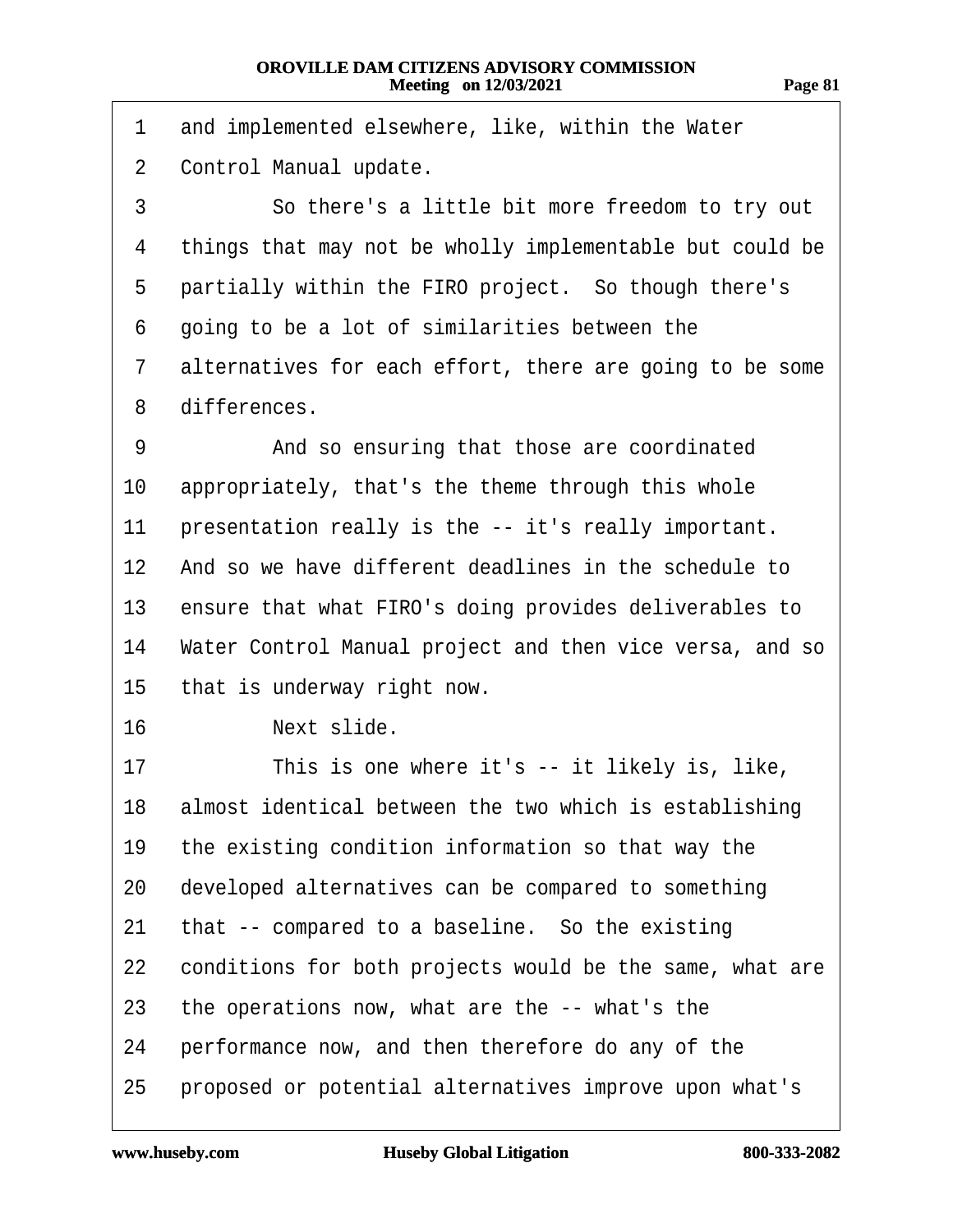- <span id="page-81-0"></span>1 going on now; so that is also underway.
- 2 **Next slide.**
- 3 And then one thing that's -- that we're -- that
- 4 we have -- are very fortunate to benefit from, the
- 5 development of other projects within the watershed, is
- 6 the hydrology prepared for the CNA -- the Cental Valley
- 7 Flood Protection Plan -- and other studies that have
- 8 been done within the watershed that we have a lot of
- 9 hydrology already to choose from.
- 10 We're developing some -- ensuring that we're
- 11 completing the period of records hydrology but then also
- 12 working with the RFC as they help produce hindcast
- 13 ensembles which really are just forecasts that would
- 14 have been made back, say, during, like, the '86 event or
- 15· ·'97 event if they had the skills that forecasters have
- 16 today. So that helps us test the proposed alternatives
- 17 as well, and that's going to be used by both projects.
- 18 · · · · Next slide.
- 19 This kind of talks to what Ms. Widener was 20 mentioning about the how to communicate the size of
- 21 floods or events that were -- that can be examined
- 22 during, like, different assessments or analyses. And so
- 23 preparing the hydrology includes updating the frequency
- 24 curves which is how often do certain flows occur within
- 25 the watershed and doing that will help us better fine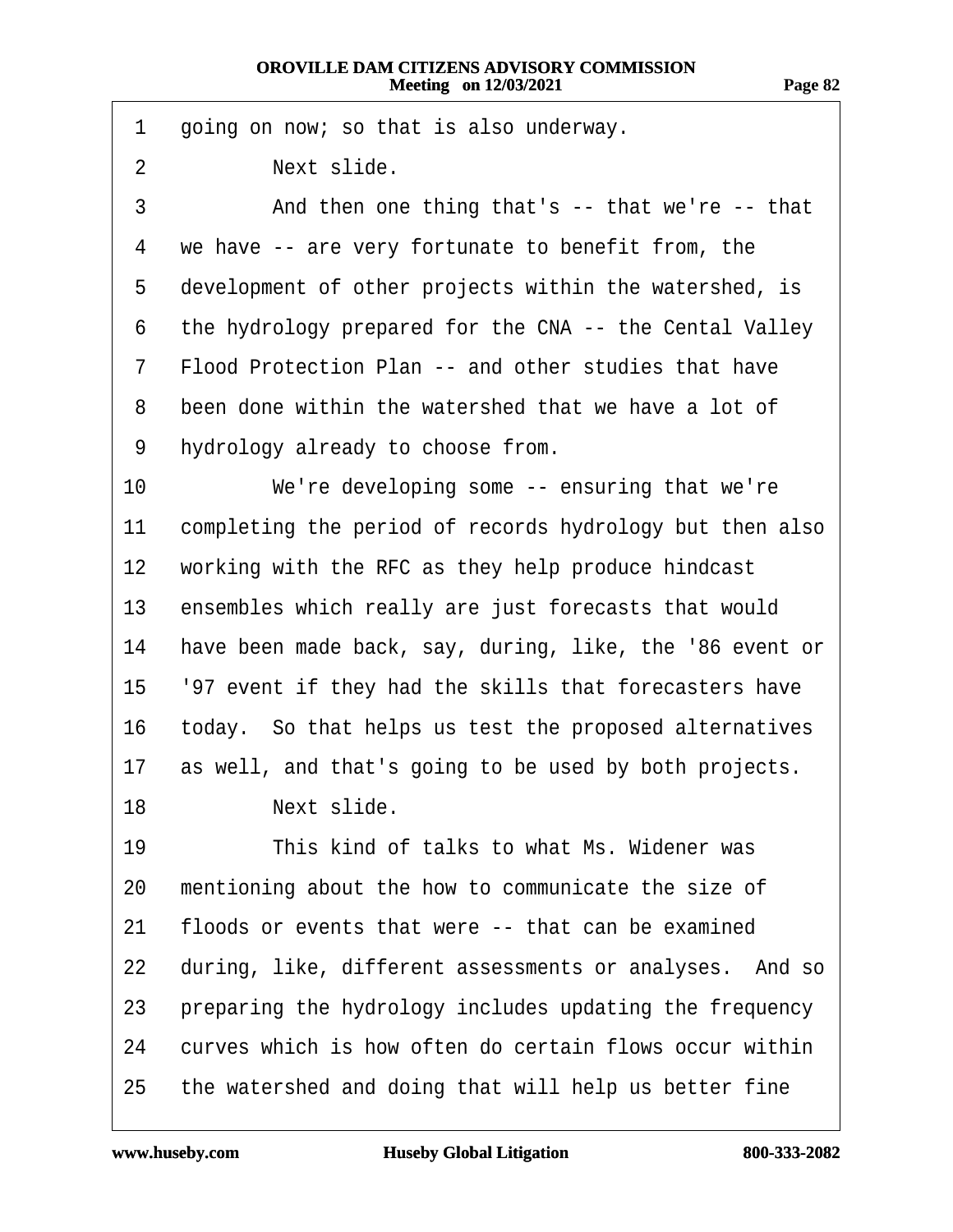<span id="page-82-0"></span>1 tune the operations as we work on developing those 2 alternatives. 3 All right. Next slide. 4 SECRETARY CROWFOOT: And, Joe, I just want to 5 reflect on the time, and I want to make sure anyone that ·6· ·has to leave from the commission at noon has the benefit ·7· ·of hearing public comment; so I would just ask you to 8 conclude just as soon as you can. 9 MR. FORBIS: Yes. Yeah, thanks for the 10 reminder. I've got only two more slides, but I think I 11 can wrap up just after this one because I think this 12 would be of the most interest to those attending today. 13 So we've had some kickoff meetings with Yuba 14 Water and DWR for planning the environmental modeling 15 that would be required for the Water Control Manual 16 update. But the second bullet here, it's scheduling 17 workshops with upstream and downstream stakeholders for 18 research into potential operational constraints. 19 **· · · So this isn't part of the required outreach for** 20 the NIPA -- following the NIPA process. This is in 21 addition to that. We have our first one with a smaller 22 group of stakeholders middle of this month, but we have 23 a larger one that we're looking to schedule in January 24 and February where we just want to make sure that, as 25 we're developing these alternatives, that we're aware of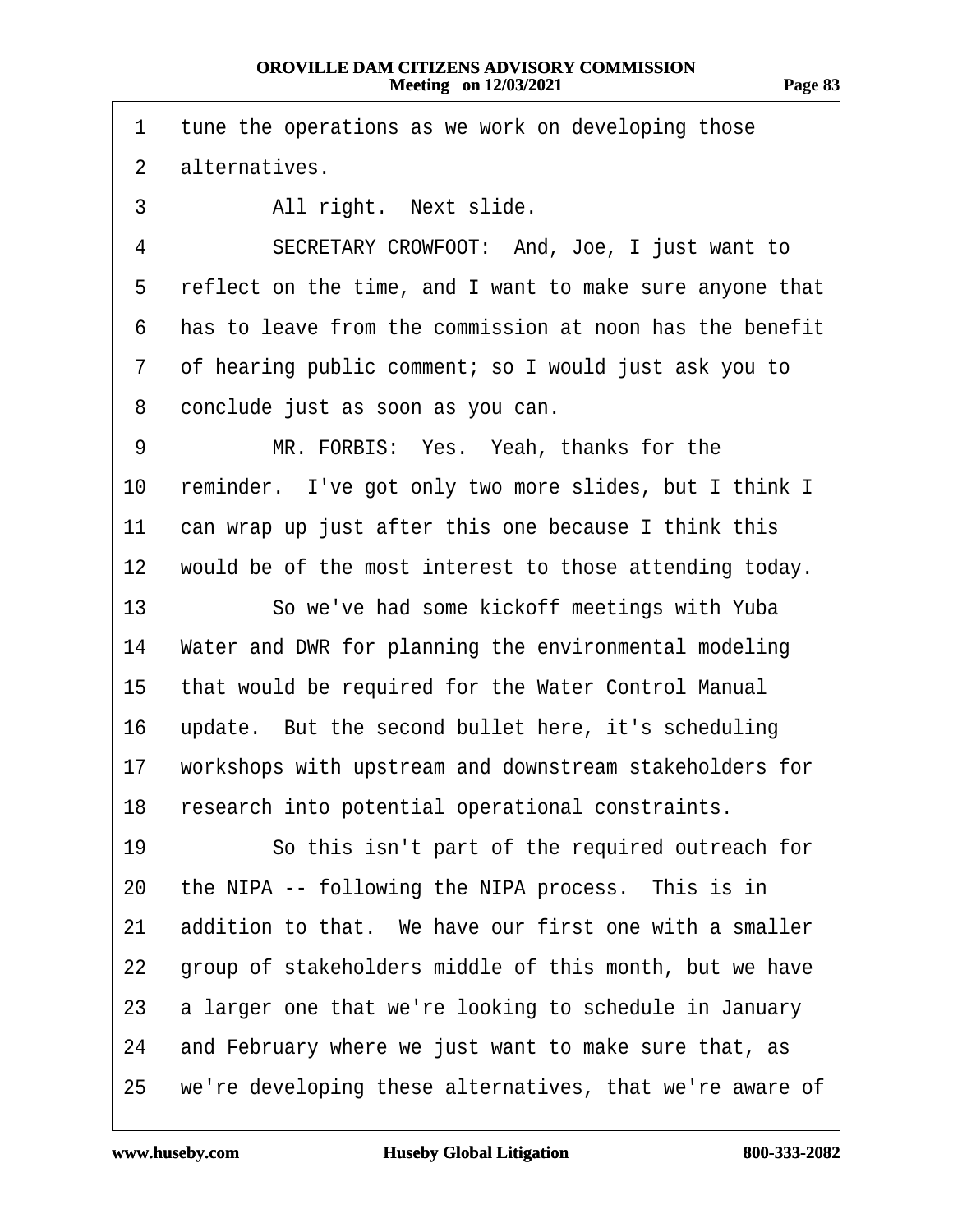|  | 787<br>ш<br>. . |  |
|--|-----------------|--|
|--|-----------------|--|

<span id="page-83-0"></span>

| 1  | specific concerns or constraints that would occur at     |
|----|----------------------------------------------------------|
| 2  | various, like, release amounts or pool elevation.        |
| 3  | So we are going to be -- if people haven't               |
| 4  | already been contacted or made aware of this we're going |
| 5  | to be working with DWR and Yuba water to ensure that the |
| 6  | stakeholders that can provide this sort of information   |
| 7  | for this development are invited.                        |
| 8  | And so the December one, like I said this is a           |
| 9  | smaller group but January and February looks took --     |
| 10 | would be a much larger group so representatives from     |
| 11 | cities and counties and reclamation districts and things |
| 12 | would be invited to -- invited to that one. So and in    |
| 13 | consideration of the time I think I'll go ahead and stop |
| 14 | there and see if there's any specific questions I can    |
| 15 | answer and move on to the comment portion as secretary   |
| 16 | Crowfoot referred to.                                    |
| 17 | Thanks for your time.                                    |
| 18 | SECRETARY CROWFOOT: Joe, thanks for your time.           |
| 19 | Obviously a really complicated complex thoughtful        |
| 20 | fastidious process. I recognize that these workshops     |
| 21 | are a good opportunity for stakeholders today -- here    |
| 22 | today either on the commissioner or members of the       |
| 23 | public to dig peeper with you.                           |
| 24 | And so I want to make sure, Nick, you're able to         |
| 25 | share the, you know, as appropriate, information on      |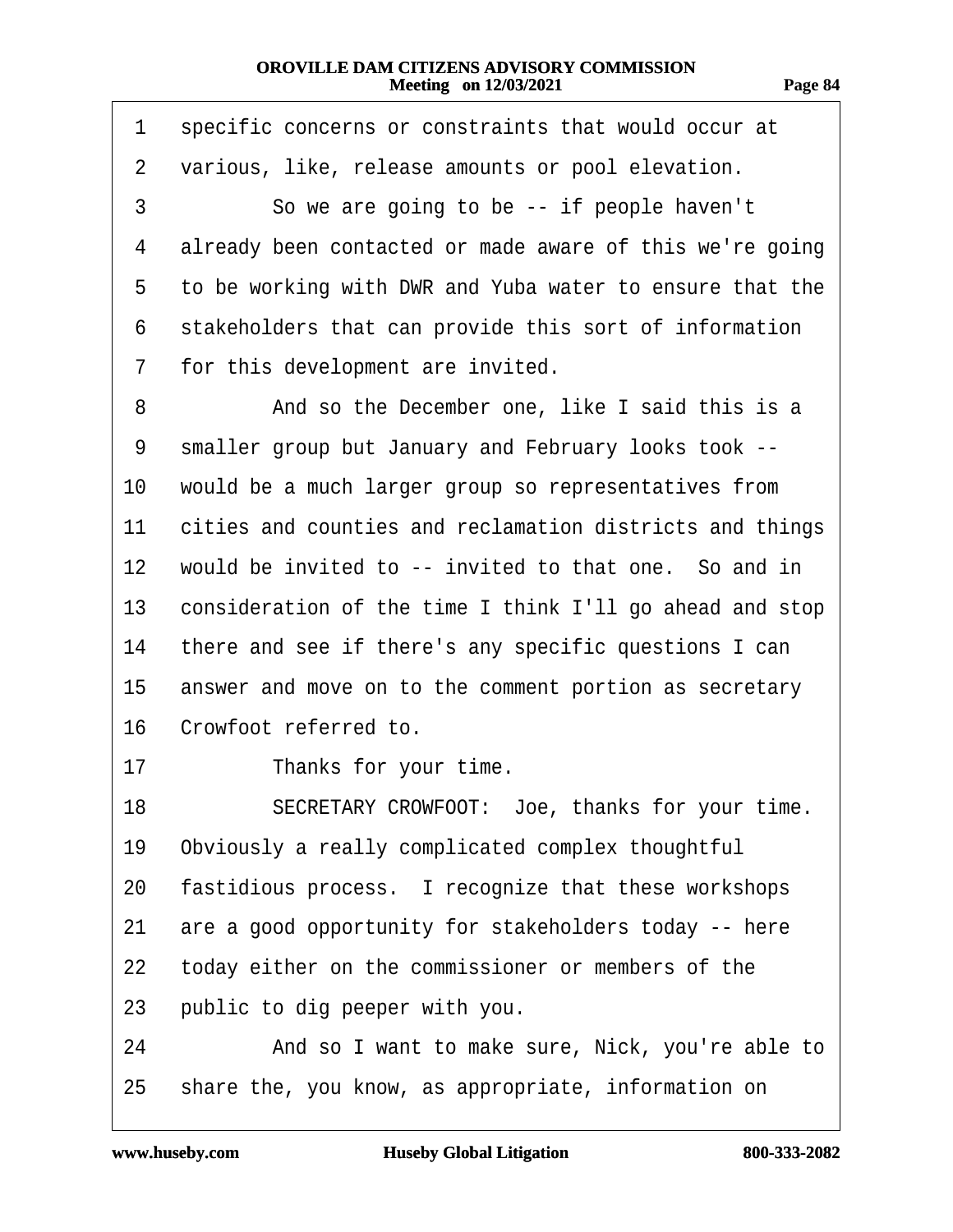| .<br>. .<br>., | ., |
|----------------|----|
|                |    |

<span id="page-84-0"></span>

| 1               | those workshops with commissioners and if appropriate   |
|-----------------|---------------------------------------------------------|
| $\overline{2}$  | add that to the website of the commission. That would   |
| 3               | be real helpful.                                        |
| 4               | MR. SAFFOLD: Yeah, absolutely.                          |
| 5               | SECRETARY CROWFOOT: Sensitive of time -- I'll           |
| 6               | certainly stay to moderate this as long as we need, but |
| 7               | I'd like to move to public comment fairly quickly. I    |
| 8               | just want to see if there are any information requests  |
| 9               | or high-level thoughts that commissioners have on Joe's |
| 10 <sup>°</sup> | update.                                                 |
| 11              | All right then. Nick, let's move to public              |
| 12              | comment.                                                |
| 13              | MR. SAFFOLD: Great. Yeah, let's move quickly            |
| 14              | to that.                                                |
| 15              | Again, for those on the Zoom platform, you can          |
| 16              | raise your hand by clicking the hand icon to speak; or  |
| 17              | if you'd like to write a comment, you can click the Q&A |
|                 | 18 icon                                                 |
| 19              | And then just a reminder for those on the phone,        |
| 20              | please press pound 2 to indicate you'd like to speak.   |
| 21              | James, do we have anyone in the queue?                  |
| 22              | MR. PEARCE: Yeah, the first hand raised is              |
| 23              | Robert Bateman.                                         |
| 24              | Robert, I'll allow you to speak.                        |
| 25              | You should be able to unmute yourself, Robert.          |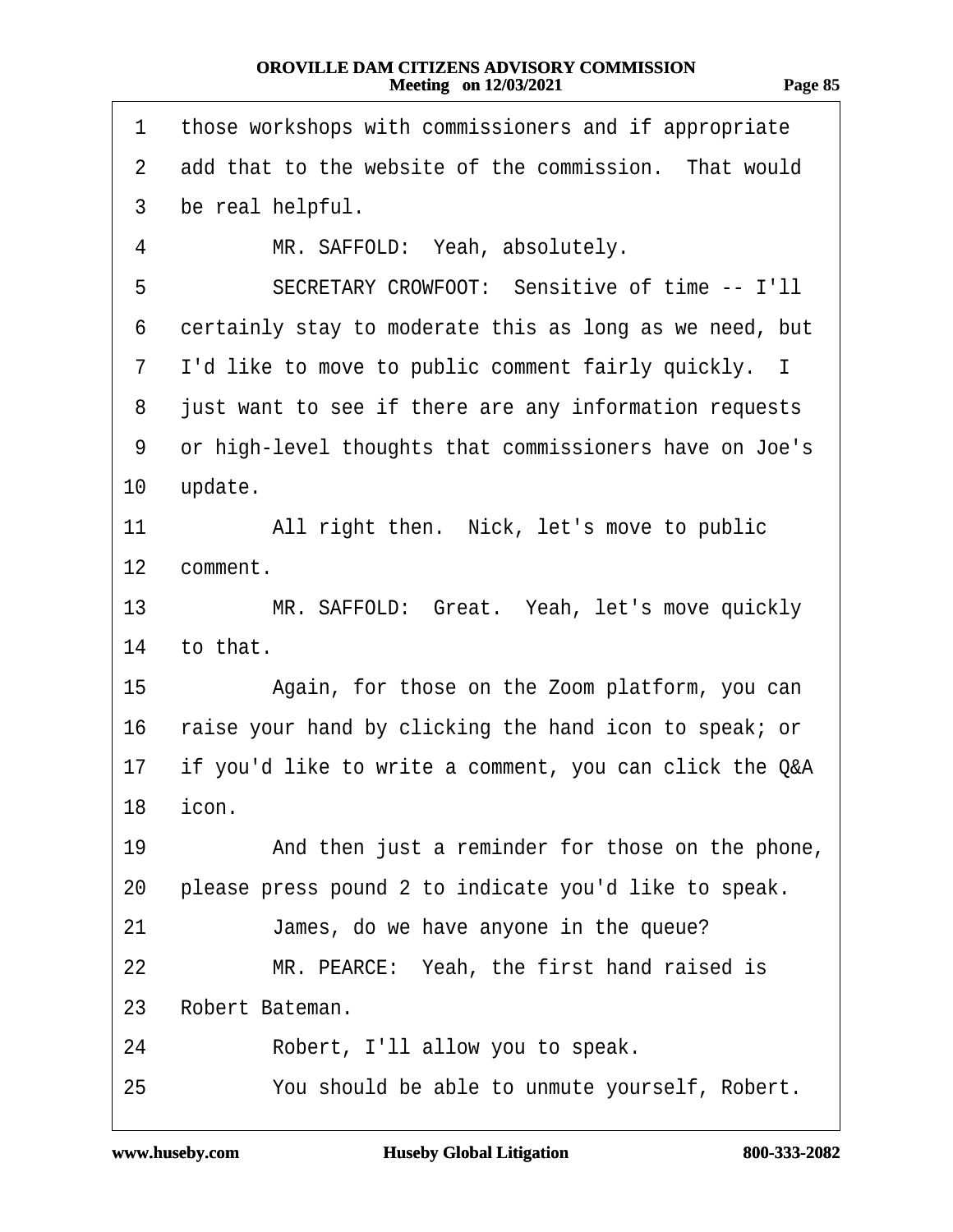<span id="page-85-0"></span>

| 1              | MR. BATEMAN: Can you hear me?                             |
|----------------|-----------------------------------------------------------|
| $\overline{2}$ | MR. PEARCE: Yes, we can.                                  |
| 3              | MR. BATEMEN: Okay. I'm wondering why                      |
| 4              | 150,000 cubic feet per second released from Oroville is   |
| 5              | being used for the flood protection planning when the     |
| 6              | standard project flood is I think over 180 cubic feet     |
| 7              | per second. With climate change welcome he could expect   |
| 8              | even higher releases. Has anyone studies higher           |
| 9              | releases, and will the commission endorse Dr. Sorison's   |
| 10             | proposal which he made at the May meeting, I think, that  |
| 11             | he will he studies releases up to 400,000 cubic feet per  |
|                | 12 second incrementally and request that the DWR give him |
| 13             | his -- their full support.                                |
| 14             | SECRETARY CROWFOOT: Thanks so much. What I'll             |
| 15             | do is we'll certainly pose that question, but I want to   |
| 16             | give you the opportunity to provide any other questions   |
| 17             | or comments you have before doing that.                   |
| 18             | MR. BATEMEN: Well, that's sufficient.                     |
| 19             | <b>SECRETARY CROWFOOT: Okay.</b>                          |
| 20             | MR. BATEMEN: I think.                                     |
| 21             | SECRETARY CROWFOOT: Okay. Great. Thanks so                |
| 22             | much. Appreciate that public comment.                     |
| 23             | And DWR team as it relates to modeling the                |
| 24             | 150,000 Cfs versus the 180 and upwards, any brief         |
| 25             | responses that you want to be able to provide now?        |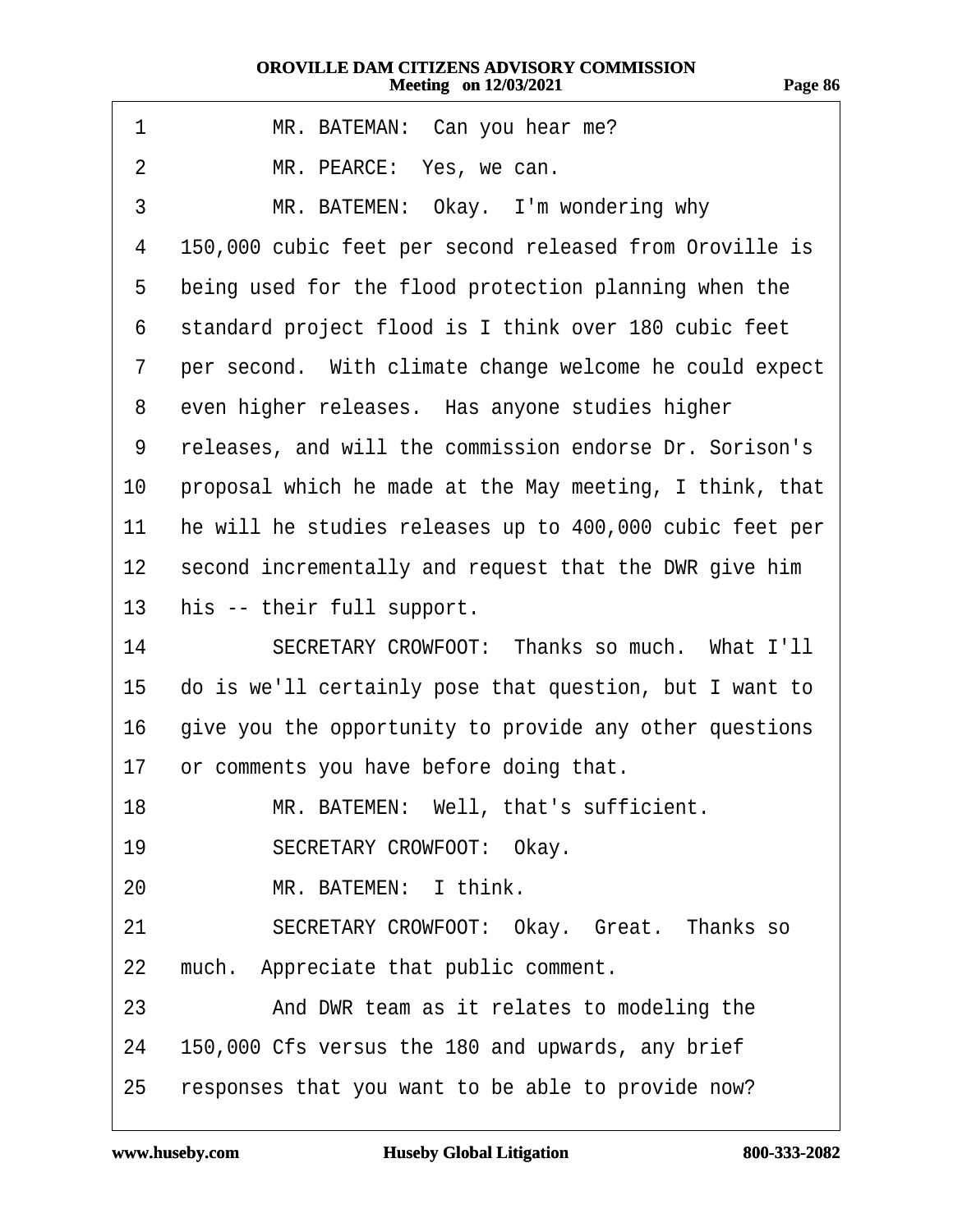| m<br>.,<br>н |  |
|--------------|--|
|              |  |

<span id="page-86-0"></span>

| 1       | DIRECTOR NEMETH: Ted? John?                              |
|---------|----------------------------------------------------------|
| 2       | DEPUTY DIRECTOR CRADDOCK: Yeah, thank you                |
| 3       | Secretary; and thank you, Mr. Bateman, for the question. |
| 4       | The 150 is the release that our target is in the         |
| 5       | flood control manual with the downstream levy capacity   |
| 6       | that we're targeting. There is some incremental flow     |
| 7       | that, you know, we're able to rely upon, but the current |
| 8       | manual describes 150,000 cubic feet per second as our    |
| 9       | target.                                                  |
| 10      | During those flood control operations, we do             |
| 11      | work closely with the Corps of Engineers in operating,   |
| $12 \,$ | you know, Oroville Dam with the other reservoirs in the  |
| 13      | system.                                                  |
| 14      | I think maybe the key point to make as we move           |
| 15      | forward with the Water Control Manual update, it's       |
| 16      | really going to provide us the opportunity to take a     |
| 17      | closer look at this and make updates to both Lake        |
|         | 18 Orville's operation and in the operation of the flood |
| 19      | control system.                                          |
| 20      | And I see Mr. Forbis from the Corp has his hand          |
| 21      | up, and maybe he'll add a little information to that.    |
| 22      | MR. FORBIS: Yeah, just real quick. Yeah, the             |
| 23      | 180,000 cfs is a good thing to recognize because there   |
| 24      | is recognition in the currently manuals for both         |
| 25      | Oroville and new bull afterwards bar dams that the       |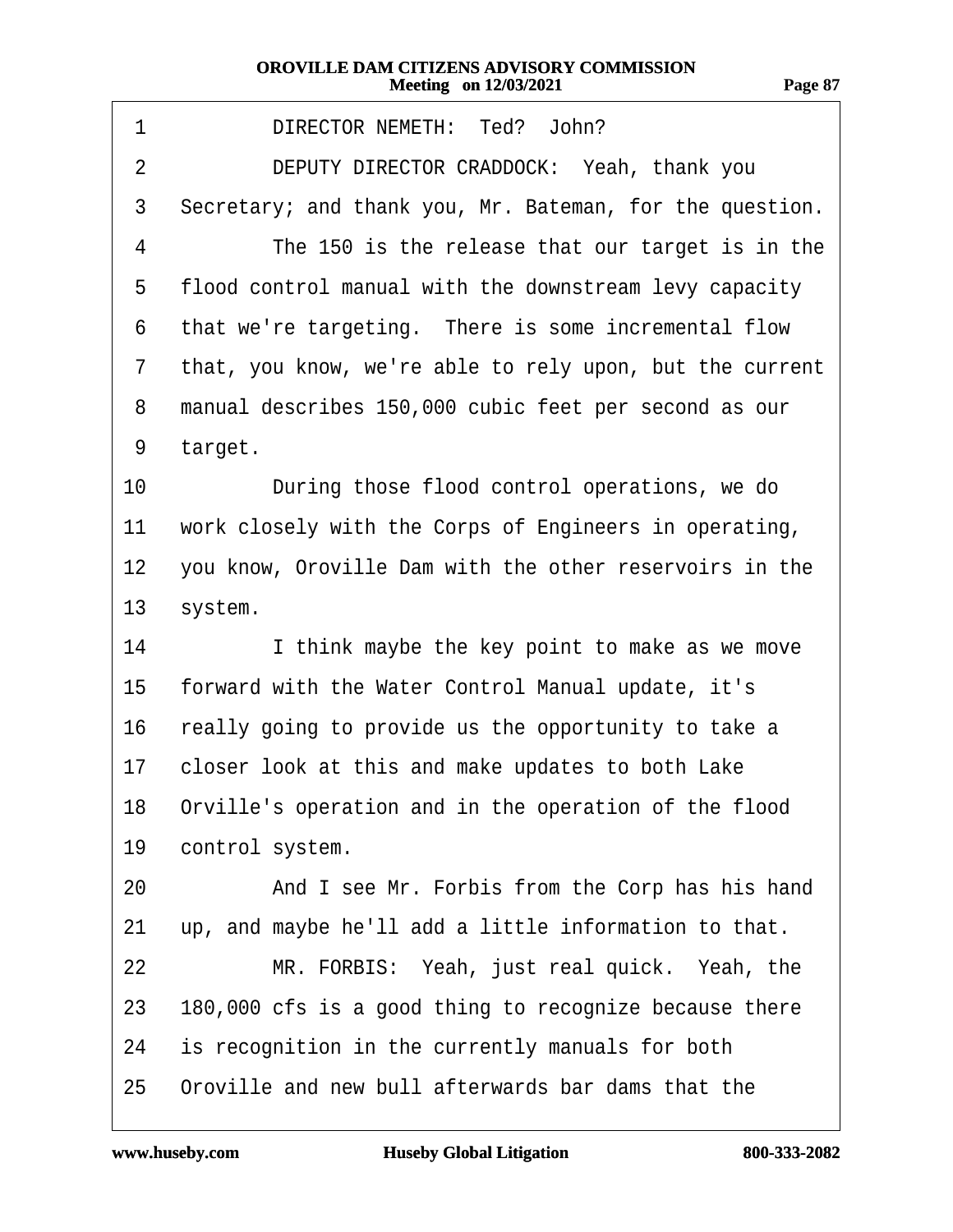<span id="page-87-0"></span>

| 1              | relationship between the two and the battling releases   |
|----------------|----------------------------------------------------------|
| $\overline{2}$ | between the two reservoirs can be increased or decreased |
| 3              | to where 150 from the feather could good up to 1 online  |
| 4              | and therefore from, like, the Yuba would be withheld as  |
| 5              | best as possible to 120 so that 300,000 CFS isn't        |
| 6              | exceeded and vice versa. So the forecast coordinated     |
| 7              | operations program is really valuable in that because it |
| 8              | gets all the parties speaking and looking at the same    |
| 9              | information to where if a call is needed to increase     |
| 10             | above what is -- would be, like, a normal maximum, that  |
| 11             | the -- where the increases are coming from are done      |
| 12             | intelligently and as responsibly as possible.            |
| 13             | SECRETARY CROWFOOT: Thank you, Joe. Thank you,           |
| 14             | Ted.                                                     |
| 15             | Let's move on with public comment.                       |
| 16             | MR. PEARCE: Robert's the only one with his hand          |
| 17             | raised again. I believe you want -- well, Matt Mentink.  |
|                | 18 Let's go to Matt since he's the first new one.        |
| 19             | So, Matt, you should be able to unmute yourself.         |
| 20             | MR. MENTINK: Yeah, this is Matt. Great meeting           |
| 21             | presentations today. I think a lot was covered.          |
| 22             | In some of the ground rules that we established          |
| 23             | going into this meeting to make it more effective were   |
| 24             | post questions, advance questions that would be          |
| 25             | presented to the presenters that they could work it into |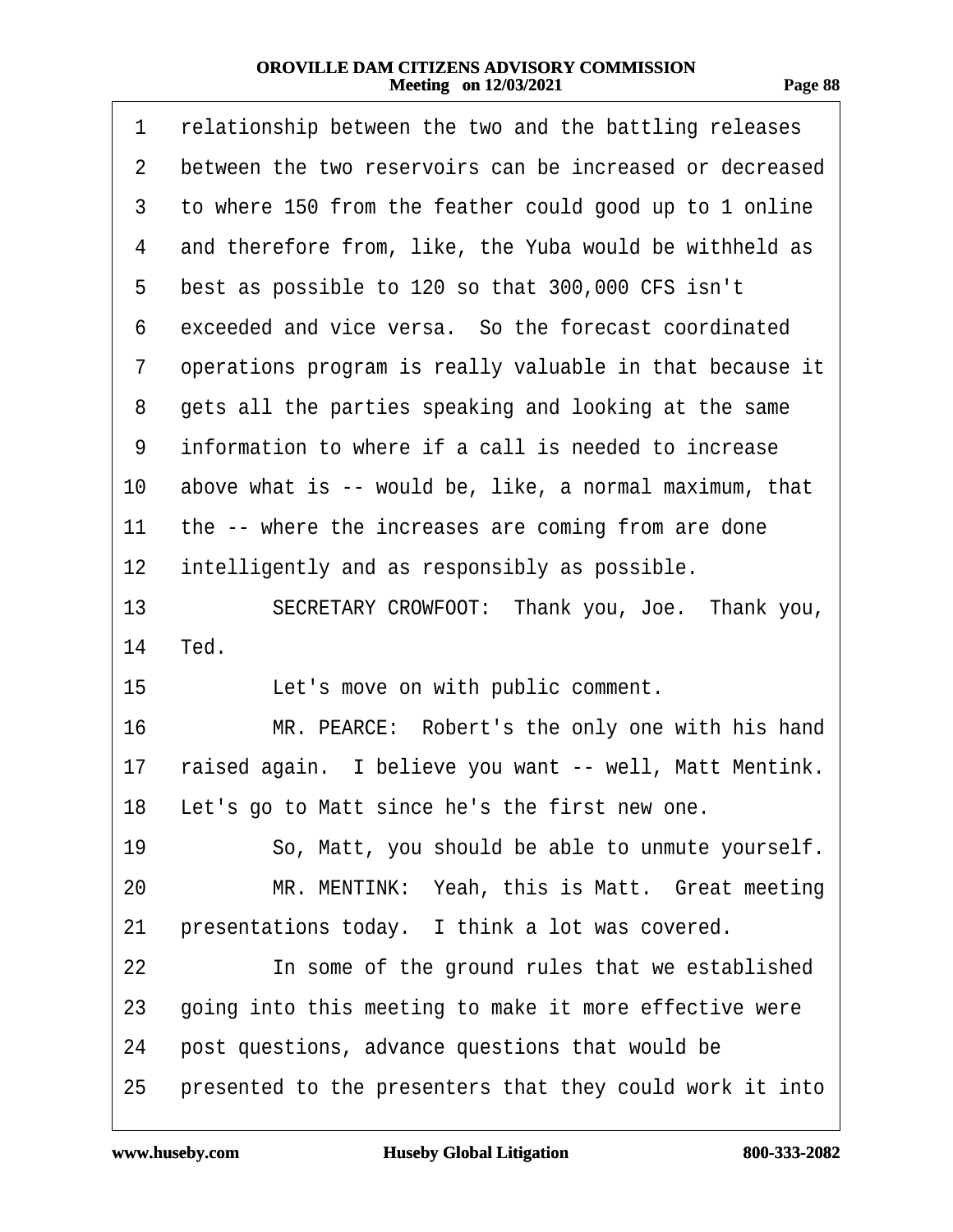<span id="page-88-0"></span>

| 1              | their presentation; and if not possible, that those      |
|----------------|----------------------------------------------------------|
| $\overline{2}$ | advance questions would then become post questions.      |
| 3              | And there were quite a few post questions put            |
| 4              | into today's meeting that not all were covered, and I    |
| 5              | request that those get moved over to the post questions  |
| 6              | answered as part of the official record.                 |
| 7              | Some of the post questions from the previous             |
| 8              | meeting did not make it into the recommendation log.     |
| 9              | There was a request that was in the appendix of the last |
| 10             | meetings, and they didn't find their way into that.      |
| 11             | So, Nick, if you could go back and look at the           |
| $12 \,$        | appendix from the August meeting to make sure those get  |
| 13             | included as well.                                        |
| 14             | One of the requests that was in the log that was         |
| 15             | to be addressed today was the reverse engineering of the |
| 16             | 1986, '97 flood. And the reverse engineering of that     |
| 17             | would, in a sense, change the narrative.                 |
| 18             | For too many years, 35 now to be exact, the              |
| 19             | reason of the failure was a levy broke. Your levies      |
| 20             | were in bad shape. But when you reverse engineer or      |
| 21             | even do a fault tree analysis, what you do is you break  |
| 22             | it into several branches. Well, why did it break?        |
| 23             | Because there was 150,000 cubic feet running down the    |
| 24             | river. You know, the three time -- four times that       |
| 25             | we've had 150,000 run down the river, we've had three    |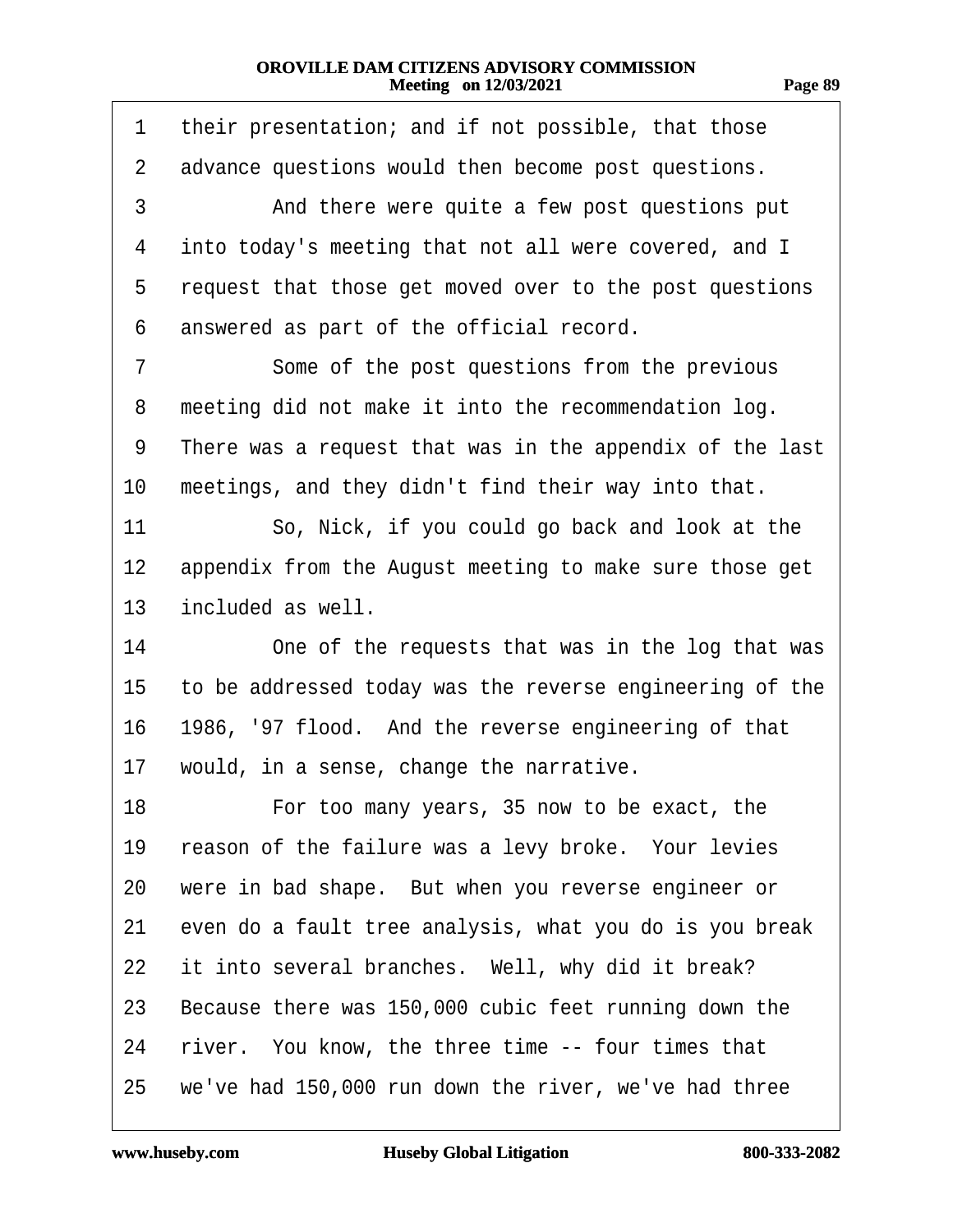**Page 90**

<span id="page-89-0"></span>1 levy failures. 2 So you've got to question what's the risk 3 involved when you use that number as a permissible 4 amount down the river system. Further down the fault 5 tree, you say, "Well, why was the 150 sent down?" 6 Because we didn't know the water content of the snow 7 pack or we didn't have the forecasting. 8 **8** · · So submitted before this meeting was suggested 9 human points of intervention that could have taken place 10 in both of those floods but were not because we simply 11 relied on regulatory permissibility. 12 • And so if we would go back and look at the 13 advance questions submitted for this meeting on creating 14 that -- excuse me, that were supposed to be part of this 15 meeting, the reverse engineering or fault tree analysis, 16 I think it would be a very useful tool to be covered in 17 the next meeting that we have, and I appreciate the 18 follow-up on that. 19 Thank you. 20 SECRETARY CROWFOOT: Thanks, Matt. 21 And, you know, this commission has been really 22 working hard to make sure that there's clear information 23 flow in both directions, and for our part from DWR and 24 state agencies. So big thanks to DWR for investing time 25 and energy in this. And I know some of the DWR team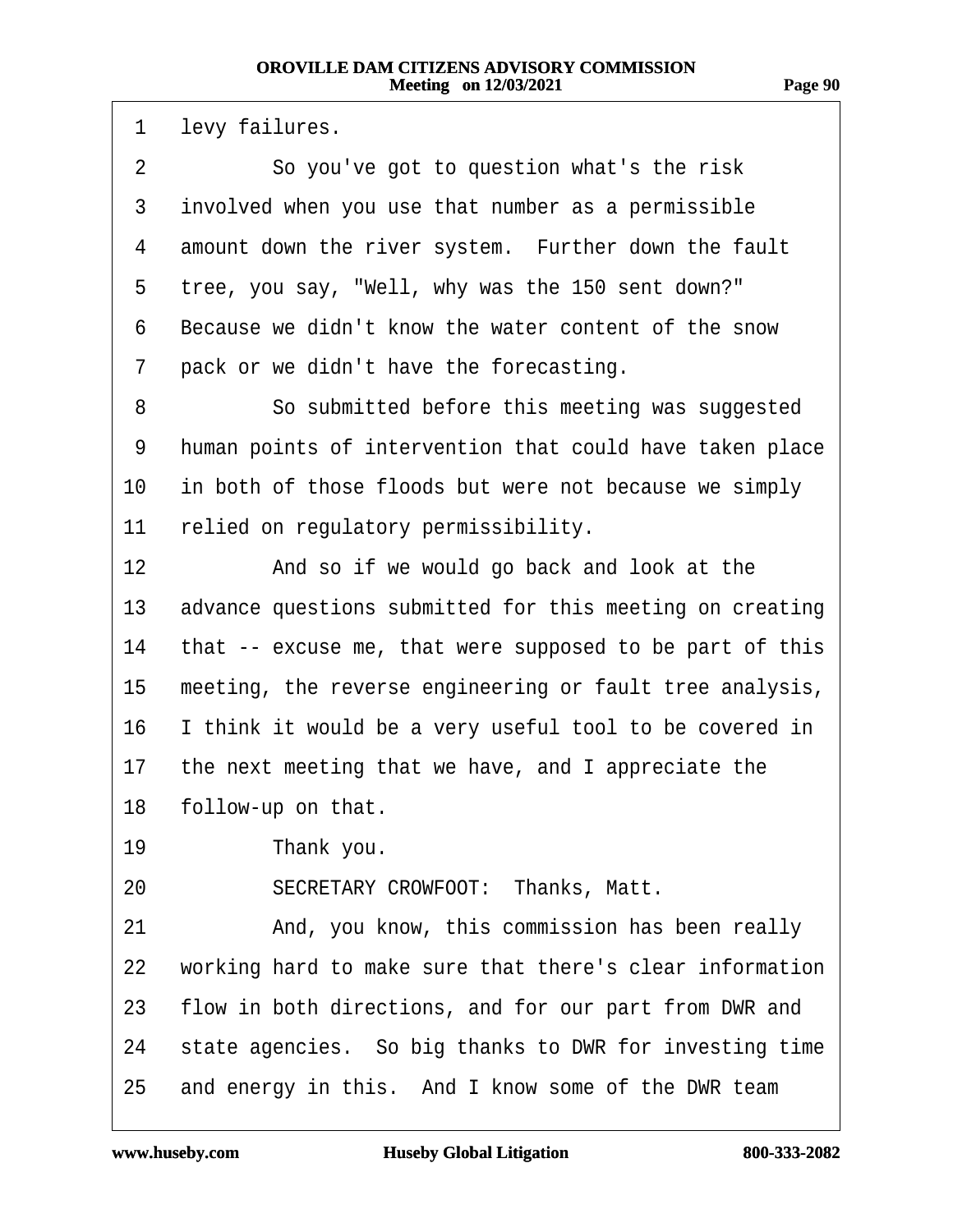<span id="page-90-0"></span>

| 1  | have had off-line conversations with you about just how  |
|----|----------------------------------------------------------|
| 2  | to provide as much detailed information as possible.     |
| 3  | I do hear that pending request with Nick to go           |
| 4  | into last meeting's appendix to make sure that questions |
| 5  | are actions that may not have been captured get          |
| 6  | captured, and I'll also just given the time, I think we  |
| 7  | won't have time to discuss it here, but hear your        |
| 8  | request around the reverse engineering, and we'll talk   |
| 9  | to the DWR team around if we think that's possible and   |
| 10 | appropriate and will get back to the directly on that    |
| 11 | and then also just report back out at the next meeting   |
| 12 | on that request.                                         |
| 13 | James is there any other public comment oh,              |
| 14 | sorry Supervisor Conant.                                 |
| 15 | SUPERVISOR CONANT: Just one last comment, and            |
| 16 | it kind of goes to what other people were talking about, |
| 17 | some items that were left off; and I don't know if we've |
|    | 18 totally ruled out or not.                             |
| 19 | Have we totally ruled out an alternative                 |
| 20 | spillway and/or an alternate powerhouse that we could    |
| 21 | get lower flow water out of the reservoir to make a hole |
| 22 | during a critical storm event? Like an atmospheric       |
| 23 | river coming in, like, next week or something, let's     |
| 24 | say.                                                     |
| 25 | SECRETARY CROWFOOT: That may be a large                  |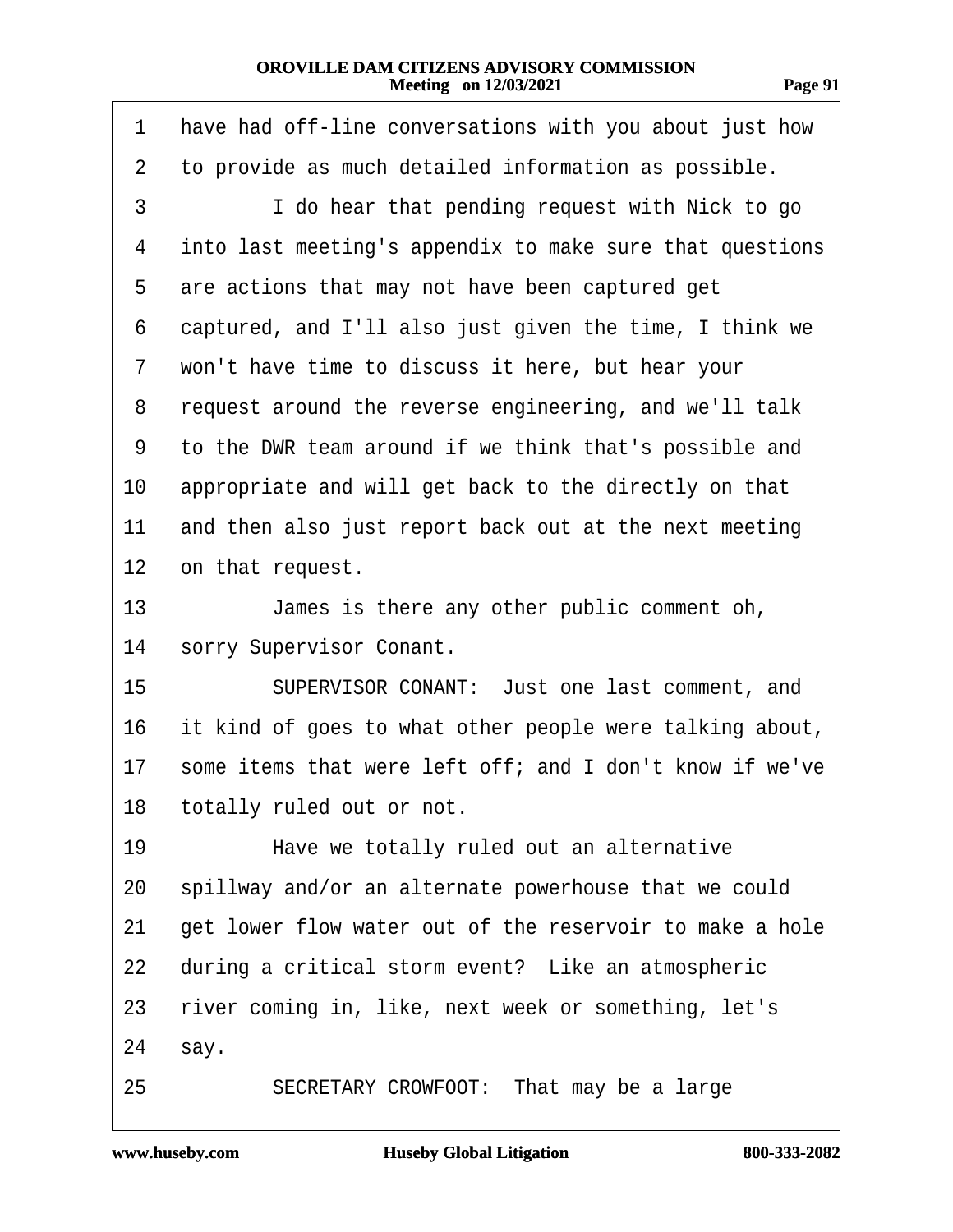| r. |  |
|----|--|
|----|--|

<span id="page-91-0"></span>

| 1              | question to unpack here, but why don't I -- and so if    |
|----------------|----------------------------------------------------------|
| $\overline{2}$ | it's too large to unpack here, I think we'll put it on   |
| 3              | the, you know, agenda for that discussion. Or I think    |
| 4              | the next meeting is -- one of the next two meetings is   |
| 5              | on flood safety and the dam.                             |
| 6              | But any initial response from DWR?                       |
| 7              | DEPUTY DIRECTOR CRADDOCK: Yeah. Hi, Secretary.           |
| 8              | Hi, Supervisor. Ted Craddock again.                      |
| 9              | I'll just say that as part of our infrastructure         |
| 10             | risk program at Oroville, that is one of the items both  |
| 11             | those items are on our list to evaluate so in            |
| 12             | conjunction with the water control manual update and our |
| 13             | current stability study of the existing flood control    |
| 14             | gate instructor at Oroville, as we complete those        |
| 15             | assessments, they'll provide information that will       |
| 16             | informant before additional spillway capacity is needed. |
| 17             | So I think as the sector mentioned, future prevention on |
|                | 18 that will be helpful.                                 |
| 19             | SUPERVISOR CONANT: Well, that would be good              |
| 20             | because we haven't talked about it for a significant     |
| 21             | period of time, and I don't want that to just kind of go |
| 22             | away. Thank you.                                         |
| 23             | SECRETARY CROWFOOT: Thank you. James, any                |
| 24             | other public comment?                                    |
| 25             | MR. PEARCE: It's just Mr. Bateman that has               |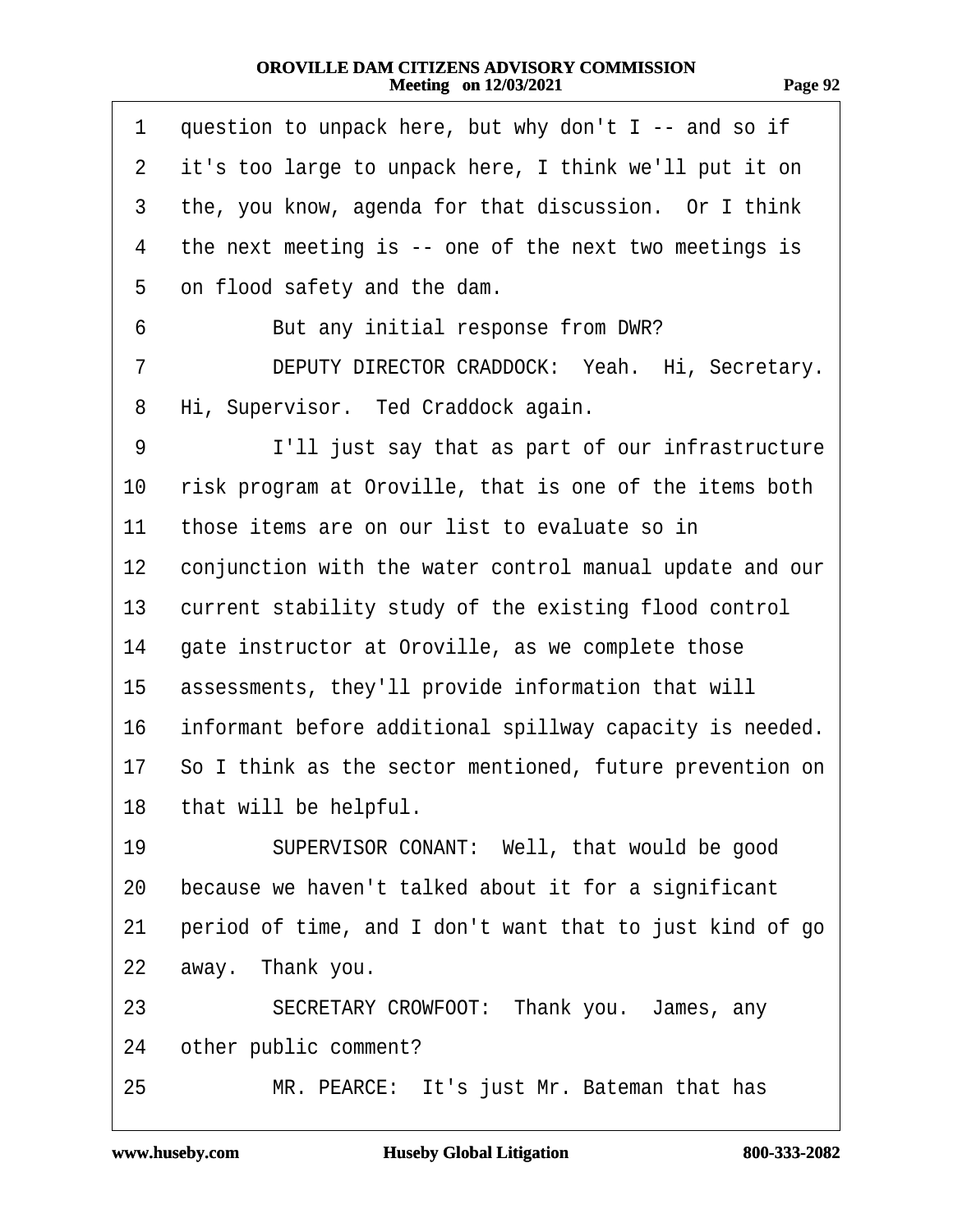<span id="page-92-0"></span>

| 1              | raised his hand again to make another comment if you'd   |
|----------------|----------------------------------------------------------|
| $\overline{2}$ | like to take it.                                         |
| 3              | SECRETARY CROWFOOT: I will just very quickly,            |
| 4              | though, and that's the reason I asked for, you know, the |
| 5              | consolidated comment. But why don't we go to             |
| 6              | Mr. Bateman for a quick, you know, 20-second question or |
| 7              | follow-up.                                               |
| 8              | MR. BATEMAN: It will be less than that.                  |
| 9              | We didn't answer the question about                      |
| 10             | Dr. Sorison's project which really is it addressed the   |
| 11             | commissioners if they think this would be worthwhile.    |
| 12             | SECRETARY CROWFOOT: Okay. I, for one, don't              |
| 13             | have context on exactly what the project is; so what     |
| 14             | I'll suggest for the commission, if it's okay, is that   |
| 15             | that be an open question that we will answer or address  |
| 16             | in the next meeting so that we can be transparent in     |
| 17             | responding to Mr. Bateman's question or at least         |
|                | 18 addressing it, certainly addressing it, but not do so |
| 19             | here without sort of the context needed.                 |
| 20             | Nick?                                                    |
| 21             | MR. PEARCE: That was the last public hand                |
| 22             | raised.                                                  |
| 23             | SECRETARY CROWFOOT: I will note that Ron Stork,          |
| 24             | our colleague from Friends of the River, just made two   |
| 25             | written comments that are worth noting. And he           |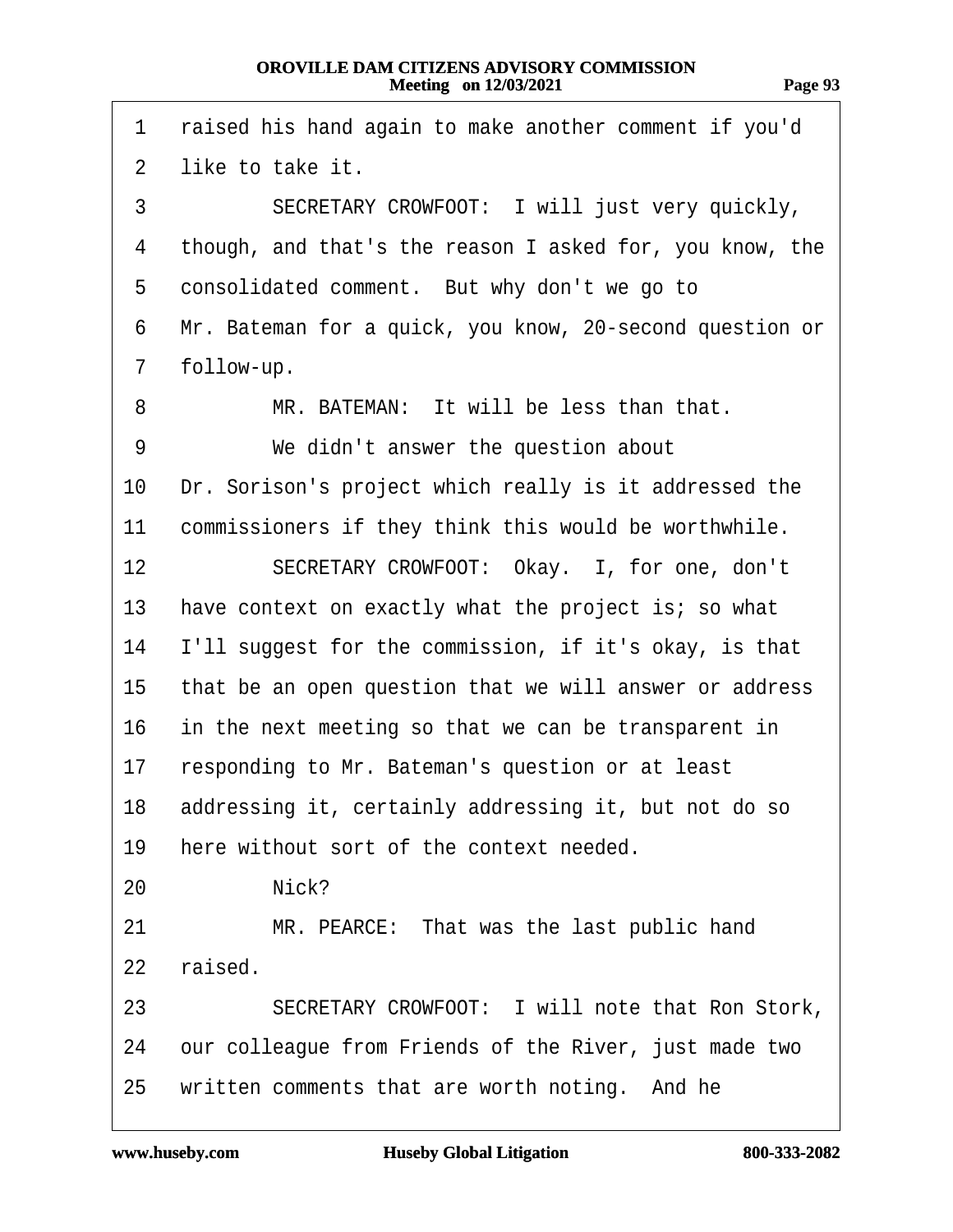<span id="page-93-0"></span>

| 1  | complimented the presentation by the Corps.                |
|----|------------------------------------------------------------|
| 2  | He says:                                                   |
| 3  | [Reading] Good to have the planning                        |
| 4  | objective to at least not worsen projects like             |
| 5  | control performance as defined by the                      |
| 6  | reservoir design flood.                                    |
| 7  | And then he said:                                          |
| 8  | [Reading] For Matt, the Corps had                          |
| 9  | downgraded the flow reliability of the levies              |
| 10 | downstream. The Yuba 15 percent in 1992.                   |
| 11 | Somehow the target flow releases in 1997 don't             |
| 12 | seem to reflect the Corps levy assessment.                 |
| 13 | So I just want to make -- I just wanted to draw            |
| 14 | your attention to both of those because that's another     |
| 15 | way we're getting communication by those who are           |
| 16 | watching.                                                  |
| 17 | So, look, this has been a packed meeting. I                |
|    | 18 appreciate everyone's attention. If we need to slightly |
| 19 | extend the future meetings given the content, we will;     |
| 20 | but I do think we've covered a whole heck of a lot.        |
| 21 | Big thanks to Nick and to my colleague Nancy for           |
| 22 | tracking all -- everything that we're talking about and    |
| 23 | holding us accountable for answering questions and         |
| 24 | actually taking action we discuss here.                    |
| 25 | We are a little over the hour; so I'll suggest             |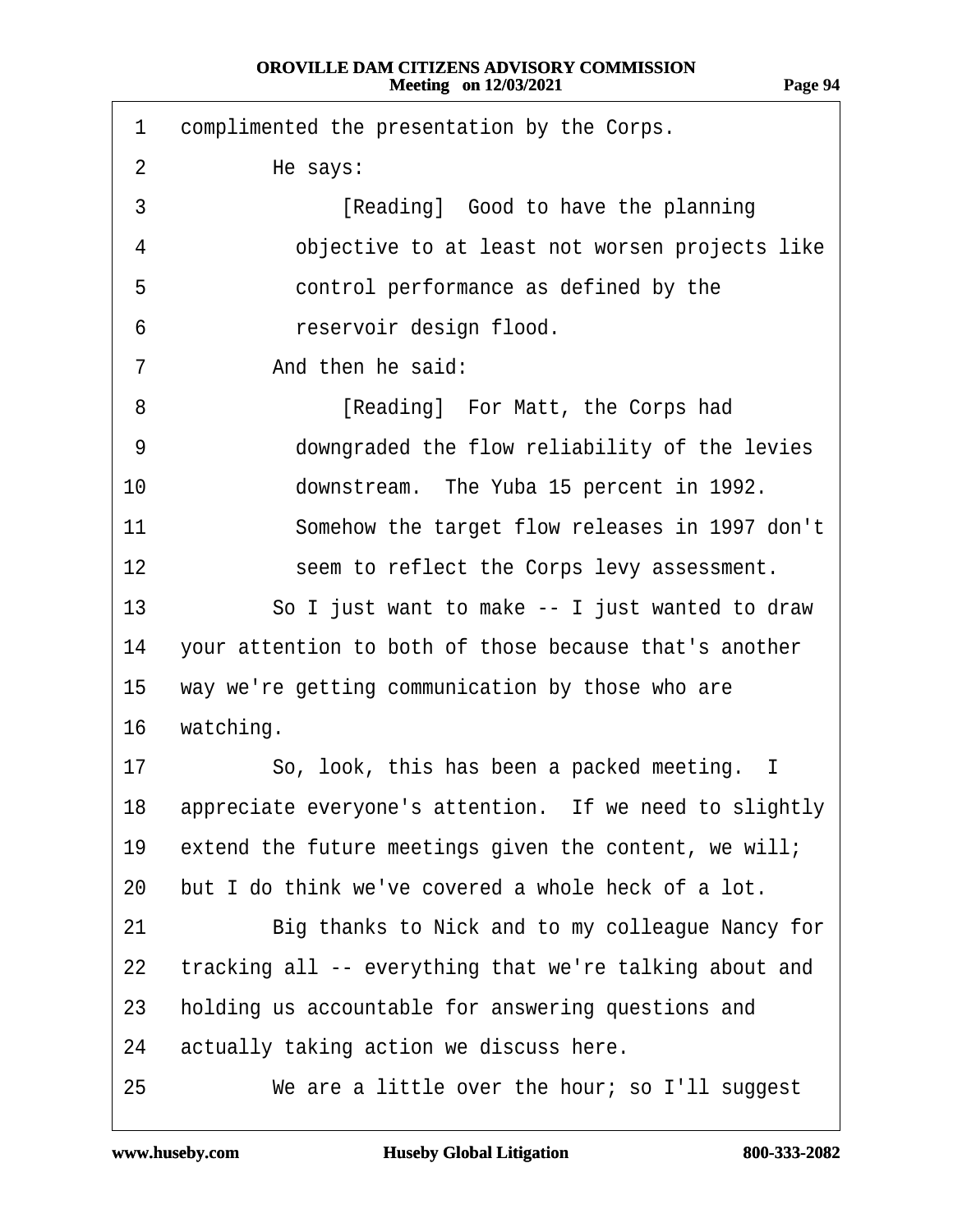<span id="page-94-0"></span>

| 1              | that we end it here, but I do want to provide the next   |
|----------------|----------------------------------------------------------|
| $\overline{2}$ | scheduled meeting is March 18th coming up. Hope we can   |
| 3              | do that in person in Oroville depending on the state of  |
| 4              | the pandemic. And, again, really appreciate everyone's   |
| 5              | participation over these nine meetings of the            |
| 6              | commission.                                              |
| 7              | Just want to see if anybody has any final                |
| 8              | thoughts as we move to adjourn.                          |
| 9              | Senator Nielsen.                                         |
| 10             | SENATOR NEILSEN: I just want to thank everybody          |
| 11             | and particularly you, Secretary Crowfoot, and your whole |
| 12             | organization. This has been extraordinarily helpful. I   |
| 13             | believe the public is feeling very well-informed and     |
| 14             | that they -- that you're all accessible to them; so I    |
| 15             | want to thank you from the bottom of my heart the        |
| 16             | attention you devote to this.                            |
| 17             | SECRETARY CROWFOOT: Well, thanks.                        |
| 18             | SENATOR NEILSEN: And merry Christmas.                    |
| 19             | SECRETARY CROWFOOT: Yes, indeed. And thank you           |
| 20             | for the vision to bring us all together. We're only      |
| 21             | here because of your leadership and th Assemblymember's  |
| 22             | leadership; so thank you.                                |
| 23             | And with that we will adjourn. As                        |
| 24             | Senator Nielsen said, merry Christmas. Happy Holidays.   |
| 25             | Happy Hanukah for those who celebrate. Please do enjoy   |
|                |                                                          |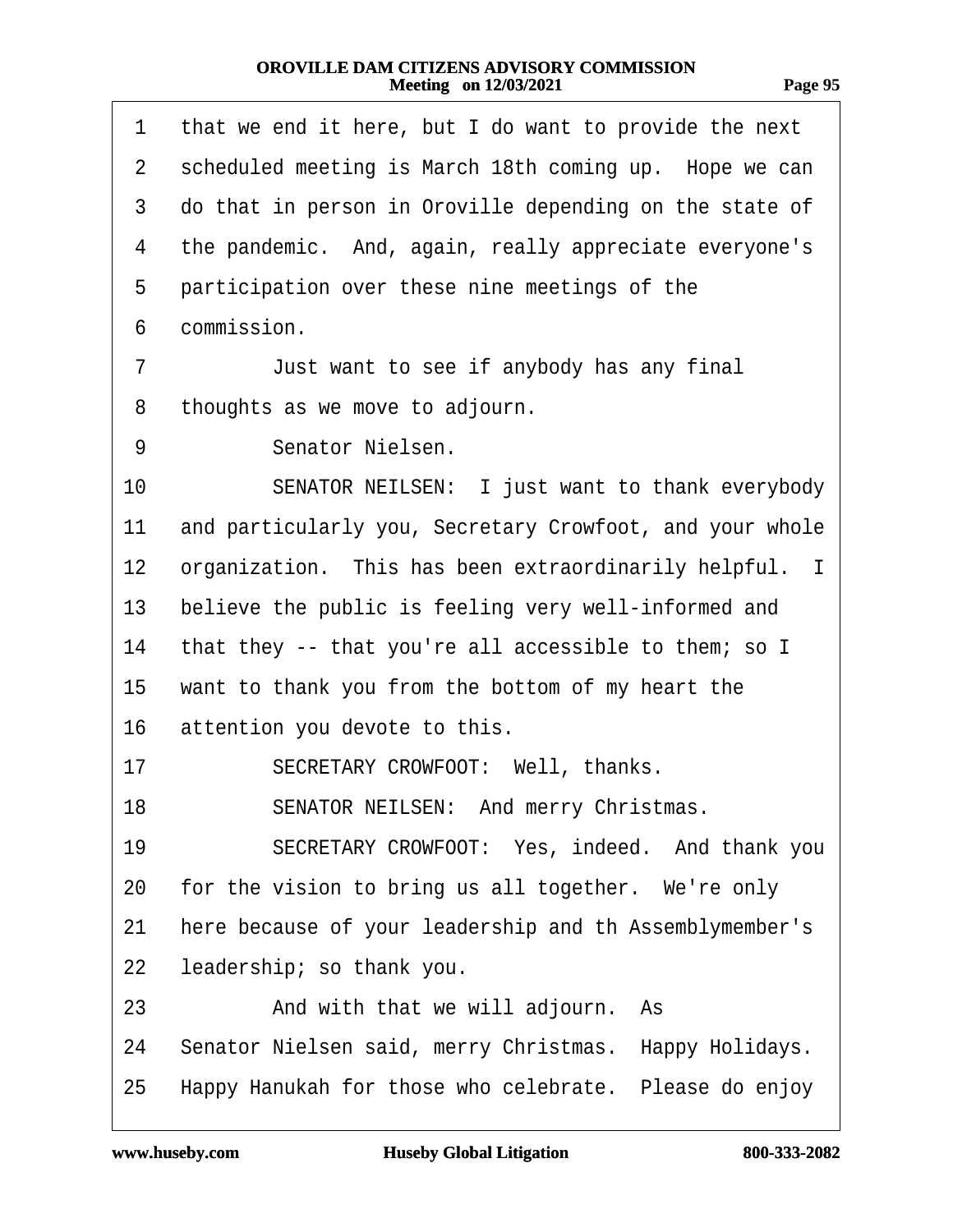<span id="page-95-0"></span>

| $\mathbf 1$    | a safe and restful holidays with your family, and we'll |
|----------------|---------------------------------------------------------|
| $\overline{2}$ | be -- we'll see you again hopefully in person but       |
| $\mathfrak{S}$ | certainly if -- virtually if needed in March. In the    |
| 4              | meantime, take care.                                    |
| 5              | (Proceedings adjourned at 12:09 P.M.)                   |
| $\,6$          |                                                         |
| $\overline{7}$ |                                                         |
| 8              |                                                         |
| $9\,$          |                                                         |
| 10             |                                                         |
| 11             |                                                         |
| 12             |                                                         |
| 13             |                                                         |
| 14             |                                                         |
| 15             |                                                         |
| 16             |                                                         |
| 17             |                                                         |
| 18             |                                                         |
| 19             |                                                         |
| 20             |                                                         |
| 21             |                                                         |
| 22             |                                                         |
| 23             |                                                         |
| 24             |                                                         |
| 25             |                                                         |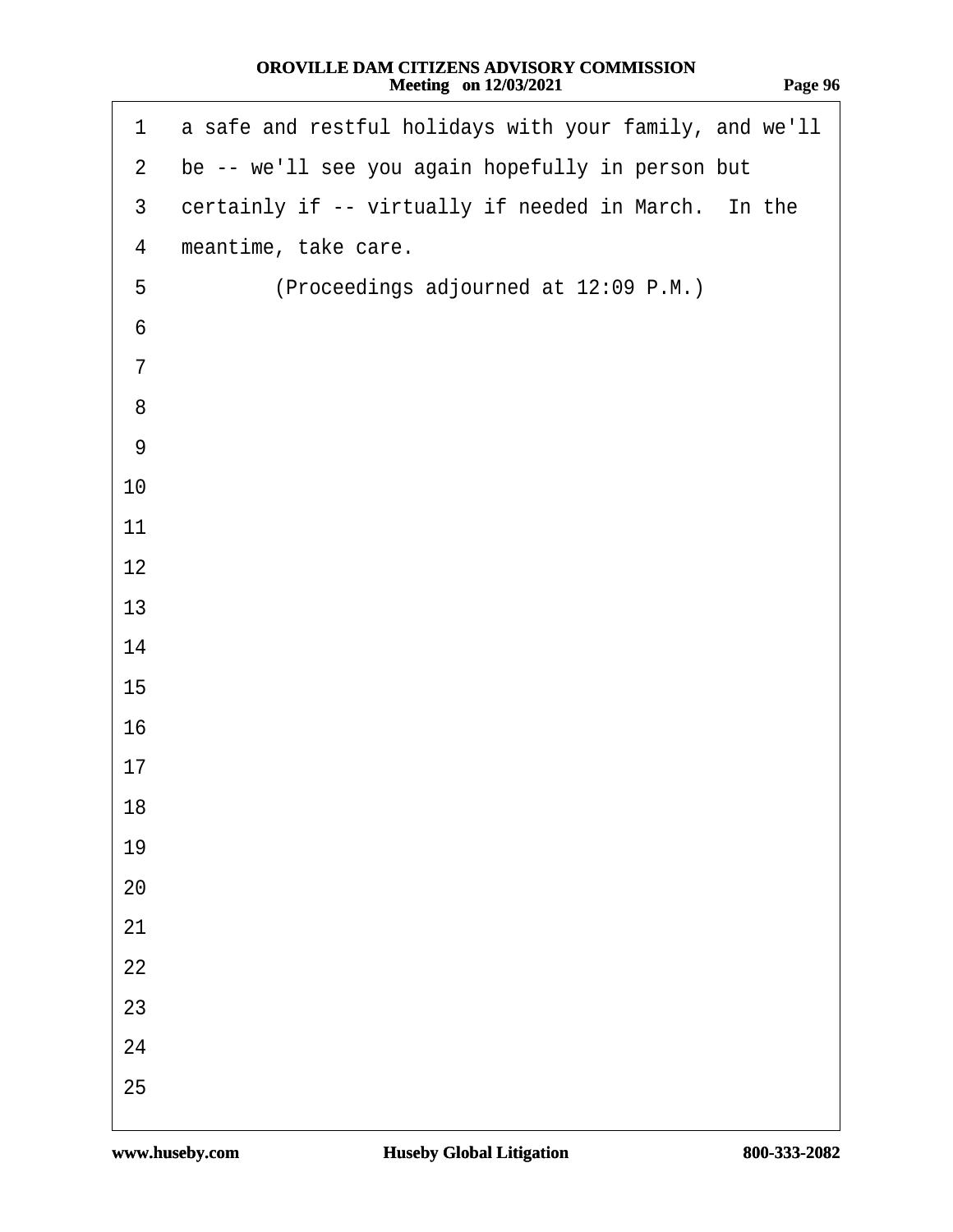**Index: 022..43** 

|                   | 150,000                    | 28:13              | $2026$ $26:20$           |
|-------------------|----------------------------|--------------------|--------------------------|
| $\mathbf 0$       | 65:11                      | $32:19$ 46:3       | $22 \quad 20:7$          |
|                   | $66:23$ $80:4$ $85:20$     |                    | $42:12$ $45:1$           |
| $022 \quad 32:9$  | 86:4,24                    | $20 \quad 29:25$   |                          |
|                   | 87:8                       |                    | 24-hour                  |
| $\mathbf{1}$      | 89:23,25                   | 20-second          | 42:15                    |
|                   |                            | 93:6               | $24/7$ 39:17             |
| 1 11:15           | 17 53:20                   | 200 65:16          |                          |
| 12:18             | 170,000                    |                    | $25 \quad 46:8$          |
| $25:14$ 46:3      | 45:16                      | $200,000$ $18:4$   | 260,000                  |
| 88:3              |                            | 66:19              | 79:16                    |
| 10 29:18          | 180 $86:6,24$              | $200 - year$       |                          |
| 64:3              | 180,000                    | $52:18$ 63:3       | $27 \quad 9:23$          |
|                   | 87:23                      | 64:3               | 53:22<br>28              |
| 100 63:18         | 18th $95:2$                |                    |                          |
| $100 - year$      |                            | $2008$ 52:20       | $29 \quad 18:23$         |
| 63:364:3          | $1924$ $17:18$             | 2012<br>53:12      | 19:10,13                 |
| 65:16             | 1944 73:6                  |                    | 290 64:14                |
|                   |                            | $2014$ $12:19$     |                          |
| $10:01$ $4:2$     | 55:19<br>1968              | 43:22              | 3                        |
| $11 \quad 29:25$  | 79:21<br>1970              | $2017$ $33:18$     |                          |
| 44:25             |                            | 47:2 54:25         | $3 \quad 4:2 \quad 29:8$ |
|                   | 79:21<br>1972              |                    | 30 $43:23$               |
| $12 \quad 30:8$   | 1986 29:15                 | $2018$ $45:13$     |                          |
| 88:5<br>120       | 56:12                      | $2020$ $17:18$     | 46:8                     |
| $12:09$ 96:5      | 89:16                      | 74:1               | $300,000$ 80:5           |
|                   | 1987 $29:15$ 2021 $4:2$    |                    | 88:5                     |
| $13 \quad 42:16$  |                            | 17:18              | 35 $53:20$               |
| $45:15$ 54:2      | 1992 94:10                 |                    | 54:1 89:18               |
| 140 55:1          | 1997 94:11                 | 41:23              |                          |
|                   |                            | 42:5,19            | 37 $10:12$               |
| $14th$ 58:19      | $1E$ 53:19                 | $2022 \quad 27:11$ |                          |
| 59:22             | 1st $18:25$                | $28:2$ 31:1,       | $\overline{\mathbf{4}}$  |
| $15 \quad 30:20$  | 28:10                      | $20 \t32:2$        |                          |
| 94:10             | $37:18$ $38:1$             | $33:6$ 41:25       | 4 $28:20$                |
|                   |                            | 51:2,9             | 400,000                  |
| $150 \quad 64:15$ |                            |                    | 86:11                    |
| 87:488:3          | $\mathbf{2}$               | 2023 54:7,         |                          |
| 90:5              | 27:18,19<br>2 <sub>2</sub> | 10                 | 43 $55:9$                |
|                   |                            |                    |                          |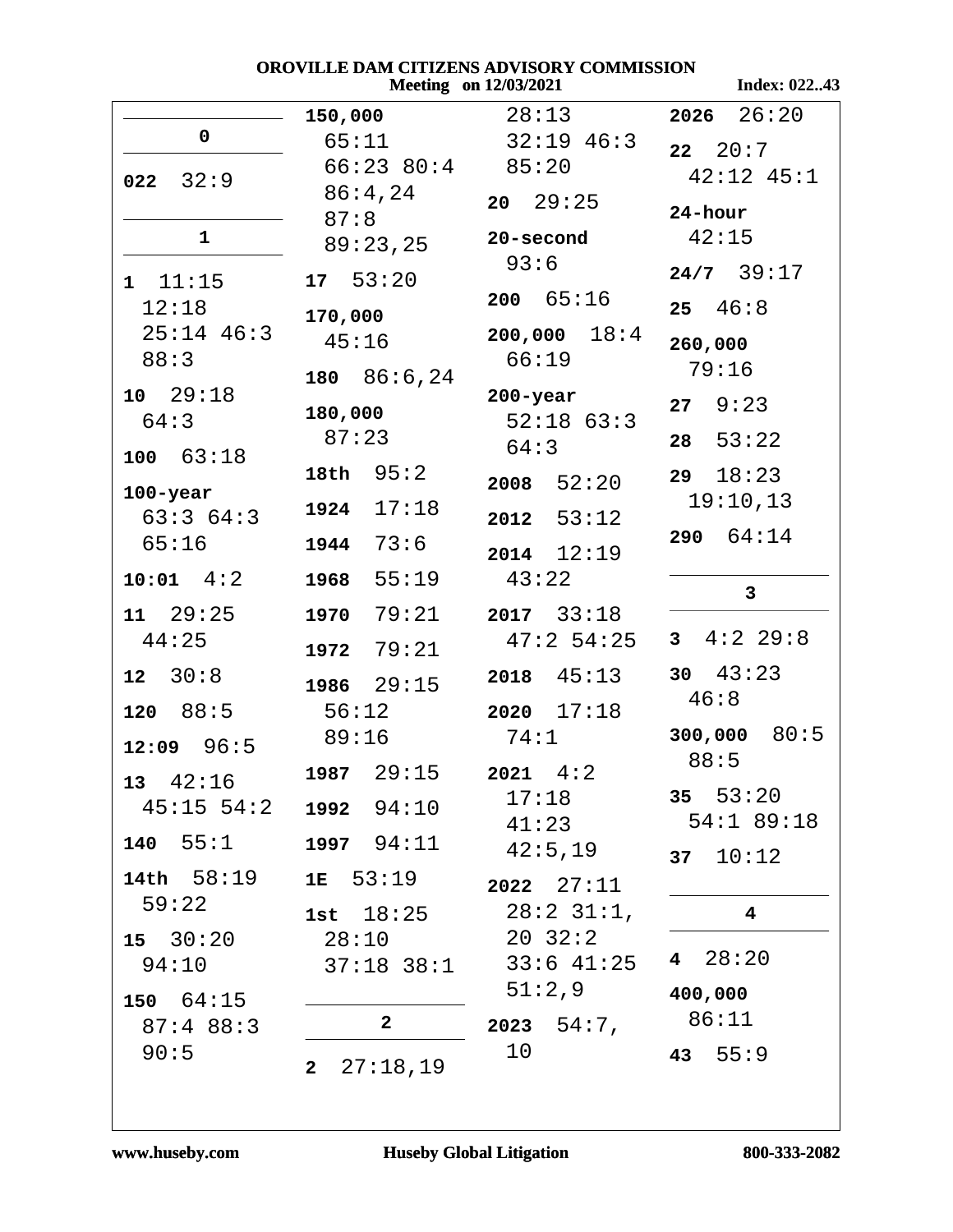**Index: 5..address** 

| 5                 | 82:14<br>86             | 51:6                 | 91:5            |
|-------------------|-------------------------|----------------------|-----------------|
|                   | 9                       | accountable          | 48:13<br>active |
| $5 \quad 28:24$   |                         | 94:23                | actively        |
| 52:21             | 29:14<br>9 <sup>1</sup> | accuracy             | 57:14           |
| 50 $22:14$        | 22:11<br>90             | 22:20                | activities      |
| 53:19             | 55:9                    | achieve              | 47:16,17        |
|                   |                         | 35:13                | $48:1$ 56:1     |
| $500 - year$      | 22:11<br>95             |                      |                 |
| $63:4$ $65:17$    |                         | 50:22                | 61:974:7        |
| 530 400-9068      | 97 82:15                | 80:23                | 75:277:18       |
| 4:10              | 89:16                   | achieving            | activity        |
|                   | 59:11<br>99             | 52:18                | $74:5$ 76:21    |
| 19:16<br>55       |                         |                      |                 |
|                   |                         | acknowledgemen       | 18:8<br>actual  |
| 6                 | A                       | 35:10<br>$\mathbf t$ | $45:20$ $46:3$  |
|                   |                         | acknowledging        | $62:1$ $63:19$  |
| $29:3$ 43:3<br>6  | A.M. 4:2                | 25:24                | 64:16           |
|                   | ability                 |                      |                 |
| 43:24<br>60       | $22:20$ 24:7            | 52:25                | add $16:6$      |
|                   |                         | acquisition          | 25:12           |
| 7                 | 59:12                   | 54:9                 | 65:15           |
|                   | above-                  |                      | 70:14,22        |
| 9:10,19           | mentioned               | acre $18:4$          |                 |
| 7 <sup>7</sup>    | 56:4                    | $45:16$ $46:3$       | 85:2 87:21      |
| $29:673:5$ ,      |                         | 65:11                | addition        |
| 6                 | absolutely              |                      | 49:21           |
| 17:19<br>76       | $26:5$ 36:24            | 79:16                | 83:21           |
|                   | 85:4                    | Act $52:21$          |                 |
| 55:1              |                         | $56:12$ 73:6         | additional      |
| $76 - 77$ 43:17   | 45:2<br>absorb          |                      | 26:14           |
|                   | absurd $25:24$          | action 8:8           | 30:10           |
| 77117:19          |                         | 28:1,4               | 45:15           |
| 43:22             | access 4:3              | $31:2$ 57:3          | 92:16           |
|                   | 55:12                   | 94:24                |                 |
| 8                 |                         |                      | 4:8<br>address  |
|                   | accessible              | action-packed        | $8:3$ 15:15     |
| 30:13,17<br>8     | 95:14                   | 8:7                  | $29:7$ 30:5     |
|                   | accomplishment          | actions              | $51:25$ 53:5    |
| 22:11<br>80       | 35:11<br>s              | 27:7,10              | 54:20           |
| $84 - 99$ $54:22$ | 52:24                   |                      |                 |
|                   |                         | $34:15$ $36:4$       | 57:11,15        |
| 8499 49:12        | accountability          | 57:2,4               | 69:21           |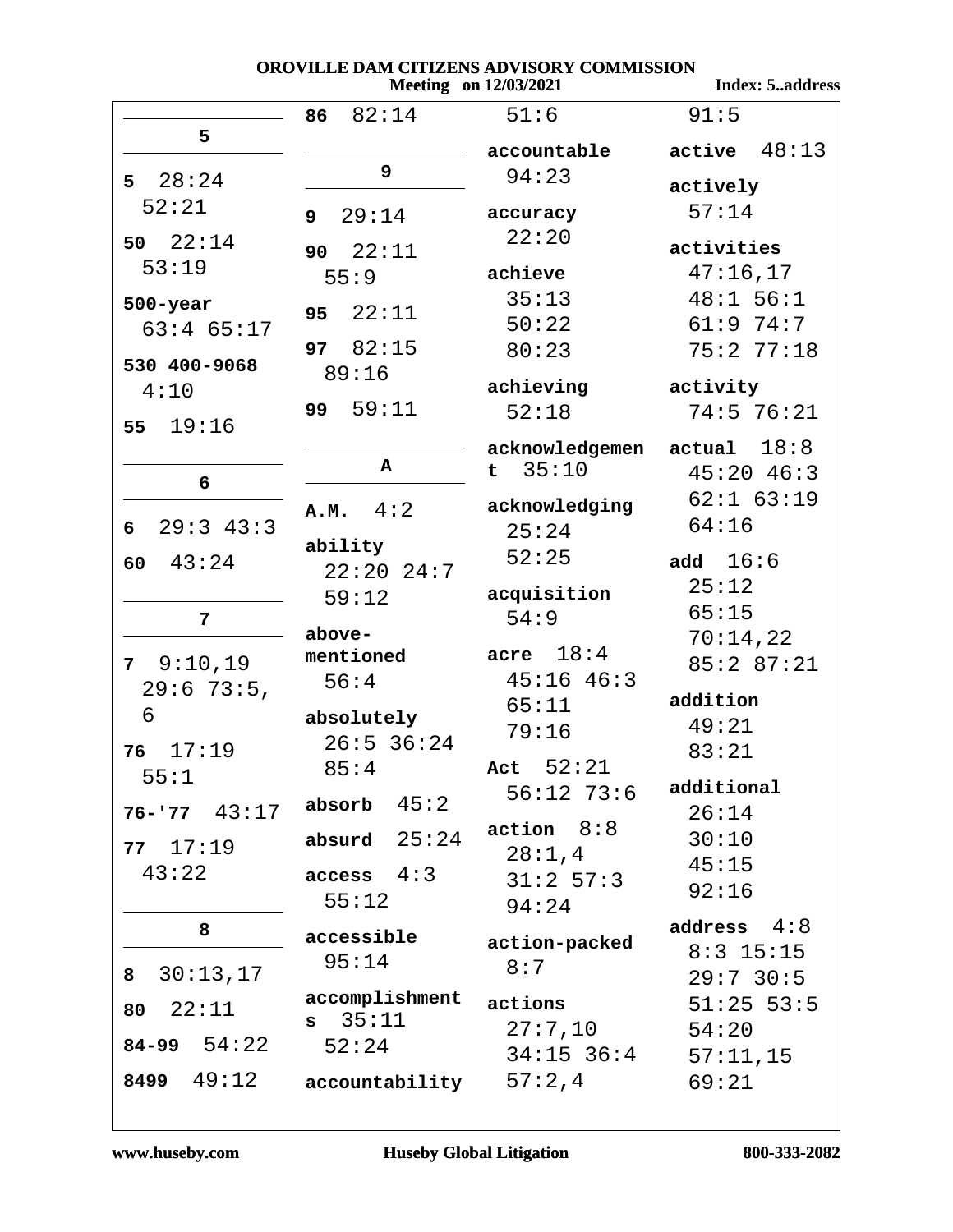| OROVILLE DAM CITIZENS ADVISORY COMMISSION<br><b>Meeting</b> on 12/03/2021<br>Index: addressedapplication |                            |                   |                    |
|----------------------------------------------------------------------------------------------------------|----------------------------|-------------------|--------------------|
| 93:15                                                                                                    | 57:23                      | agreement         | 14:12<br>amount    |
| addressed                                                                                                | Advisory                   | 22:4              | 44:16,18           |
| $15:8$ 55:10                                                                                             | 7:21                       | ahead $31:7$ ,    | 63:19 90:4         |
| 63:13                                                                                                    |                            | 20 84:13          | amounts $84:2$     |
| 89:15                                                                                                    | afforded                   |                   |                    |
| 93:10                                                                                                    | 76:12                      | air $9:20$        | analyses           |
|                                                                                                          | age $17:6$                 | align $48:2$      | 76:6 77:2,         |
| addresses                                                                                                | agencies                   | 75:8              | 8 80:8             |
| 69:19                                                                                                    | $35:19$ $38:7$             | aligning          | 82:22              |
| addressing                                                                                               | 54:760:1                   | 76:15             | analysis           |
| 55:793:18                                                                                                | 61:16                      |                   | 78:1,8,12          |
| adecember                                                                                                | 90:24                      | alignment         | 89:21              |
| 32:17                                                                                                    |                            | $51:5$ 76:14      | 90:15              |
|                                                                                                          | agency $9:10$ ,<br>22 10:2 | allocated         | and/or $13:5$      |
| adjourn                                                                                                  | 26:10,19                   | 53:20,22          | 91:20              |
| 95:8,23                                                                                                  | $29:6$ 32:1                | allocation        |                    |
| adjourned                                                                                                | 38:11                      | 18:22,24          | announced<br>12:24 |
| 96:5                                                                                                     | 49:14                      | 19:10             |                    |
| adjust $23:19$                                                                                           | 50:10,18                   | 24:24             | annual $30:6$      |
|                                                                                                          | 52:18,19                   |                   | $42:18$ 46:5       |
| administration<br>23:7                                                                                   | $53:4$ 55:20               | allotted<br>22:14 | answering          |
|                                                                                                          | 58:16                      |                   | 25:1068:4          |
| administrator                                                                                            | 62:12                      | alternate         | 94:23              |
| 23:11                                                                                                    | 70:17 75:7                 | 91:20             |                    |
| adopt $56:23$                                                                                            |                            | alternative       | Antelope<br>25:7   |
|                                                                                                          | agency's                   | 79:18 80:9        |                    |
| adopted<br>56:23                                                                                         | 62:12                      | 91:19             | anticipating       |
|                                                                                                          | agenda $8:7$               | alternatives      | 12:4               |
| advance                                                                                                  | $16:6$ 36:5                | 74:13             | apologize          |
| 24:10                                                                                                    | 92:3                       | $77:22$ 78:3      | 60:4               |
| 37:13                                                                                                    | agendize                   | 79:25             | appears $5:7$      |
| 88:24 89:2                                                                                               | 29:14                      | 80:16             |                    |
| 90:13                                                                                                    |                            | 81:7,20,25        | appendix           |
| advanced                                                                                                 | agents $56:9$              | 82:16             | 35:7,15            |
| 39:13                                                                                                    | aging $55:7$               | 83:2,25           | 89:9,12            |
| advancing                                                                                                | 65:16<br>agree             |                   | 91:4               |
| 12:18                                                                                                    |                            | ambient           | application        |
|                                                                                                          |                            | $18:17$ $19:7$    |                    |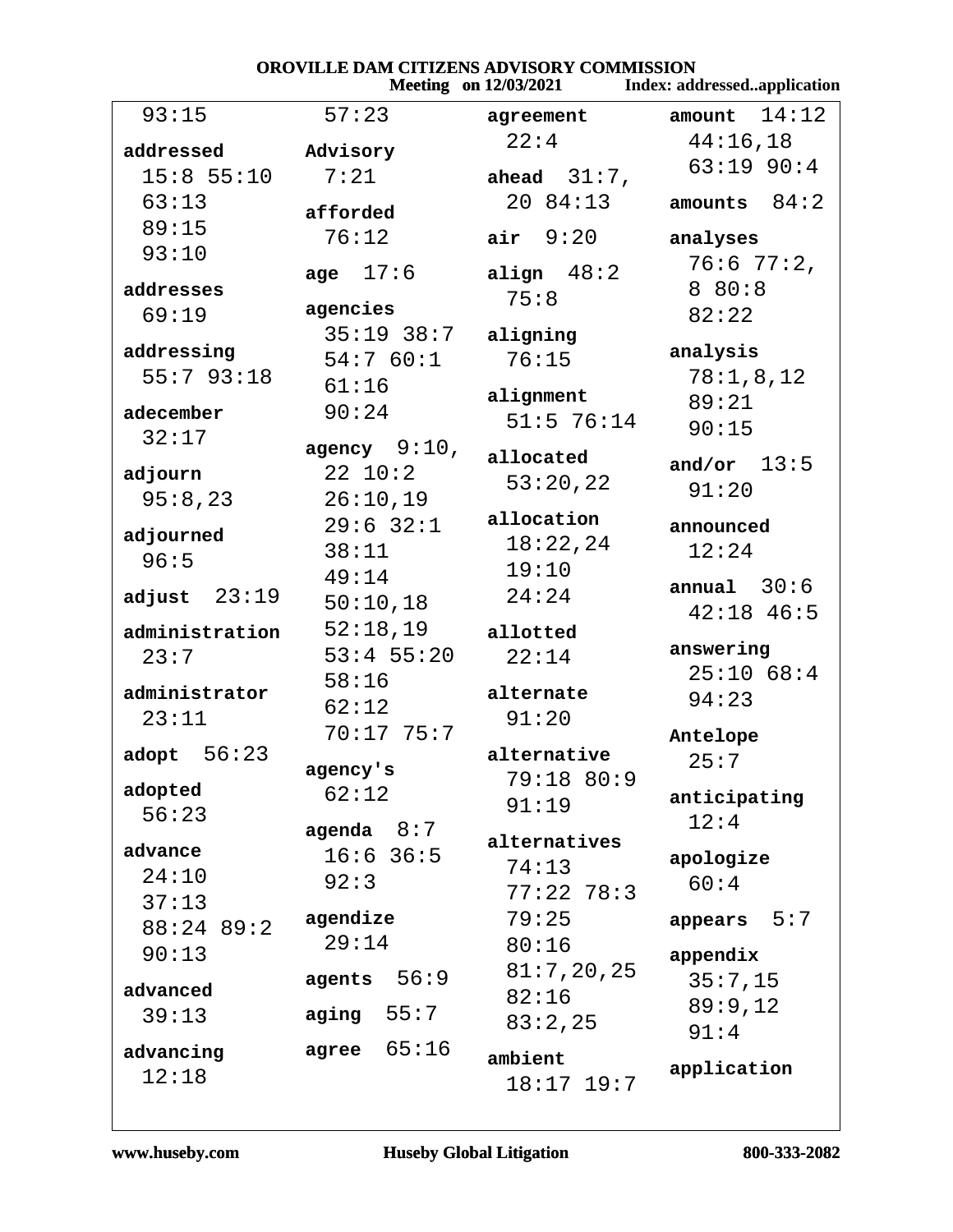| OROVILLE DAM CITIZENS ADVISORY COMMISSION<br><b>Meeting</b> on 12/03/2021<br><b>Index: appliesbacking</b> |                          |                                         |                           |
|-----------------------------------------------------------------------------------------------------------|--------------------------|-----------------------------------------|---------------------------|
| 46:6                                                                                                      |                          | $38:9$ 56:24 assist $26:16$ authorities |                           |
|                                                                                                           | 61:19 71:7               | 49:3                                    | 25:21                     |
| 73:4<br>applies                                                                                           |                          |                                         |                           |
| applying                                                                                                  | artifact                 | assistance                              | authorized                |
| 17:23                                                                                                     | 71:2                     | 49:11,12                                | $72:16$ 73:9              |
| 23:13                                                                                                     | aspect $80:24$           | 53:18                                   | availability              |
| appreciation                                                                                              | aspects                  | 56:3,14                                 | 18:9                      |
| 16:9                                                                                                      | 34:12                    | assumed                                 | avoid $48:12$             |
|                                                                                                           |                          | 79:15                                   | 52:2                      |
| approaches                                                                                                | Assemblyman              |                                         |                           |
| $48:23$ 51:1                                                                                              | 6:5,6                    | assumption<br>65:10                     | avoiding                  |
| appropriated                                                                                              | $24:21$ 38:3             |                                         | 72:20                     |
| 14:5                                                                                                      | 66:1567:3                | assumptions                             | aware $83:25$             |
|                                                                                                           | 68:4,10,                 | 21:663:10                               | 84:4                      |
| appropriately<br>81:10                                                                                    | 14,19                    | 64:17                                   |                           |
|                                                                                                           | 69:11                    | atmospheric                             | awareness<br>$49:10$ 56:1 |
| approving                                                                                                 | Assemblymember           | 10:20                                   |                           |
| 74:13                                                                                                     | $7:23$ $11:1$            | 14:20                                   |                           |
| approximates                                                                                              | 13:9,10                  | 17:10,13,                               | в                         |
| 65:8                                                                                                      | 16:2, 16, 20             | 2567:12                                 | back $8:11$               |
|                                                                                                           | $27:14$ $41:4$           | 91:22                                   | $9:9$ 18:12               |
| AR $42:5, 14$<br>$43:2$ $44:4$                                                                            | 71:10                    | attached                                | $24:15$ $27:3$            |
|                                                                                                           | Assemblymember           | 66:1                                    | $29:9$ 35:17              |
| area $9:21$                                                                                               | 95:21<br>' s             |                                         | 39:25                     |
| $12:21$ $20:5$                                                                                            |                          | 42:2<br>attempt                         | 42:12                     |
| 23:12                                                                                                     | asserted                 | attend $13:13$                          | 43:22                     |
| 24:13                                                                                                     | 25:15                    | attending                               | 46:20                     |
| 62:21                                                                                                     | assessment               | 83:12                                   | 52:20                     |
| areas $48:10$ ,                                                                                           | $30:9$ 57:9              |                                         | 55:19                     |
| 15,16                                                                                                     | 63:6,8                   | attention                               | 61:3,4                    |
| 51:23,24                                                                                                  | 94:12                    | $17:8$ 59:2                             | 82:14                     |
| 53:2,15                                                                                                   | assessments              | 94:14,18                                | 89:11                     |
| 54:17,19                                                                                                  | 55:25                    | 95:16                                   | 90:12                     |
| 55:24                                                                                                     | $60:9,12,23$ attenuating |                                         | 91:10,11                  |
| 57:9,12                                                                                                   | $61:6$ $63:9$            | 65:7                                    |                           |
| 66:3                                                                                                      | 82:22                    | August $30:2$                           | background<br>33:17       |
| army $9:2$                                                                                                | 92:15                    | 32:889:12                               |                           |
| $14:1$ $16:21$                                                                                            |                          |                                         | backing $23:3$            |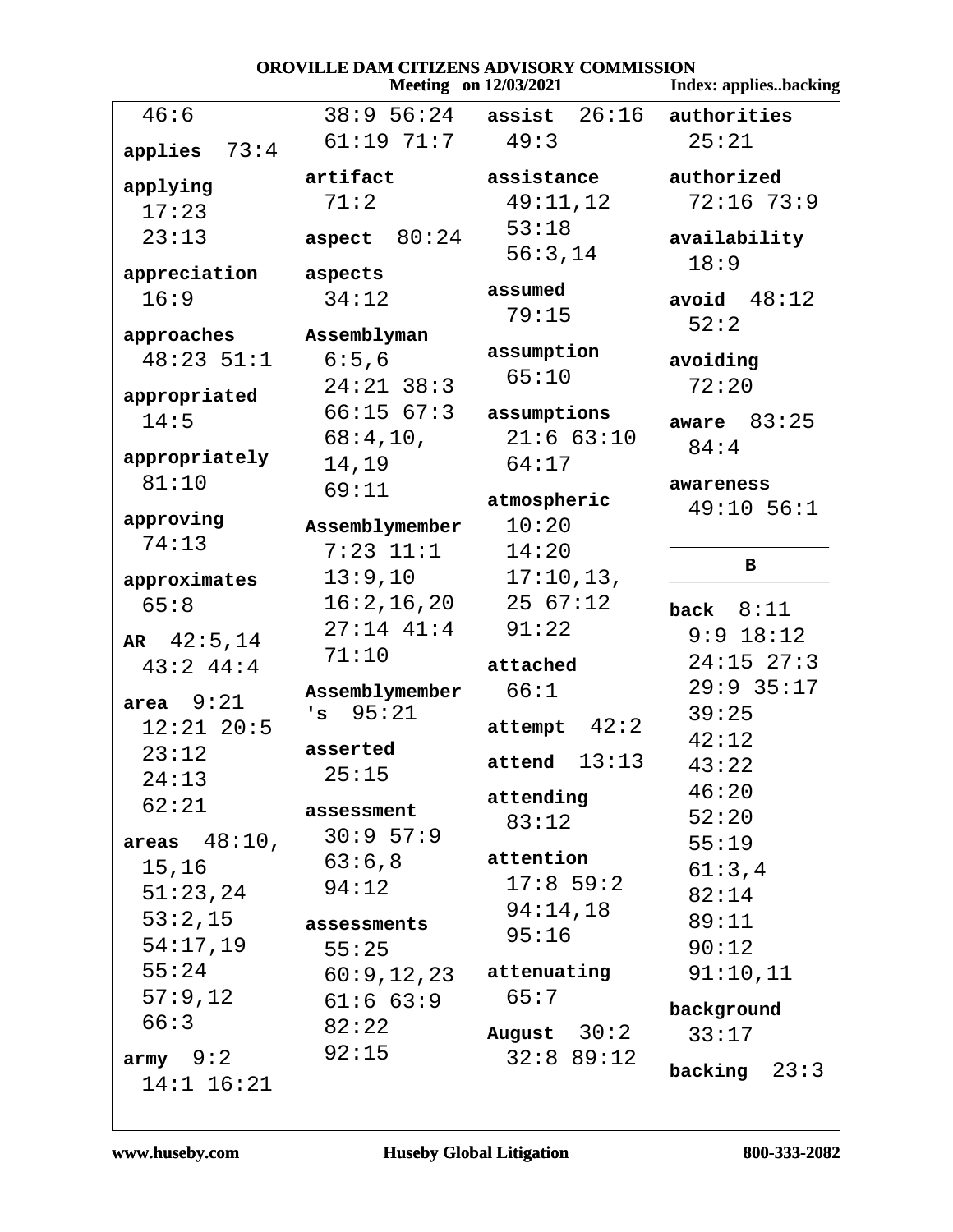### OROVILLE DAM CITIZENS ADVISORY COMMISSION

|                    |                                    | Meeting on 12/03/2021 | Index: backwaterbrought    |
|--------------------|------------------------------------|-----------------------|----------------------------|
| backwater          | 44:18                              | 26:1                  | boating                    |
| 52:3               | 52:9,10,15                         | berms $55:13$         | 26:16                      |
| <b>bad</b> $89:20$ | basis $39:12$                      | bet $16:14$           | body $7:22$ ,<br>24 33:23  |
| bag $66:6$         | Bassett                            | 47:7                  |                            |
| balance            | 58:20                              | better-than-          | bolstering<br>23:14        |
| 24:11              | Bateman                            | typical $44:2$        |                            |
| bar $21:4$         | 85:23 86:1                         | <b>BIDWELL</b>        | 12:19<br>bond              |
| 71:23,25           | $87:3$ 92:25                       | 30:25                 | book $73:20$               |
| 73:12              | 93:6,8                             | big $17:20$           | bottom $4:19$              |
| 74:19              | Bateman's                          | $33:3$ 41:7           | 57:876:18                  |
| 79:22              | 93:17                              | 44:7                  | 95:15                      |
| 87:25              | <b>BATEMEN</b>                     | 64:11,20              |                            |
|                    | <b>barrier</b> $21:5$ $86:3,18,20$ | 65:666:24             | branches                   |
| bars $76:18$       |                                    | 68:17                 | 89:22                      |
|                    | battling<br>88:1                   | 90:24                 | break $13:1$               |
| base $56:25$       |                                    | 94:21                 | 89:21,22                   |
| 64:16              | bay $9:20$                         | Bill 52:21            | breaker                    |
| based $19:2$       | 12:21                              | bin $10:12$           | 80:11                      |
| $31:10$ 63:5       | beg $25:21$                        |                       | breaking                   |
| 69:13              | begin $11:14$                      | bit $12:7$            | 17:13,14                   |
| baseline           |                                    | 22:1,19               |                            |
| 74:12              | beginning<br>74:9                  | 32:15                 | briefly $40:5$<br>41:22,23 |
| 76:21,23           |                                    | $35:12$ 53:7          | 72:9                       |
| 81:21              | 4:3<br>begins                      | 76:20                 |                            |
| basement           | behalf $21:21$                     | 78:16,21<br>81:3      | bring $15:1$               |
| 65:10              | beneficially                       |                       | 40:749:18                  |
| basic $56:25$      | 75:24                              | blue $45:20$          | $59:1$ $95:20$             |
| 72:11              |                                    | blueprint             | <b>British</b>             |
| 77:19              | benefit $22:5$<br>49:974:25        | 50:16                 | 18:14                      |
|                    | $82:4$ $83:6$                      | 51:11                 | 46:16                      |
| basically          |                                    | 57:19                 | 48:10<br>broad             |
| $13:1$ 33:14       | benefits                           | board $17:3$          | broke $89:19$              |
| 45:24<br>62:22     | 23:21                              | 21:16,23              |                            |
|                    | 76:13                              | 24:11                 | brought                    |
| basin $42:17$      | benefitting                        | 52:16,23              | 12:3,4<br>$15:15$ $21:4$   |
|                    |                                    |                       |                            |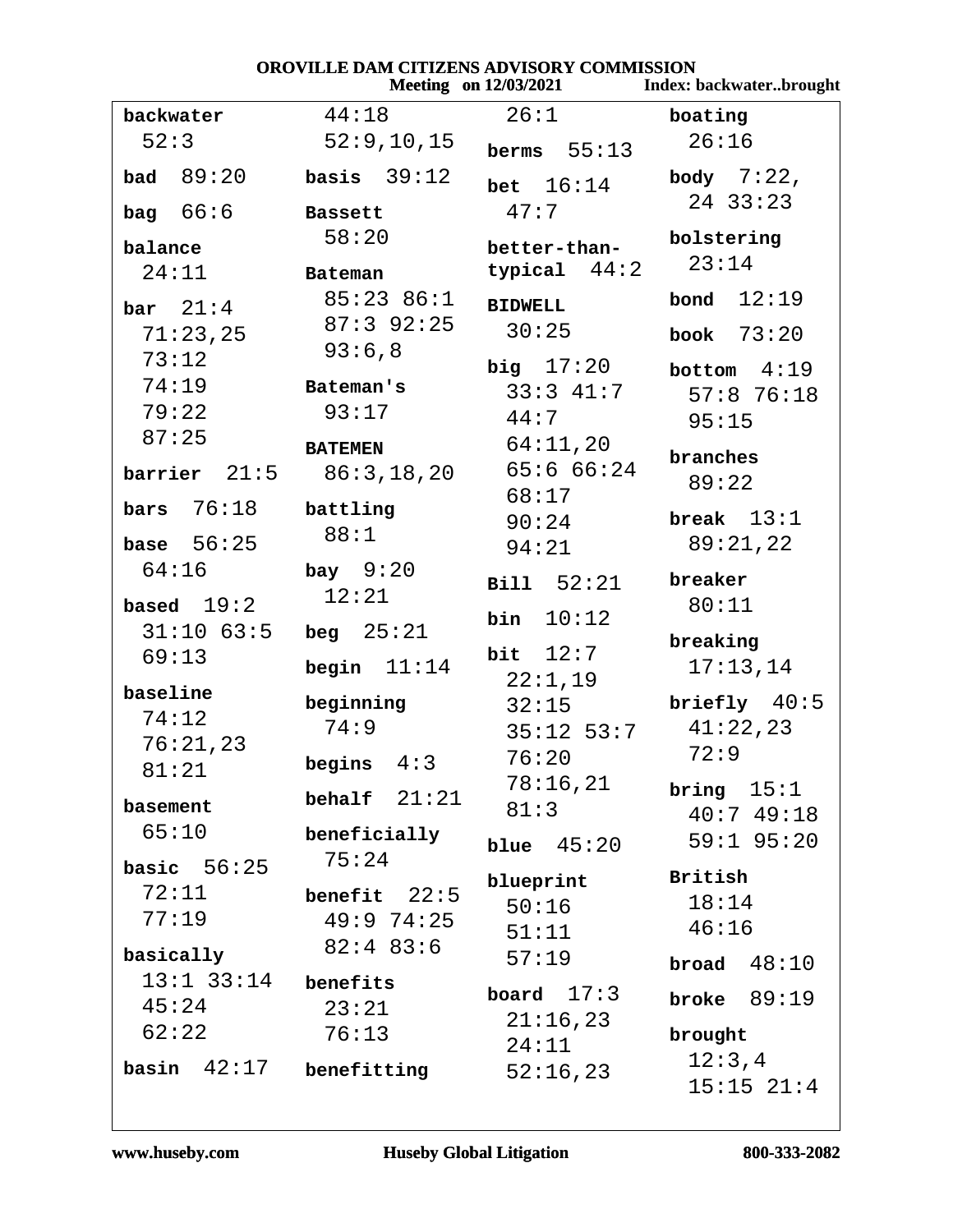Index: brush..cfs

| $27:15$ 29:8                    | 26:10,18                         | $calms$ $76:20$                           | 21:9<br>cater          |
|---------------------------------|----------------------------------|-------------------------------------------|------------------------|
| 30:4,12                         | 31:25                            | campaign                                  | CDEC $49:23$           |
| brush $40:23$<br>Bryson $37:19$ | 58:15<br>buy $57:2,3$ ,<br>5     | 57:25<br>Canal $40:22$                    | celebrate<br>52:23     |
| budget $54:13$<br>58:25         | bypass $46:16$                   | capacity<br>42:12                         | 95:25<br>celebration   |
| build $36:22$                   | 51:18,20,<br>$24 \;\; 53:4$      | 43:3,23                                   | 26:10                  |
| building<br>51:4                | 58:22<br>59:23                   | $45:1$ $48:12$<br>51:19<br>$64:14$ $68:1$ | celebratory<br>52:16   |
| built $79:7$                    |                                  | $87:5$ 92:16                              | Cental $82:6$          |
| built-in<br>76:8                | $\mathsf{C}$<br>Cal 56:6         | capita $19:16$<br>capital                 | center $8:19$<br>13:13 |
| bull 74:19                      | California                       | 30:19,23                                  | 28:10                  |
| 87:25                           | $11:17$ $12:1$                   | Captain                                   | 37:8, 18, 20<br>38:21  |
| Bullards                        | 17:21                            | 6:12,14                                   | 39:23                  |
| 71:22,25                        | 18:2,16                          | captured                                  | 46:12                  |
| 73:12<br>79:22                  | 19:25<br>38:9,10                 | 91:5,6                                    | 49:7,8,10,<br>17,23    |
| bullet $57:6$                   | 40:20                            | care $71:21$                              | 50:4,6                 |
| 77:12                           | 42:16                            | 96:4                                      | 61:18                  |
| 83:16                           | 46:5,17<br>49:22                 | carry $64:17$                             | centers                |
| bullets<br>33:25                | $55:20$ 59:4<br>71:20,22         | case $62:7$<br>66:773:5, central          | 38:24                  |
|                                 |                                  | 12                                        | 38:23                  |
| bump $18:11$                    | Californians<br>9:24             | cast 48:19                                | $39:16$ 40:3           |
| 18:3<br>bumped                  |                                  | cataloging                                | 47:24                  |
| Bureau $21:15$                  | call $5:6$                       | 30:1                                      | 48:25                  |
| business                        | 32:11<br>$38:21$ 62:1 categories |                                           | $50:14,16$ ,           |
| 63:22                           | 65:19                            | 73:374:6                                  | 24 51:3,4,<br>12 52:20 |
| Butte $24:13$                   | $66:17$ 73:5                     |                                           | 53:13,21               |
| $26:8$ 38:6                     | 88:9                             | category<br>54:16                         | 54:17                  |
| $52:18$ 53:3                    | called $49:24$ $76:21$           |                                           | 57:18                  |
| Butte's                         | 65:24                            |                                           | cfs $80:4,5$           |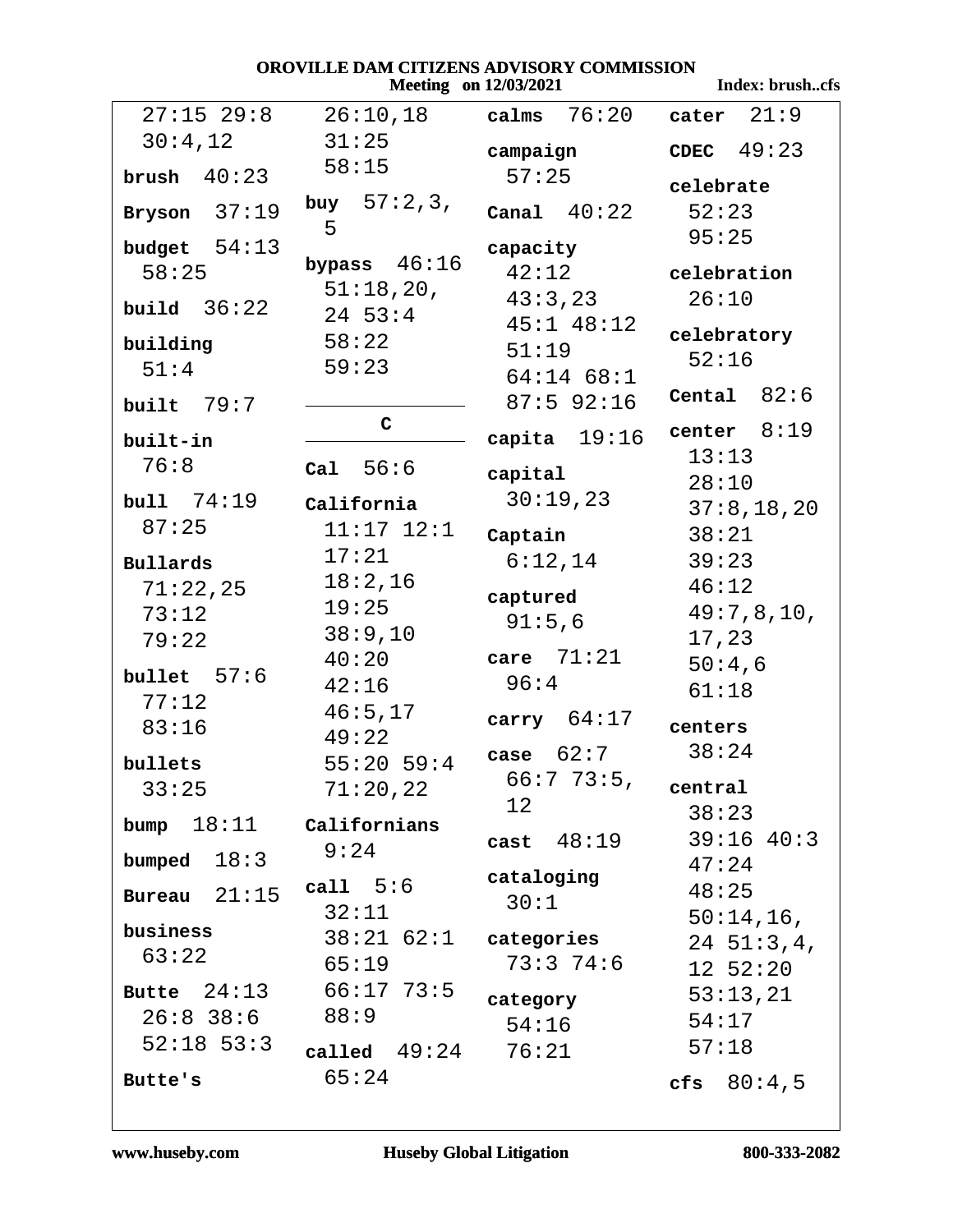# **OROVILLE DAM CITIZENS ADVISORY COMMISSION**<br>Meeting on 12/03/2021 Index: chairn

|                           |                                                        |                    | Meeting on 12/03/2021 Index: chairmancommissioners |
|---------------------------|--------------------------------------------------------|--------------------|----------------------------------------------------|
| 86:24                     | citizens                                               | $10:5$ 46:24 86:17 |                                                    |
|                           | 87:23 88:5 7:20 12:12 71:7 93:24 93:25                 |                    |                                                    |
| chairman                  | $city$ $20:5$                                          | 94:21              | commerce                                           |
| 59:1                      | 24:25                                                  | colleagues         | 59:13                                              |
| challenge                 | 59:15                                                  | $23:17$ 70:5       | commission                                         |
| $12:8$ $22:24$            | $\texttt{Clara} \quad 25:1 \qquad \texttt{collective}$ |                    | $4:7 \; 5:3$                                       |
|                           | classic                                                | 16:17              | $7:21$ 8:10                                        |
| challenges<br>$8:4$ 42:22 | 46:13                                                  | 38:24              | $9:11$ $10:4$                                      |
|                           |                                                        | collectively       | $11:2$ $12:16$                                     |
| challenging               | clear $90:22$                                          | $17:6$ 56:20       | 15:22                                              |
| 24:9                      | cleared                                                |                    | $23:10$ $27:7$                                     |
| chance $11:3$             | 40:24                                                  | Collins $5:9$ ,    | 28:2,25                                            |
| $32:24$ 46:8              |                                                        | 10.32:25           | $31:14$ $32:9$                                     |
|                           | click $4:18$                                           | $35:25$ $38:4$     | 33:17,20,                                          |
| change $10:21$            | 85:17                                                  | Columbia           | $25 \t34:15$                                       |
| 14:14,23                  | clicking                                               | 18:14              | 35:7,11,                                           |
| $15:10$ $31:9$            | $4:20$ 85:16                                           | 46:16              | 13, 14, 18,                                        |
| $51:7$ $52:1$             | climate                                                |                    | $25\,36:5$                                         |
| $64:268:1$ ,              | 17:23                                                  | combined           | $38:1$ 40:6                                        |
| 20 86:7                   | 46:12                                                  | 17:18              | 41:956:18                                          |
| 89:17                     | 51:4,7,25                                              | Commander          | 58:6,7                                             |
| changing                  | 64:286:7                                               | $7:1$ , $2$        | 73:2583:6                                          |
| 68:15                     |                                                        |                    | 85:286:9                                           |
| chart $30:20$             | closely                                                | comment            | 90:21                                              |
|                           | 22:22                                                  | $4:12,15$ ,        | $93:14$ 95:6                                       |
| charter $35:6$            | 87:11                                                  | 17, 20, 21,        |                                                    |
| Cherokee                  | $\texttt{closer}$ $67:24$                              | 24 9:7             | commissioner                                       |
| 40:22                     | 87:17                                                  | 16:25 83:7         | 7:10,11                                            |
|                           |                                                        | 84:15              | 29:18                                              |
| chief $5:23$ ,            | CNA $82:6$                                             | 85:7,12,17         | 60:5,7,8                                           |
| 24 71:17                  | Coast $74:4$                                           | 86:22              | $63:14$ $64:1$                                     |
| choose $82:9$             | collaboration                                          | 88:15              | 69:25                                              |
| Christmas                 | 13:7                                                   | 91:13,15           | 70:8,12                                            |
| 95:18,24                  |                                                        | 92:24              | 84:22                                              |
|                           | collaborative                                          | 93:1,5             | commissioners                                      |
| circle $8:11$             | 44:5                                                   | comments           | $5:5$ 24:20                                        |
| cities $84:11$ colleague  |                                                        | 37:16              | $27:6$ 30:21                                       |
|                           | $4:8$ 8:25                                             | $51:10$ 69:9       | $31:11$ $33:7$                                     |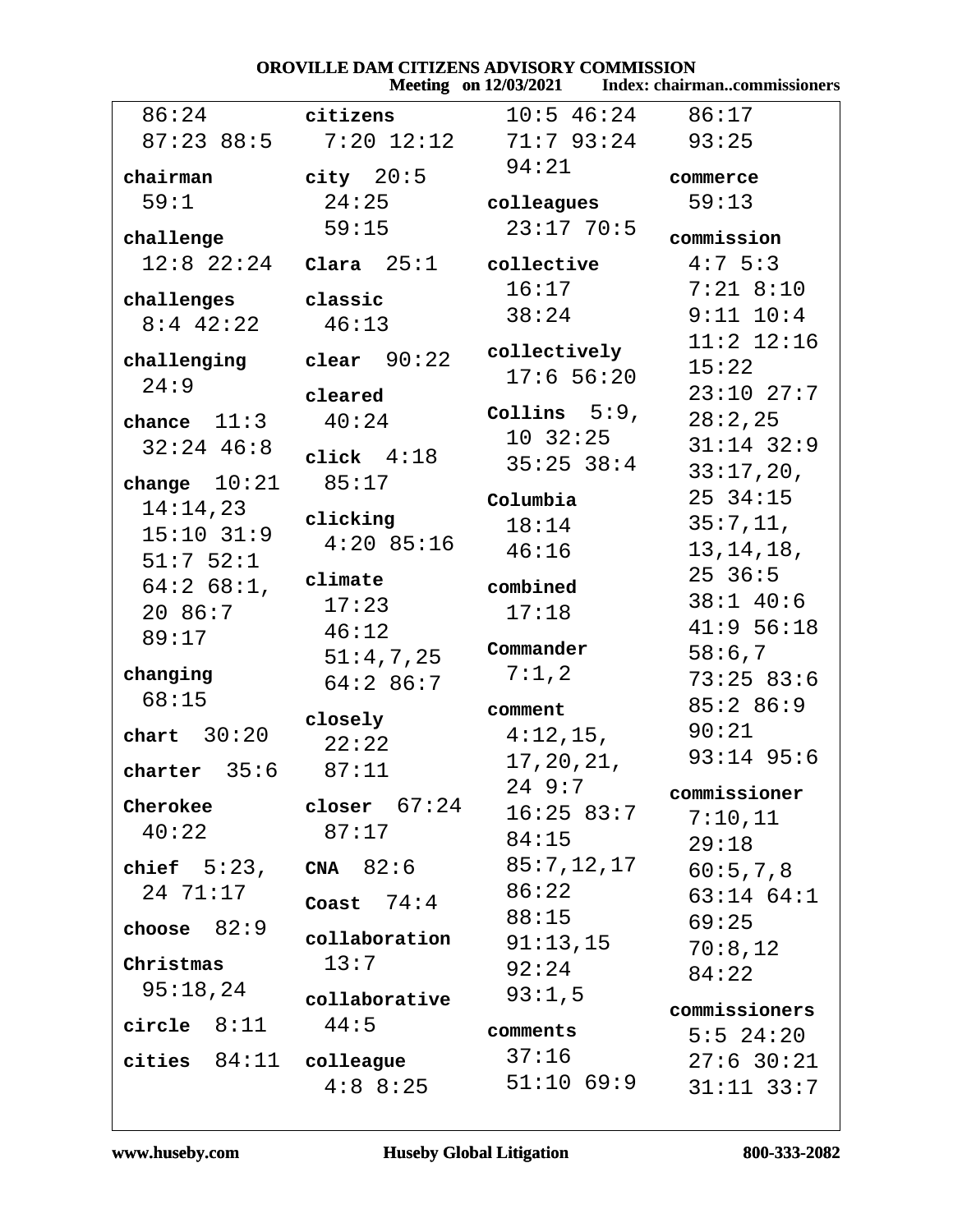|                         |               | OROVILLE DAM CITIZENS ADVISORY COMMISSION<br>Meeting on 12/03/2021 Index: commitmentconfusing |             |
|-------------------------|---------------|-----------------------------------------------------------------------------------------------|-------------|
| $35:5$ $36:3$ , compete |               | $57:11,15$ 81:19                                                                              |             |
| 12 41:17                | 53:15         | 74:17                                                                                         |             |
| 47:985:1,               |               |                                                                                               | conditions  |
| 993:11                  | complete      | Conant $5:16$ ,                                                                               | 10:12,22    |
|                         | 28:8,19       | 18 36:14,                                                                                     | 13:24       |
| commitment              | 52:13         | $15 \t37:2 \t14:17,20$                                                                        |             |
| 47:17                   | 53:21         | 59:8,9,20                                                                                     | 16:12       |
| commitments             | 92:14         | 69:24                                                                                         | 18:12       |
| 8:12                    | completed     | 70:11,14                                                                                      | 19:6,8      |
|                         | 32:12         | $91:14$ ,15                                                                                   | 20:21       |
| common $65:18$          | 52:1,15       | 92:19                                                                                         | 21:12       |
| 78:20                   | 53:23         | concept                                                                                       | 22:9,25     |
| communicate             | 54:2,3,6      | 56:24                                                                                         | 31:10       |
| 64:21                   | 78:22,25      |                                                                                               | 43:2,10     |
| 82:20                   |               | concepts                                                                                      | 44:12,21    |
|                         | completely    | 35:22                                                                                         | 45:17       |
| communicating           | 60:24         | conceptual                                                                                    | 46:14       |
| 7:25 80:13              | 66:12         | 56:23                                                                                         | 69:15       |
| communication           | completing    |                                                                                               | 74:12       |
| 56:265:19               | 82:11         | concern                                                                                       | 75:14       |
| 74:10                   |               | 11:15                                                                                         | 81:22       |
| 94:15                   | completion    | 13:2,19                                                                                       |             |
|                         | 26:11         | 63:13                                                                                         | conduct     |
| communications          | 54:10         | 67:13                                                                                         | 60:24       |
| $26:2$ 34:21            | complex       | concerns                                                                                      | 61:10       |
| 35:18                   | 60:22         | 15:8,15                                                                                       | conducted   |
| communities             | 84:19         | 84:1                                                                                          | $4:5$ 61:16 |
| $8:1$ 25:25             |               |                                                                                               |             |
| 49:9                    | complicated   | concerted                                                                                     | conduit     |
| 53:14,21,               | 17:22         | 75:6 76:15                                                                                    | 49:11       |
| 23, 54:1, 2             | 84:19         | conclude $8:6$ confess                                                                        |             |
| 56:15 62:7              | complimented  | 83:8                                                                                          | 11:14       |
| community               | 94:1          | conclusion                                                                                    | confined    |
| 19:18                   | components    | 35:4,9                                                                                        | 32:20       |
| 53:11,20                | 33:16         |                                                                                               |             |
| 56:5                    | 80:25         | condition                                                                                     | confluence  |
|                         |               | $42:25$ $43:6$                                                                                | 26:15 80:5  |
| compared                | comprehensive | 45:22                                                                                         | confusing   |
| 81:20,21                | 48:18         | 67:18                                                                                         | 65:22       |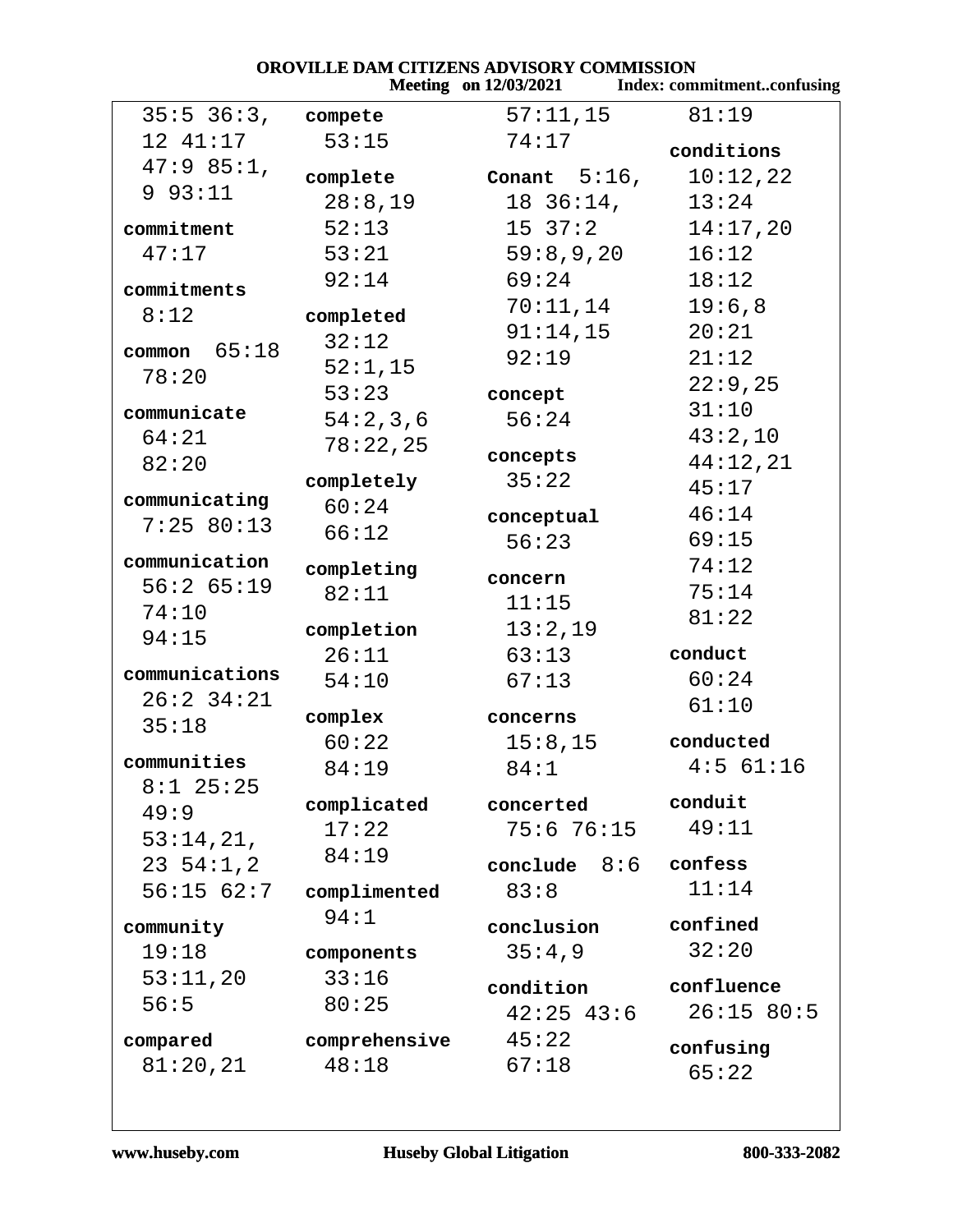## OROVILLE DAM CITIZENS ADVISORY COMMISSION

|               |                       | <b>Meeting</b> on 12/03/2021 | Index: confusioncorps |
|---------------|-----------------------|------------------------------|-----------------------|
| confusion     | constructivene        | $22:2,11,$ controllers       |                       |
| 70:13         | $ss$ $41:6$           | $13, 17$ $23:2$              | 62:1                  |
| congratulate  | contacted             | 24:22,23                     | conversations         |
| 52:17         | 84:4                  | 28:18                        | $24:1$ 91:1           |
|               |                       | control $9:3$ ,              |                       |
| conjunction   | content               | 5 16:22                      | conveyed              |
| 92:12         | 34:4,11,17            | 20:17                        | 39:10                 |
| connect       | $47:14$ 90:6<br>94:19 | 21:16                        | cooking               |
| 26:23         |                       | 23:23                        | 19:17                 |
| 32:24         | context               | 26:10,18                     | cooler-than-          |
| Connelly      | 42:17                 | $31:25$ 39:4                 | normal $46:14$        |
| 5:11,13       | 43:20                 | 40:18,22                     |                       |
| $32:24$ 36:1  | 65:21                 | $45:9$ $46:1$                | cooperate             |
| 38:5          | 79:17                 | $49:1$ 52:18                 | 65:6                  |
|               | 93:13,19              | 53:355:14                    | cooperation           |
| conservative  | continue              | 58:16                        | 15:21                 |
| 19:1          | 15:22                 | 64:21                        | coordinate            |
| conserve      | 30:5,23               | 69:13,20                     | 64:21                 |
| 20:15         | $35:24$ $42:7$        | 71:8,9,19,                   |                       |
| 21:19         | $43:8$ $45:14$        | $25\ \ 72:12$ ,              | coordinated           |
| consideration | $56:16$ $59:3$        | $25\ \ 73:6,9,$              | $62:8$ 75:2           |
| 84:13         | continued             | 11, 13, 17,                  | 81:988:6              |
|               | $11:9$ $12:9$         | 18,19,21                     | coordination          |
| consistently  |                       | 74:3,7                       | 39:1, 2, 4            |
| 53:2          | continues             | 75:4,9,22,                   | $40:1$ $47:23$        |
| consolidated  | 11:13                 | 24 76:6,                     | 50:8,9                |
| 93:5          | 21:10                 | 10, 13, 16,                  | 56:562:4              |
| constitutes   | continuing            | 25 77:14                     | 74:10                 |
| 29:19         | $14:5$ $19:7$         | 78:18                        | 77:18                 |
|               | $30:8$ 45:13          | $79:3,8,12$ , Coordinator    |                       |
| constraints   | contract              | 15,23                        | 78:10                 |
| 83:18 84:1    | 22:9                  | 80:1,18                      |                       |
| constructed   |                       | 81:2,14                      | copying $16:4$        |
| 22:3          | contractors           | 83:15                        | core $9:2$            |
| construction  | $9:12$ $18:24$        | 87:5,10,                     | Corp $87:20$          |
| $55:13$ 73:8  | 19:10,12,             | 15,19                        |                       |
|               | 14,21                 | 92:12,13                     | corps $14:1$          |
|               | 20:8,11               | 94:5                         | $16:21$ 38:9          |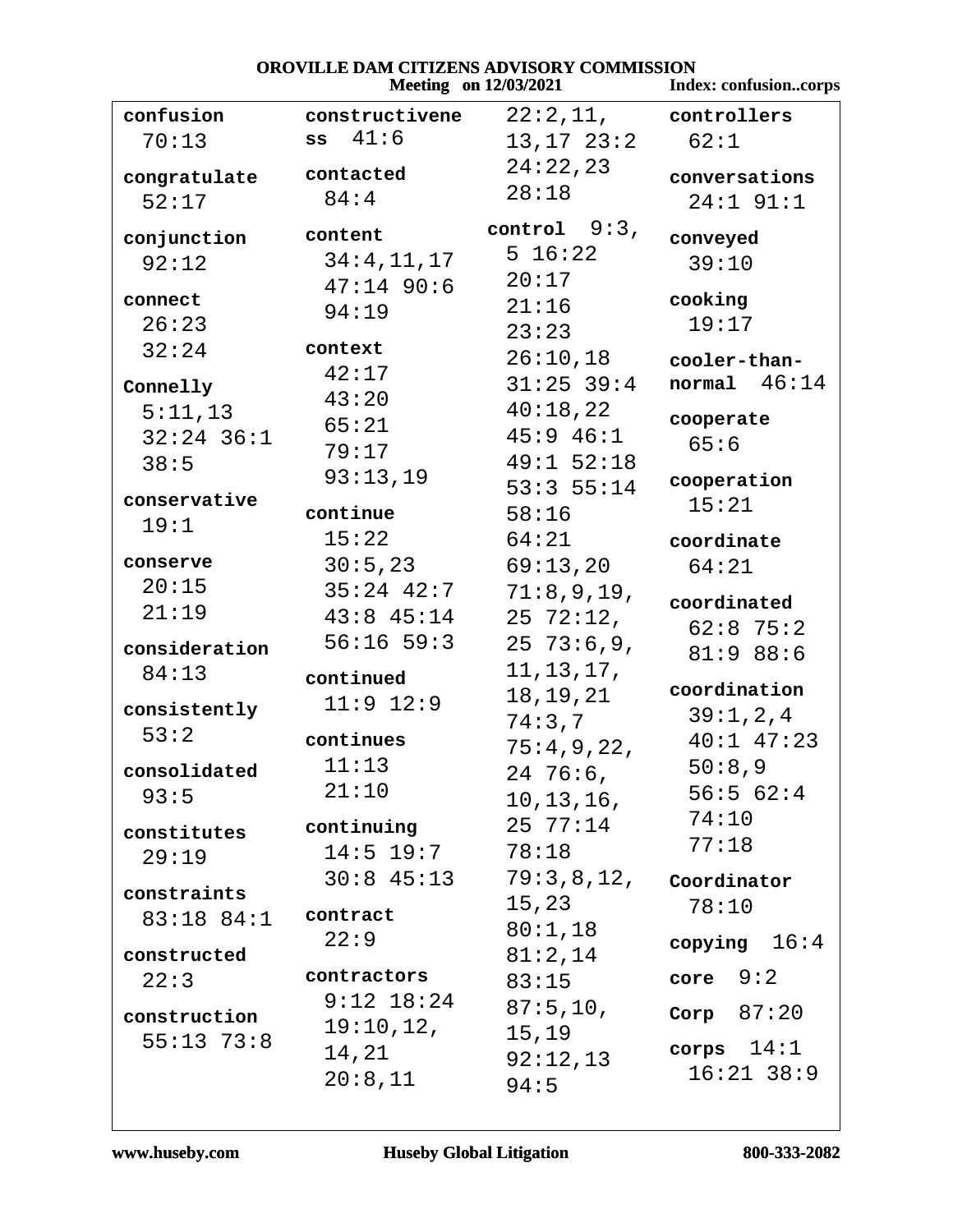| OROVILLE DAM CITIZENS ADVISORY COMMISSION<br><b>Meeting</b> on 12/03/2021 |                |                        |                              |  |
|---------------------------------------------------------------------------|----------------|------------------------|------------------------------|--|
|                                                                           |                |                        | <b>Index: Corps'sdamaged</b> |  |
| 54:22                                                                     | 61:269:9       | Crowfoot               | 54:11                        |  |
| 56:24                                                                     | coupling       | 5:21,22                | 69:15,18                     |  |
| 61:19                                                                     | 20:15          | $7:15$ $12:14$         | $75:14$ 87:7                 |  |
| 71:7,18                                                                   |                | $13:9$ $16:1$          | 92:13                        |  |
| 72:8, 10, 23                                                              | court $4:3$    | $24:18$ 25:9           | Curry $5:23$ ,               |  |
| 73:2,10,14                                                                | cover $16:3$   | $26:5$ $27:2$          | 24                           |  |
| 75:787:11                                                                 | 30:15          | 36:2,11,20             |                              |  |
| 94:1,8,12                                                                 | 41:22          | 37:1,3,11              | curve $69:17$ ,              |  |
| Corps's $17:7$                                                            | 47:13          | $40:9$ $41:3$          | 19                           |  |
|                                                                           |                | $46:21$ $47:9$         | curves $46:8$                |  |
| 44:15                                                                     | covered        | 58:4,12                | 69:12                        |  |
| Corps-owned                                                               | $36:25$ 42:4   | 59:7,19,24             | 82:24                        |  |
| 72:24                                                                     | 88:21 89:4     | 60:3,6                 |                              |  |
| correct $14:7$                                                            | 90:16          | $63:24$ $68:2$         | cut $22:12$                  |  |
| $16:20$ $61:1$                                                            | 94:20          | 69:23                  | 59:12                        |  |
| 64:14                                                                     | covers $19:17$ | 70:10,24               | cuts $22:11$                 |  |
| 65:12,14                                                                  |                | 83:4                   |                              |  |
|                                                                           | Craddock       | 84:16,18               | D                            |  |
| correctly                                                                 | 25:665:13      | 85:5                   |                              |  |
| 66:16                                                                     | 69:8,11        |                        | dam $7:20$                   |  |
| corroboration                                                             | 87:292:7,      | 86:14,19,<br>2188:13   | 8:3,4                        |  |
| 20:4                                                                      | 8              | 90:20                  | 15:11                        |  |
|                                                                           | Craddock's     |                        | 22:2,6                       |  |
| $cost$ 48:24                                                              | 25:3           | 91:25                  | $26:11$ 30:6                 |  |
| 52:13                                                                     | created        | 92:23                  | 34:22                        |  |
| Councilmember                                                             | 33:20          | 93:3,12,23             | 39:10                        |  |
| 6:20,21                                                                   |                | 95:11,17,              | 47:1,11                      |  |
|                                                                           | 53:12<br>54:24 | 19                     | 60:11                        |  |
| counties                                                                  |                | cubic $86:4$ ,         | 62:24                        |  |
| 84:11                                                                     | 55:19          | $6,11$ $87:8$          | 71:25                        |  |
| county $18:13$ creating                                                   |                | 89:23                  | 72:1,16                      |  |
| $20:5$ $24:13$                                                            | $52:3$ 90:13   | cumulative             | 77:22                        |  |
| 25:2,7,8                                                                  | critical       |                        | 79:6, 13, 15                 |  |
| $26:8$ 38:6                                                               | 19:18          | 55:5                   | $87:12$ 92:5                 |  |
| 62:11,17                                                                  | 59:10,16       | curious                |                              |  |
| 70:17                                                                     | 91:22          | 36:16                  | damage $54:24$               |  |
|                                                                           |                | current $9:14$ damaged |                              |  |
| couple $22:22$                                                            | critically     | 14:10                  | 54:20                        |  |
| $25:4$ $26:23$                                                            | 20:25          | 44:14                  |                              |  |
|                                                                           |                |                        |                              |  |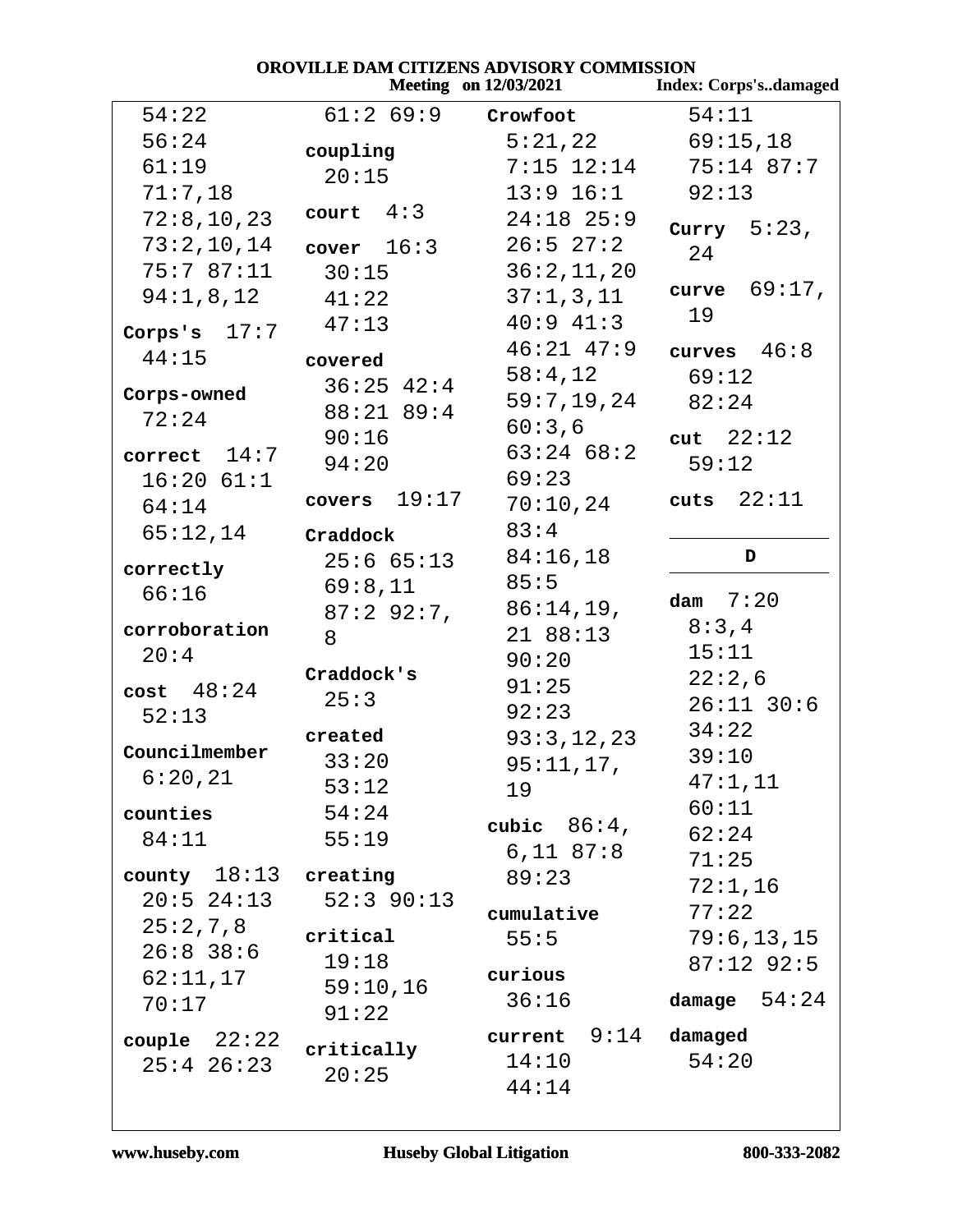|                         | OROVILLE DAM CITIZENS ADVISORY COMMISSION |                            | Meeting on 12/03/2021 Index: damsdevelopment |
|-------------------------|-------------------------------------------|----------------------------|----------------------------------------------|
| dams $62:13$            | decision                                  | $delta$ 20:11, descriptive |                                              |
| 71:23                   | 21:24                                     | 17,18                      | 50:20                                        |
| 87:25<br>$data$ $17:16$ | 22:16,21<br>decisional                    | 21:2,4,9,<br>132:10        | design $54:9$<br>$64:14$ 94:6                |
| $39:6$ 49:2,            | 50:21                                     | 44:10,12                   |                                              |
| 22 50:1                 |                                           | demute $36:15$             | designed                                     |
| 52:12                   | decisions                                 |                            | 48:12                                        |
| 56:13,14                | 24:11                                     | department                 | designs                                      |
| 77:1,4,6,               | 49:14                                     | 8:15,22                    | 79:14                                        |
| 21                      | declaring                                 | $10:6$ 19:9,<br>14 21:14   | destruction                                  |
| date $5:3$              | 49:14                                     | $22:3$ 38:11               | 54:9                                         |
| 35:11                   | decreased                                 | 40:15                      | detail $69:22$                               |
| 53:1,20                 | 88:2                                      | 44:16                      | 78:21                                        |
|                         | dedicated                                 | 45:14                      |                                              |
| day $17:14$             | $49:8$ 53:17                              | 46:24                      | detailed                                     |
| 19:16                   |                                           | 60:20                      | $49:21$ $91:2$                               |
| 42:13                   | dedication                                | 65:23                      | devastating                                  |
| days $44:11$            | 12:10                                     |                            | 43:9                                         |
| 70:19,20                | deep $10:18$                              | dependent<br>44:20         | develop                                      |
| deadlines               | deeper $34:10$                            |                            | 29:25                                        |
| 81:12                   |                                           | depending                  | 79:11,17                                     |
| deal $17:20$            | deficient<br>77:8                         | 95:3                       |                                              |
| 21:12                   |                                           | Deputy $5:23$ ,            | developed<br>80:17                           |
| 74:24                   | deficit $42:7$                            | $24\ \ 6:9,11$             | 81:20                                        |
| 80:11                   | defined $94:5$                            | $10:8$ 25:6                |                                              |
|                         | defining                                  | 65:13                      | developing                                   |
| 29:11<br>debris         | 79:1                                      | 69:8,11                    | 48:17                                        |
| decade $25:14$          |                                           | $87:2$ 92:7                | 74:13                                        |
| decades                 | degree $20:16$                            | 9:22<br>derives            | 76:24                                        |
| 11:25                   | delays $51:22$                            | describe                   | 80:8,14<br>82:10                             |
| 17:21                   | deliver                                   | 47:25                      | 83:1,25                                      |
| 4:2<br>December         | 19:11                                     | describes                  |                                              |
| $7:19$ 18:25            | deliverables                              | $54:18$ 87:8               | development<br>32:11                         |
| 84:8                    | 81:13                                     |                            | $50:18$ 55:6                                 |
| decided                 |                                           | describing                 | 75:13                                        |
| 75:18                   | deliveries                                | 70:6                       | 80:19 82:5                                   |
|                         | 23:3,4                                    |                            |                                              |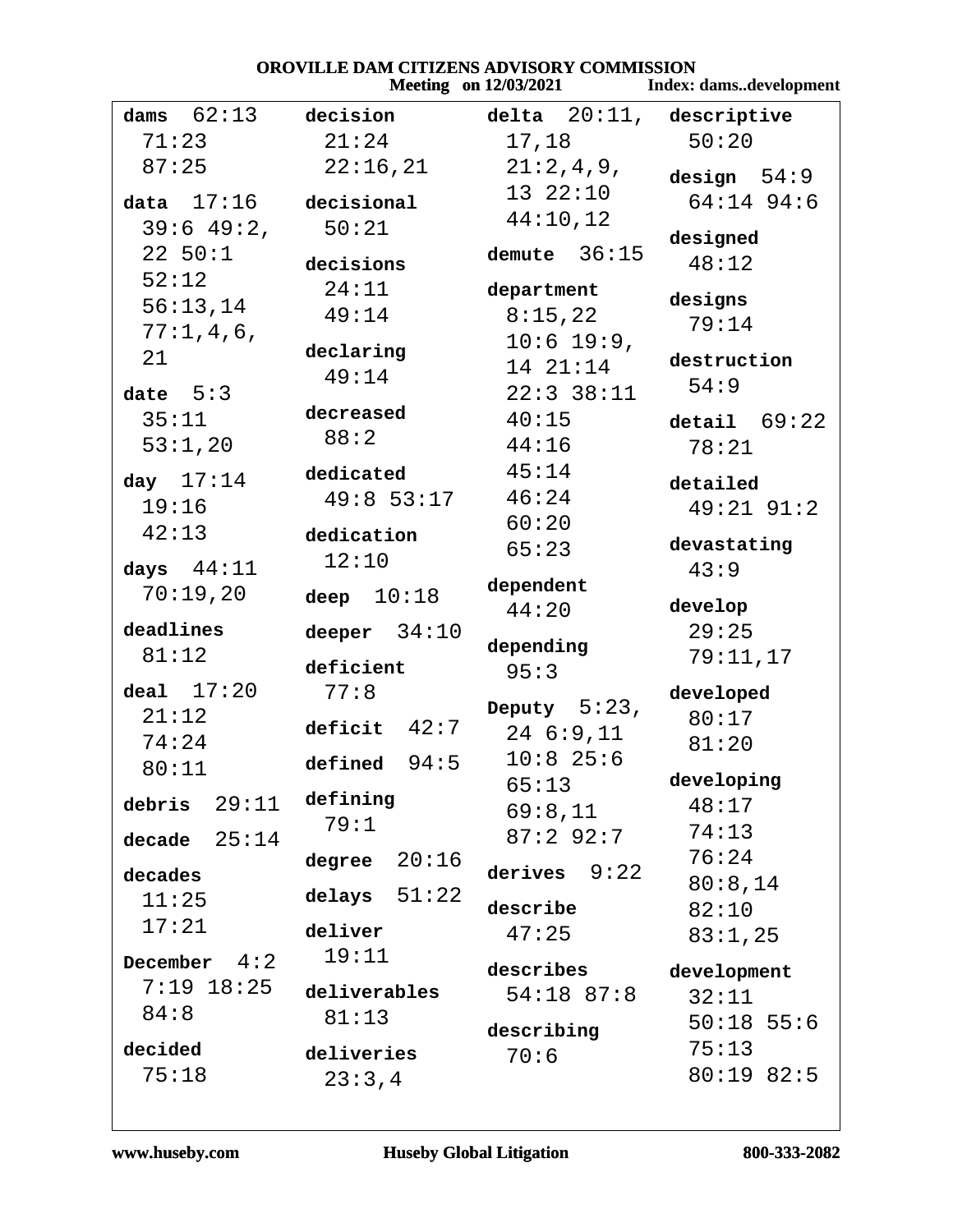| OROVILLE DAM CITIZENS ADVISORY COMMISSION<br><b>Index: devoteDWR</b><br>Meeting on 12/03/2021 |                |                    |                       |
|-----------------------------------------------------------------------------------------------|----------------|--------------------|-----------------------|
| 84:7                                                                                          |                | 44:7               | drier $17:19$         |
|                                                                                               | 18,23          |                    |                       |
| 95:16<br>devote                                                                               | 69:8,10,11     | division           | 43:17                 |
| dialogue                                                                                      | $71:1$ 87:1,   | 38:13,14           | driest $17:18$        |
| 15:22                                                                                         | 292:7          | document           | $42:5$ $43:16$        |
|                                                                                               | disagreement   | 28:5               | drinking              |
| dialogues                                                                                     | 52:4           | 50:13,20           | 19:17                 |
| 29:23                                                                                         | discuss $29:6$ |                    |                       |
| differences                                                                                   | $31:16$ 91:7   | documents          | drought               |
| 81:8                                                                                          | 94:24          | 72:14              | 10:22                 |
|                                                                                               |                | doggone            | 14:10,17              |
| difficult                                                                                     | discussed      | 58:23              | 16:10                 |
| 63:15                                                                                         | $27:16$ 32:8   |                    | 17:4,10               |
| dig $43:9$                                                                                    | $33:1$ $38:25$ | dollars            | $21:4$ 43:9           |
| 84:23                                                                                         | discussion     | 23:13              | 67:7,18               |
| direct $12:12$                                                                                | $9:14$ $14:1$  | doughnut           | 68:20                 |
| 49:11                                                                                         | 15:19          | 48:9,16            | DRW-LED               |
|                                                                                               | 30:19          |                    | 47:15                 |
| directions                                                                                    | 38:17          | downgraded<br>94:9 |                       |
| 90:23                                                                                         | 39:9,14        |                    | $\frac{dry}{18:12}$ , |
| directly                                                                                      | $42:3$ $47:23$ | downstream         | 16 19:8               |
| $13:5$ 76:5                                                                                   | 67:792:3       | $8:23$ 13:21       | $20:21$ $21:9$        |
| 91:10                                                                                         |                | $23:22$ 44:8       | $22:9$ 43:15          |
|                                                                                               | discussions    | $45:4$ $46:25$     | 69:14,15              |
| director                                                                                      | 29:14,23       | $47:4$ 51:23       | drying $44:10$        |
| 5:23,24                                                                                       | 39:5           | $52:3$ 53:6        |                       |
| 6:16,17                                                                                       | District       | 64:12              | dryness               |
| $8:14$ 9:8,                                                                                   | 25:2,3,8       | 66:21,25           | 17:16                 |
| $16 10:11$ ,                                                                                  |                | 72:22              | Dublin $9:21$         |
| $23 \t11:9$                                                                                   | districts      | 80:3,4,5           | due $55:4$            |
| 16:8,14                                                                                       | 84:11          | 83:17 87:5         |                       |
| 25:1,6                                                                                        | ditto $59:9$   | 94:10              | duly $16:2$           |
| 26:7,9,22                                                                                     | dive $11:3$    | draft $32:18$ ,    | dumping               |
| $27:1$ 40:21                                                                                  | 27:20          | $19\;\;51:9$       | 70:18,19,             |
| 42:3,11,14                                                                                    | 34:10          |                    | 20                    |
| $44:4$ $47:10$                                                                                | 76:11          | drastically        |                       |
| 64:4,6                                                                                        |                | 59:12              | DWR $8:25$            |
| 65:13 67:2                                                                                    | diverse $57:4$ | draw $94:13$       | 15:14                 |
| 68:3,12,                                                                                      | diversions     |                    | 29:11,12,             |
|                                                                                               |                |                    | $18$ 30:3             |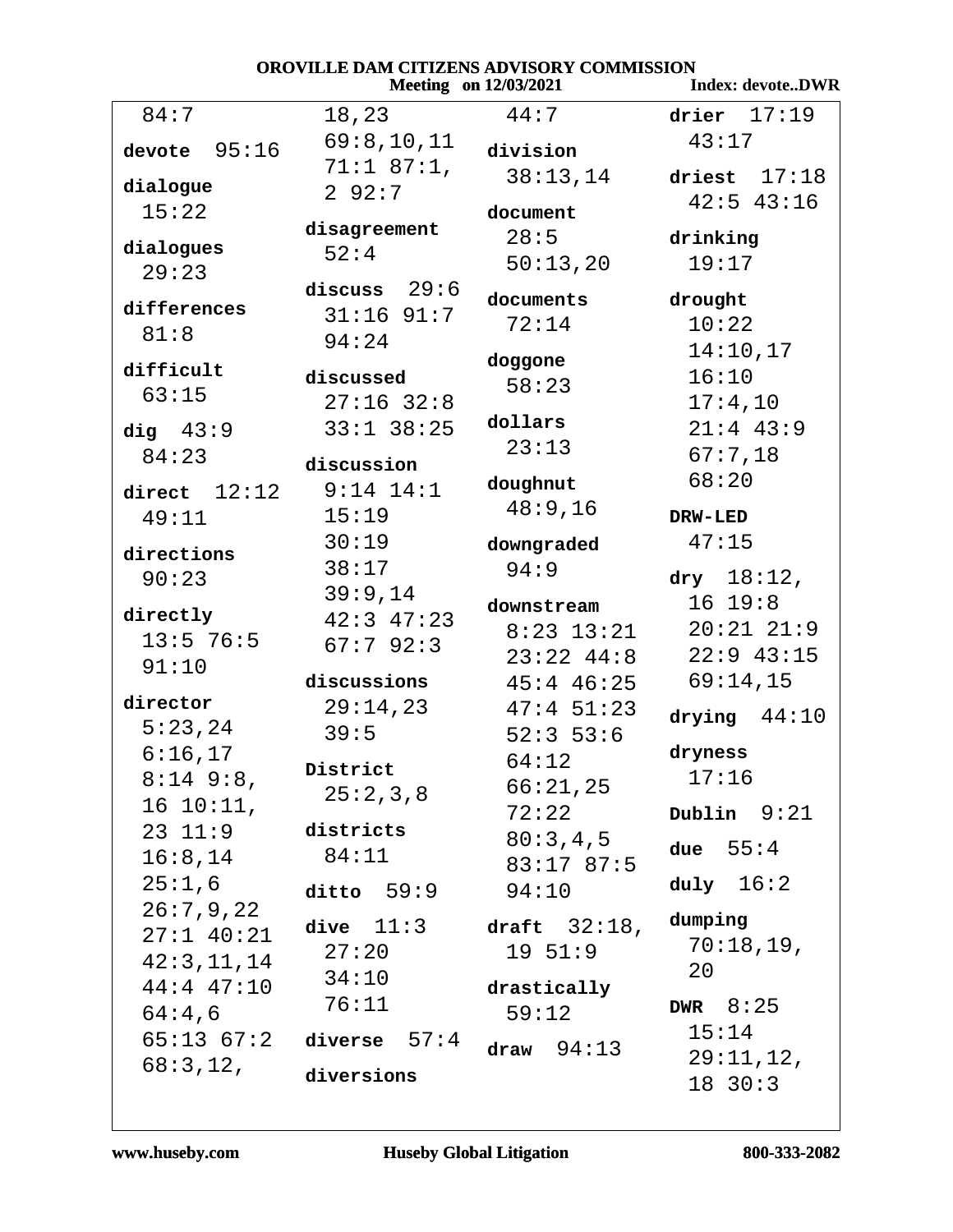# **OROVILLE DAM CITIZENS ADVISORY COMMISSION<br>Meeting on 12/03/2021 In**

|                            | <b>Meeting</b> on 12/03/2021 | <b>Index: Dwr'sentities</b> |                |
|----------------------------|------------------------------|-----------------------------|----------------|
| $37:6$ $38:14$             | Eastern                      | emergency                   | $90:15$ $91:8$ |
| $47:3$ $48:7$ ,            | 46:14                        | $8:19$ 37:21                | engineers      |
| 9 53:19                    | ecosystem                    | 38:10                       | $9:2$ 38:9     |
| 54:24                      | 51:1,20                      | 47:22                       | 56:24          |
| 55:19                      |                              | 49:1,13,                    | 71:7,18        |
| 57:14                      | educate $41:1$               | 15, 17, 24,                 | 72:10          |
| $61:19$ $70:5$             | effect $45:22$               | $25\;\;50:6$                | 73:2,10        |
| 75:7 83:14                 | 46:2                         | 54:24                       | 87:11          |
| 84:5                       |                              | 55:11                       |                |
| 86:12,23                   | effective                    | 57:17                       | enhance        |
| 90:23,24,                  | 88:23                        | 61:10,13,                   | 48:12          |
| 2591:9                     | effort $11:12$               | $1562:16$ ,                 | enhanced       |
| 92:6                       | $74:5$ 75:6,                 | 17 66:19                    | 45:15          |
|                            | 8, 9, 12, 14                 |                             | 67:8,19        |
| DWR's $47:10$              | 76:15                        | emphasize                   | 68:20          |
| 55:11                      | $80:19$ $81:7$               | 17:748:22                   |                |
| 56:12                      | efforts $44:5$               | enable $12:23$              | enjoy $95:25$  |
| 57:10                      | $45:8$ 51:5                  | encourage                   | ensembles      |
| dynamic                    | 56:10                        | 66:8                        | 82:13          |
| 14:10                      | $57:21$ 75:8                 |                             |                |
|                            | 78:20                        | end $15:2$                  | ensuing        |
| Е                          |                              | $18:19$ 32:9                | 25:14          |
|                            | 18:6<br>egg                  | $46:9$ 95:1                 | 7:25<br>ensure |
| earlier                    | elements                     | endorse $86:9$              | $8:11$ 13:16   |
| 16:25                      | 35:4                         |                             | 15:7,23        |
| 21:14                      |                              | 28:24<br>energy             | $67:20$ 75:1   |
| 27:15                      | elevating                    | 31:13                       | 77:24          |
| 52:16                      | 23:15                        | 90:25                       | 81:13 84:5     |
| 69:12                      | elevation                    | engaged                     | ensuring       |
| 71:11                      | $42:11$ $84:2$               | 38:19                       | $9:12$ $10:4$  |
| early $19:3$               | eligible                     | engaging                    | 13:19,22       |
| $30:4$ $51:10$ $54:21$     |                              | 39:7                        | $15:24$ 74:9   |
|                            |                              |                             | 77:1 79:24     |
| easier $63:18$             | $e1$ uded $72:2$             | engineer                    | 81:9 82:10     |
| easily $55:5$ email $33:9$ |                              | 89:20                       |                |
|                            |                              | engineering                 | entered $22:3$ |
| east $53:4$                | embarrassment                | 77:11                       | entire $42:18$ |
| 59:23                      | 12:2                         | 89:15,16                    |                |
|                            |                              |                             | entities       |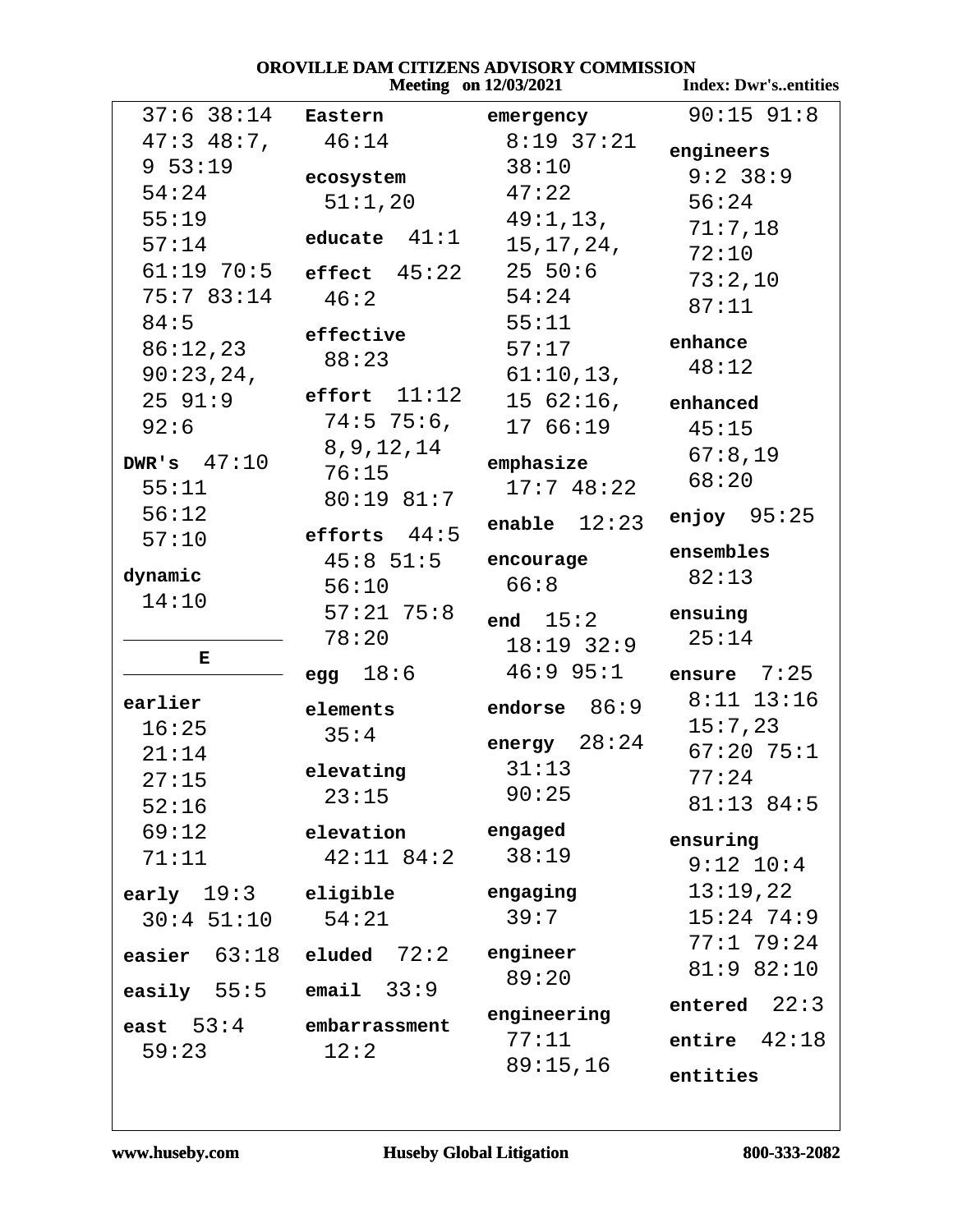| OROVILLE DAM CITIZENS ADVISORY COMMISSION<br><b>Meeting</b> on 12/03/2021<br>Index: environmentalfacility |                |                |                |  |
|-----------------------------------------------------------------------------------------------------------|----------------|----------------|----------------|--|
|                                                                                                           |                |                |                |  |
| $40:2$ 61:17                                                                                              | 18:10<br>event | 76:25          | 30:20          |  |
| 62:11                                                                                                     | $42:9$ $43:21$ | executed       | experience     |  |
| environmental                                                                                             | $44:18$ 55:6   | 49:16          | $40:14$ 74:3   |  |
| 23:683:14                                                                                                 | 63:3,4         |                |                |  |
|                                                                                                           | 66:1978:2      | executive      | experienced    |  |
| equal $42:18$                                                                                             | 82:14,15       | 10:7           | $10:14$ 43:7   |  |
| equivalent                                                                                                | 91:22          | 34:10,13       | experts        |  |
| 79:11                                                                                                     |                | 38:12          | 30:10          |  |
|                                                                                                           | events $18:8$  | exemplifies    |                |  |
| erosion                                                                                                   | $29:15$ 45:3   | 42:22          | expressed      |  |
| 55:2,13                                                                                                   | 48:11,13,      |                | 9:11           |  |
| essentially                                                                                               | 14 49:4        | exercise       | extend $94:19$ |  |
| $20:22$ 77:5                                                                                              | 50:354:21      | 61:15          |                |  |
|                                                                                                           | 63:2,16,20     |                | extensive      |  |
| establish                                                                                                 | 64:11,20       | exercises      | $56:1$ 74:16   |  |
| $7:24$ 54:19                                                                                              | 78:4 82:21     | $61:10,16$ ,   | extent $23:19$ |  |
| 76:23                                                                                                     |                | 2262:15        | 44:9           |  |
|                                                                                                           | everyone's     | exist $78:8$ , |                |  |
| established                                                                                               | 94:18 95:4     | 11             | extraordinaril |  |
| 77:20                                                                                                     | exact $89:18$  |                | $y$ 11:11      |  |
| 88:22                                                                                                     |                | existed        | 95:12          |  |
| establishes                                                                                               | examined       | 40:15          |                |  |
| 77:15                                                                                                     | 82:21          | existing       | extraordinary  |  |
|                                                                                                           | exceeded       | 74:12          | 69:2           |  |
| establishing                                                                                              | 88:6           | $77:23$ 78:6   | extreme        |  |
| $74:8$ 79:1                                                                                               |                |                | $42:21$ 63:1   |  |
| 81:18                                                                                                     | exceedingly    | 80:6           | 78:4           |  |
| 4:8                                                                                                       | 19:8           | 81:19,21       |                |  |
| <b>Eva</b>                                                                                                |                | 92:13          |                |  |
| evacuation                                                                                                | Excellent      | expanding      | F              |  |
| 31:17                                                                                                     | 27:259:24      | 30:24          |                |  |
| 66:5,7                                                                                                    | Exchange       |                | facilitates    |  |
|                                                                                                           | 49:22,24       | expansion      | 50:8           |  |
| evacuations                                                                                               |                | 12:20          | facilities     |  |
| 49:15                                                                                                     | excited        | 80:10          | $8:17$ 16:13   |  |
| evaluate                                                                                                  | $10:13$ $17:5$ | expect         | 31:16,21       |  |
| 92:11                                                                                                     | excuse $26:11$ | 86:7           | $65:5$ 72:24   |  |
|                                                                                                           | 35:8 90:14     | expected       |                |  |
| evaluating                                                                                                |                | 51:9           | facility       |  |
| 77:22                                                                                                     | execute        |                | 9:13,15        |  |
|                                                                                                           | 52:22          | expenditure    |                |  |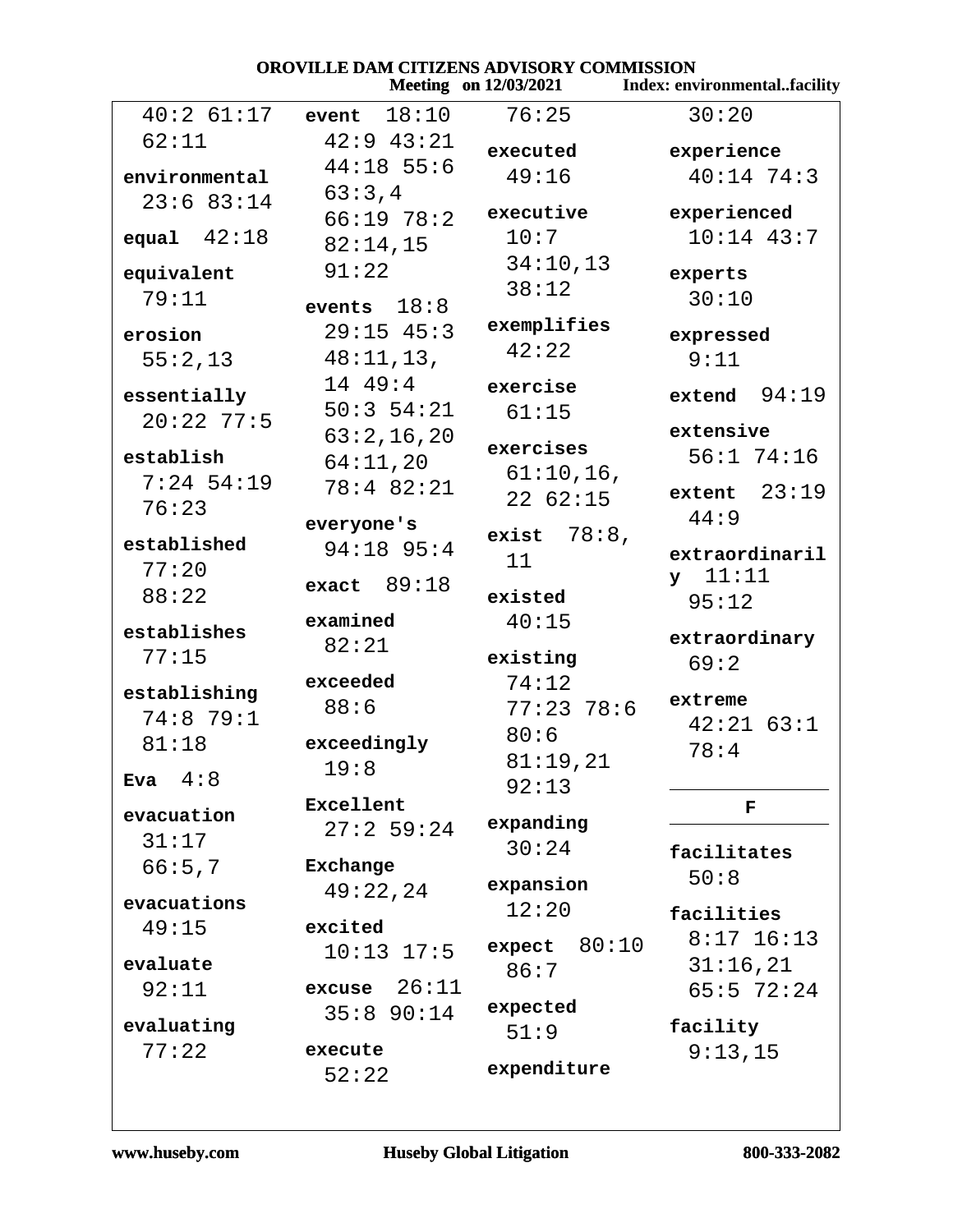### **OROVILLE DAM CITIZENS ADVISORY COMMISSION**<br>Meeting on 12/03/2021 *Meeting 12/03/2021* Index: fact..flexibility

|                                        |                                      | $Meeung$ on $12/03/2021$        | THUEX: TactTHEXIDIHTY                  |
|----------------------------------------|--------------------------------------|---------------------------------|----------------------------------------|
| fact $34:5$                            | favorable                            | feedback                        | finalized                              |
| 42:16                                  | 12:11                                | 12:10                           | 77:3,4                                 |
| $52:16$ 54:4<br>57:3                   | feasibility<br>53:16,21              | $31:10$ 36:7<br>76:8            | finally $48:4$<br>66:8                 |
| factor $68:1$ ,<br>21<br>fails $59:11$ | 54:5<br>feasible<br>80:23            | feel $24:7$<br>30:22<br>33:8,11 | financial<br>53:14,17<br>56:3          |
|                                        |                                      | 70:1                            |                                        |
| failure<br>29:19<br>89:19              | feather<br>22:1,4,13,<br>1623:18     | feeling<br>95:13                | find $27:23$<br>42:658:21<br>59:289:10 |
| failures<br>90:1                       | $26:12,15$ , feet $18:4$<br>19 42:17 | $45:16$ $46:4$                  | finding $76:3$<br>finds $7:18$         |
| fairly $74:16$                         | 44:6,9,18<br>52:8,9                  | 65:11<br>79:16                  | fine $82:25$                           |
| 85:7<br>fall 17:14,                    | 57:25<br>58:17<br>74:25              | 86:4,6,11<br>87:889:23          | finishing<br>76:17                     |
| 15 44:7<br>familiar                    | 75:21 88:3                           | FEMA $29:4$<br>62:22            | fire $19:19$                           |
| $28:775:13$ February                   |                                      | FEMA's $48:2$                   | fires $10:17$                          |
| families<br>7:18                       | 21:25<br>22:17<br>$33:18$ 74:1       | FERIX $49:24$<br>fickle $18:1$  | FIRO $28:21$<br>45:850:2<br>62:975:4   |
| family $48:19$<br>96:1                 | $83:24$ $84:9$                       | fields $23:8$                   | 8, 12, 20, 23                          |
| fantastic<br>40:14                     | federal<br>21:21                     | figure $67:5$<br>figuring       | 76:2,5,6,<br>10 78:17<br>79:3,5,10,    |
| farmers $44:6$                         | 28:24<br>31:13                       | 76:9                            | 1780:17,                               |
| fascinating                            | 37:17<br>48:21,24                    | 25:4<br>fill                    | 19 81:5<br>FIRO's $81:13$              |
| 40:16<br>75:2<br>fashion               | 49:3,12<br>$50:10$ $55:2$            | FIMA $56:6$<br>17:16<br>final   | fits $64:24$                           |
| fastidious                             | 62:11                                | $57:14$ $70:1$                  | fix $11:24$                            |
| 84:20                                  | 66:1069:6                            | 95:7                            | flag $68:17$                           |
| fault 89:21<br>90:4,15                 | 73:7<br>feed $75:21$                 | finalize<br>32:20               | flexibility<br>50:22                   |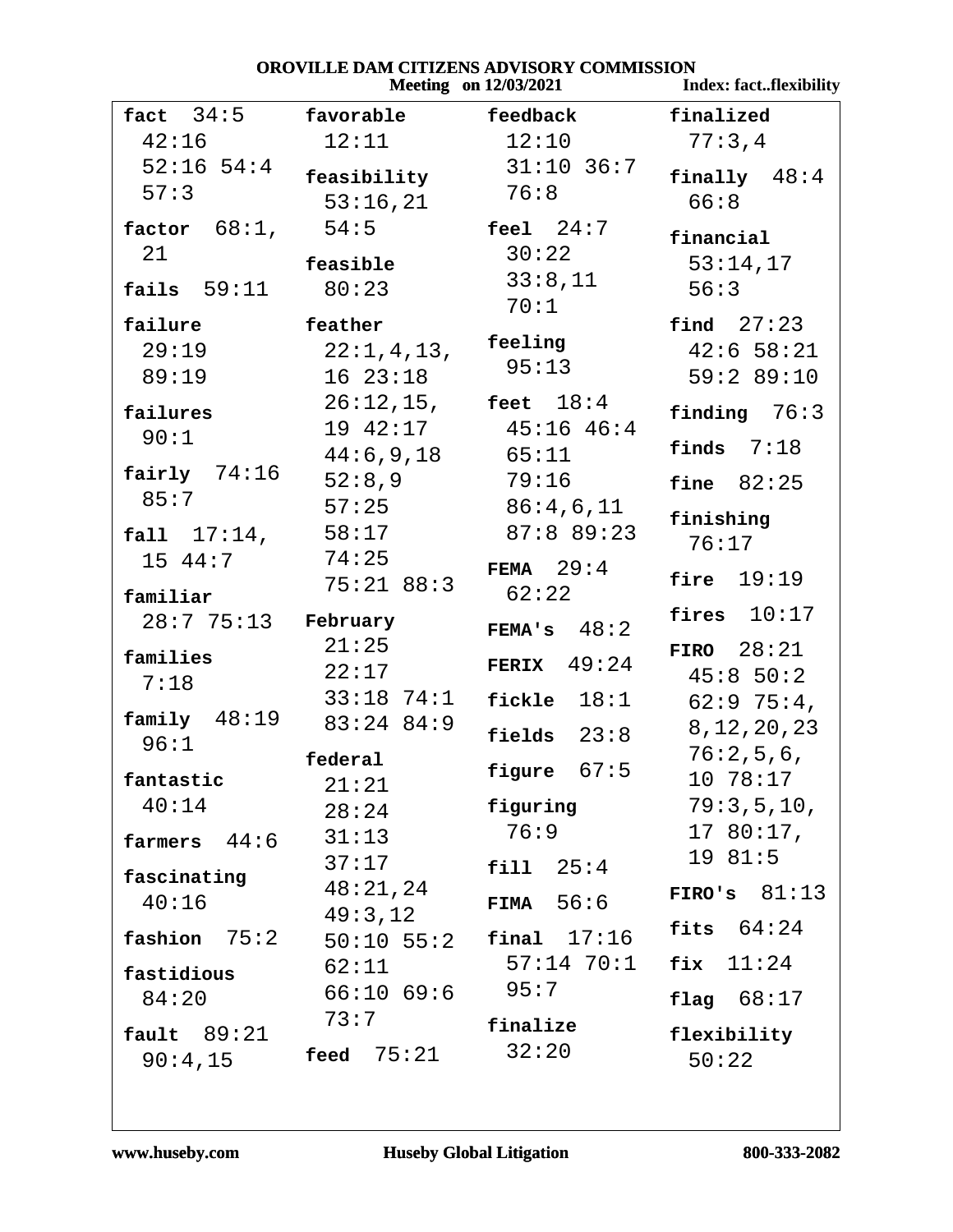|                |              | <b>HELLIND THE VERSUALE COMMENDED.</b><br><b>Meeting</b> on 12/03/2021 | Index: floodforensic |
|----------------|--------------|------------------------------------------------------------------------|----------------------|
| flood $8:19$ , | 60:10        | 70:3,7                                                                 | 1935:21,             |
| 239:5          | 61:20        | 82:21                                                                  | $23 \t37:3$          |
| 13:18          | 62:21,23     | 90:10                                                                  | 64:14                |
| $14:11$ $17:4$ | 63:3,4       | floor $38:20$ , follow-up                                              |                      |
| 23:8           | 64:3,21      | 23 40:8                                                                | $27:11$ $29:3$       |
| 26:10,18       | 65:1,7,24    |                                                                        | 70:471:5             |
| 31:25          | 66:3,9       | Flores $5:25$                                                          | $90:18$ 93:7         |
| 34:23          | 67:8,19      | 6:1                                                                    |                      |
| 37:20,21       | 68:3,21      | flow $80:2,6$                                                          | Folsom $21:20$       |
| 38:14,21       | 69:12,13,    | 87:690:23                                                              | Forbis $45:10$       |
| 39:23          | 20 71:19     | 91:21                                                                  | 59:25                |
| 40:18,22       | 72:25        | 94:9,11                                                                | 71:6, 13, 17         |
| 41:23          | 73:6,9,11,   | flowing                                                                | 83:9                 |
| 45:15,20,      | 13, 18, 21   | 63:19                                                                  | 87:20,22             |
| 21,24          | 77:24,25     |                                                                        | forcing $70:5$       |
| 46:1,8,25      | 79:1, 11, 15 | flows $13:22$                                                          |                      |
| 47:4,10,       | $80:1$ 82:7  | 23:20                                                                  | forecast             |
| 15, 16, 21,    | 86:5,6       | $39:25$ $65:7$                                                         | 16:18,22             |
| 22, 24, 25     | 87:5, 10, 18 | 82:24                                                                  | $28:21$ 45:8         |
| 48:2,3,7,      | 89:16        | flute $65:7$                                                           | $50:2$ 62:8,         |
| 9,13,22        | 92:5,13      |                                                                        | 964:25               |
| 49:1,4,7,      | 94:6         | flyer $66:4$                                                           | 75:15,16             |
| 9, 24, 50:4,   | flooding     | flyway $23:9$                                                          | 77:778:9             |
| 5, 13, 14,     | 10:16        | FOC $49:16$ ,                                                          | 79:2088:6            |
| 16,19,24       | 52:2,4       | 23                                                                     | forecasters          |
| 51:2,3,4,      | 57:759:15    |                                                                        | 82:15                |
| 8, 12, 14,     | 66:2         | focus $46:15$                                                          | forecasting          |
| 15, 19, 23     |              | focused $47:1$                                                         | $22:20$ 39:1         |
| 52:6,7,18,     | floodplain   | $53:25$ 56:2                                                           | 45:790:7             |
| $21\;\;53:3$ , | 37:12        | focuses                                                                |                      |
| 10,11,13       | 48:18        | 48:17,25                                                               | forecasts            |
| 54:16,18       | 55:18,20     | 54:17                                                                  | $19:3$ 39:9          |
| $55:11,14$ ,   | 56:8,12      | 55:24                                                                  | 82:13                |
| 18,21          | 57:17        |                                                                        | forecasts-           |
| 56:5, 7, 11    | $60:10,15$ , | focusing                                                               | based $14:3$         |
| $57:7,15$ ,    | 2165:18      | 51:3                                                                   | forensic             |
| 19, 23, 24     | floods       | 11:11<br>folks                                                         | 15:9,16              |
| 58:15          | 56:21,22     | $12:5$ 34:1,                                                           |                      |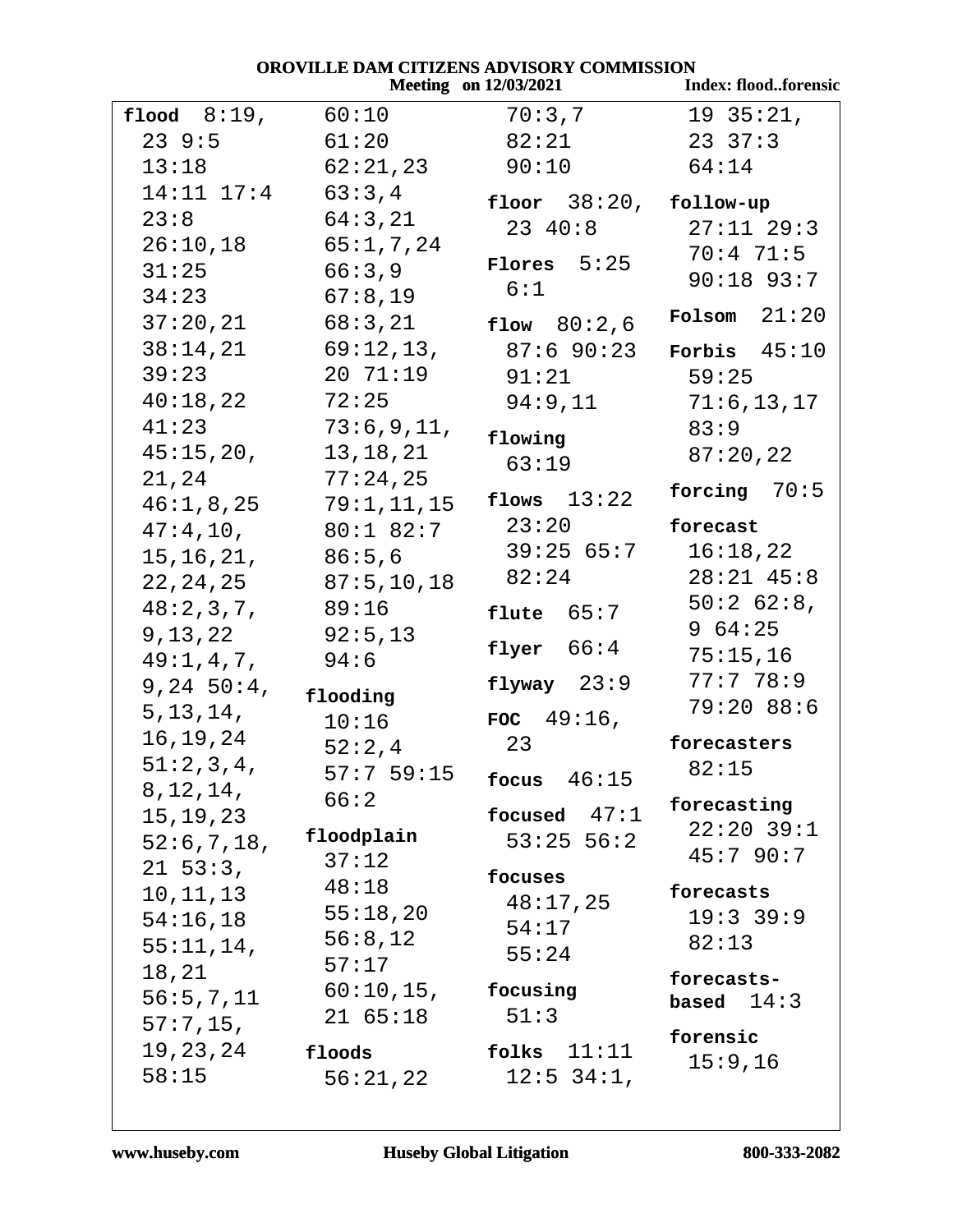#### OROVILLE DAM CITIZENS ADVISORY COMMISSION **Meeting** on 12/03/2021 **Index: Forgot..good** Forgot  $36:15$  Friday  $4:2$  $66:20$  $12:12$  $14:25$  $form 39:23$ Friends qeneral  $9:9$  $15:18$   $16:7$  $93:24$  $66:973:16$  $10:6$  39:1,  $27:17$ 14 56:16 front  $18:19$ forthcoming  $29:10,23$  $43:19$  $54:13$ generally  $30:1, 11, 15$  $46:15$  $31:8$  45:6 fortunate frustration  $8:14$  82:4  $17:1$  $54:12,13$ generate  $77:278:12$  $62:22$  $form 33:22$ Fuhrer  $6:2,3$  $92:17$ generating  $full 86:13$ forward 94:19  $62:23$  $12:25$  $fullv$  80:10  $13:12$ Genoa  $60:13$ G. function  $15:20$  $64:765:16$  $48:14$  70:5  $35:12$ gain  $43:20$ germane  $16:5$  $41:20$ functional Gallagher Getty  $15:12$  $59:21.22$  $61:25$  $6:5,6$  7:23  $64:17$  80:7  $62:15$ **GIS-BASED**  $11:1$   $13:9$ ,  $87:15$  $79:11$  $49:23$  $10 16:16$ fouls  $20:19$  $24:21$ give  $27:9$ functionally  $65:9$  $33:20$   $38:3$  $37:17$  40:8 found  $4:6$  $86:12,16$  $66:1567:3$ functionals foundational  $68:10,14$ , glad  $13:4$  $62:5$  $51:11$  $1971:10$  $41:670:9$  $77:19$  $f$ unded  $12:18$ Gallagher's  $54:1$ qlue  $10:9$ fourth  $54:16$  $41:5$  $27:4$ funding  $14:4$ fowl  $20:17$ gallons  $17:1$   $23:8$ goal  $14:5$ ,  $19:16$ framework  $1651:19$  $26:14$  $33:677:15$  $54:12$ Gary  $8:25$  $52:20$  $46:23$  $53:13$ frankly funds  $23:11$  $17:24$  18:6  $47:5,10$  $53:20$ godfathers  $58:4,8,14$ free  $33:8$  $54:23$  55:2  $11:2$  $59:560:19$  $58:21$  59:3  $70:1$ gong  $30:3$  $61:3$  $73:7$ freedom  $81:3$ good  $7:4,5$ , gate  $92:14$ future 9:14  $171:23$ frequency  $11:20$ qated  $64:13$  $82:23$  $13:11,15$ ,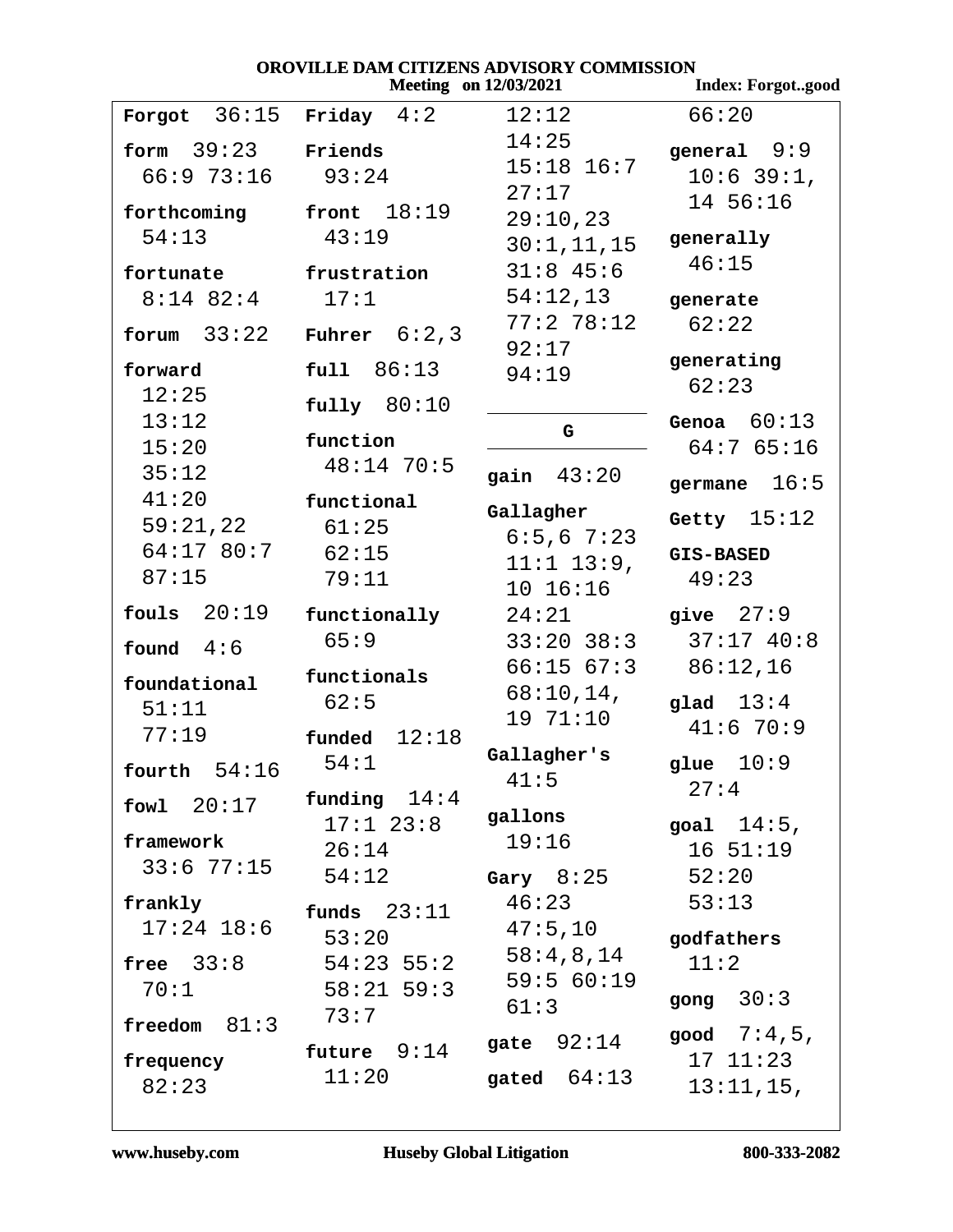|                                      |                       | <b>Meeting</b> on 12/03/2021 | Index: goosehearing |
|--------------------------------------|-----------------------|------------------------------|---------------------|
| $25 \t14:3.24$                       | 16:11,16              | guide $4:6$                  | happening           |
| 15:12                                | 18:10                 | guides $56:8$                | 62:4                |
|                                      | $16:14,15$ 27:18 31:4 |                              | happy $7:17$        |
| $17:25$ $26:6$ $37:1$                |                       | guys $15:20$                 | 35:22               |
| $27:5$ 41:17 $52:14,22$              |                       | 63:16                        | 65:21               |
| $43:7,14$ 58:15                      |                       | 66:19                        | 95:24,25            |
| 47:2                                 | 59:25                 | 71:21                        |                     |
| $58:18,23$ $71:14$                   |                       | guys's $63:21$               | hard $40:24$        |
| $64:1$ $65:14$ $78:12$               |                       |                              | 56:2067:4           |
| $67:6$ $69:21$ $85:13$               |                       | н                            | 90:22               |
| 70:4 71:5 86:21                      |                       |                              | harder $80:23$      |
| 84:21                                | 88:20                 | half $42:18$                 | harming $21:8$      |
| $87:23$ $88:3$                       | greater $43:6$        | 46:3                         |                     |
| $92:19$ $94:3$                       | 69:22                 | hand $4:16$ ,                | Harvest             |
| goose $18:5$                         | 70:21                 | $18, 23$ $10:3$              | 12:21               |
|                                      | green $28:8$          | 24:15                        | hatchery            |
| government<br>$7:25$ 12:5,           |                       | $36:14$ $37:4$               | 23:16,18            |
| 6                                    | ground $13:1$         | 39:1964:4                    | hazard $56:17$      |
|                                      | 88:22                 | $67:17$ $71:1$               |                     |
| grant $23:12$                        | groundwater           | 85:16,22                     | he'11 87:21         |
| 56:4,6                               | 12:23,24              | 87:20                        | head $53:16$        |
| graph $45:19$                        | 20:3                  | 88:16                        | health              |
| graphic $\qquad \qquad$ group $13:5$ |                       | 93:1,21                      | 19:12,15            |
| $56:23$ $57:8$ $58:20$               |                       | handful                      | 20:6,12,23          |
|                                      | 83:22                 | 42:23                        | 72:20               |
| graphically                          | 84:9,10               |                              | healthy $7:18$      |
| 43:12                                |                       | handling<br>77:5             |                     |
| grappling                            | groups $38:11$        |                              | hear $8:18$         |
| 68:5,9                               | growers               | Hanukah                      | $9:6$ 13:2          |
| grateful                             | 23:2,8,12             | 95:25                        | 30:10               |
| 17:10                                | guess $17:8$          | happen $14:23$               | 31:11,15            |
| 23:10                                | 24:23                 | 61:15                        | 70:10 86:1          |
|                                      | 63:14,22              | 66:11                        | 91:3,7              |
| gray $76:17$                         | 68:10                 |                              | heard $13:25$       |
| great $7:12$                         |                       | happened<br>$11:19$ $41:6$   | hearing $4:3$       |
| 14:22                                | guidance<br>72:13     | 63:17                        | 28:22               |
| 15:21                                |                       |                              | 29:16               |
|                                      |                       |                              |                     |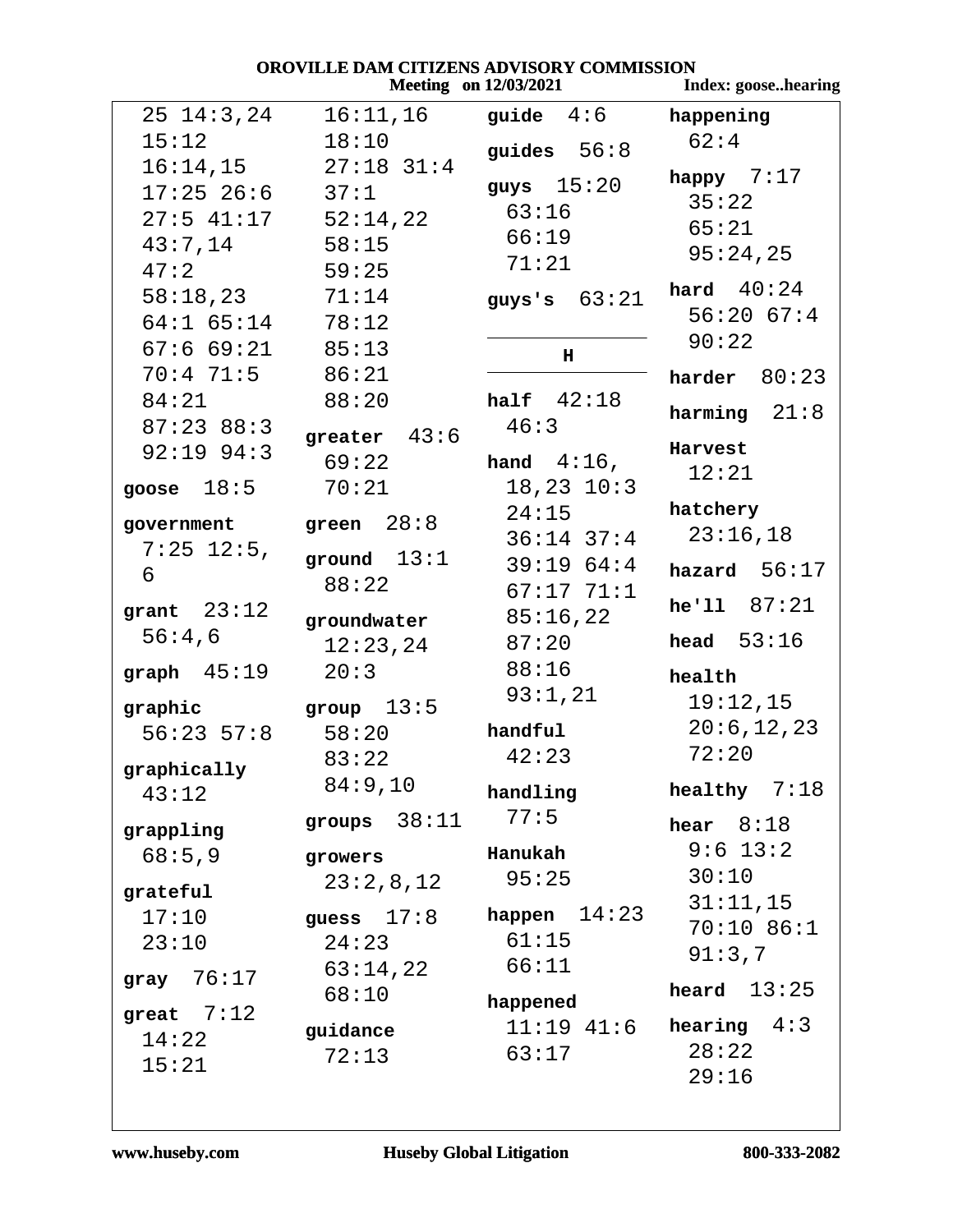| OROVILLE DAM CITIZENS ADVISORY COMMISSION |                          |                              |                               |  |
|-------------------------------------------|--------------------------|------------------------------|-------------------------------|--|
|                                           |                          | <b>Meeting</b> on 12/03/2021 | <b>Index: heartimportance</b> |  |
| $45:10$ 83:7                              | 82:12                    | 67:23                        | ideas $35:22$                 |  |
| heart $34:17$ , historic                  |                          | hospitals                    | identical                     |  |
| 2595:15                                   | 25:23                    | 19:19                        | 81:18                         |  |
| heck $94:20$                              | historical               | hour $94:25$                 | identified                    |  |
| helpful $17:7$                            | 46:665:20                | hours $8:5$                  | 55:277:15<br>78:20 79:9       |  |
| $22:23$ $23:3$                            | hit $43:2,5$             | housed $38:14$               |                               |  |
| 33:12                                     | hitting                  | huge $14:9$                  | identify                      |  |
| 36:9,12                                   | 44:18                    | $16:8$ 25:20                 | 43:1                          |  |
| 69:9,23                                   | hold $14:18$             | $49:8$ 67:25                 | identifying                   |  |
| $71:4$ 85:3                               | 30:4                     |                              | 50:25                         |  |
| 92:18                                     |                          | human $15:11$                | 77:17                         |  |
| 95:12                                     | holders $22:4$           | 19:12,14                     |                               |  |
| helping $51:1$                            | holding                  | 20:6, 12, 23                 | illustrates                   |  |
|                                           | 94:23                    | 25:15,22                     | 45:19,22                      |  |
| helps $21:3$                              |                          | 90:9                         | imagine                       |  |
| 51:23                                     | 27:5<br>holds            | hundred                      | 17:2169:4                     |  |
| 82:16                                     | hole $10:19$             | 22:12                        |                               |  |
| hey $58:14$                               | 91:21                    |                              | imagining                     |  |
|                                           |                          | 63:16                        | 13:21                         |  |
| high $19:7$<br>32:16                      | holidays<br>$7:17$ 95:24 | hydrologic                   | $impact$ 13:21                |  |
| $35:24$ 50:7                              | 96:1                     | 56:14                        | impacts $8:17$                |  |
| 54:21                                     |                          | 77:11,13                     | $16:12$ 55:5                  |  |
| high-level                                | homelessness<br>29:7     | hydrology                    | $70:21$ 72:5                  |  |
| $11:3$ 33:6                               |                          | $22:18$ 24:6                 | implementable                 |  |
| 74:285:9                                  | honestly                 | 74:12                        | 81:4                          |  |
|                                           | 58:13                    | 77:21                        |                               |  |
| high-soil                                 | hope $7:18$              | 82:6,9,11,                   | implementation                |  |
| 42:6                                      | 15:18                    | 23                           | 48:3,5                        |  |
| higher $49:18$                            | 32:17                    |                              | implemented                   |  |
| 86:8                                      | 35:20                    | $\mathbf{I}$                 | 15:14                         |  |
|                                           | $58:21$ 95:2             |                              | $25:19$ $26:3$                |  |
| highest-risk                              |                          | $4:18$ ,<br>icon             | 81:1                          |  |
| 78:2                                      | 35:13<br>hopes           | $2185:16$ ,                  | implementing                  |  |
| highlight                                 | hoping                   | 18                           | 16:18                         |  |
| 15:178:16                                 | 31:13,15                 | idea $40:14$                 | 55:21                         |  |
| hindcast                                  | horizon                  | 56:2566:4                    | importance                    |  |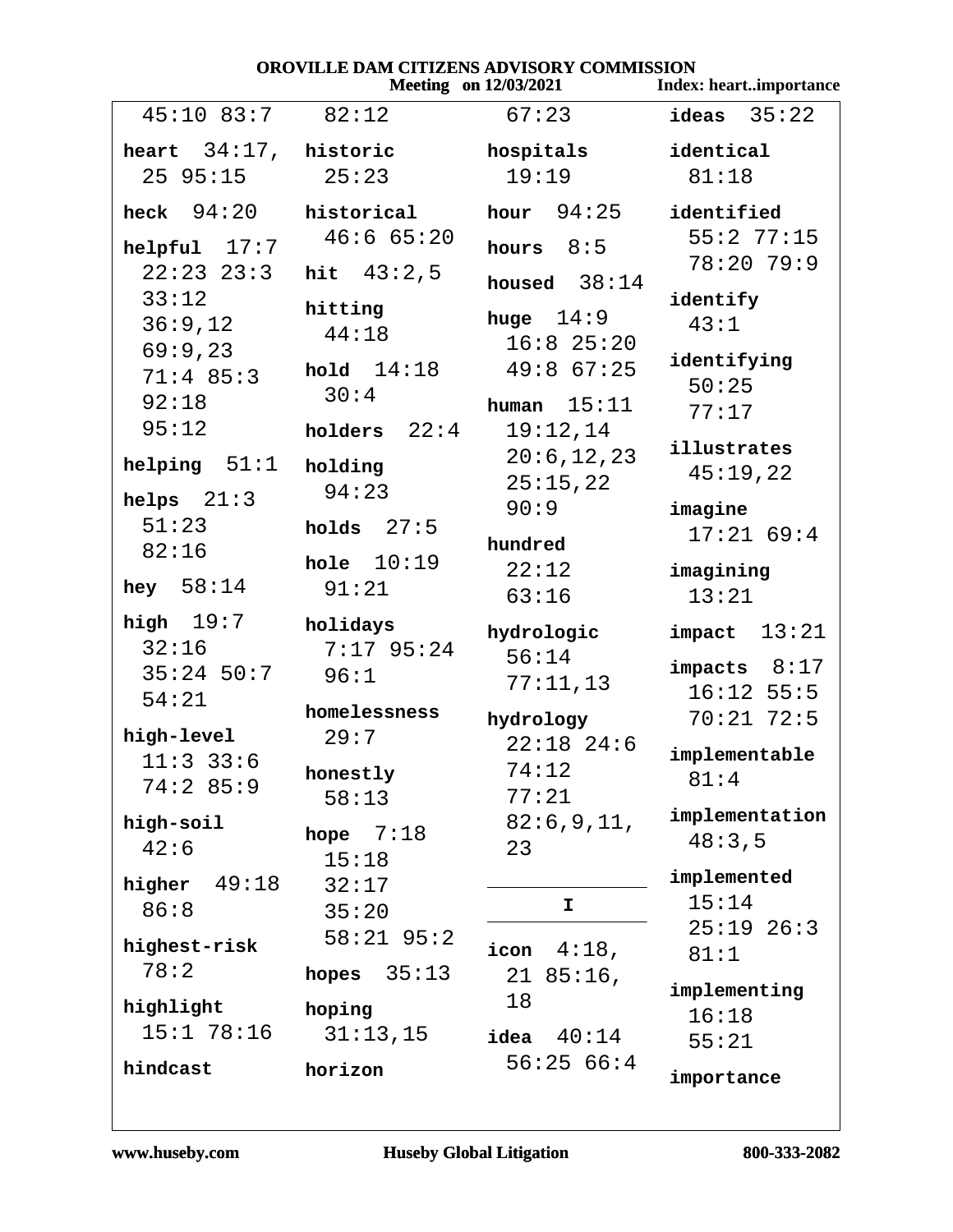#### OROVILLE DAM CITIZENS ADVISORY COMMISSION **Meeting** on 12/03/2021 Index: important..insurance  $39:6 80:14$  $indoor$  19:17  $73:18$  $28:21$  45:8  $50:262:9$  $89:13$ important inducing  $64:25$  $52:2$  $8:10$  10:25 includes  $20:25$  $16:22$  49:2 informing ineligible  $54:9$  56:1,  $29:21$  $39:7$  $55:1$  $43:20$  50:5  $776:23$ infrastructure inflows  $57:2265:2$  $82:23$  $55:859:10$  $29:11$  43:6  $72:281:11$ including  $92:9$  $45:3$  $38:12$  39:4 improve infused influence  $12:23$  $52:12$  55:6  $29:22$  $42:8$  $22:21$  $56:378:9$ initial  $75:16$  $inform 47:24$ incorporate  $18:22$   $19:9$  $81:25$  $76:5$ informant  $92:6$ improvement  $92:16$ incorporated injects  $62:1$  $30:19,23$  $51:8$  75:24 information  $34:20$  52:7 innermost  $8:2$  13:12 incorporating  $48:9$ improvements  $33:22$  $51:20$  $18:6$  45:6  $37:22,23$  $input$   $12:12$ increase  $51:16,21,$  $39:3,10,$  $33:4,22$  $18:17$  43:3  $2575:17$ 14, 22, 24  $36:450:18$  $51:1988:9$  $70:2,16$  $41:20$ improving  $49:18,24$ increased  $15:12$ inputs  $64:22$  $52:288:2$  $61:10,11$ imsouthern instability  $73:21$ increases  $19:25$  $10:16$  $77:24$  $44:12$  $79:20$ in-stream instructions  $88:11$  $23:22$  $81:19$  $4:6$ increasing  $84:6,25$  $inbox$  36:13 instructor  $23:15$  $85:887:21$  $92:14$ inches  $42:16$ 88:9 90:22 incredible instrumentatio  $91:2$   $92:15$  $17:13$ incident  $n \quad 28:14$  $33:18$  47:2 informative incremental insurance  $13:14$  $87:6$  $include 50:9$  $48:3$  $15:22$  $55:12$ incrementally  $55:19,21,$  $86:12$ informed included  $23, 56:9, 12$  $38:871:23$  $16:18,23$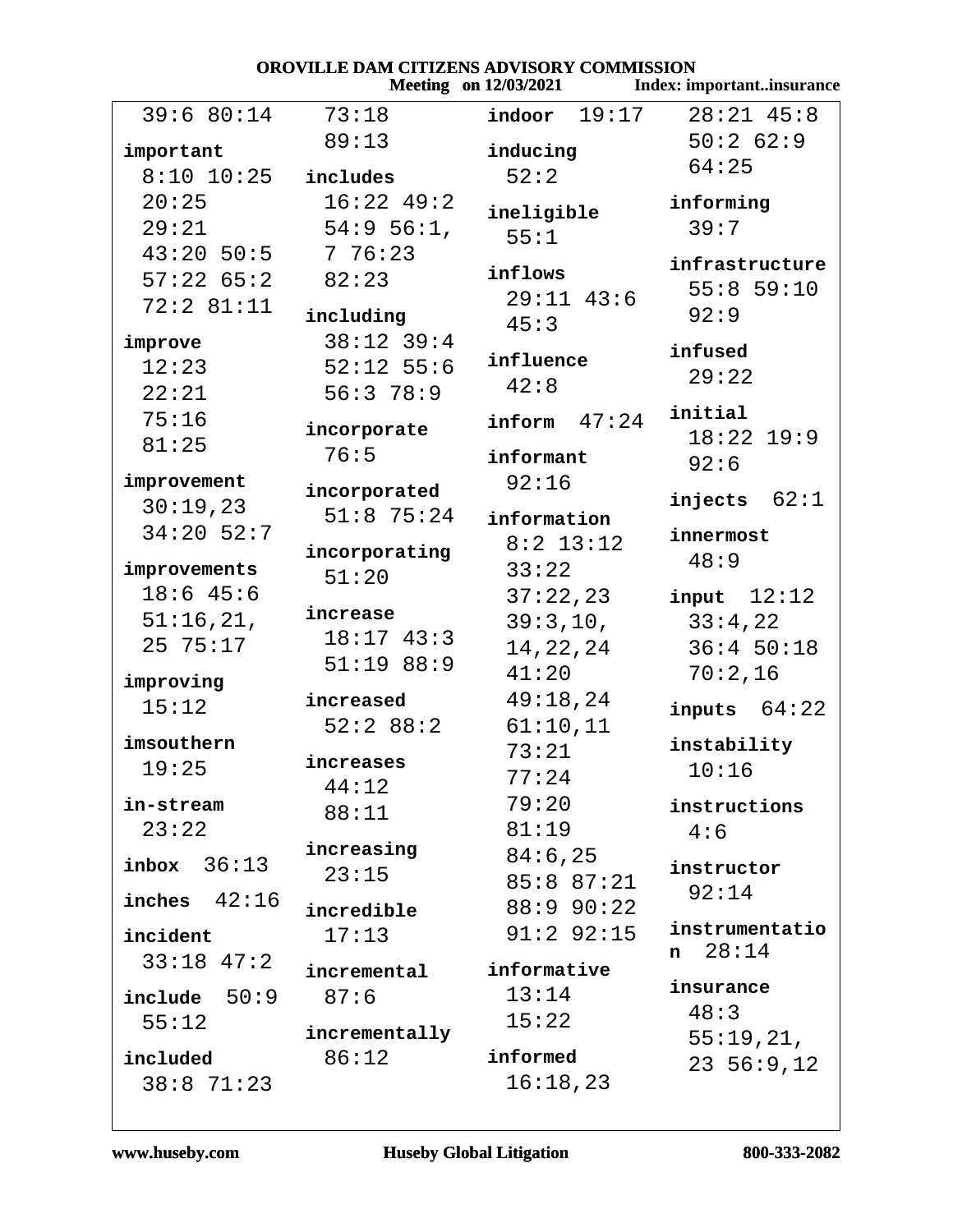|                        |                     | ZERAD AD VIBOAT COMMISSIO<br><b>Meeting</b> on 12/03/2021 | Index: integrateKarla          |
|------------------------|---------------------|-----------------------------------------------------------|--------------------------------|
| 66:9,10                | interim             | issue $19:9$                                              | $58:25$ 59:3                   |
| integrate              | 45:13               | 40:19,21                                                  | JOC 37:22                      |
| $51:1$ $57:20$         | interrupted         | issues $4:8$                                              | 38:20                          |
| integrated             | 59:14               | $8:4$ 15:10                                               | $Joe$ 45:10                    |
| 47:16                  | intervention        | 26:240:20                                                 | 59:25                          |
| 57:24                  | 90:9                | 55:10                                                     | 71:6, 12, 16                   |
| integrates             | 11:19<br>intol      | item $27:15$ ,                                            | 83:4 84:18                     |
| 50:17                  | introduce           | 1928:13,                                                  | 88:13                          |
| integration            | 48:4                | 16, 19, 20,                                               | Joe's 85:9                     |
| 56:9                   |                     | 2429:3,5,<br>6, 8, 12, 14,                                | John $41:8$ ,                  |
| integrity              | introduced<br>33:20 | 18,20,25                                                  | 13,18                          |
| 72:18                  | 56:24               | 30:5,8,9,                                                 | 46:21,22                       |
|                        |                     | $14, 20$ $31:2$                                           | 65:11                          |
| intelligently<br>88:12 | introduces<br>64:1  | items $8:8$                                               | 68:23                          |
|                        |                     | 28:1,4,7                                                  | 69:12 87:1                     |
| intense                | introduction        | 31:2,18                                                   | John's $41:9$                  |
| 17:10                  | 33:14,15            | $33:9$ $34:18$                                            | join $38:1$                    |
| intensely              | intrusion           | 91:17                                                     | 52:23                          |
| 24:10                  | 20:18               | 92:10,11                                                  | joined $9:1$                   |
| $intent$ $74:20$       | inundated           | 17:6<br>Ix                                                | joining $4:13$                 |
| 75:22                  | 63:7                |                                                           |                                |
| intentional            | inundation          | J                                                         | joint $8:18$<br>$13:13$ $28:9$ |
| 76:14                  | 31:17               | James $5:8$                                               | $37:8$ , $17$                  |
| interact               | 39:10               | $7:13$ 28:3                                               | 61:18                          |
| 62:6                   | investigate         | 29:2,24                                                   | 11:23                          |
| interest               | 76:4                | 31:332:5,                                                 | <b>JPA</b>                     |
| $9:12$ $16:18$         | investing           | $22 \t34:7$                                               | jump 64:5                      |
| $42:2$ $47:3$          | 90:24               | 35:170:15                                                 | jumping                        |
| 83:12                  | $invite$ $24:19$    | 85:21                                                     | 63:25                          |
| interested             | invited             | 91:13                                                     |                                |
| 31:24                  | 84:7,12             | 92:23                                                     | K                              |
| interference           | involved            | January 54:7                                              | Karla $8:15$                   |
| 15:17                  | 90:3                | $83:23$ $84:9$                                            | 10:18                          |
| 68:15                  |                     | job $12:6$                                                | 24:18,22                       |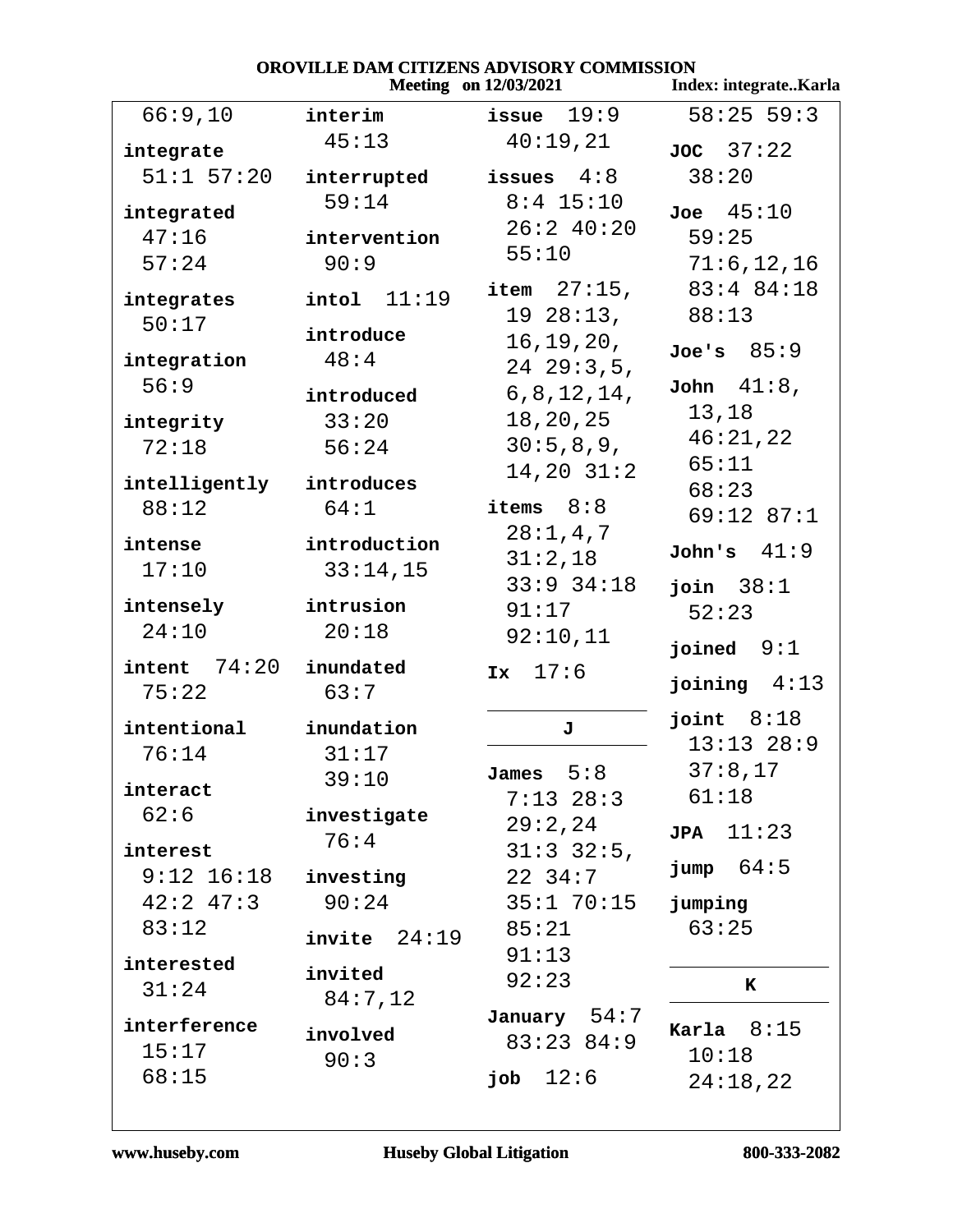| OROVILLE DAM CITIZENS ADVISORY COMMISSION |                     |                              |                              |
|-------------------------------------------|---------------------|------------------------------|------------------------------|
|                                           |                     | <b>Meeting</b> on 12/03/2021 | <b>Index: Karla'slessons</b> |
| 25:668:2                                  | 32:2,3,9,           | 35:12                        | 95:21,22                     |
| Karla's                                   | 10,12,13,           | 63:15                        | leading $16:9$               |
| 24:20                                     | $15\,33:7$ ,        | large $10:13$                |                              |
| 25:18                                     | 10, 12, 16,         | $40:1$ $45:3$                | leads $10:5$                 |
|                                           | 17, 34:3, 12        | $91:25$ $92:2$               | Leahigh                      |
| <b>Kearns</b> $10:10$                     | 35:3,15,            |                              | 41:8, 14, 18                 |
| 27:3                                      | 17,22               | large- $48:1$                | 67:968:23                    |
| Kern $25:7$                               | $61:21$ $62:2$      | $larger$ 53:15               | 69:12                        |
| key 20:15                                 | 63:11               | 83:23                        | <b>lean</b> $19:23$ ,        |
| 42:25                                     | $64:20$ $65:3$      | 84:10                        | $24 \t24:3$                  |
| 47:22                                     | 67:21               | largest                      | 60:1669:5                    |
| 49:14                                     | 68:1678:1           | 77:25                        |                              |
| 50:13                                     | 82:19               |                              | leaning $17:6$               |
| 54:18                                     | 91:16               | $lastly$ 9:5                 | 19:25                        |
| $55:24$ 57:9                              | 92:21               | 57:22                        | learned                      |
| 64:20                                     | kinds $20:1$        | launched                     | 17:17                        |
| 87:14                                     | 68:9                | 11:12                        | 29:15                        |
| kickoff                                   | Kings $25:7$        | launching                    | leave $44:24$                |
| 83:13                                     |                     | 16:16                        | 65:883:6                     |
|                                           | knew $13:14$        | launching-off                | $1ed \quad 58:20$            |
| Kimmelshue                                | <b>kudo</b> $25:13$ | 78:12                        |                              |
| 6:7,8                                     |                     |                              | left  21:10                  |
| 26:7,8,25<br>38:5                         | L                   | $1aw \quad 7:23,24$<br>49:12 | 91:17                        |
| 40:10,11,                                 |                     | 54:22                        | 34:3<br>leg                  |
| 12, 58:9,                                 | 46:13<br>La         |                              | legislation                  |
| $10, 14$ 59:6                             | laid $34:1$         | laying $33:14$               | 33:19                        |
|                                           | lake $42:10$        | layouts                      | 34:5, 11, 19                 |
| kind $10:9$                               | 43:3,4,23           | 39:16                        | legislatively                |
| 13:21<br>15:10                            | 44:25               | <b>lead</b> $37:20$ ,        | 11:20                        |
| 18:5, 18                                  | 87:17               | 21 41:18                     |                              |
| 23:11                                     | lake's $42:12$      | 55:20                        | legislature                  |
| 25:16                                     | 45:1                | 60:15                        | 25:21                        |
| 29:1,6,22                                 |                     |                              | legitimate                   |
| 30:6,8                                    | land 54:9<br>56:2   | leaders $8:1$<br>9:1,11      | 24:6                         |
| 31:1,6,8,                                 |                     |                              | legs $26:3$                  |
| 10, 16, 18,                               | language            | leadership                   | lessons                      |
| 20,22                                     | 25:15               | 13:6                         |                              |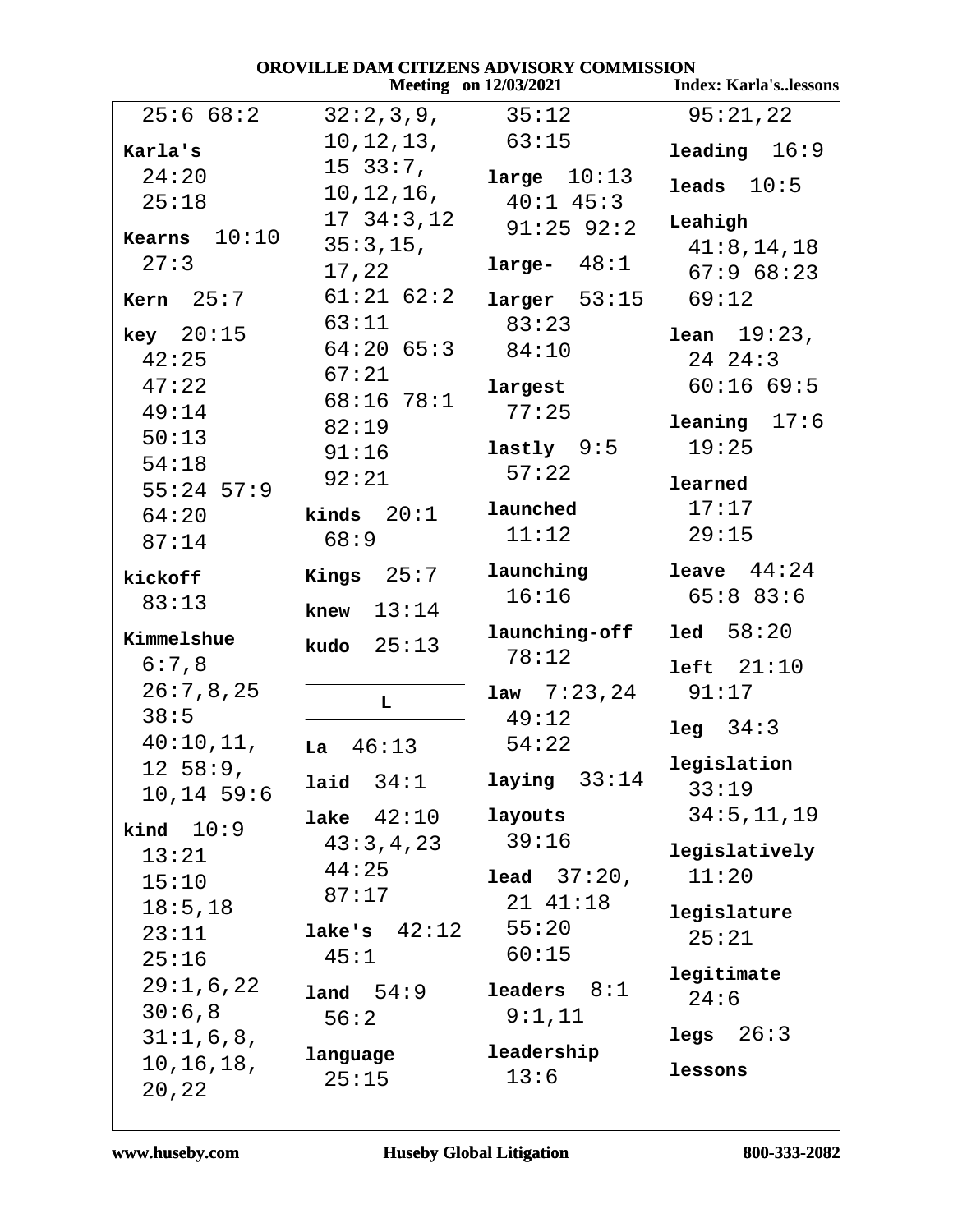| OROVILLE DAM CITIZENS ADVISORY COMMISSION<br><b>Meeting</b> on 12/03/2021<br><b>Index: levelmaintaining</b> |                   |                                          |                   |  |
|-------------------------------------------------------------------------------------------------------------|-------------------|------------------------------------------|-------------------|--|
| 29:14                                                                                                       | Lieutenant        | $\mathtt{Liz}$ 37:19                     | 59:11             |  |
| level 15:14                                                                                                 | 5:9,10            | <b>Lizzy</b> $10:2$ , <b>lot</b> $10:13$ |                   |  |
| 32:16                                                                                                       | 7:1,2             | 3, 5                                     | 14:11             |  |
| 35:24                                                                                                       | 32:25             | local 8:1                                | 17:22,23          |  |
| $49:14$ 50:7                                                                                                | $35:25$ $38:4$    | 29:740:2                                 | 18:14             |  |
| $52:19$ $57:1$                                                                                              | life $72:21$      |                                          | 38:19 47:1        |  |
| 61:21                                                                                                       |                   | 44:6                                     | $58:15$ 59:5      |  |
| 62:14,17                                                                                                    | lifetime          | 48:12,23                                 | 78:19 81:6        |  |
| 79:18                                                                                                       | 63:17             | 49:3,14                                  | 82:8 88:21        |  |
| levels $15:4$                                                                                               | limit 64:11       | 50:6, 10, 17<br>52:19                    | 94:20             |  |
| $44:2$ 49:19                                                                                                | limitation        | $53:17$ 54:7                             | $1ow \quad 15:4$  |  |
| 51:22                                                                                                       | 64:12             | 56:2,8,15,                               | 48:19             |  |
| 60:10                                                                                                       | $1$ imited $18:6$ | 1762:6                                   | 67:18,22          |  |
| 61:14                                                                                                       | 55:14             |                                          |                   |  |
|                                                                                                             |                   | localized                                | lower 43:21       |  |
| leverage                                                                                                    | Lippner $8:25$    | 10:16                                    | 45:4 91:21        |  |
| $45:6$ $48:20$                                                                                              | 46:23             | 59:15                                    | $1$ owest $42:10$ |  |
| <b>levied</b> $66:24$                                                                                       | 47:7,10           | locally                                  |                   |  |
|                                                                                                             | 59:6,20           | 24:13                                    |                   |  |
| levies $13:21$                                                                                              | 60:13             |                                          | М                 |  |
| $54:20$ 55:4                                                                                                | 63:23             | $1$ ocated $4:18$                        | made $8:13$       |  |
| 58:19,24                                                                                                    | list $92:11$      | 38:22                                    | 18:22             |  |
| 59:363:1                                                                                                    |                   | log 30:1                                 | $19:14$ $21:6$    |  |
| 64:12,16                                                                                                    | listed $38:2$     | 89:8,14                                  | 82:14 84:4        |  |
| 89:19 94:9                                                                                                  | 61:17             |                                          | 86:10             |  |
| $levy$ 26:11,                                                                                               | listen-only       | $long 11:12$ ,                           | 93:24             |  |
| 12 52:10                                                                                                    | 4:12              | 1685:6                                   |                   |  |
| $53:4$ 59:23                                                                                                |                   | long-range                               | magnitude         |  |
| $65:24$ 87:5                                                                                                | literally         | 50:16                                    | 43:4              |  |
| 89:19 90:1                                                                                                  | 61:12             |                                          | main $31:18$      |  |
| 94:12                                                                                                       | livelihood        | long-term                                | 74:680:18         |  |
|                                                                                                             | 59:14             | 39:3,8                                   |                   |  |
| Lewis $19:6$                                                                                                |                   | 55:564:25                                | maintain          |  |
| 20:13                                                                                                       | lively 59:13      | $longer$ 22:19                           | 50:7              |  |
| licensing                                                                                                   | Livermore         | $\texttt{Los}$ $12:20$                   | maintaining       |  |
| 28:25                                                                                                       | 9:21              |                                          | 20:16             |  |
|                                                                                                             | living $28:5$     | losses $48:14$                           | 48:25             |  |
| Licon $6:9$                                                                                                 |                   | 10:2<br>lost                             | 72:17             |  |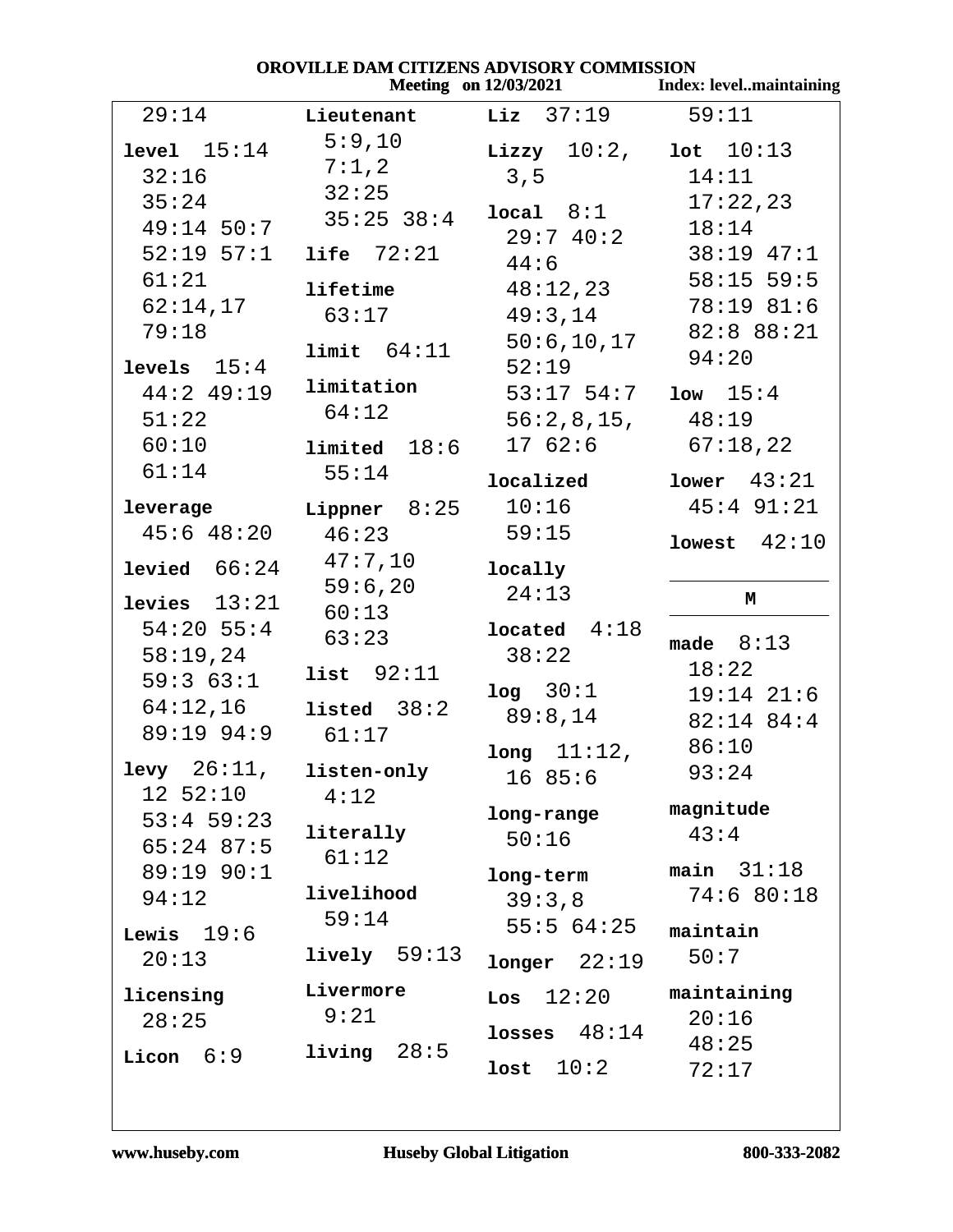|                | OROVILLE DAM CITIZENS ADVISORY COMMISSION |                               |                                                     |
|----------------|-------------------------------------------|-------------------------------|-----------------------------------------------------|
|                |                                           |                               | Meeting on 12/03/2021 Index: maintenancematerialize |
| maintenance    | making $8:12$ $65:18$                     |                               | 78:18                                               |
| 34:20          |                                           | $13:23$ $14:2$ $71:17$        | 79:3,8,21,                                          |
| 48:24          | 22:21                                     | 72:9,12,23                    | 22,23                                               |
| 57:17          |                                           | $49:15$ 69:1 74:8 77:4, 80:18 |                                                     |
| major $33:10$  | 74:21 75:6                                | 11,17                         | 81:2,14                                             |
| 52:6,8         | 79:19                                     | manager $9:10$                | 83:15                                               |
|                | 80:12                                     | 37:12                         | 87:5,8,15                                           |
| majority       | man 68:17                                 | 41:19                         | 92:12                                               |
| 42:24          |                                           |                               |                                                     |
| 74:11          | manage $13:17$                            | 60:21                         | manuals                                             |
| make $4:15$    | 14:23                                     | managers                      | 71:25                                               |
| 12:6           | 17:4,23                                   | 56:8,12                       | 87:24                                               |
| 14:19,21,      | 18:19                                     | 61:13                         | map $8:9$                                           |
| $22\;16:3.5$   | 23:4,18                                   | manages                       | 32:13                                               |
| 18:24          | 45:5                                      | 57:14                         | 47:20                                               |
| 20:10          | 57:18,20                                  |                               | 53:25                                               |
| 21:6,24        | $67:21$ $69:2$                            | managing                      | 65:25                                               |
| 22:16          | 74:16,20                                  | 41:764:22                     | mapping                                             |
| 24:11          | managed                                   | mandate $10:4$                | 55:25                                               |
| 27:16          | 28:14                                     |                               |                                                     |
| 29:13,21       |                                           | mandated                      | maps $39:10$                                        |
|                | management                                | 34:5, 11, 18                  | 56:13                                               |
| 36:24          | $8:23$ 9:5                                | manners                       | 62:22,23                                            |
| 37:15          | $17:3$ $23:6$                             | 11:21                         | March $54:10$                                       |
| 44:11          | 34:23                                     | manual 9:4 95:2 96:3          |                                                     |
| 60:12          | 38:15 40:2                                | 14:4,8                        |                                                     |
| 65:17          | 42:22                                     | 16:22,24                      | marked $28:8$                                       |
| 69:2,9,24      | 46:25                                     | $39:4$ 44:15                  | 32:16                                               |
| 72:7,15,17     | $47:11,16$ ,                              | 45:965:1                      | marking                                             |
| $74:20$ 77:8   | 2148:2,7,                                 | 66:1768:3                     | $28:19$ $30:2$                                      |
| 80:783:5,      | 9,19                                      | 69:20                         | Marysville                                          |
| 24 84:24       | 50:13,17,                                 |                               |                                                     |
| 87:14,17       | 19 51:12                                  | 71:8,9                        | 52:979:6                                            |
| 88:23          | 55:18,21                                  | 73:18,19                      | 13                                                  |
| 89:8,12        | 56:3                                      | 74:3,8,14                     | Mat $38:4$                                          |
| 90:22          | 57:16,17,                                 | 75:5,9,22,                    | material                                            |
| 91:4,21        | $24\;\;58:20$                             | 25 76:7,                      | 47:13                                               |
| $93:1$ $94:13$ | 60:10,15                                  | 10, 13, 16,                   |                                                     |
|                | 62:21                                     | $25\ \ 77:14$                 | materialize                                         |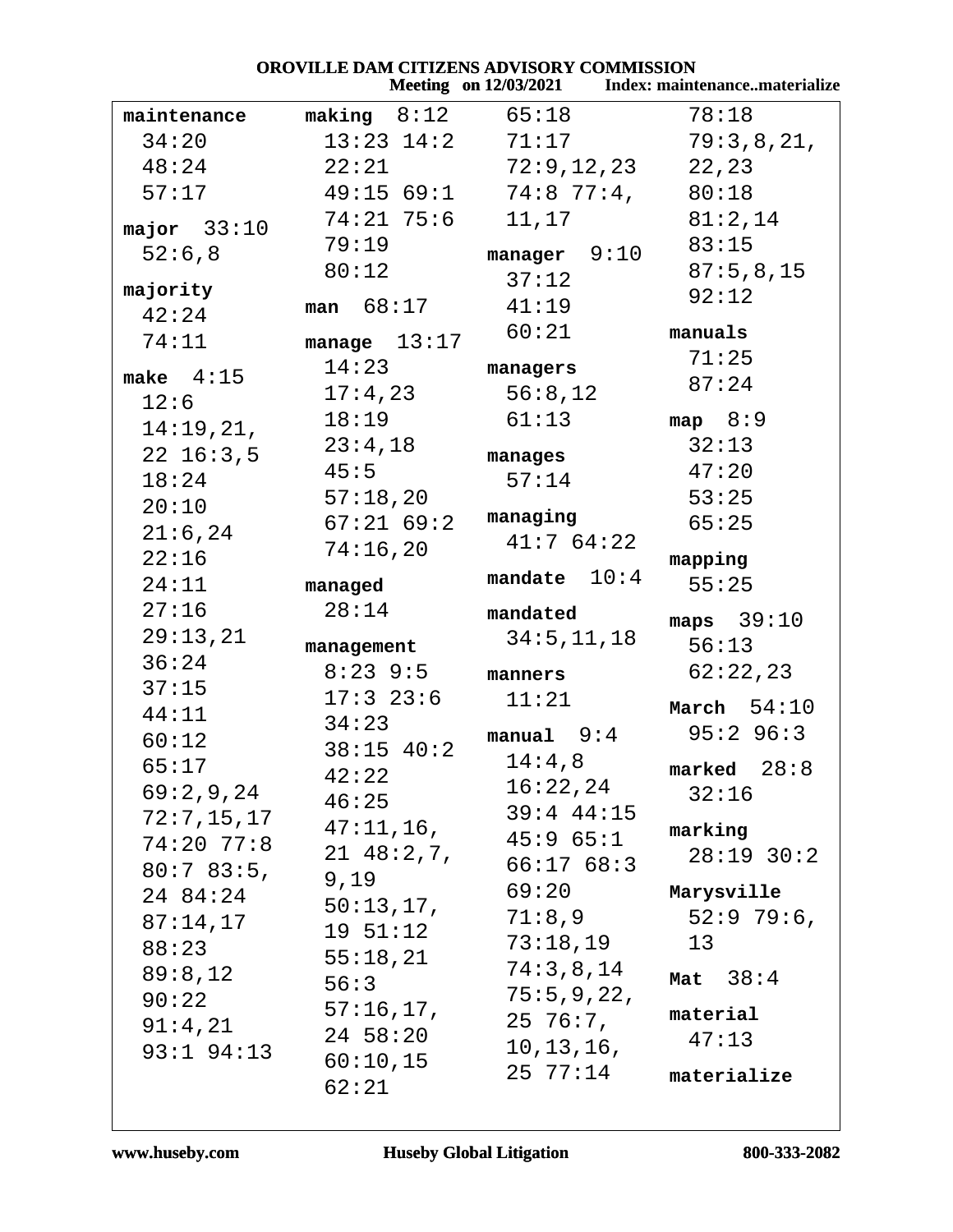| OROVILLE DAM CITIZENS ADVISORY COMMISSION |                  |                              |                                |
|-------------------------------------------|------------------|------------------------------|--------------------------------|
|                                           |                  | <b>Meeting</b> on 12/03/2021 | <b>Index: materialsminimum</b> |
| 22:25                                     | 58:19            | $35:16$ 36:5 58:20           |                                |
| materials                                 | meeting $4:5$ ,  | $39:1$ 50:8, 60:14           |                                |
| 27:21                                     | $6\,5:2\,7:18$   | $9,10$ $83:13$               | middle $41:11$                 |
|                                           | $8:6$ 9:17       | 89:10 92:4                   | 83:22                          |
| Matt $88:17$ ,                            | 10:1,4           | $94:19$ 95:5                 |                                |
| 18,19,20                                  | $16:6,7$ members |                              | Mierzwa                        |
| $90:20$ $94:8$                            |                  | 27:17,21, 4:11,13            | 37:6, 10, 11                   |
| matters                                   |                  | $22\ \ 28:1,6$ $9:6\ \ 10:2$ | $41:2$ 49:6                    |
| 70:15                                     | 29:8             | $26:1$ 38:1,                 | 60:14,19,                      |
| maximizing                                | 30:13,15,        | 12 47:9                      | 2065:15                        |
| 15:24                                     | 17 31:8,12       | 58:7 84:22                   | migrating                      |
|                                           | 32:17,23         | Mentink                      | 21:8                           |
| maximum                                   | $33:8$ 36:7,     | 88:17,20                     | migration                      |
| 77:23                                     | 23,25            |                              | 26:16                          |
| 79:15                                     | 38:18,20         | mentioned                    |                                |
| 88:10                                     | $39:12$ $41:5$   | 24:22                        | Mike $37:6$ ,                  |
| Mayor $6:22$ ,                            | 52:16            | 28:9,17                      | 11 40:11                       |
| 24                                        | 59:21            | 31:6,14                      | 41:7 49:6                      |
| meaning $7:23$                            | 71:11            | 35:14                        | $60:14,16$ ,                   |
| 50:21                                     | 73:25            | $36:17$ $44:5$               | 2063:25                        |
|                                           | 86:10            | 78:16 79:7                   | milestones                     |
| meaningful                                | 88:20,23         | 92:17                        | 28:21                          |
| 43:14                                     | 89:4,8,12        | mentioning                   | $million$ $6:12$               |
| means $18:21$                             | 90:8,13,         |                              | $26:2$ 71:24 9:20,24           |
| 22:772:9                                  | 15,17            | 75:4 82:20                   | $23:17$ 46:3                   |
| meantime                                  | $91:11$ $92:4$   | merit $11:13$                | 53:19,20,                      |
| 96:4                                      | 93:16            |                              | 22, 55:1, 9                    |
|                                           | $94:17$ $95:2$   | merry $95:18$ ,              |                                |
| measure                                   | meeting's        | 24                           | mind 5:5                       |
| 75:19                                     | 91:4             | met $32:8$                   | 72:2                           |
| measures                                  |                  |                              | minds $67:13$                  |
| 48:20                                     | meetings         | metrics                      | 69:1                           |
| mechanism                                 | 8:9,13,24        | 43:17                        | minimizing                     |
| 40:22                                     | 9:11,18          | $75:18$ $79:2$               | 44:8                           |
|                                           | $14:25$ 15:6     | Metropolitan                 |                                |
| meet $12:16$                              | 27:8, 10, 11     | 25:2                         | minimum                        |
| 32:20                                     | $29:10$ $31:7$   | Michael                      | 20:19                          |
| 52:20                                     | $32:1$ $34:14$   |                              |                                |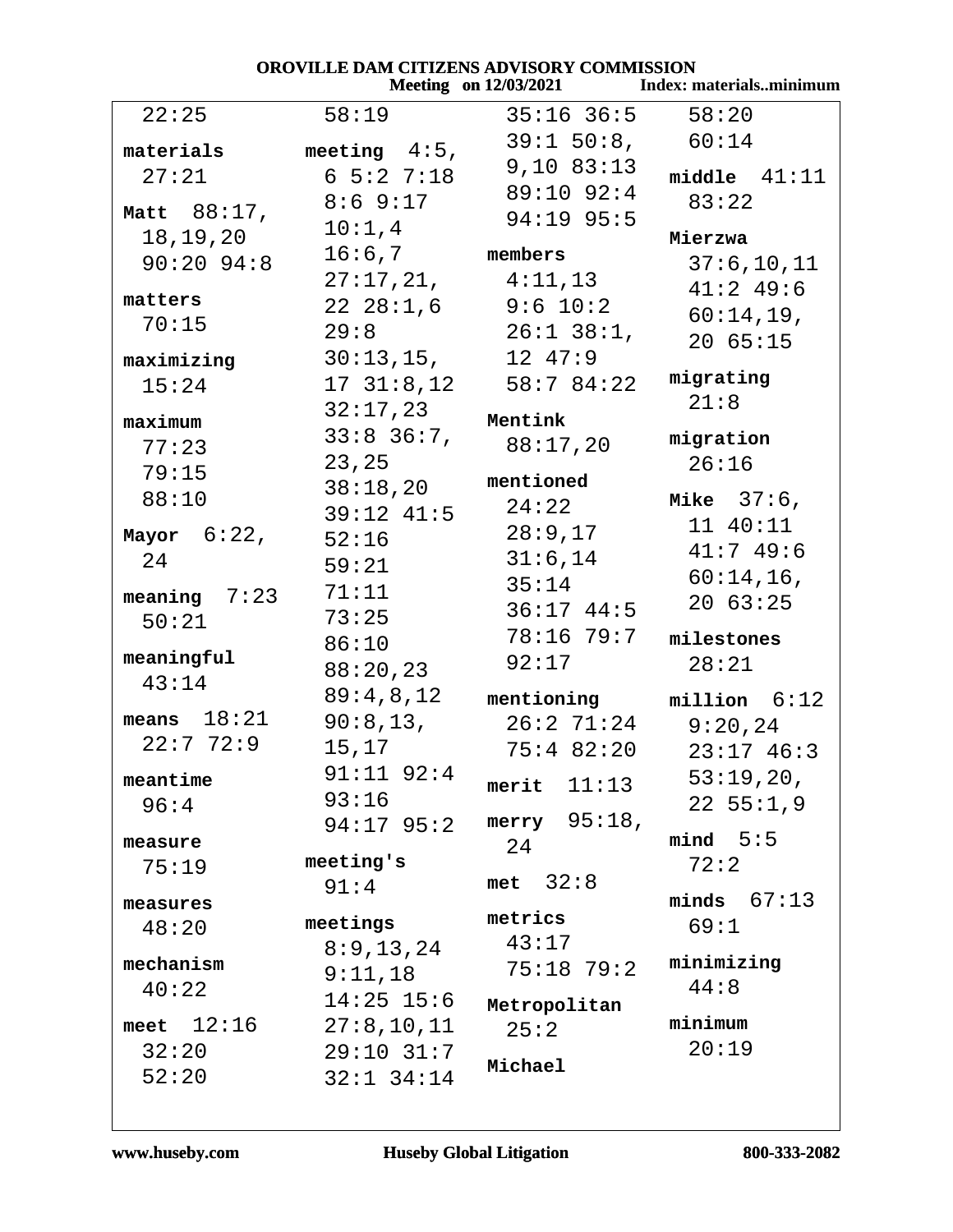| <b>OROVILLE DAM CITIZENS ADVISORY COMMISSION</b><br><b>Index: minutesNielsen</b><br><b>Meeting</b> on 12/03/2021 |                |                                          |                       |  |  |
|------------------------------------------------------------------------------------------------------------------|----------------|------------------------------------------|-----------------------|--|--|
| minutes $4:25$                                                                                                   | move $20:20$ , | 60:20                                    | $9:8$ 10:11,          |  |  |
| missing                                                                                                          | $21 \t27:3$    | Nancy $10:7$                             | $23 \t11:9$           |  |  |
| 33:11                                                                                                            | 37:6,24        | 94:21                                    | 16:8,14               |  |  |
| 35:21,23                                                                                                         | $41:8$ 46:23   |                                          | $25:1$ $26:22$        |  |  |
|                                                                                                                  | $50:12$ $54:8$ | Napa $25:2$                              | $40:21$ $42:3$        |  |  |
| mitigating                                                                                                       | $59:22$ 71:6   | narrative                                | $44:4$ 64:4,          |  |  |
| 48:18                                                                                                            | 84:15          | 89:17                                    | 665:13                |  |  |
| mitigation                                                                                                       | 85:7,11,13     | National                                 | 67:268:3,             |  |  |
| 56:17                                                                                                            | 87:14          | 38:848:3                                 | 12, 18, 23            |  |  |
| mode $4:12$                                                                                                      | 88:15 95:8     | 55:18,21                                 | 69:10 71:1            |  |  |
|                                                                                                                  | moved $89:5$   | 56:11                                    | 87:1                  |  |  |
| model 62:5                                                                                                       |                |                                          | nerve $49:16$         |  |  |
| modeling                                                                                                         | movement       | Natural                                  |                       |  |  |
| 83:14                                                                                                            | 39:19          | 38:10                                    | networks              |  |  |
| 86:23                                                                                                            | moving $11:22$ | nature $18:2$                            | 39:7                  |  |  |
| models $46:7$                                                                                                    | $12:25$ 48:1   | 39:18                                    | news $11:16$          |  |  |
| 78:7,10                                                                                                          | 51:14          | 74:18                                    | 13:25                 |  |  |
|                                                                                                                  | $62:19$ 80:7   | navigating                               | 14:24                 |  |  |
| moderate                                                                                                         | $multi$ 74:5   | 21:8                                     | 18:22                 |  |  |
| 44:785:6                                                                                                         |                |                                          | <b>NFIP</b> $55:22$ , |  |  |
| modify $70:6$                                                                                                    | multi-benefit  | navigation                               | 23 56:11              |  |  |
| moisture                                                                                                         | 50:25          | 73:9,12                                  |                       |  |  |
| $42:6$ $45:22$                                                                                                   | multiple       | nearing                                  | Nick $7:15$           |  |  |
|                                                                                                                  | 64:23          | 12:25                                    | $10:9$ 16:4           |  |  |
| monitor                                                                                                          | 72:16          | necessarily                              | 27:3,9                |  |  |
| 39:19                                                                                                            | 74:15          | 69:3                                     | 36:2,22               |  |  |
| monitoring                                                                                                       | 77:6,7         |                                          | 37:13,24              |  |  |
| 29:12                                                                                                            | 80:11          | $\bm{{\small \textsf{needed}}}\quad 4:7$ | $38:16$ 47:8          |  |  |
|                                                                                                                  | multiyear      |                                          | 13:5 49:19 61:4 71:5  |  |  |
| month $12:15$ ,<br>20 44:19                                                                                      | 74:4           | 88:9 92:16                               | 84:24                 |  |  |
| 83:22                                                                                                            |                | $93:19$ $96:3$                           | 85:11                 |  |  |
|                                                                                                                  | mute $40:10$   | neighbors                                | $89:11$ $91:3$        |  |  |
| months $20:20$                                                                                                   | 69:25          | 18:5                                     | 93:20                 |  |  |
| 22:22                                                                                                            | muted $4:11$   |                                          | 94:21                 |  |  |
| $44:17$ 54:4                                                                                                     |                | <b>NEILSEN</b><br>95:10,18               | Nielsen               |  |  |
| morning $7:4$ ,                                                                                                  | N              |                                          | 6:18,19               |  |  |
| $5,17$ $16:14$                                                                                                   |                | Nemeth $6:16$ ,                          | $7:23$ $11:1$ ,       |  |  |
| $41:17$ 75:5                                                                                                     | name's $41:18$ | 17 8:14,15                               | $5,7$ $12:14$         |  |  |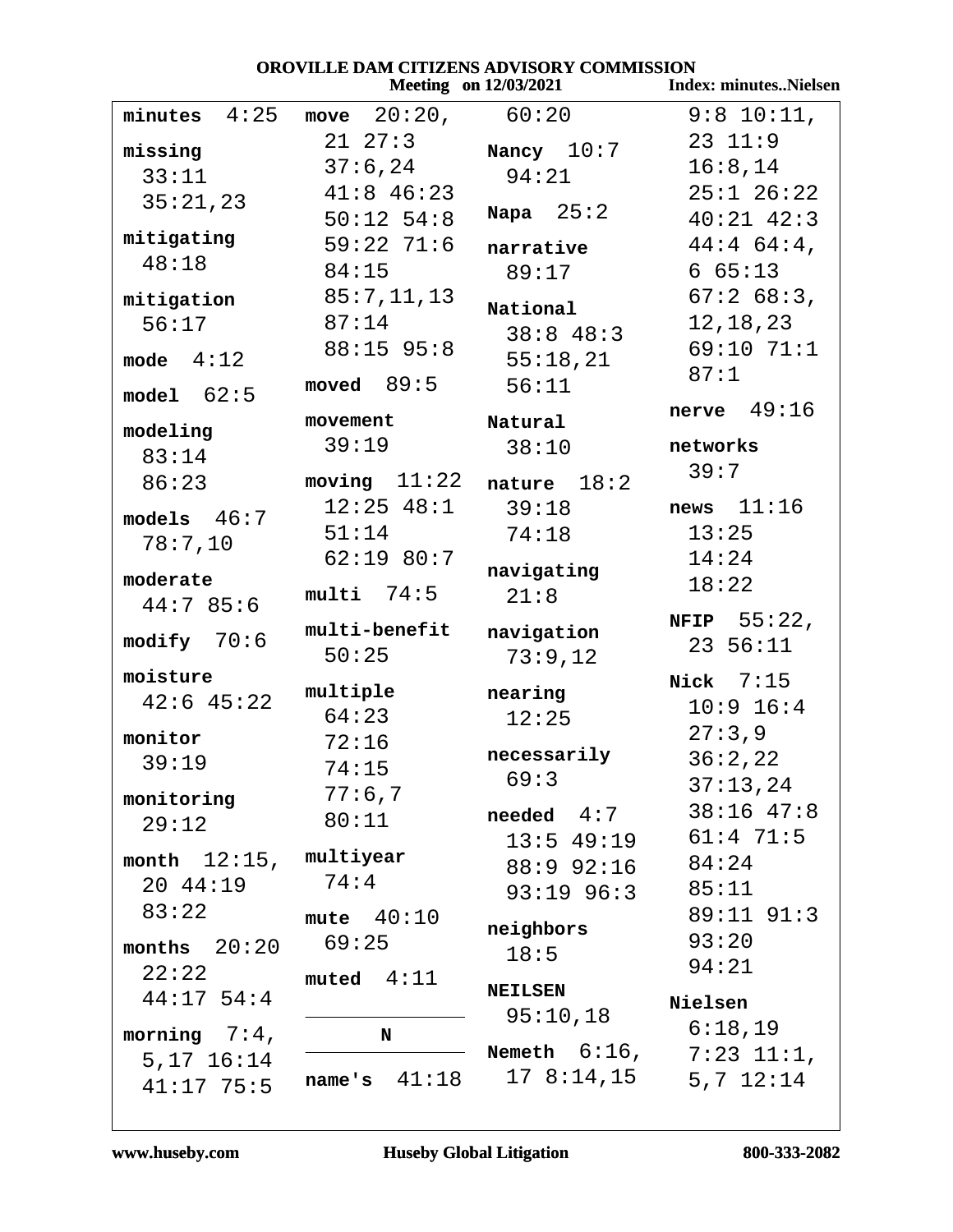| OROVILLE DAM CITIZENS ADVISORY COMMISSION<br><b>Meeting</b> on 12/03/2021 |                         |                             |                                   |
|---------------------------------------------------------------------------|-------------------------|-----------------------------|-----------------------------------|
|                                                                           |                         |                             | <b>Index: Nielsen'soperations</b> |
| 13:8                                                                      | 69:16                   | $\texttt{occur}$ $48:11$    | $op$ 33:25                        |
| 25:11,12                                                                  | notification            | 82:24 84:1                  | open $40:5$                       |
| 33:19 41:4                                                                | 66:4                    | October                     | $69:1$ 93:15                      |
| 95:9,24                                                                   |                         | 17:11,14,                   |                                   |
| Nielsen's                                                                 | notifications           | $15 \t42:5$                 | opening $47:8$                    |
| $16:25$ 33:1                                                              | 39:9                    | 43:7,21                     | operate $9:4$                     |
|                                                                           | noting 93:25            | $44:4$ $45:25$              | 14:14                             |
| Nielson $38:3$                                                            | November                | 52:17,23                    | 73:11,21                          |
| $ninth$ $7:20$                                                            | 18:12                   |                             | 74:20                             |
|                                                                           |                         | OES $56:6$                  |                                   |
| <b>NIPA</b> 83:20                                                         | 28:10                   | off-line                    | operated                          |
| Niña $46:13$                                                              | 37:18                   | 91:1                        | 73:2                              |
| NOAA's $46:12$                                                            | number $4:9$            |                             | operating                         |
|                                                                           | 23:15                   | $of \texttt{face}$ $33:1$   | 62:12                             |
| $\text{node}$ 36:6                                                        | 25:16                   | 38:960:15                   | 72:15                             |
| noon $8:6$                                                                | 28:20                   | 62:17                       | 87:11                             |
| 83:6                                                                      | 29:14,18,               | $of \ddot{\texttt{ficial}}$ |                                   |
|                                                                           | 2565:25                 | 89:6                        | operation<br>$9:14$ 40:15         |
| normal 88:10                                                              | 90:3                    |                             |                                   |
| north $18:5$                                                              |                         | offline 33:9                | 49:10                             |
| Northern                                                                  | numbers                 | 35:22                       | 61:18                             |
| 18:16                                                                     | 65:20                   | Olmstead                    | 73:13                             |
| $40:20$ 59:4                                                              | numerous                | 32:25                       | 75:15 79:1                        |
|                                                                           | 40:2                    | on-the-ground               | 87:18                             |
| northwest                                                                 |                         | 47:15                       | operational                       |
| 46:16                                                                     | $\overline{\mathsf{O}}$ |                             | 72:19                             |
| Norvell $10:3$                                                            |                         | one-day                     | 79:19                             |
|                                                                           | objective               | 42:18                       | 83:18                             |
| note $41:4$                                                               | 80:294:4                | ongoing                     |                                   |
| 42:20                                                                     | objectives              | 28:13,15                    | operationally                     |
| $49:13$ 50:5                                                              | 72:11                   | 29:5,12                     | 79:10                             |
| 51:956:11                                                                 |                         | 30:1,9                      | operations                        |
| $71:9$ 93:23                                                              | 79:2,24                 | $34:20$ 45:7                | 8:16,18                           |
| noted $16:2$                                                              | 80:6                    | $48:5$ 75:11                | $13:13$ $14:3$                    |
| 42:11,14                                                                  | observed                | 78:22                       | 15:11,25                          |
|                                                                           | 42:10                   |                             | 16:19,22,                         |
| 27:22<br>notes                                                            | obvious                 | 27:22<br>online             | 23 23:24                          |
| 71:5                                                                      | 72:19                   | 88:3                        | $28:10,15$ ,                      |
| 34:22<br>notice                                                           |                         |                             | $22 \t37:8,$                      |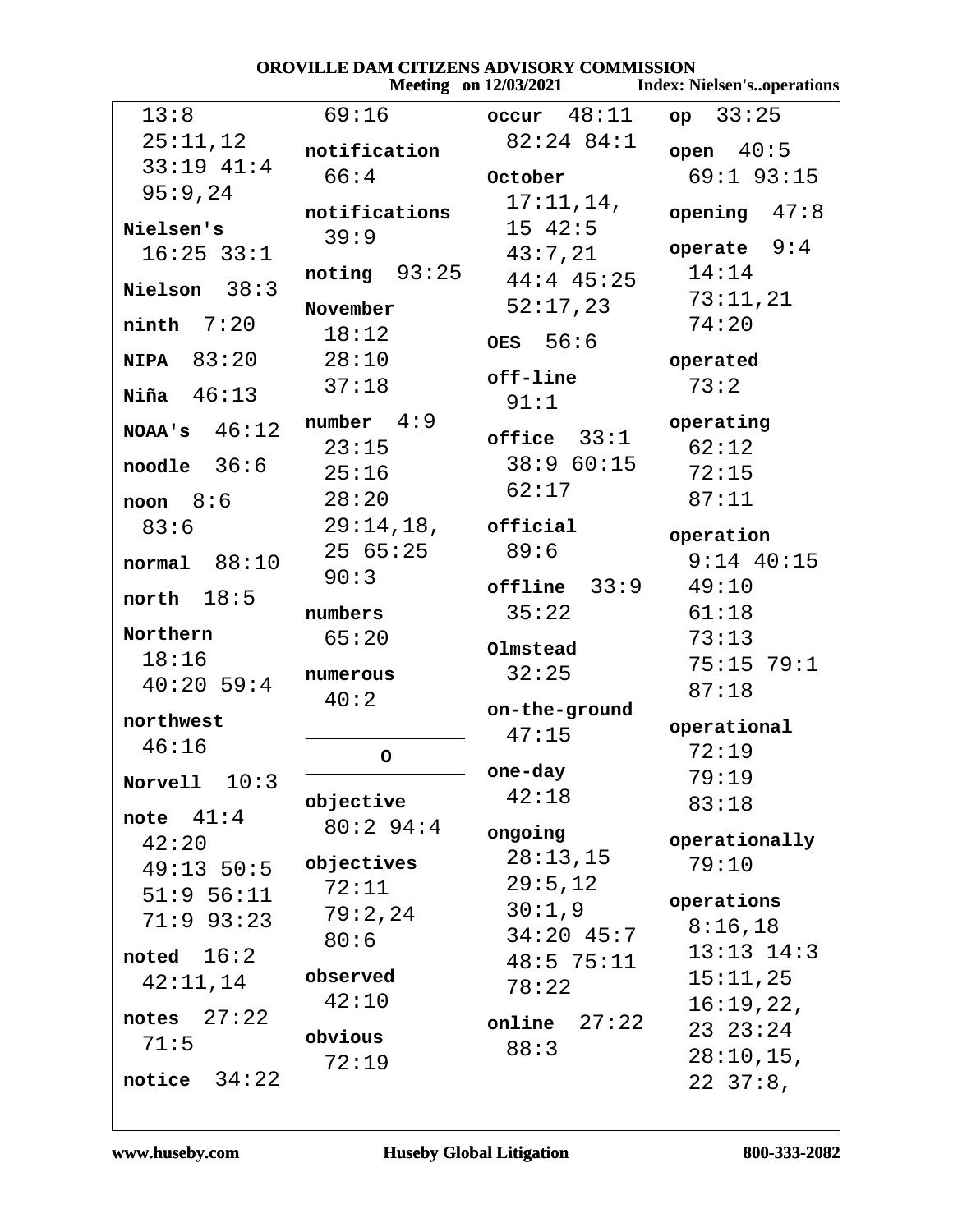|                |                | <b>Meeting</b> on 12/03/2021 | Index: opinionpart |
|----------------|----------------|------------------------------|--------------------|
| 18,20          | 75:17          | 71:22                        | oversee            |
| 38:21,24       | 76:23          | 72:1,4                       | 71:19              |
| 39:2,8,18,     | ordering       | 73:5,12                      | oversees           |
| 23,24          | 49:15          | 74:19                        | 73:14              |
| 41:10,19       |                | 79:8,21                      |                    |
| $45:8$ 46:2    | organization   | 80:586:4                     | overview $9:1$     |
| 49:7,8         | 95:12          | 87:12,25                     | 34:13,14,          |
| 50:2,4,5       | organizational | 92:10,14                     | 20,22              |
| 62:8,10,24     | $7:16$ 10:9    | 95:3                         | 37:17              |
| $64:18$ $65:1$ | 27:4           | Oroville's                   | $39:15$ 47:6       |
| 69:15          | organize       | 70:15                        | 32:9<br>owe        |
| $71:19$ $72:3$ | 47:21          |                              | owned $73:1$       |
| 75:18          |                | Orville's                    |                    |
| 78:10          | organized      | 87:18                        |                    |
| 79:14          | 48:8           | outcomes                     | ${\bf P}$          |
| $81:23$ $83:1$ | organizes      | 50:23                        | P.M. 96:5          |
| $87:10$ $88:7$ | 48:9           | outer $48:16$                |                    |
| opinion $32:8$ | Oroville $4:7$ |                              | pacific 23:9       |
|                | $7:20$ 8:3,    | outline                      | 46:14              |
| opportunities  | 179:13         | $32:16$ $33:2$               | pack $9:17$        |
| $8:4$ 14:22    | 14:4,9,15,     | 36:6                         | 67:12,25           |
| 54:14          | 18,24          | outlines                     | 68:16 90:7         |
| opportunity    | 15:4,25        | 77:12                        | packed $94:17$     |
| 12:11          | 16:13          | outlook                      |                    |
| 16:11          | 17:25          | 41:25                        | 15:5<br>Palermo    |
| 17:24          | 18:3,11        | 46:11,19                     | pandemic           |
| 22:18          | 19:5           |                              | 95:4               |
| $47:12$ 58:2   | 20:14,15       | output $75:20$               | paramount          |
| 69:21          | 21:1,20        | outreach                     | 57:23              |
| 76:11          | 22:8           | 74:10                        |                    |
| 84:21          | 23:20,25       | 83:19                        | parched $43:1$     |
| 86:16          | 27:23          | overarching                  | Parks $38:4$       |
| 87:16          | 41:10          | 51:7                         | part $9:13$        |
| ops 46:22      | 60:11          |                              | $18:25$ 44:3       |
|                | 64:10,17       | overgrown                    | 83:1989:6          |
| $optimal$ 76:3 | $65:10$ $67:9$ | 40:23                        | 90:14,23           |
| order 44:6     | 70:20          | overlap                      | 92:9               |
| 50:754:20      |                | 78:19                        |                    |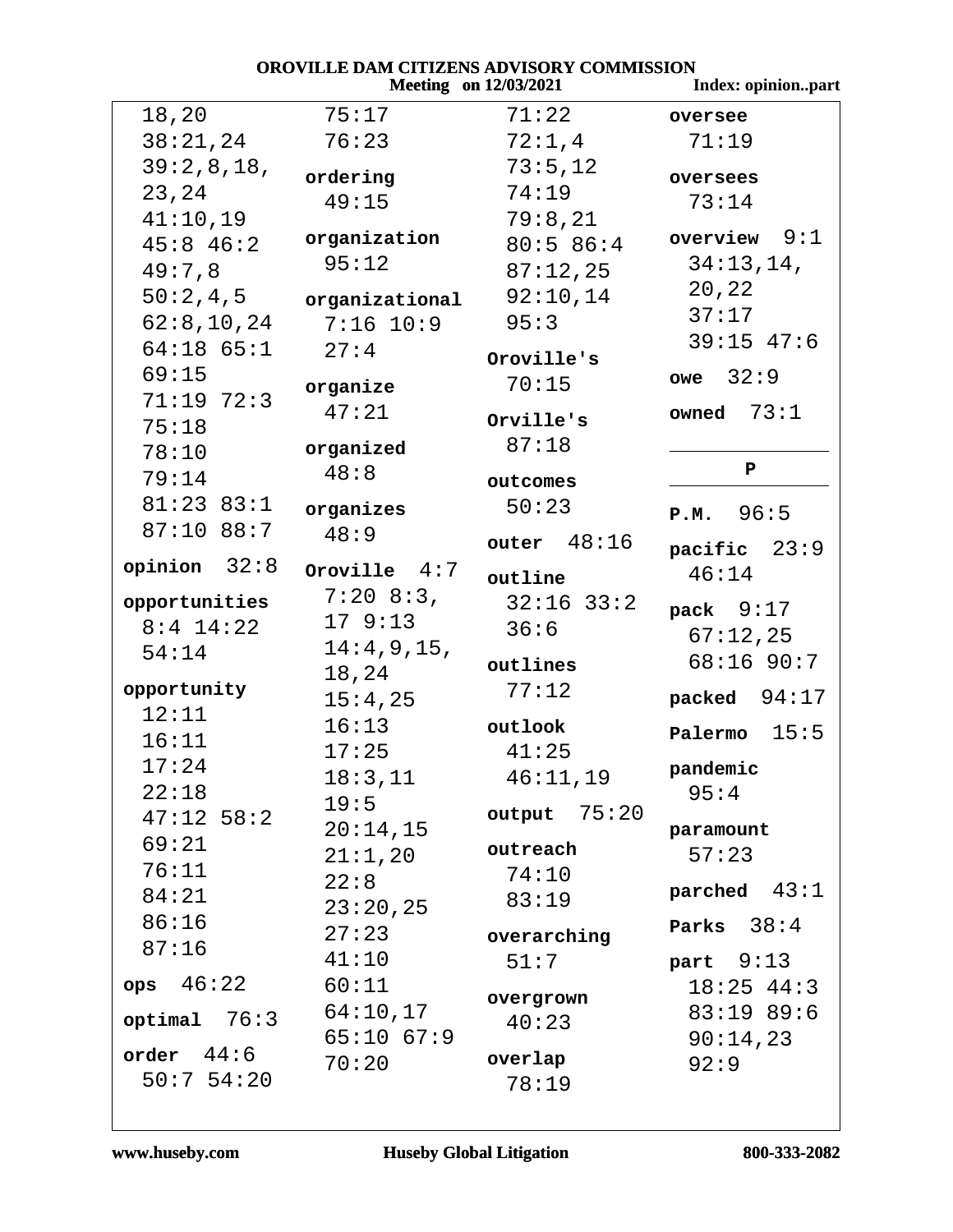### **OROVILLE DAM CITIZENS ADVISORY COMMISSION**<br>Meeting on 12/03/2021 Inde

|                                |                               | <b>Meeting</b> on 12/03/2021 | Index: partiallyplan      |
|--------------------------------|-------------------------------|------------------------------|---------------------------|
|                                | partially peak 45:2 performed |                              | 20                        |
| 73:881:5                       | 51:23                         | 28:14<br>77:14               | phone $4:9,22$            |
| participants                   | PEARCE $85:22$                |                              | $25:4$ 85:19              |
| 40:6                           | 86:2 88:16<br>92:25           | performing<br>78:13          | photo $37:19$             |
| participate                    | 93:21                         |                              | physical                  |
| 9:1762:18                      |                               | performs                     | 39:16                     |
| participated                   | peeper $84:23$                | 80:9                         | piece $59:10$             |
| $9:16$ $61:17$                 | $pending \quad 91:3$          | period $4:13$ ,              | 64:20                     |
| participating                  | people $11:17$                | 24 9:7                       | 73:13                     |
| $4:22$ 60:14                   | 12:1,6,7                      | 43:16,17                     | piezometer                |
| participation                  | 15:23                         | 59:11                        | 36:17                     |
| 11:10                          | 17:22                         | 82:11<br>92:21               |                           |
| $12:10$ 95:5                   | 39:18                         |                              | pipe $37:3$               |
|                                | 48:20                         | permissibility Pittman       |                           |
| parties $24:5$                 | $59:12$ $63:7$                | 90:11                        | 6:20,21                   |
| $26:1$ 34:22<br>$39:11$ $88:8$ | 66:3,5                        | permissible                  | PL $54:22$                |
|                                | 72:784:3                      | 90:3                         |                           |
| partly $64:25$                 | 91:16                         | $permit$ 50:23               | place $22:6$<br>37:866:18 |
| partner 29:7 people's          |                               |                              | 67:10                     |
| 60:1                           | 59:14                         | permits                      | $68:21$ 90:9              |
| partners                       | percent                       | 26:19                        |                           |
| $31:16$ 49:3                   | 18:23                         | person 95:3                  | places $24:14$            |
| 50:969:6                       | $22:11,12$ ,                  | 96:2                         | 64:23                     |
|                                | 14 42:12                      | personally                   | plain $62:21$ ,           |
| partnership                    | 43:3,23,24                    | 11:8                         | 23                        |
| 13:16                          | $44:25$ $45:1$                |                              | plan $21:19$              |
| partnerships                   | $46:8$ 94:10                  | perspective<br>17:11         | 24:10                     |
| 47:18                          | percentage                    |                              | 25:13                     |
| 57:23                          | 52:13                         | pertinences                  | 31:23                     |
| passed $7:24$                  |                               | 65:5                         | 46:22                     |
| past $8:13$ ,                  | perfect                       | petition                     | 47:24                     |
| 249:16                         | 71:14                         | 21:17,24                     | 48:2,25                   |
|                                | performance                   | phase $12:25$                | 50:14,15,                 |
| path $16:23$                   | 51:679:2,                     | 54:8                         | 23,24                     |
| pause $10:24$                  | 2380:1,6                      | 76:18,19,                    | 51:3,8                    |
| 24:19                          | $81:24$ 94:5                  |                              | 53:13                     |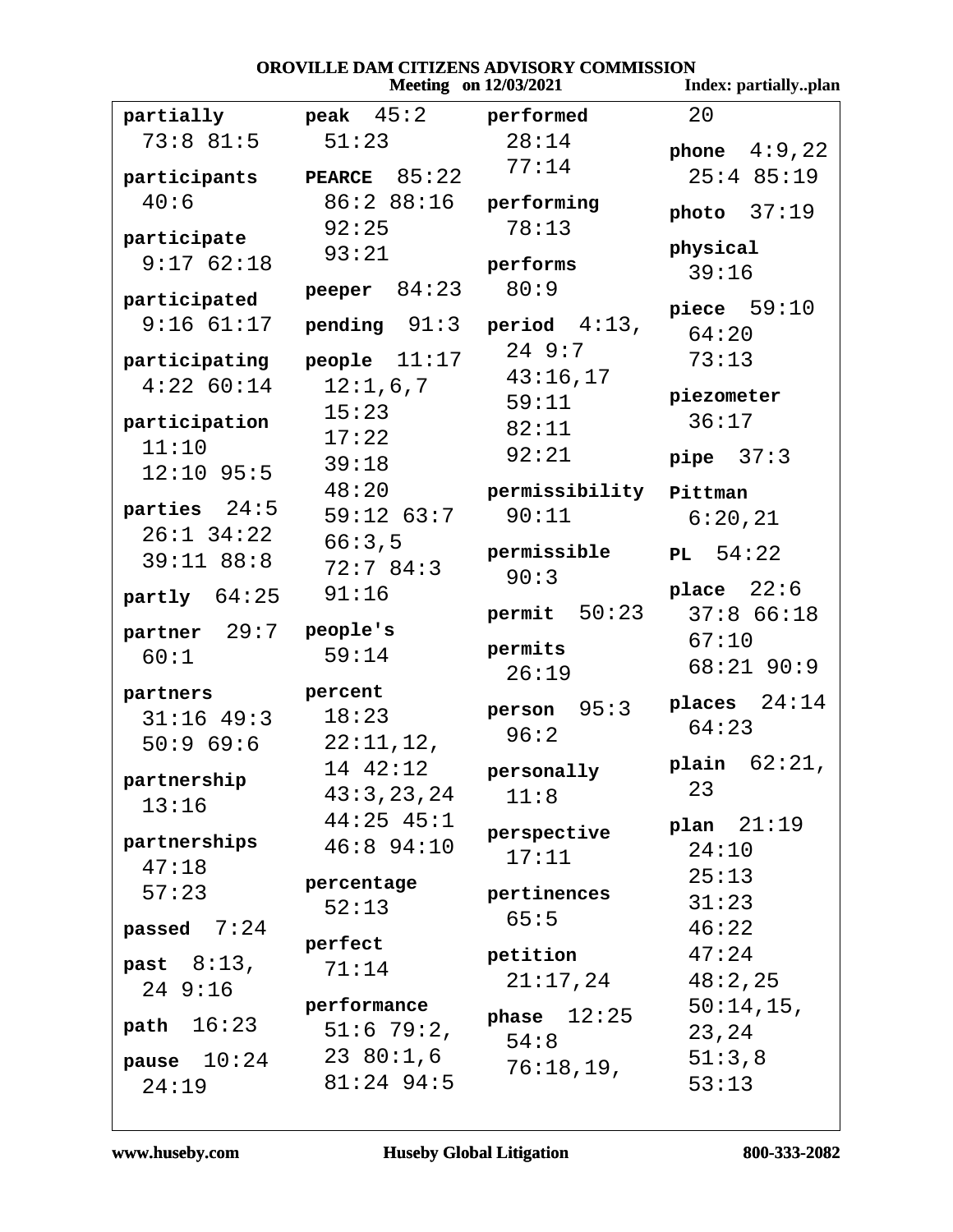| OROVILLE DAM CITIZENS ADVISORY COMMISSION<br><b>Meeting</b> on 12/03/2021<br><b>Index: plannedpresentation</b> |                    |                     |                              |
|----------------------------------------------------------------------------------------------------------------|--------------------|---------------------|------------------------------|
| 54:18                                                                                                          | point $8:8$        | <b>post</b> 88:24   | prepare                      |
| 57:19                                                                                                          | 10:15              | 89:2,3,5,7          | 56:15                        |
| 73:17 74:8                                                                                                     | 16:17              | posted $5:3$        | prepared                     |
| 77:4,5,11, 20:8,10                                                                                             |                    | 27:22               | $12:4$ 56:22                 |
| 17 82:7                                                                                                        | 26:664:1           |                     | 82:6                         |
| planned                                                                                                        | 67:970:25          | potential           |                              |
| 12:17                                                                                                          | 78:12              | 10:15               | preparedness<br>$8:23$ 57:10 |
|                                                                                                                | 87:14              | 77:22               |                              |
| planning<br>16:10                                                                                              | pointed $67:9$     | 81:25<br>83:18      | prepares                     |
| $18:20$ $23:1$                                                                                                 | 69:20              |                     | 65:24                        |
| $29:1$ 30:25                                                                                                   | points 16:2        | potentially         | preparing                    |
| 31:21                                                                                                          | 77:780:3           | 24:5                | 56:782:23                    |
| 36:18                                                                                                          | 90:9               | pound $4:23$        |                              |
| 48:17                                                                                                          |                    | 85:20               | prescribed<br>73:14          |
| 50:12,13                                                                                                       | policies           |                     |                              |
| 51:5 56:7,                                                                                                     | 50:21              | powerhouse<br>91:20 | prescribes                   |
| 9,17,57:9,                                                                                                     | policy 66:10       |                     | 73:10                        |
| $21\ \ 67:21$                                                                                                  | policy-            | practice            | prescribing                  |
| 83:14 86:5                                                                                                     | 80:22              | 56:8                | 72:25                        |
| 94:3                                                                                                           |                    | practices           |                              |
|                                                                                                                | $pool \quad 41:23$ | 55:7                | prescriptive<br>69:4         |
| plans $34:22$                                                                                                  | 45:15,21,          | precede             |                              |
| 50:19                                                                                                          | 24 84:2            | 11:20               | preseason                    |
| $56:16$ $67:8$<br>76:24                                                                                        | portfolio          |                     | 38:25 50:9                   |
| 77:20                                                                                                          | 47:22,25           | precipitation       | present $5:10$               |
|                                                                                                                | 57:4, 11, 15       | 42:9,19             | 6:1,3,21                     |
| platform                                                                                                       | portfolios         | 46:5                | 29:13                        |
| $4:14$ 85:15                                                                                                   | 19:22              | predecessor         | 47:12                        |
| play $22:18$                                                                                                   |                    | 62:9                | presentation                 |
| 62:2                                                                                                           | portion<br>84:15   | predicated          | $4:4$ 28:11                  |
| plays $48:4$                                                                                                   |                    | 62:24,25            | 31:23,25                     |
|                                                                                                                | 86:15<br>pose      |                     | 34:14                        |
| Pleasanton                                                                                                     | positive           | prediction          | 45:11                        |
| 9:21                                                                                                           | 44:1               | 46:12               | 46:18                        |
| plenty $14:18$                                                                                                 |                    | preface $12:8$      | 47:13,20                     |
| 20:5<br>Plumas                                                                                                 | possibly<br>59:15  | preliminary         | 58:568:7                     |
| 24:25                                                                                                          |                    | 79:14               | 71:15                        |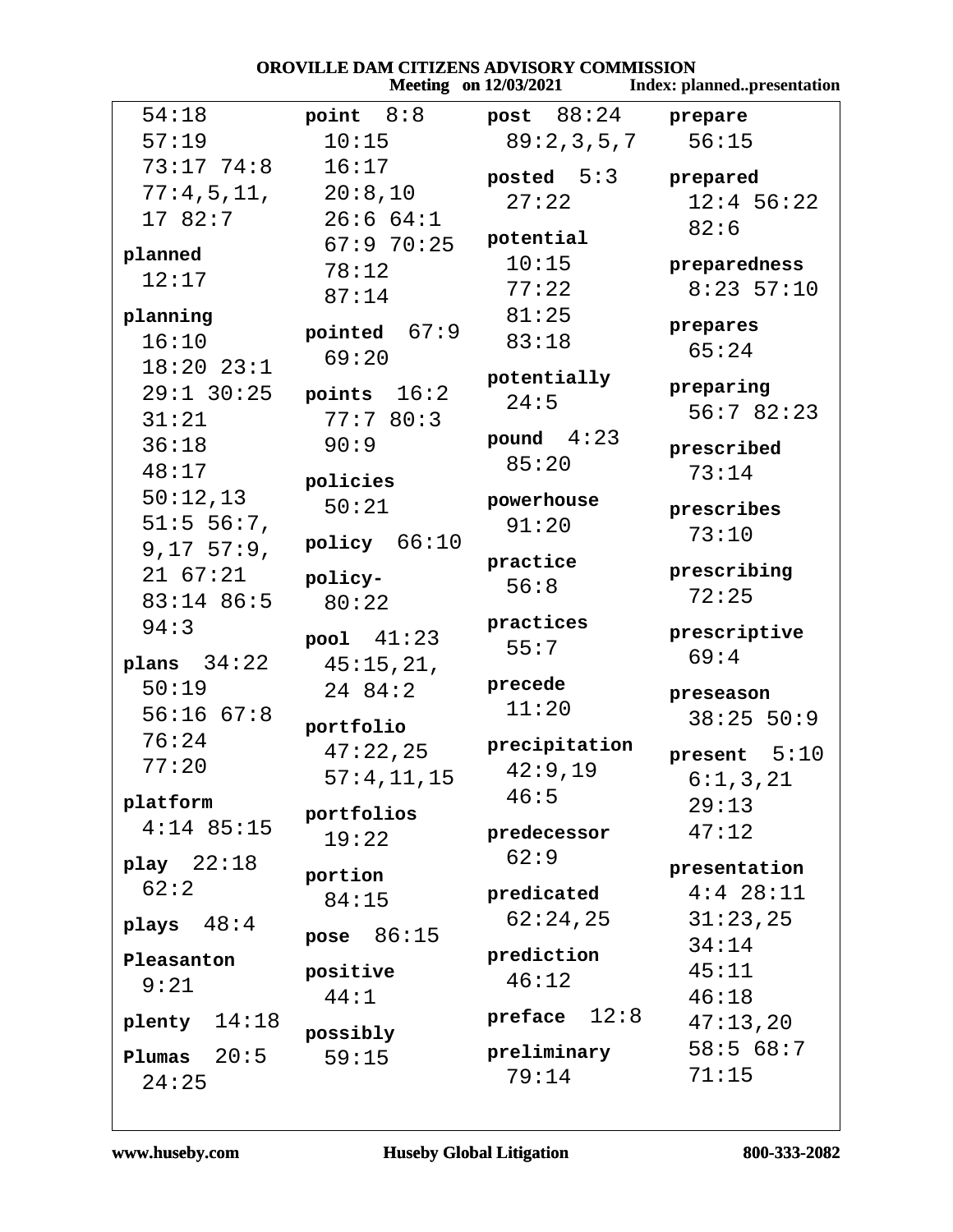| OROVILLE DAM CITIZENS ADVISORY COMMISSION |                        |                              |                              |
|-------------------------------------------|------------------------|------------------------------|------------------------------|
|                                           |                        | <b>Meeting</b> on 12/03/2021 | Index: presentationsprojects |
| $81:11$ $89:1$                            | 56:14                  | 39:21                        | 15,20                        |
| 94:1                                      | prior $9:16$           | 45:5,9                       | progress                     |
| presentations                             | 28:17                  | 56:17                        | $8:12$ 14:3                  |
| 13:12                                     | 44:17                  | 74:3,16                      | 34:23                        |
| 29:17                                     |                        | 76:783:20                    |                              |
| 31:23                                     | priorities             | 84:20                        | 9:23<br>project              |
| 35:16                                     | 50:21                  |                              | 12:22                        |
|                                           | prioritize             | processes                    | 18:22                        |
| 47:14                                     | 53:6                   | 27:12                        | $19:24$ 30:6                 |
| 88:21                                     |                        | produce                      | 38:13,23,                    |
| presented                                 | priority               | $23:16$ $34:6$               | $24$ 39:13,                  |
| $41:9$ $43:12$                            | 8:24                   | 79:25                        | 1540:3,4                     |
| 88:25                                     | private                | 82:12                        | 41:19                        |
| presenters                                | 66:10                  | produced                     | $52:13$ $53:4$               |
| 88:25                                     | proactive              | 42:15                        | 58:18                        |
|                                           | 48:11                  |                              | 61:20                        |
| press $4:23$                              |                        | product $63:7$               | 72:16,18                     |
| 85:20                                     | proactively            | 65:23                        | 73:10,11                     |
| pressure                                  | 55:10                  | production                   | 74:8,11,                     |
| 17:23                                     | probable               | 42:25                        | 17,24                        |
|                                           | 77:23                  |                              | 75:20                        |
| pretty $58:16$                            |                        | program                      | 76:17                        |
| 60:2265:6                                 | problem                | 23:12                        | 77:3,16                      |
| 66:2469:4                                 | 66:24                  | 48:3,16                      | 78:17,18                     |
| 78:6                                      | problems               | 53:5,7,12,                   | 79:2,3,4,                    |
| $prevent$ 52:3                            | 68:20                  | $18\;\;54:2,8,$              | 10,24                        |
| prevention                                |                        | 23,25                        | 81:5,14                      |
| 30:14                                     | procedurally-<br>80:22 | 55:19,22,                    | 86:6                         |
| 92:17                                     |                        | $23\;\;56:5$                 | 93:10,13                     |
|                                           | procedures             | $62:8$ 78:10                 |                              |
| previous                                  | 39:1                   | 88:7 92:10                   | projecting                   |
| $9:10$ 19:24                              | proceed                | programs                     | 31:7                         |
| 43:13,15                                  | 11:21                  | 47:21,25                     | projects                     |
| 47:14                                     |                        | 48:5, 8, 10,                 | $12:17$ $13:3$               |
| 73:25 89:7                                | proceedings            | 17 49:2                      | $20:1$ $21:22$               |
| previously                                | 96:5                   | 54:18                        | 30:2,19,                     |
| 34:2                                      | process                | 56:4,6                       | 23,25                        |
|                                           | 21:23                  | 57:5,11,                     | 34:23                        |
| primarily                                 | 31:14                  |                              | 39:16,24                     |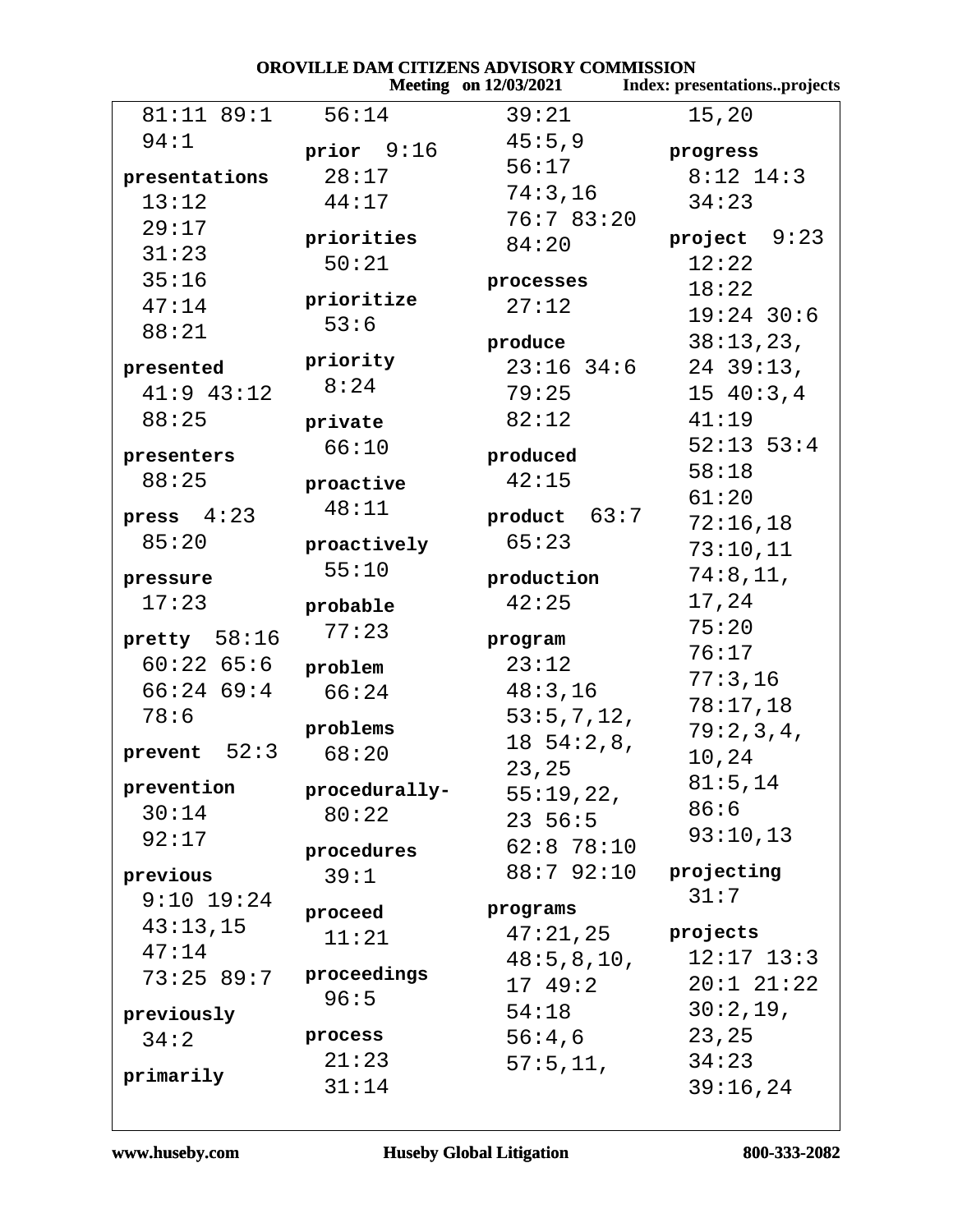|                 | OROVILLE DAM CITIZENS ADVISORY COMMISSION | <b>Meeting</b> on 12/03/2021 | <b>Index: Projects'question</b> |
|-----------------|-------------------------------------------|------------------------------|---------------------------------|
| $40:1$ $48:1$ , | 16:20                                     | providing                    | 78:1                            |
| 22,24           | proposed                                  | 19:16                        | pursuant                        |
| 50:22,23,       | 74:14 78:3                                | 30:13                        | 25:18                           |
| 25 51:15        | 81:25                                     | 41:20                        |                                 |
| 52:2,4,7,       | 82:16                                     | 49:2,21                      | put $21:4$                      |
| 8, 14, 21       |                                           | 51:11                        | 22:25                           |
| 53:11           | proposition                               | 56:13                        | 27:17                           |
| 54:17           | 11:15                                     |                              | 35:10                           |
| 55:12,17        | 12:18                                     | provision                    | 42:17                           |
| 70:17           | protection                                | 25:22                        | 76:15 89:3                      |
| 72:3,17         | 47:24                                     | Pryor $9:9$                  | 92:2                            |
| 73:1,4,5        | 50:14,24                                  | public $4:11$ ,              |                                 |
| 74:22           | 51:3                                      | 12, 13, 17,                  | Q                               |
| $75:23$ 76:2    | 52:19,21                                  | $21, 24$ 9:6,                |                                 |
| 77:24           | 54:18                                     | 721:23                       | $Q$ &a $85:17$                  |
| 80:13           | 57:19,24                                  | 31:16                        | Q1 29:1                         |
| 81:22           | 65:25                                     | 34:14,23                     | 31:12,19                        |
| 82:5,17         | 79:12,19                                  | $35:15$ 39:9                 | $Q2 \quad 31:20$                |
| 94:4            | 82:786:5                                  | 47:10,17                     | 32:18                           |
| Projects'       | proud $58:16$                             | 49:9,12,22                   |                                 |
| 38:24           |                                           | $51:9$ $54:22$               | Q3 31:21                        |
|                 | proven $58:24$                            | 57:24                        | 32:19                           |
| promote         | provide $4:17$                            | $72:20$ $74:9$               | $Q4 \quad 32:20$                |
| 50:25           | $8:22$ 9:2                                | 83:784:23                    | quality $8:1$                   |
| promoting       | $10:25$ $13:4$                            | 85:7,11                      | 21:17                           |
| 55:20           | $17:2$ $23:7$                             | 86:22                        |                                 |
| Prop $25:14$    | 24:728:20                                 | 88:15                        | 9:20<br>quarter                 |
| 53:19           | 36:737:7                                  | 91:13                        | 23:17                           |
|                 | $45:14$ $47:5$                            | 92:24                        | quarterly                       |
| properties      | 49:8 79:18                                | 93:21                        | 28:5                            |
| 63:6            | 84:6                                      | 95:13                        | question                        |
| property        | 86:16,25                                  | purpose                      | 4:14,20                         |
| 72:21           | $87:16$ 91:2                              | $33:25$ 73:9                 | $15:5$ 26:13                    |
| proposal        | $92:15$ $95:1$                            |                              | 60:5,9,16,                      |
| 23:12           | provided                                  | purposes                     | 17, 22, 25                      |
| 86:10           | $34:15$ 49:6                              | 20:16                        | 63:13                           |
|                 | 50:379:12                                 | 72:16                        | $65:19$ $67:4$                  |
| propose         |                                           | $73:22$ $77:7$               | 69:19                           |

www.huseby.com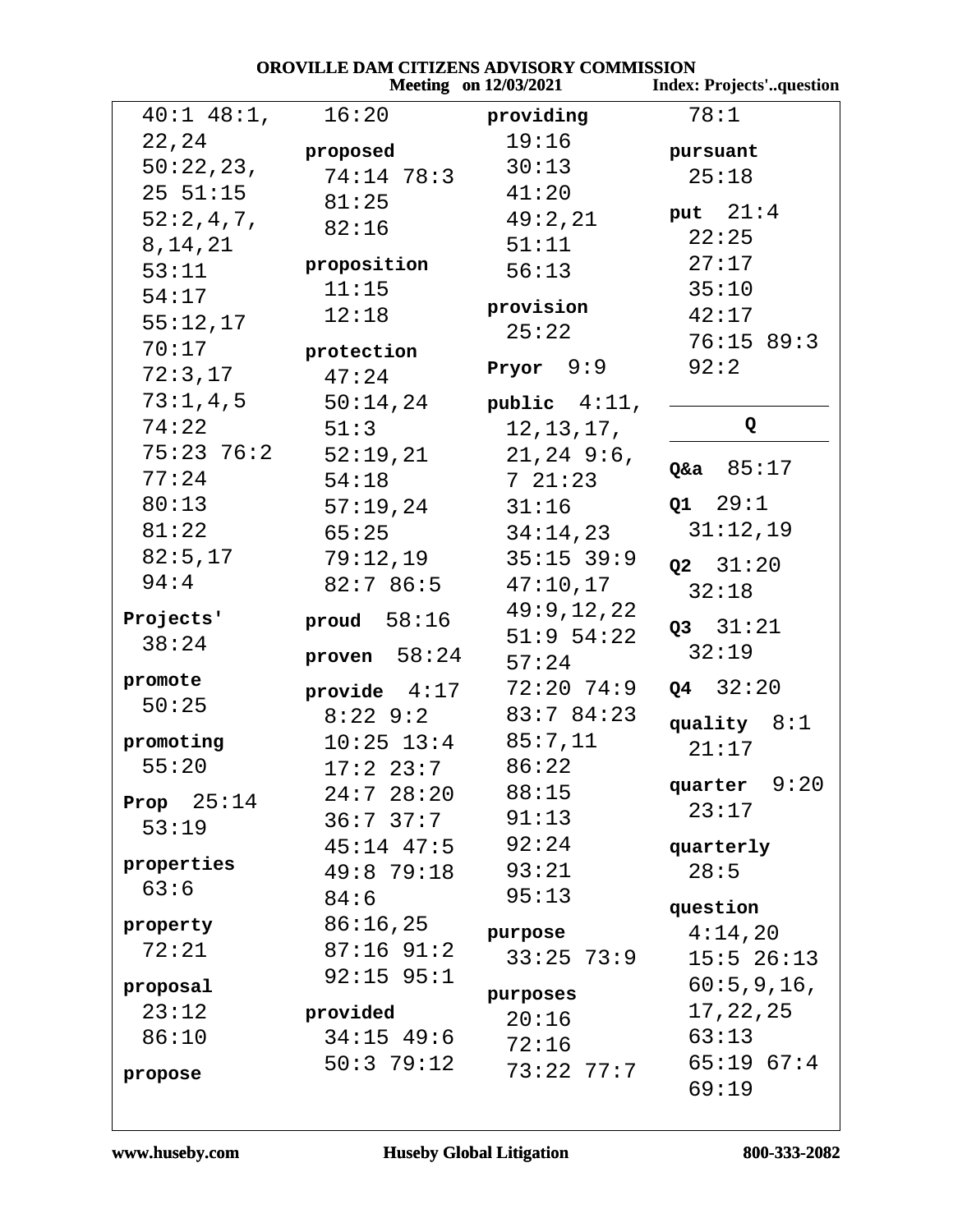| OROVILLE DAM CITIZENS ADVISORY COMMISSION |                 |                              |                                    |
|-------------------------------------------|-----------------|------------------------------|------------------------------------|
|                                           |                 | <b>Meeting</b> on 12/03/2021 | <b>Index: questioningrecruited</b> |
| $86:15$ $87:3$                            |                 | radar $26:21$ , real $41:22$ | recently                           |
| $90:2$ $92:1$                             | 22 29:9         | 61:3                         | 78:22                              |
| 93:6,9,15,                                | $30:14$ , $17$  | 64:10,11                     | reclamation                        |
| 17                                        | rain $17:13$ ,  | 67:16                        | 21:15                              |
| questioning                               | $14 18:14$ ,    | 69:21                        | 84:11                              |
| 24:21                                     | $15\ \ 23:25$   | 71:1685:3                    |                                    |
|                                           | $42:17$ $43:8$  | 87:22                        | recognition                        |
| questions                                 |                 |                              | 75:22                              |
| 24:20                                     | rainfall        | real-time                    | 87:24                              |
| $29:19$ 36:3                              | 63:2            | 39:2,22                      | recognize                          |
| 37:16                                     | raise $4:16$ ,  | 49:21                        | $53:1$ 84:20                       |
| 38:19                                     | $23 \t33:8$     | realize                      | 87:23                              |
| 46:22                                     | 85:16           | 36:17                        |                                    |
| 58:3,7,11                                 |                 |                              | recognized                         |
| 64:868:4                                  | raised $71:1$ , | reason $44:3$                | 74:22                              |
| 71:14                                     | 10 85:22        | $45:2$ $47:2$                | recommendation                     |
| 84:14                                     | 88:17           | 75:16                        | 89:8                               |
| 86:16                                     | 93:1,22         | $89:19$ $93:4$               |                                    |
| 88:24                                     | raising $37:4$  | reasonable                   | recommendation                     |
| 89:2,3,5,7                                |                 | 36:21                        | $s = 51:8$                         |
| $90:13$ $91:4$                            | ramifications   | 77:25                        | reconstruction                     |
| 94:23                                     | 74:24           |                              | 29:4                               |
|                                           | ramp $30:25$    | reasons                      |                                    |
| queue $85:21$                             |                 | 80:18                        | record                             |
| quick $5:6$                               | range $63:11$   | $rebel$ $11:19$              | 17:13,14,                          |
| 24:21                                     | 69:13           | recall 27:5                  | 1842:5, 15                         |
| 26:13 61:3                                | rates $45:4$    |                              | 43:1689:6                          |
| 66:11                                     |                 | recap $8:18$                 | 5:2<br>recorded                    |
| 71:16                                     | re-message      | $28:12$ 37:7                 | 42:10                              |
| $87:22$ 93:6                              | 66:4            | $41:23$ $49:6$               |                                    |
|                                           | reach $4:12$    | receive                      | records                            |
| quickly                                   | readiness       | $12:16$ 20:6                 | 82:11                              |
| 16:19                                     | 50:761:13       |                              | recovery                           |
| 85:7,13                                   |                 | received                     | 57:10                              |
| 93:3                                      | Reading         | 42:8                         | 66:12                              |
|                                           | 94:3,8          | recent                       |                                    |
| $\mathbf R$                               | ready $66:6$    | 27:10,11                     | recreation                         |
|                                           |                 | 44:11                        | 30:24                              |
| 8:24<br>raced                             | reaffirm        |                              | recruited                          |
|                                           | 65:22           |                              |                                    |
|                                           |                 |                              |                                    |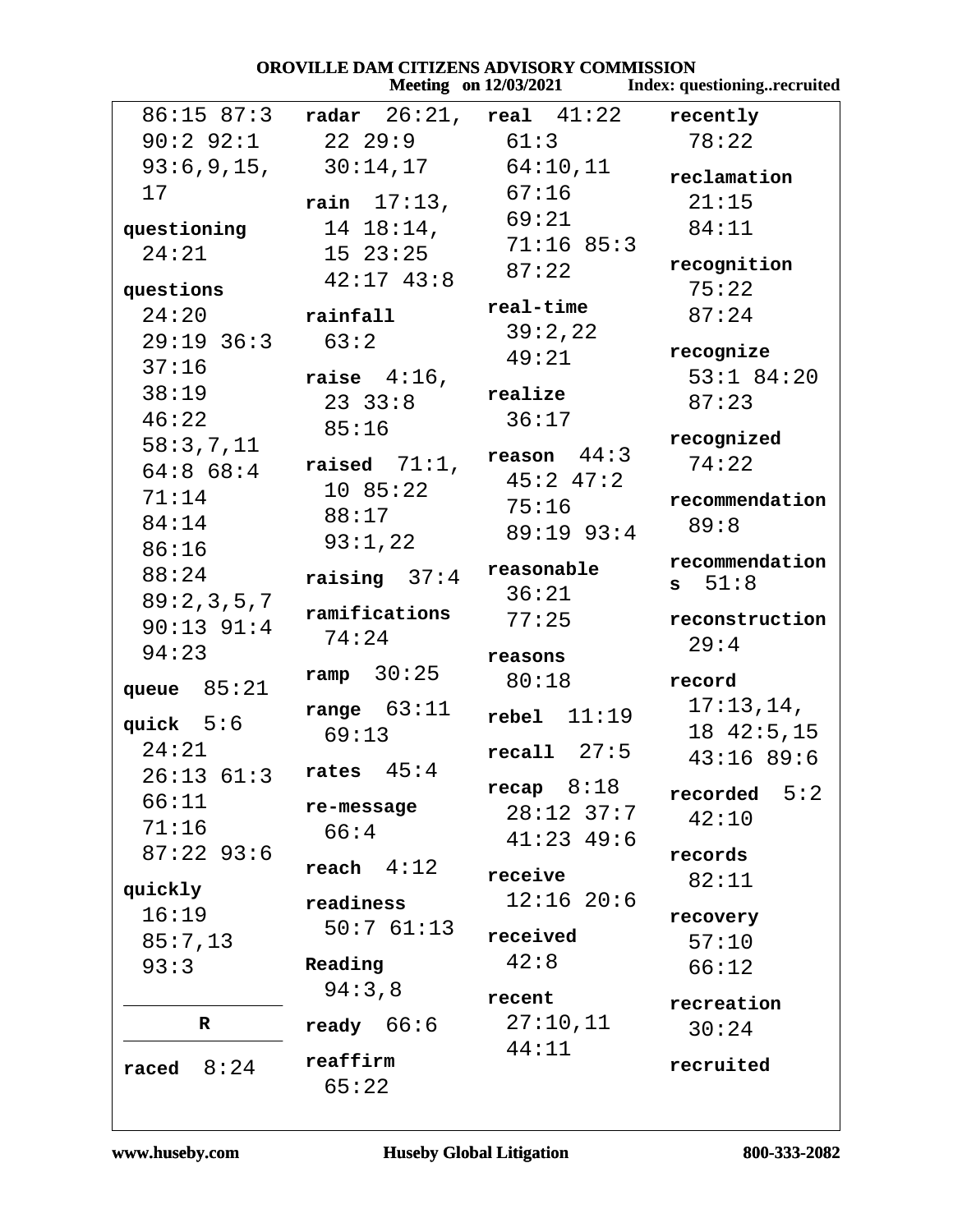| OROVILLE DAM CITIZENS ADVISORY COMMISSION |                             |                              |                           |
|-------------------------------------------|-----------------------------|------------------------------|---------------------------|
|                                           |                             | <b>Meeting</b> on 12/03/2021 | Index: recycledReporter's |
| 10:5                                      | 28:20                       | 44:8,12                      | removal                   |
| recycled                                  | regulations                 | 60:11                        | 26:15                     |
| 20:1                                      | 56:372:13                   | 66:20                        | 30:16                     |
|                                           | 73:1, 14, 16                | 86:8,9,11                    |                           |
| red $45:21$                               |                             | 88:1 94:11                   | removing<br>21:5          |
| 68:17                                     | regulatory                  |                              |                           |
| reduce $48:14$                            | 25:20                       | releasing                    | repair $26:11$            |
| 51:2,21                                   | 28:24                       | 14:21                        | 54:20,23,                 |
| 56:21                                     | 31:13                       | relevant                     | 25 55:2,11                |
| 57:5,6                                    | 33:23                       | $42:21$ $46:9$               | repaired                  |
|                                           | 90:11                       | 79:5                         | 59:17                     |
| reduced                                   |                             |                              |                           |
| 22:13                                     | regulatory-<br>wise $80:22$ | reliability                  | repairing                 |
| reduction                                 |                             | $63:1$ 94:9                  | 58:18,23                  |
| 47:25                                     | rehabilitation              | relicensing                  | 59:3                      |
| 48:22                                     | 54:22                       | 31:14                        | repairs                   |
| $51:15$ 52:6                              | reimbursement               | $relied$ 90:11               | 26:12                     |
|                                           | 29:4                        |                              | 49:15                     |
| 53:11,12                                  |                             | rely 40:2                    |                           |
| $54:16$ 56:5                              | related                     | 87:7                         | 55:3,4,13,                |
| reel $72:8$                               | $16:25$ $26:2$              | remain $57:17$               | 15                        |
| reference                                 | relates                     |                              | replacement               |
| 35:16                                     | 86:23                       | remaining                    | 12:23                     |
|                                           |                             | $38:22$ 54:6                 |                           |
| references                                | relationship                | remember                     | replacing                 |
| 73:6                                      | 45:1988:1                   | 64:10                        | 36:18                     |
| referred                                  | relative                    | 66:22                        | report $8:10$             |
| 84:16                                     | 23:21,24                    |                              | 15:9, 13, 16              |
|                                           | 64:17                       | remembering                  | 25:18                     |
| reflect 83:5                              |                             | 66:16                        | 28:2,13                   |
| 94:12                                     | release                     | reminded                     | 32:9,10,                  |
| region $12:22$                            | 13:20                       | 53:3                         | 19,21                     |
| $72:4$ $74:25$                            | 23:20                       |                              | 33:1,6,15                 |
|                                           | $64:10$ 84:2                | reminder                     | 34:4,10                   |
| regional                                  | 87:4                        | 27:20                        | 35:4,17,24                |
| 50:18                                     | released                    | $44:14$ $45:1$               | $36:6$ $91:11$            |
| register                                  | $45:4$ 86:4                 | $47:22$ $74:1$               |                           |
| 34:21                                     |                             | 83:10                        | Reporter's                |
|                                           | releases                    | 85:19                        | 4:3                       |
| regular                                   | 14:14                       |                              |                           |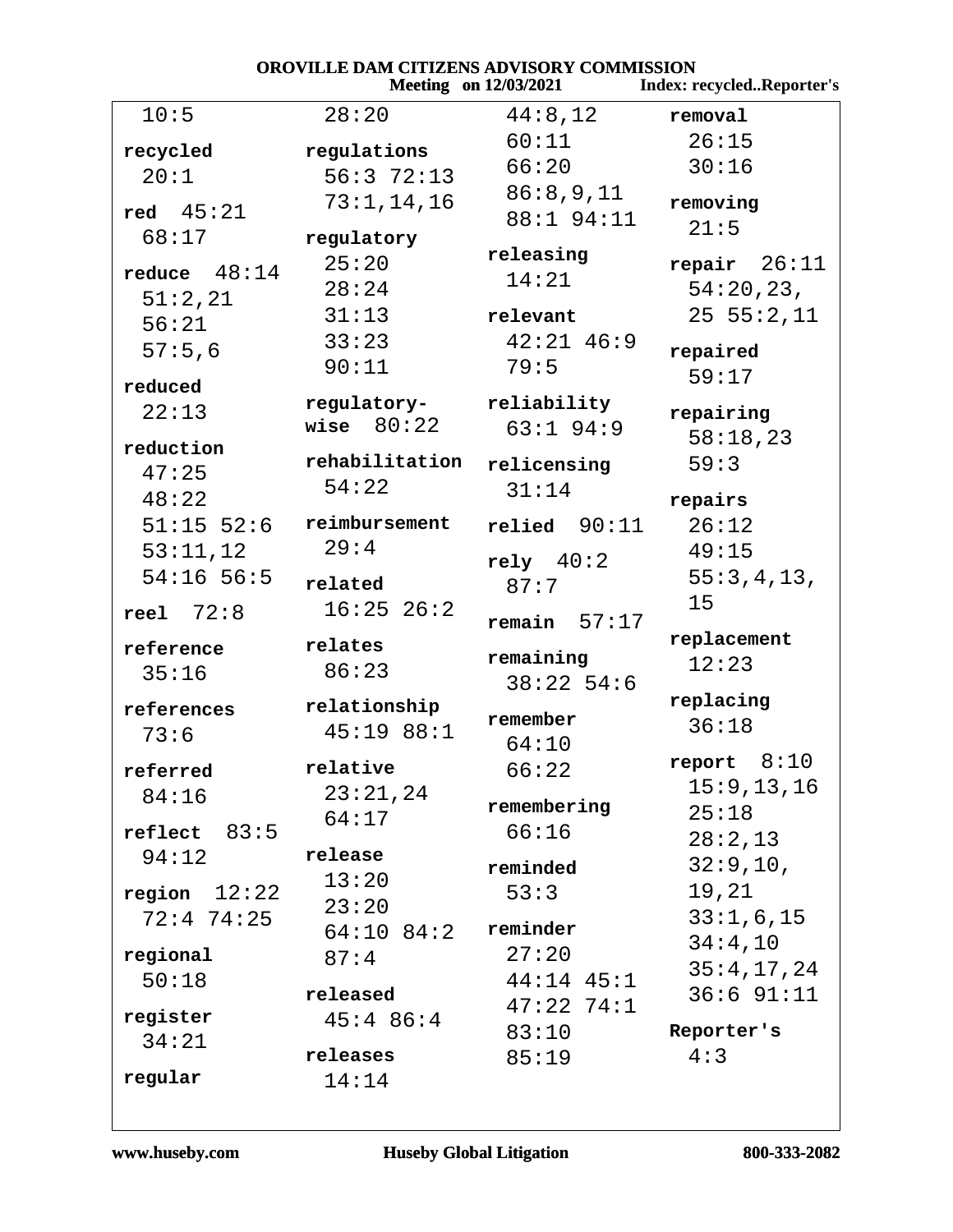| OROVILLE DAM CITIZENS ADVISORY COMMISSION |                |                              |                           |
|-------------------------------------------|----------------|------------------------------|---------------------------|
|                                           |                | <b>Meeting</b> on 12/03/2021 | Index: reportsreviewing   |
| reports                                   | research       | resource $4:8$               | 49:13                     |
| 15:18                                     | $75:13 \ 76:4$ | resources                    | 57:10,18                  |
| 36:19                                     | 80:19          | 8:15,22                      | 92:6                      |
| representative                            | 83:18          | 21:16                        | responses                 |
| 84:10<br>s                                | reservoir      | 30:16                        | 49:1 86:25                |
| represented                               | $8:3,5$ 9:4    | 38:10,12                     |                           |
| 38:7                                      | 11:15,22       | 40:16                        | responsible               |
|                                           | 12:21          | 46:24                        | 42:24                     |
| request                                   | 13:3,18        | 48:21                        | 56:13                     |
| 19:14                                     | 16:19,23       | 49:19                        | 62:12                     |
| 26:14                                     | 20:14          | 53:15                        | 72:23,24                  |
| 29:25                                     | $28:21$ 39:4   | 60:21                        | responsibly               |
| 86:12                                     | 43:19          | 65:24                        | 88:12                     |
| 89:5,9                                    | $44:17$ $45:8$ | 77:13                        | Responsive                |
| 91:3,8,12                                 | $46:25$ $47:2$ |                              | 48:10                     |
| requested                                 | 50:262:9       | respect                      |                           |
| 20:6                                      | $65:1$ $67:18$ | 25:22                        | responsive-               |
|                                           | $69:13$ $77:6$ | respected                    | types $61:9$              |
| requests                                  | 78:779:7       | $25:19$ $26:4$               | Ressim $78:10$            |
| 35:18                                     | 13 91:21       | respond                      | rest $35:17$              |
| 56:1585:8                                 | 94:6           | 29:18                        |                           |
| 89:14                                     |                | 48:13                        | $restful$ 96:1            |
| require                                   | reservoirs     |                              | $result$ 75:17            |
| 14:13                                     | 13:17,23       | responders                   |                           |
| required                                  | 19:221:19      | 49:25 50:6                   | resulting<br>42:8         |
| 44:19,24,                                 | $62:13$ $65:6$ | 62:16                        |                           |
| 2545:20,                                  | 71:20          | responding                   | results $76:6$            |
| $21 \t46:4$                               | $87:12$ $88:2$ | 71:2 93:17                   | $retain$ $21:18$          |
| 83:15,19                                  | residents      |                              |                           |
|                                           | 9:20           | response                     | reverse                   |
| requirement                               |                | 5:12,14,                     | 89:15,16,                 |
| $45:25$ $46:1$                            | residual       | 17,20                        | 20 90:15                  |
| 79:16                                     | $48:4$ 56:21   | $6:10,13$ ,                  | 91:8                      |
| requirements                              | 57:16          | 15, 23, 25                   | review $32:12$            |
| 21:17                                     | resilience     | 7:7,98:19                    |                           |
| 39:17                                     | 51:5           | $16:11$ $43:1$               | reviewing<br>$54:5$ 74:13 |
| 41:24                                     | resiliency     | 45:25                        | $77:23$ 78:6              |
| 44:15                                     |                | 47:23                        |                           |
|                                           | 52:1           |                              |                           |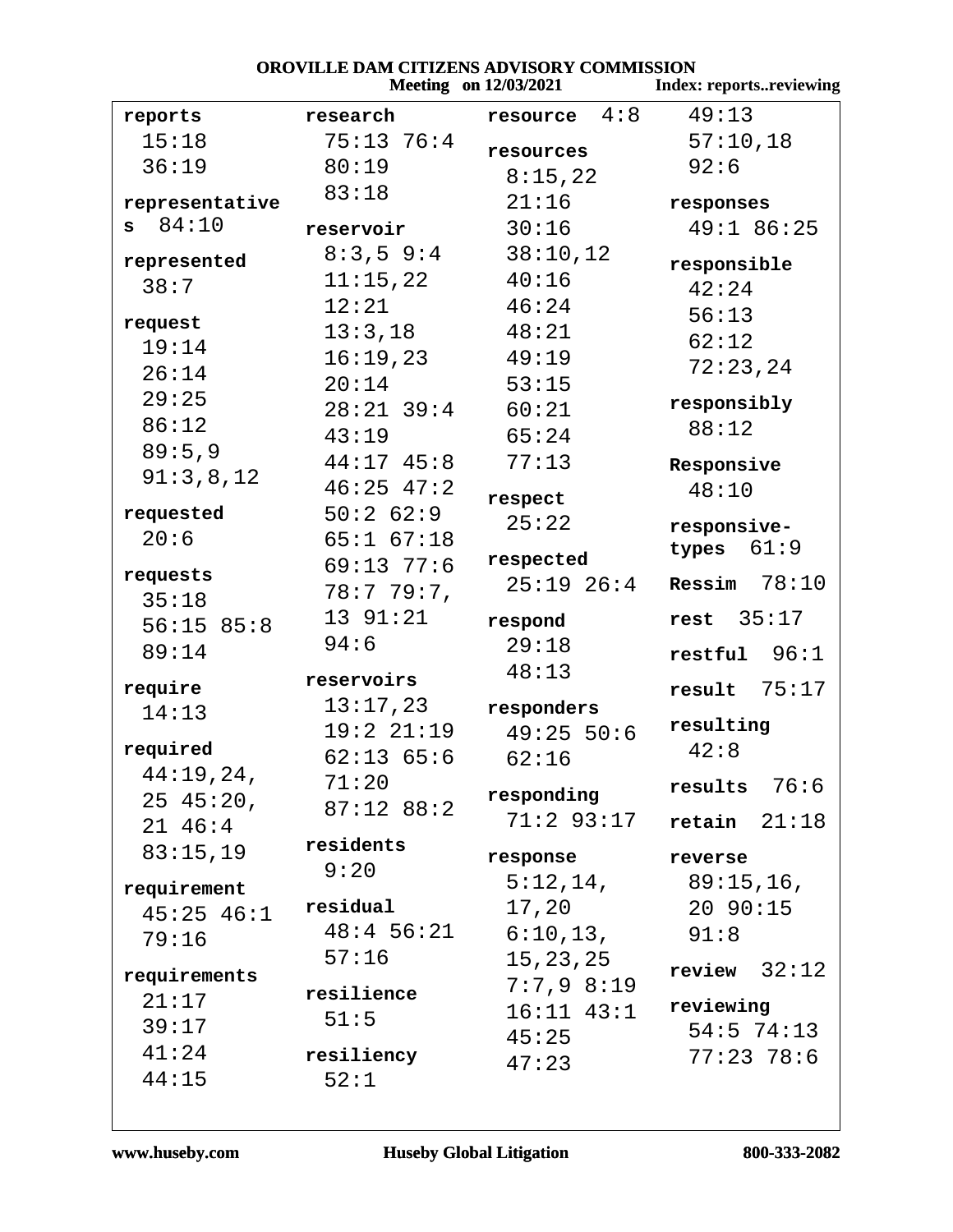| OROVILLE DAM CITIZENS ADVISORY COMMISSION<br><b>Meeting</b> on 12/03/2021<br><b>Index: ReynoldsSbfca's</b> |                    |                           |                     |  |
|------------------------------------------------------------------------------------------------------------|--------------------|---------------------------|---------------------|--|
| Reynolds                                                                                                   |                    | $52:9$ $58:17$ 69:5 72:25 | SAFFOLD $4:4$       |  |
| 6:22,24                                                                                                    | 64:22              | 73:17                     | 5:11,13,            |  |
| RFC $82:12$                                                                                                | 67:12              | 75:15                     | 15, 18, 21,         |  |
|                                                                                                            | 89:24,25           | 88:22                     | 23, 25, 6:2,        |  |
| rice $23:2$ ,                                                                                              | $90:4$ $91:23$     | run $23:17$               | 4, 7, 9, 11,        |  |
| 8, 10, 12                                                                                                  | 93:24              | 43:1 69:1                 | 14, 16, 18,         |  |
| 44:6                                                                                                       | rivers $26:16$     | 89:25                     | 20, 22, 24          |  |
| rights $24:4$ ,                                                                                            |                    |                           | 7:1,3,5,8,          |  |
| 6                                                                                                          | road $8:9$         | run-off                   | 10,12               |  |
| ring 52:10                                                                                                 | 32:13              | $14:11$ $42:8$            | 27:13               |  |
|                                                                                                            | 47:20              | running                   | 36:8,24             |  |
| $risk$ 30:9                                                                                                | roadmap            | 89:23                     | 60:2,4              |  |
| 47:4,21,25                                                                                                 | $27:10$ $28:1$     | runoff $22:24$            | 85:4,13             |  |
| 48:4, 18, 22                                                                                               | 31:6               |                           | salinity            |  |
| 51:2,14,15<br>52:6                                                                                         | roads $55:12$      | rural $53:2$ ,            | 20:16,20            |  |
|                                                                                                            | Rob $32:25$        | $5,8$ 54:17,              | 21:12               |  |
| 53:10,11<br>54:16                                                                                          |                    | 19                        | 23:22               |  |
| 55:18,24                                                                                                   | Robert             |                           | salmon $21:8$       |  |
| 56:1, 5, 22                                                                                                | 85:23,24,          | S                         | $23:14,15$ ,        |  |
| 57:1,2,3,                                                                                                  | 25                 | Sacramento                | 22 26:16            |  |
| 5, 6, 9, 16,                                                                                               | Robert's           | 12:22                     |                     |  |
| 1860:9,                                                                                                    | 88:16              | 51:22                     | san 19:6            |  |
| 17,23                                                                                                      | robust $38:17$     | 71:18                     | 20:13               |  |
| 61:6,11                                                                                                    |                    | safe $7:19$               | sanitation          |  |
| 62:21                                                                                                      | role $48:4$        | $13:23$ 96:1              | 19:18               |  |
| 63:8,9                                                                                                     | $62:2$ 72:8        |                           | Santa $25:1$        |  |
| $66:3$ $72:20$                                                                                             | roll 5:6           | safety $15:8$ ,           | saturated           |  |
| $90:2$ 92:10                                                                                               | <b>Ron</b> $93:23$ | 24 19:13,                 | $43:5$ $44:21$      |  |
| $river$ $10:20$                                                                                            | 14:21<br>room      | 15,18                     | 69:18               |  |
| 14:20                                                                                                      |                    | 20:6,24<br>26:17          |                     |  |
| 17:11,13,                                                                                                  | route $66:5$       | $30:2$ , $6$              | $SB955 \quad 32:13$ |  |
| $25\;\;22:2,5$ ,                                                                                           | routes $31:17$     | 31:16,21                  | 33:19               |  |
| 13,16                                                                                                      | <b>rule</b> 69:18  | 34:23                     | SBFCA $26:18$       |  |
| 23:18                                                                                                      |                    | 47:1,11,17                | 52:17               |  |
| 26:12,19                                                                                                   | ruled $91:18$ ,    | 49:957:25                 | $58:16$ 59:1        |  |
| 44:6,9                                                                                                     | 19                 | 72:21 92:5                | SBFCA'S             |  |
| $45:4$ $51:22$                                                                                             | rules $68:24$      |                           | 52:23               |  |

#### www.huseby.com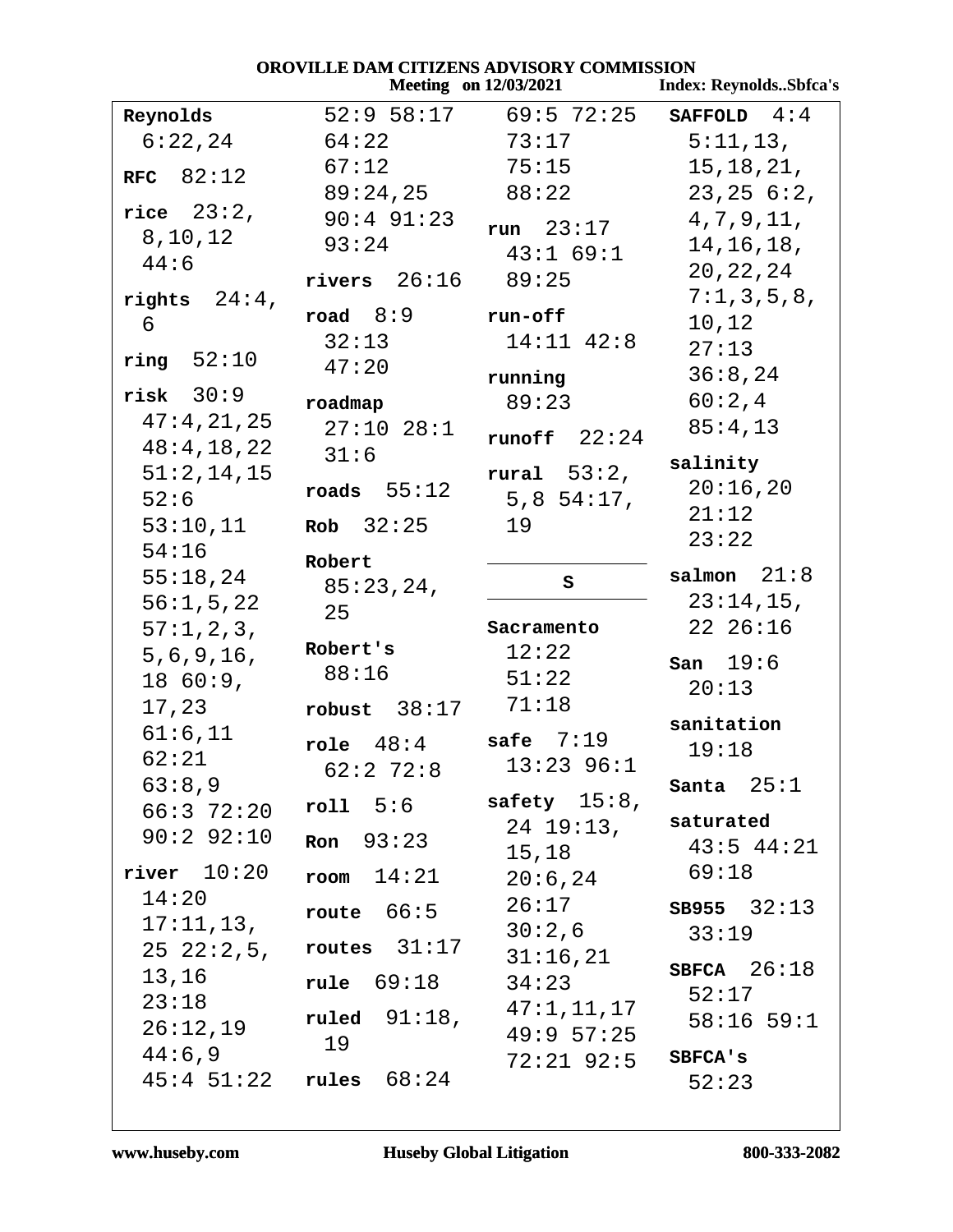## **OROVILLE DAM CITIZENS ADVISORY COMMISSION**<br>Meeting on 12/03/2021 *Meeting 1203*

|                | $Meeung$ on $12/03/2021$ |                 | muex; scaleshare |
|----------------|--------------------------|-----------------|------------------|
| scale $70:3,7$ | 27:2,13,25               | 30:16           | 41:18            |
| scenarios      | $28:17$ 31:5             | seepage         | 50:1,15          |
| $62:2$ 69:22   | 36:2,8,11,               |                 |                  |
|                | $20 \t37:1,3,$           | 55:3,13         | serves $9:23$    |
| schedule       | 1040:9                   | segue $71:14$   | 10:627:3         |
| $36:4$ 81:12   | 41:3,15                  |                 | 51:21            |
| 83:23          |                          | selected        | service $38:8$   |
|                | 46:20,21                 | 79:25           | 49:23            |
| scheduled      | $47:958:4$ ,             | Senate $52:21$  |                  |
| $54:10$ 95:2   | $12\;\;59:7$ ,           |                 | 61:19            |
| scheduling     | 19,24                    | senator         | services         |
|                | 60:2,3,6                 | 6:18,19         | $10:6$ 38:10     |
| 39:22          | 63:24                    | $7:23$ $11:1$ , | 47:23            |
| 83:16          | 68:2,25                  | $5,7$ $12:14$   | 48:2,10,         |
| scientific     | 69:23                    | $13:8$ 16:25    |                  |
| 80:24          |                          | 25:11,12        | 11, 13 49: 3     |
|                | 70:10,24                 | $26:6$ 30:12    | $50:1$ $51:1$    |
| screen $4:19$  | $71:13$ 83:4             |                 | 62:17            |
| 5:1,7          | 84:15,18                 | $33:1$ $38:3$   | serving $60:1$   |
| season $13:18$ | 85:5                     | $41:4$ 95:9,    |                  |
| $19:4$ $21:7$  | 86:14,19,                | 10,18,24        | set $31:9$       |
|                | 2187:3                   | Senator's       | $52:20$ 57:4     |
| 22:19,24       | 88:13                    | 36:1            | 73:17            |
| $24:1$ 67:14   | 90:20                    |                 | 77:2,21          |
| 68:11,13       | 91:25                    | send $36:9$     |                  |
| seawater       | 92:7,23                  | 66:2            | sets $50:21$     |
| 20:18          |                          | sending         | 77:1             |
|                | 93:3,12,23               |                 | setting          |
| 40:8<br>sec    | $95:11,17$ ,             | 36:12           | 74:11            |
| secretariat    | 19                       | senior $22:4$   | 77:20            |
| 27:4           | section                  | sense $65:17$   |                  |
|                | $33:16$ $34:3$           |                 | settlement       |
| secretary      |                          | 69:289:17       | 22:2,3,13        |
| 5:21,22        | 35:5,8                   | Sensitive       | 23:1             |
| 7:14,15        | 71:17                    | 85:5            |                  |
| $10:8$ 11:8    | 73:5,6                   |                 | 89:20<br>shape   |
|                | sections                 | sentiment       | share $8:2,16$   |
| 12:13,14       | 33:10                    | 66:12           | $9:1$ 10:1,      |
| 13:9,11        |                          |                 | $18 \t11:3$      |
| $16:1$ $17:9$  | 92:17<br>sector          | separate        |                  |
| 24:15,18       |                          | 49:23           | $12:15$ $16:9$   |
| $25:9$ 26:5    | sediment                 | 12:6<br>serve   | 47:20            |
|                | 26:15                    |                 |                  |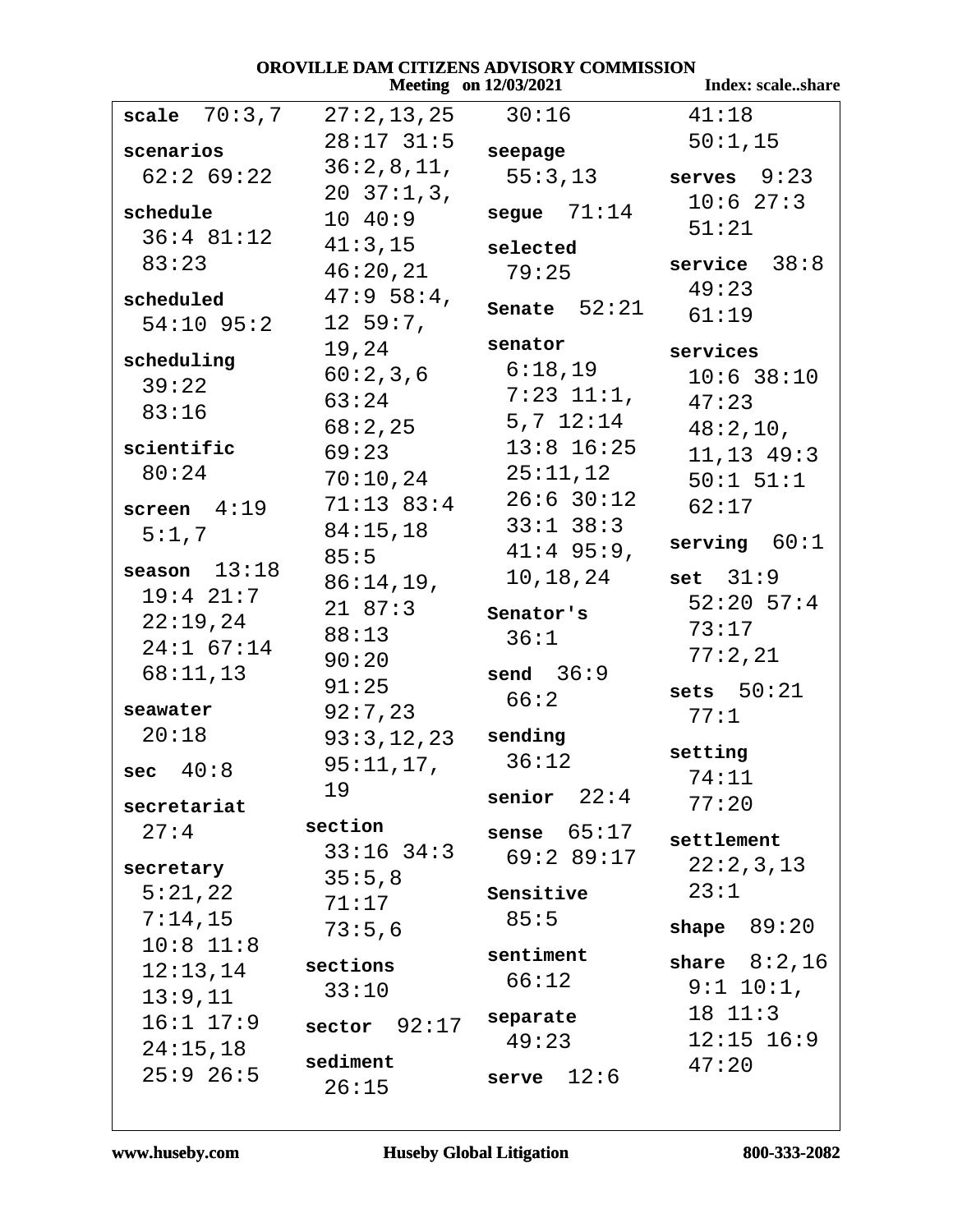| OROVILLE DAM CITIZENS ADVISORY COMMISSION |                               |                              |                       |
|-------------------------------------------|-------------------------------|------------------------------|-----------------------|
|                                           |                               | <b>Meeting</b> on 12/03/2021 | Index: sharedsnapshot |
| 49:17 70:1                                | signal $46:13$ sit $61:6$     |                              | 53:9,24,25            |
| 84:25                                     | 76:13                         | sites $13:2$                 | 54:15                 |
| shared $30:21$ signals                    |                               | 55:1,9                       | 55:16                 |
| 48:23,24                                  | 18:18                         |                              | 56:19                 |
| 73:24                                     |                               | situation                    | $57:13$ 58:5          |
|                                           | signature                     | 10:21                        | $61:5$ 72:6           |
| sharing $37:5$ $35:5$                     |                               | 21:2,3                       | 73:15,23,             |
| Shasta $18:5$ , signatures                |                               | situational                  | $24 \t75:3$           |
| 721:20                                    | 35:14                         | 49:10                        | 76:19,22              |
| 70:16,19                                  | significance situations       |                              | 78:14,24              |
| shed $44:23$                              | 25:20                         | 49:18                        | 80:15                 |
| 75:21                                     |                               |                              | 81:16                 |
|                                           | significant                   | size 82:20                   | 82:2,18               |
| sheet $61:23$ $14:4,12$                   | 26:4                          | sizes $48:19$                | 83:3                  |
| shift $59:25$                             | 52:24,25                      | $\textbf{skill}$ 45:7        | slides $33:2$         |
| short $35:4$                              | 59:11                         | 75:15,16                     | 36:983:10             |
| $41:23$ $42:3$                            | 92:20                         | skills $82:15$               | slight $44:11$        |
| short- $39:8$                             | $silver$ 57:6                 | $\verb slide  5:8$           | slightly              |
| shoutout                                  | similar 35:6                  | $7:13$ $27:18$               | 63:10                 |
| 58:15                                     | $57:4$ $75:10$                | $28:3$ $29:2$ ,              | 94:18                 |
| shovel $11:18$                            | 79:18                         | $24 \quad 31:3$              | slowly $57:2$         |
|                                           |                               | 32:5,7,22                    |                       |
| show $61:5$ similarities                  |                               | 33:15                        | $slur$ $21:11$        |
| 69:12                                     | 78:19 81:6                    | 34:7,9                       | slurry $55:14$        |
|                                           | showed $69:12$ simple $35:7$  | 35:1,3                       | small 53:11,          |
| showing                                   | simplified                    | 37:14,24                     | $19 \, 54:1$          |
| 51:18                                     | 74:2                          | 38:16                        | 56:4                  |
| 53:25                                     |                               | $41:21$ $42:1$               |                       |
|                                           | $simply$ 37:4                 | 43:11,13,                    | smaller               |
| $shown \quad 4:25$                        | 55:7 90:10                    | 18 44:13                     | $83:21$ $84:9$        |
| 48:16                                     | simulation                    | 45:12,18                     | smaller-scale         |
|                                           | shows $18:1,7$ $34:11$ $78:7$ | 46:10                        | 48:1                  |
| $45:24$ 66:1                              | $sing$ $11:17$                | 47:8,19                      | smarter $17:2$        |
| $\textsf{sic}\quad 10:3$                  | 30:1                          | $48:649:5$ ,                 |                       |
|                                           |                               | $20\;\;50:11$                | snapshot              |
|                                           | side $76:10$ , single $17:14$ | 51:13                        | 31:22                 |
| 11                                        | $18:25$ 55:6                  | 52:5,11                      |                       |

www.huseby.com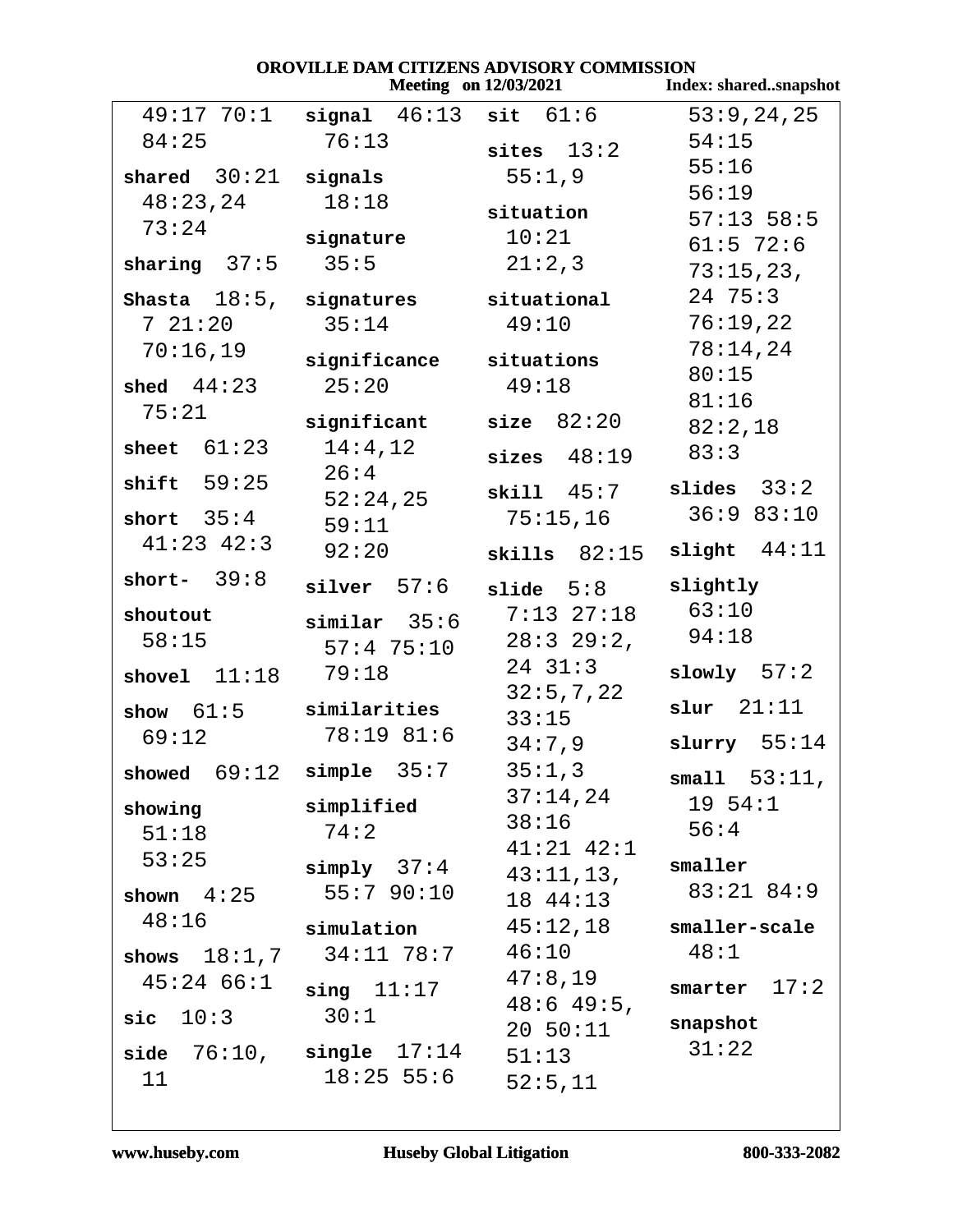#### OROVILLE DAM CITIZENS ADVISORY COMMISSION **Meeting** on 12/03/2021

Index: snow..stay  $37:11,17$ snow  $67:12$ ,  $\texttt{speak}$  4:24 staffing  $2568:16$  $38:4,13,23$  $85:16,20,$  $39:17$  $90:6$ 24  $39:15.20$ stakeholder  $40:3$   $41:19$ soil  $43:1.5$  speaker  $4:24$  $74:9$  $42:23$   $46:6$  $45:22$ speaking stakeholders  $48:23,25$ soils  $44:22$ , 88:8  $35:19$  $49:350:16$ 23  $83:17,22$  $51:5$ specialists  $84:6,21$  $65:19$  $53:14,17$ solicitations  $54:11,12$ stale  $30:4$  $54:19$  56:4 specialized  $60:1,21$  $63:9$ stand  $8:16$ solution  $61:20$  $59:22$ species standard  $62:11$  $23:15$  $86:6$ Sorison's  $90:24$  95:3  $86:993:10$ start  $8:8$ specific State's sort  $11:2$  $43:8,14$  $50:22$  $16:10$  $84:1,14$  $19:929:12$  $48:753:16$  $50:15$  $33:13$  $56:25$ specifically State-federal  $35:10,19,$  $46:17$ started  $38:21$  49:7  $2061:8$  $76:19$  78:6 spent  $53:19$  $84:693:19$ State-funded starting  $53:16$ spillway sorts  $19:19$  $18:19$  $29:4$  33:18  $34:24$ State-led  $64:13$ starts  $49:13$  $51:16$ south  $20:11$  $70:18,19,$  $66:20$  $22:10$ statement  $91:20$ 20  $8:2020:12$  $92:16$ Southern state  $7:22$ , states  $71:20$  $46:17$  $258:17$  $splay 10:18,$ space  $44:16$ , 19  $9:12.23$ statistical  $46:7$ 19, 24, 25  $12:16$ spoke  $56:18$  $45:2,5,16,$  $18:14,21,$ status  $29:3$ spot-on  $64:8$  $21, 67:8, 19$  $2319:10,$  $68:7$  $66:1268:5$  $68:21$ 13, 21, 23 statutory 69:13  $21:21$ stability  $7:22$  $28:18$  29:6 79:15  $55:3$  92:13  $34:21$ stay  $21:7$ spans  $74:15$ staff  $36:1$  $78:1585:6$  $35:19$  $40:13$   $49:8$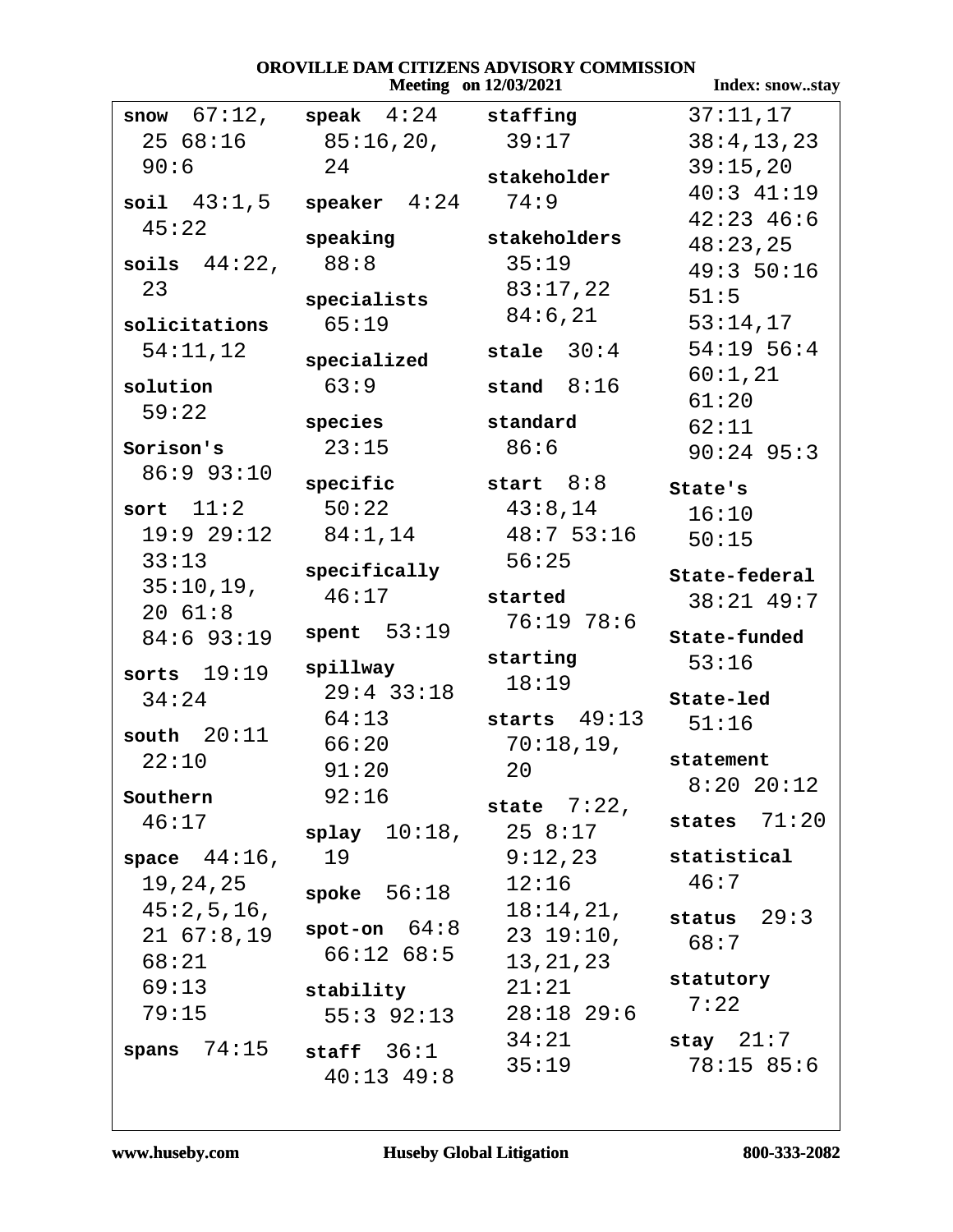## **OROVILLE DAM CITIZENS ADVISORY COMMISSION<br>Meeting on 12/03/2021 1**

|                 | <b>Meeting</b> on 12/03/2021 | Index: stepsystems |                 |
|-----------------|------------------------------|--------------------|-----------------|
| step $33:12$    | 62:25                        | 27:6               | support $7:16$  |
| Stokes $7:1,2$  | structural                   | summaries          | $16:17$ $23:9$  |
|                 | 48:19,23                     | 35:16              | 49:286:13       |
| stone $31:9$    | 55:17                        |                    | supporting      |
| stop $84:13$    | 72:18                        | summary            | 56:9            |
| storage         |                              | 27:22              |                 |
| 12:23,24        | structure                    | 34:10,13           | supposed        |
| $17:1$ $18:4$   | 55:15                        | 65:14              | 90:14           |
| 19:5,6          | studies                      | summer $21:5$      | suppression     |
| 20:15           | 53:17,22,                    | super $75:13$      | 19:19           |
| 22:25           | $23\;\;54:2,3,$              |                    | surface         |
| 43:4,19,21      | 678:9                        | Superintendent     | 12:24           |
| $44:2$ 45:20    | 82:786:8,                    | 7:3,4              |                 |
| 46:368:1        | 11                           | Supervisor         | surgery         |
|                 | study $92:13$                | 5:11,13,           | 10:20           |
| stored $18:11$  |                              | 16,18,25           | surging         |
| 19:2,23         | subject $31:9$               | 6:1,2,3,7,         | 14:13           |
| $20:13$ $21:1$  | 45:7                         | 87:6,8             | Sutter $26:9$ , |
| stores $22:6$   | submit $4:19$                | 26:7,8,24,         | 18 31:25        |
| $stork$ $93:23$ | submitted                    | 25 32:24           | 52:9, 15, 18    |
|                 | 21:16                        | 36:1, 14, 15       | 53:3,4          |
| storm $10:14$ , | 90:8,13                      | $37:2$ 38:5        | 58:15,21        |
| $20 \t18:8,10$  |                              | 40:10,11           | 59:23           |
| $29:11$ $43:4$  | subsequent                   | 58:9, 12, 14       |                 |
| 44:17           | 45:11                        | 59:6,8,9,          | system $17:22$  |
| 45:3,25         | subset $71:20$               | 20 69:24           | 20:20,22        |
| 54:24           | successful                   | 70:11,14           | 23:5,18         |
| 64:20           | 11:12                        | 91:14,15           | $24:4$ $44:10$  |
| 91:22           |                              | 92:8,19            | 49:1 51:4       |
| storms $18:2$   | sufficient                   | supplies           | $52:8$ 55:11    |
| 42:23           | 86:18                        | $18:23$ $20:2$     | 61:21           |
| 46:15           | suggest                      | $22:14$ $24:2$     | 64:22           |
| 63:16           | 93:14                        | 66:6               | 65:3,7<br>66:24 |
| strategies      | 94:25                        | $supp1y$ 18:8      | 67:11           |
| 16:21           | suggested                    | 19:22              | 87:13,19        |
| 48:18           | 90:8                         | $20:19$ $40:4$     | 90:4            |
|                 |                              | 42:24              |                 |
| strength        | suggestion                   |                    | systems         |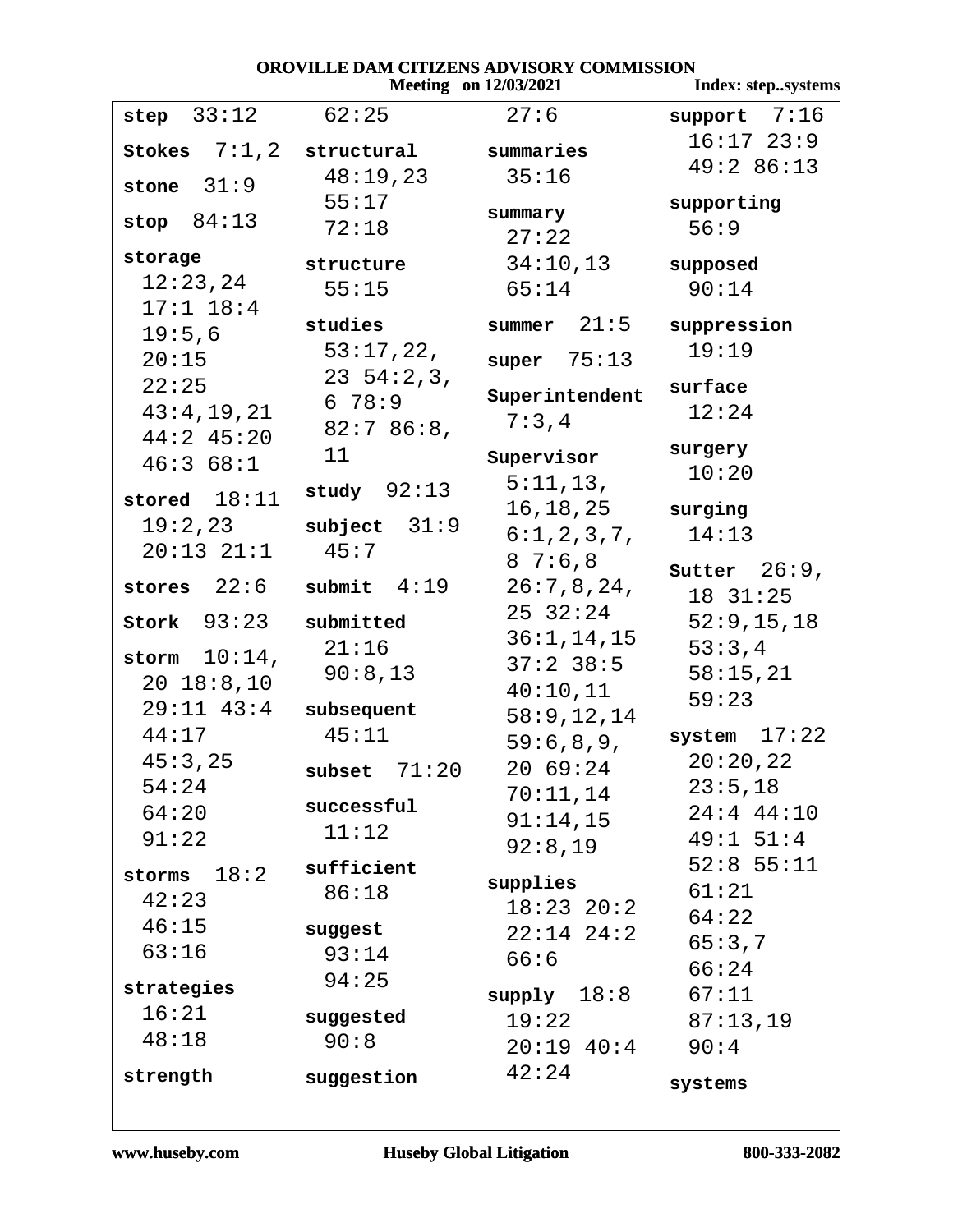| OROVILLE DAM CITIZENS ADVISORY COMMISSION |                |                              |                       |  |
|-------------------------------------------|----------------|------------------------------|-----------------------|--|
|                                           |                | <b>Meeting</b> on 12/03/2021 | Index: systemwidetied |  |
| 21:20                                     | talking        | 77:9,13                      | 35:19                 |  |
| systemwide                                | 15:10          | 80:24                        | 58:12                 |  |
| 48:24                                     | $29:21$ 30:4   | Ted $25:3$                   | 64:19                 |  |
| $51:16$ 53:6                              | 33:17,19,      | $65:12$ 87:1                 | 65:16,24              |  |
| 65:4                                      | $21 \t34:4$    | 88:14 92:8                   | $73:20$ 82:3          |  |
|                                           | $36:18$ $63:2$ |                              | 87:23                 |  |
|                                           | 91:16          | temperatures                 | things $10:8$         |  |
| т                                         | 94:22          | $18:17$ $19:8$               | 18:16                 |  |
| $table$ $38:7$                            | talks $82:19$  | ten $12:3$                   | $19:20$ 23:6          |  |
| 69:3                                      |                | tend $19:1$                  | 34:24                 |  |
|                                           | target $79:10$ |                              | 35:20,23              |  |
| tabletop                                  | 87:4,9         | tendency                     | $65:20$ $67:5$        |  |
| 61:22                                     | 94:11          | 46:15                        | 68:969:1              |  |
| 62:15                                     | targeting      | term $32:4$                  | $75:10$ 76:4          |  |
| tabletops                                 | 87:6           | 72:13                        | 80:20,21              |  |
| 62:5                                      |                |                              | 81:4 84:11            |  |
| taking $41:1$                             | targets $80:2$ | terms $16:17$                |                       |  |
| $71:5$ 94:24                              | task $78:25$   | 19:722:5                     | thinking              |  |
|                                           | tasks $78:20$  | 64:24                        | $25:5$ 32:3           |  |
| talk $10:12$                              |                | 65:5,6                       | 35:9                  |  |
| $28:1$ 30:8,                              | Teague $7:3,4$ | 70:6                         | thirds $38:19$        |  |
| 18,23                                     | 38:4           | test $78:3$                  | 39:12                 |  |
| 31:19,21                                  | team $10:2,7$  | 82:16                        |                       |  |
| $32:15$ $33:9$                            | 37:21          | thankful                     | thought               |  |
| 39:13                                     | 38:13 41:7     | 10:17                        | 13:14                 |  |
| 41:10                                     | $54:4$ 59:21   |                              | thoughtful            |  |
| 46:24                                     | 61:20          | theft $30:13$                | 84:19                 |  |
| 60:16                                     | 64:15          | thematic                     | thoughts              |  |
| 61:2,24                                   | 71:19          | 48:16                        | 11:3,6                |  |
| 63:19                                     | 86:23          | theme $51:7$                 | $37:5$ 41:5           |  |
| $65:21$ 72:8                              | $90:25$ 91:9   | 81:10                        | $57:14$ 70:1          |  |
| $76:20$ $91:8$                            | 77:9<br>teams  |                              | $85:9$ 95:8           |  |
| talked $25:17$                            |                | themes $51:4$                |                       |  |
| $34:2$ 39:6,                              | technical      | thickening                   | threat                |  |
| 17, 21, 25                                | 15:17          | 34:13                        | 67:23,25              |  |
| 40:21                                     | 49:2,11        | thing $11:14$                | 68:16                 |  |
| 47:15                                     | 56:14          | 14:25                        | throw $40:25$         |  |
| 92:20                                     | 68:14          | 21:3,14                      | tied $80:2$           |  |
|                                           |                |                              |                       |  |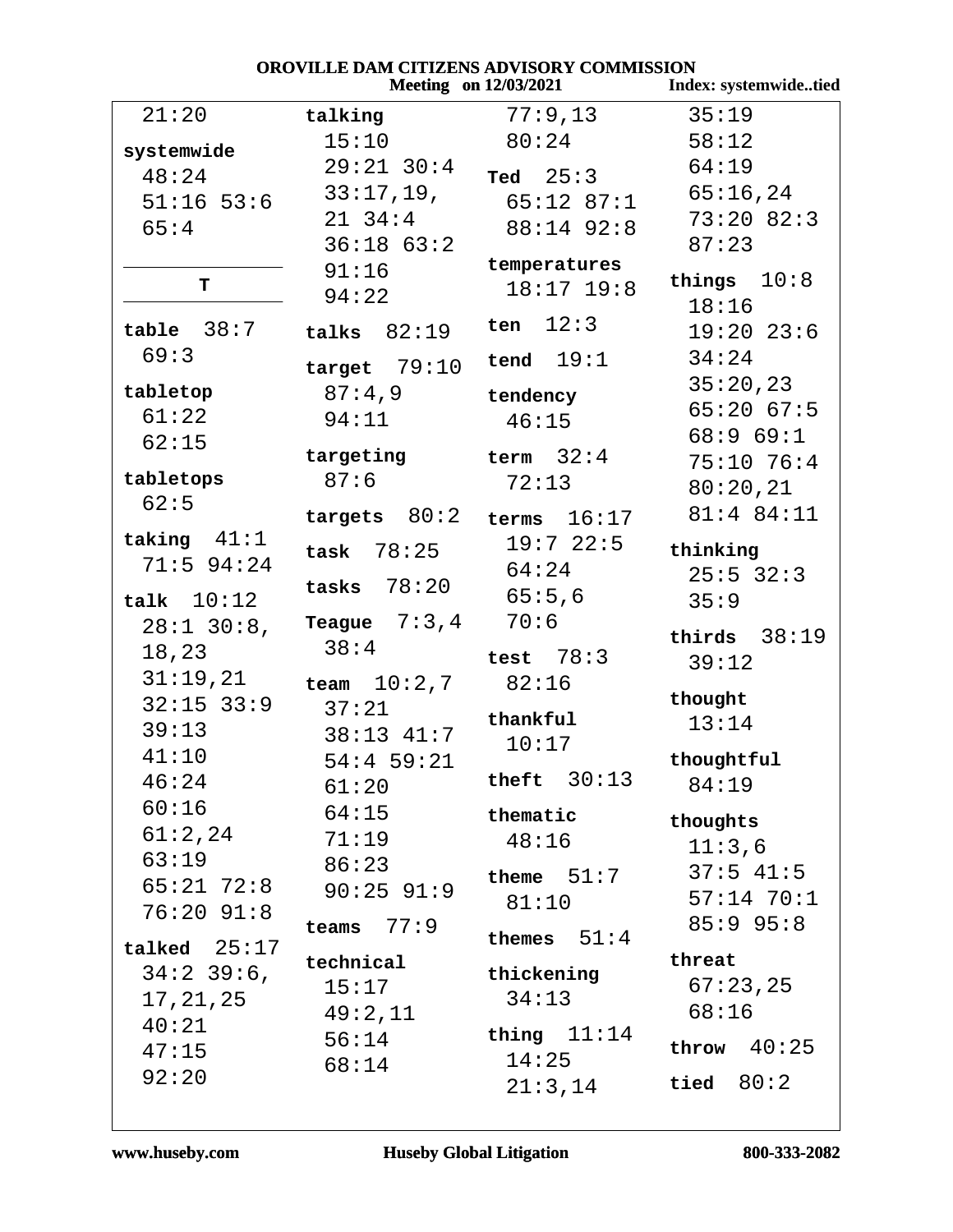#### OROVILLE DAM CITIZENS ADVISORY COMMISSION **Meeting** on 12/03/2021

Index: ties..U.S.

| ties $35:17$                              | 59:10                          | totally $13:2$ translate      |                 |
|-------------------------------------------|--------------------------------|-------------------------------|-----------------|
| tight $24:3$                              | today $8:5,7$                  | 65:16                         | 18:8            |
| time $4:25$                               | 13:12                          | 91:18,19                      | transparent     |
| $11:12$ $20:9$                            |                                | $15:19$ $16:5$ totals $42:15$ | 93:16           |
| $25:15$ $32:8$                            | 27:16                          | touch $27:25$ tree $89:21$    |                 |
| 33:3                                      | 28:12,18,                      | $31:1$ 47:14 90:5,15          |                 |
| 37:15,16                                  | $23\ \ 29:16$                  |                               |                 |
| 38:18                                     | 32:14,17                       | tour $8:18$                   | trees $40:23$   |
| 39:19                                     | 33:7,9                         | $13:13$ $14:1$                | Tri-valley      |
| $40:24$ $41:1$                            | 47:12                          | 28:9 37:7,                    | 9:20            |
| 42:2                                      | 58:11                          | 1838:8,22                     | troubleshoot    |
| 43:22,25                                  | 82:16                          | $41:6$ $49:7$                 | 4:9             |
| $44:2$ 58:24                              | 83:12                          | toured $8:20$                 |                 |
| 59:12                                     | 84:21,22                       | track $28:25$                 | tune $83:1$     |
| 67:16                                     | 88:21                          | 30:22                         | tunnel $15:5$ , |
| 74:18,22                                  | 89:15                          |                               | 7               |
|                                           | $75:11$ $76:1$ today's $4:4$ , | tracker<br>$27:6$ , $16$      | turn $9:8$      |
| $78:16$ 83:5                              | 5 47:13                        | $28:4$ 31:2                   | 10:11,23        |
| 84:13,17,                                 | 89:4                           | 36:4                          | $11:5$ 46:20    |
| 18 85:5                                   | $\text{tool}$ $90:16$          |                               | turned $11:18$  |
|                                           |                                | tracking                      |                 |
| 89:24                                     |                                |                               |                 |
| 90:24                                     | tools $77:1$                   | $30:1$ 51:6                   | two-year        |
| 91:6,7                                    | top $32:12$                    | 94:22                         | 43:16,17        |
| 92:21                                     | 41:5                           | tradition                     | type $40:15$    |
| timeline                                  | top-end $78:2$                 | 10:25                         | 57:269:21       |
| 32:11                                     |                                | train $61:12$                 | 77:8            |
|                                           | topic $29:10$                  | 62:4                          | types $55:12$   |
| timer $5:1$                               | 36:568:7                       |                               | $60:23$ 73:4    |
| times $15:6$                              | 8 71:9                         | training                      |                 |
| 43:661:25                                 | topics $16:3$                  | 50:656:8                      | typically       |
| 89:24                                     | 31:8,17                        | trajectory                    | 18:15,24        |
| timing $23:4$ ,                           | 32:33:11                       | 44:1                          | 22:15           |
| 19 70:16                                  | 34:14                          | transcript                    | 43:24           |
| title $37:13$                             | 38:25                          | 5:2                           |                 |
|                                           | total $42:18$                  | transcripts                   | U               |
| $\texttt{rod} \quad 26:7$<br>$40:11$ 58:9 | 52:12                          | 27:21                         | U.S. 46:6       |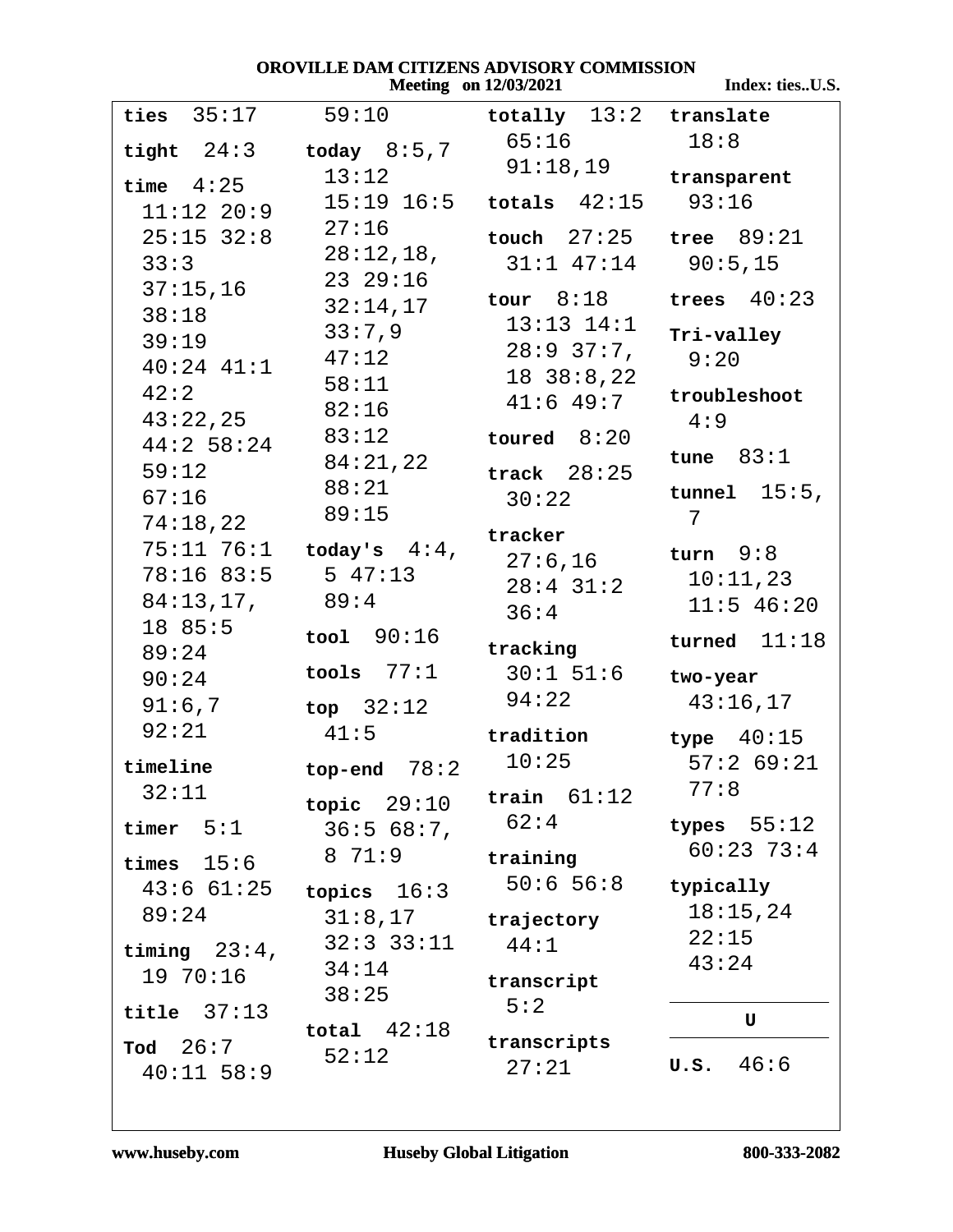| OROVILLE DAM CITIZENS ADVISORY COMMISSION<br><b>Meeting</b> on 12/03/2021<br>Index: ultimatevideo |                |                 |                       |  |
|---------------------------------------------------------------------------------------------------|----------------|-----------------|-----------------------|--|
| 56:24                                                                                             | 24:19,20       | 39:13           | valuable              |  |
| ultimate                                                                                          | 27:10          | upstream        | 88:7                  |  |
| 15:24                                                                                             | 28:25          | 21:18           | Vaqueros              |  |
|                                                                                                   | 30:13          | $51:24$ $52:2$  | 12:21                 |  |
| ultimately                                                                                        | $31:13$ 39:5   | 72:21           |                       |  |
| 9:23                                                                                              | $45:9$ $47:6$  | 83:17           | variability           |  |
| uncertain                                                                                         | 51:2,9         |                 | 18:7                  |  |
| 19:3                                                                                              | 58:568:8       | upwards         | variable              |  |
| unconscionable                                                                                    | 69:1970:6      | 86:24           | 74:5                  |  |
| 11:23                                                                                             | $71:8$ 74:3,   | urban $52:7$    | varied $45:25$        |  |
|                                                                                                   | 1475:9,        | 53:7,15         | 46:5                  |  |
| understand                                                                                        | 21, 25, 76:7   | user $4:6$      |                       |  |
| 15:3,23                                                                                           | $77:14$ 79:3   |                 | 44:25<br>varies       |  |
| 60:25                                                                                             | $80:18$ $81:2$ | users $22:23$   | variety               |  |
| $63:20$ 72:7                                                                                      | 83:16          | utmost $80:14$  | $60:23$ $61:7$        |  |
| understandable                                                                                    | 85:10          | utter $12:1$    | varying               |  |
| 70:3                                                                                              | 87:15          |                 | 45:21                 |  |
|                                                                                                   | 92:12          |                 |                       |  |
| understanding<br>47:374:12                                                                        | updated $14:8$ | V               | Vasquez $7:6$         |  |
|                                                                                                   | $16:24$ $28:5$ | vacant          | verbal $5:12$ ,       |  |
| underway                                                                                          | $50:14$ 65:1   | 44:16,19,       | 14, 17, 20            |  |
| 78:23                                                                                             |                | $24 \t 45:2,$   | 6:10,13,              |  |
| 81:15 82:1                                                                                        | updates $8:8$  | 16,20           | 15, 23, 25            |  |
| 11:11<br>unique                                                                                   | 28:20          |                 | 7:7.9                 |  |
|                                                                                                   | 29:11          | Valerie $9:9$ , |                       |  |
| 85:25<br>unmute                                                                                   | 30:7,24        | 24 28:17        | 76:7<br>versa         |  |
| 88:19                                                                                             | $47:24$ 75:5   | valley $25:2$ , | $81:14$ 88:6          |  |
| unmuting $5:6$ $87:17$                                                                            |                | 738:24          | version               |  |
| 37:4                                                                                              | updating       | $39:16$ $40:3$  | 32:18,19              |  |
| unpack $92:1$ ,                                                                                   | 71:24          | 47:24           | versus $80:17$        |  |
| $\overline{2}$                                                                                    | 74:7,23        | $50:14,16$ ,    | 86:24                 |  |
|                                                                                                   | 76:12,25       | $24\ \ 51:3,12$ |                       |  |
| upcoming                                                                                          | 82:23          | 52:20           | vertical              |  |
| 34:22                                                                                             |                | 53:13,21        | 45:16                 |  |
| update $8:23$                                                                                     | upper $44:23$  | 54:18 vice 76:7 |                       |  |
| 9:2,3                                                                                             | upper-bound    |                 | 57:19 82:6 81:14 88:6 |  |
| $12:17$ $13:4$                                                                                    | 69:17          |                 |                       |  |
| 16:12                                                                                             | upstairs       | valley's        | $video$ $41:15$       |  |
|                                                                                                   |                | 48:25           |                       |  |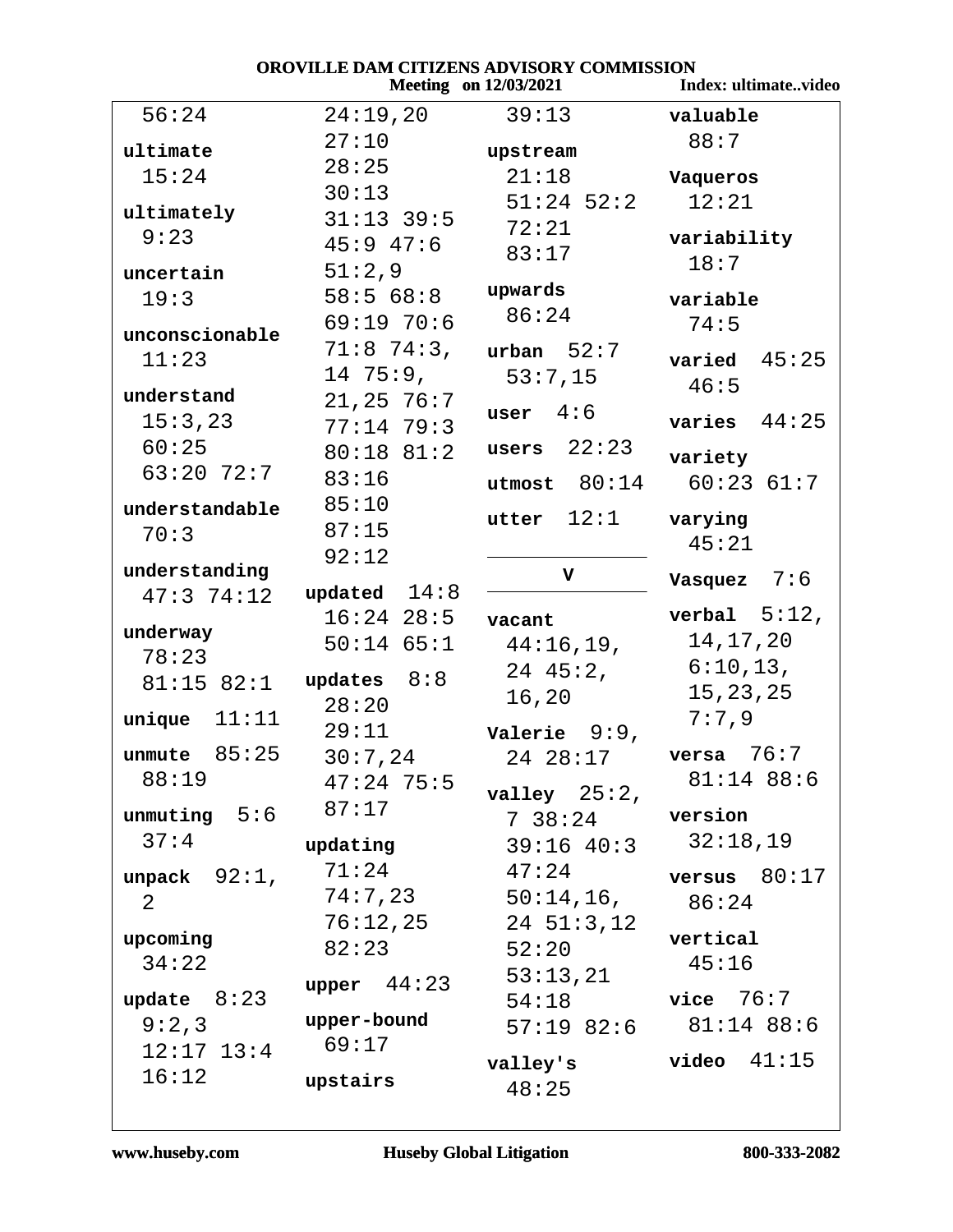|                  |                     | <b>Meeting</b> on 12/03/2021 | <b>Index: viewWidener</b> |
|------------------|---------------------|------------------------------|---------------------------|
| 74:2<br>view     | 13:22               | 4,16                         | 69:14,17                  |
| virtually        | 94:16               | 41:19,24                     | $75:1$ 82:5,              |
| $37:4$ 96:3      | water $8:15$ ,      | 42:13,22,                    | 8,25                      |
|                  | 229:3,10,           | 24 44:23                     | watersheds                |
| visible $77:9$   | 12, 13, 19,         | $45:9$ $46:1$ ,              | 58:1                      |
| $vision 50:17$   | 22,23               | 24 48:20                     |                           |
| 95:20            | 10:8,17,19          | 51:21                        | ways $4:14$               |
| vocabulary       | 11:24               | 54:21                        | 11:21                     |
| 70:3,6           | 12:16,19,           | 60:20                        | 80:11                     |
|                  | $21 \t13:20$        | 61:20                        | 38:8<br>Weather           |
| Vogel $10:7$     | 14:12,14,           | 62:12                        | 61:18                     |
|                  | 18, 19, 21,         | 63:19                        | web $4:7 \, 5:3$          |
| W                | $23 \t15:4$         | 65:24                        |                           |
| 36:16<br>Wade    | 16:12,21            | 67:20                        | webinar $4:5$             |
|                  | 18:8, 11,           | 70:17                        | website                   |
| 21:17<br>waive   | 20, 21, 23,         | 71:8,9,17,                   | $27:24$ 58:6              |
| walks $61:23$    | $25\;19:2,$         | $25\ \ 72:9$ ,               | 85:2                      |
| walls $55:14$    | 10, 11, 12,         | 12,23                        | week $21:15$              |
|                  | 13, 15, 17,         | 73:17,18,                    | 91:23                     |
| Waltham          | 19,22,23            | 1974:2,7                     | weeks $8:21$              |
| 18:13            | 20:1,7,8,           | 75:4,7,8,                    | 10:14                     |
| wanted $9:9$     | 11, 12, 13,         | 21, 22, 24<br>76:6,10,       | 17:12,15                  |
| $15:1$ 26:9      | 19,21,23            | 12,16,25                     | $26:23$ 37:8              |
| 37:25            | $21:1,16$ ,         | 77:12,14                     |                           |
| 40:5,7,24        | 17,18,19,           | 78:18                        | well-informed             |
| 48:750:12        | 21,23               | 79:3,8,23                    | 95:13                     |
| 65:21            | $22:4$ , 6 , 8 ,    | 80:17                        | West $10:10$              |
| $70:14$ $72:8$   | 10,17,23,           | $81:1$ , $14$                | 27:374:4                  |
| 94:13            | $25\;\;24:1,4,$     | 83:14,15                     | wet $69:14$               |
| wanting          | 6,12,24             | $84:5$ $87:15$               |                           |
| 60:25            | 25:2,8,13,          | $90:6$ $91:21$               | wetter $44:23$            |
|                  | $16,22$ $26:2$      | 92:12                        | wheel $51:14$             |
| warrant<br>45:17 | 28:18               |                              | 61:3,5                    |
|                  | 29:15               | watershed                    | 62:19                     |
| Washington       | 30:13               | 10:16                        | wholly $81:4$             |
| 18:13            | 38:12,13, 42:25     |                              |                           |
| watching         | $23 \t39:15, 44:21$ |                              | Widener                   |
|                  | 19 40:2,3, 45:23    |                              | 7:10,11                   |